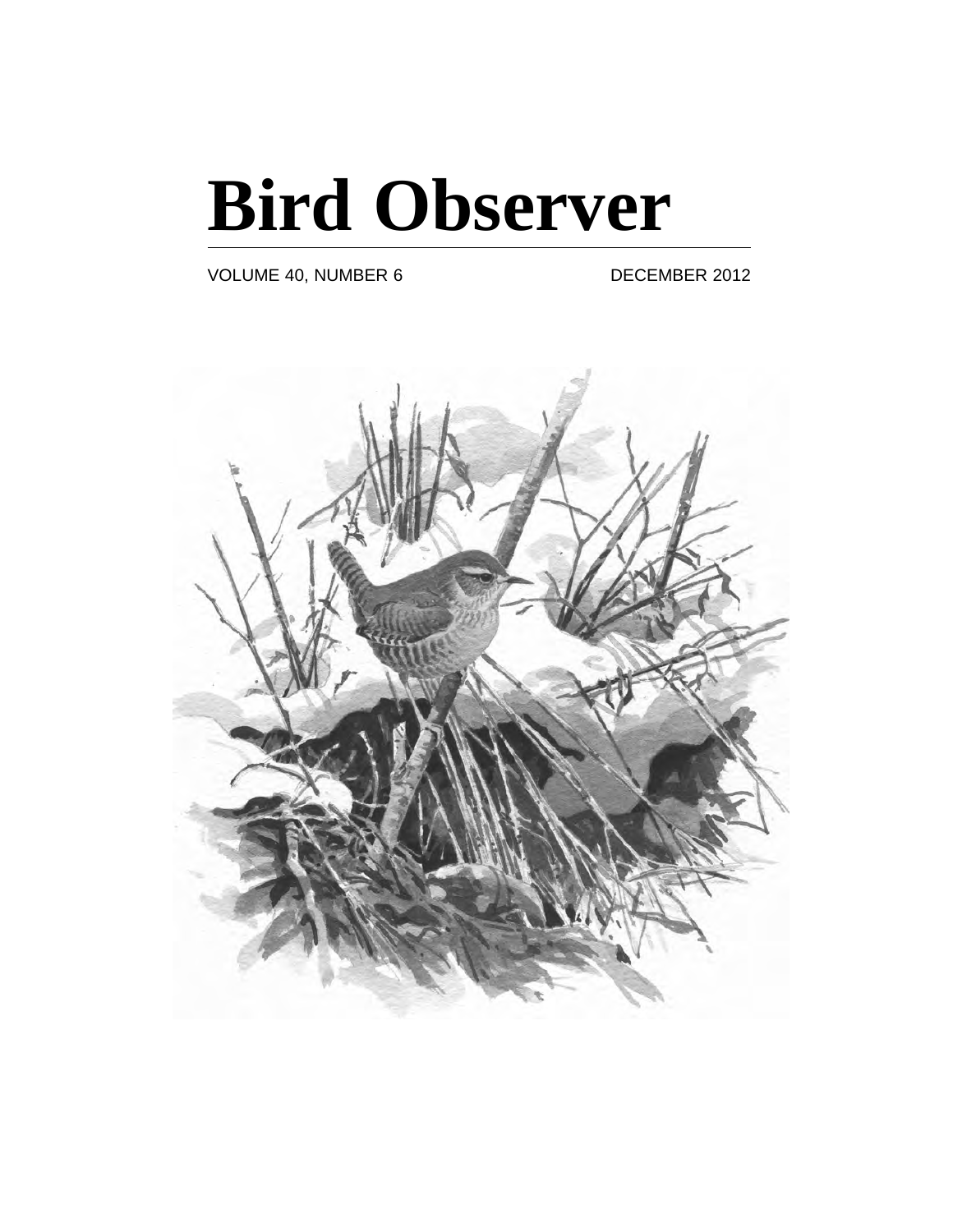### **HOT BIRDS**

**So many birds, so little space!**

On October 7, Mona Tighe and Sue Malspei located a **Purple Gallinule** (right) in the marsh at Stony Brook Mass Audubon Sanctuary in Norfolk. Bob Stymeist shot this photograph of the bird on October 12.



A fourth continental US record and the first for the east coast (not to mention Massachusetts)! On October 18 Jeremiah Trimble, Simon Perkins, and Peter Alden found a **Gray-tailed Tattler** (right) on Nantucket. Peter Trimble and Peter Alden relocated the bird the next day and Jeremiah took this photograph.



On October 11, Diane Reynolds and Bob Prescott discovered a **Northern Wheatear** (left) on Skaket Beach in Orleans. It was still there on October 12 when it was photographed by Mark Faherty.





This was the autumn of the pelicans, with reports from mid-October into November of multiple **American White Pelicans** and **Brown Pelicans** from a variety of locations, including Whites at Plum Island and Wellfleet (above right, photograph by Mark Faherty) and Browns at Nantucket (above left, photograph by Bob Stymeist), Provincetown, Mattapoisett Harbor, Chilmark, Brewster, and Harwich. At least some of these birds were likely assisted by Super Storm Sandy.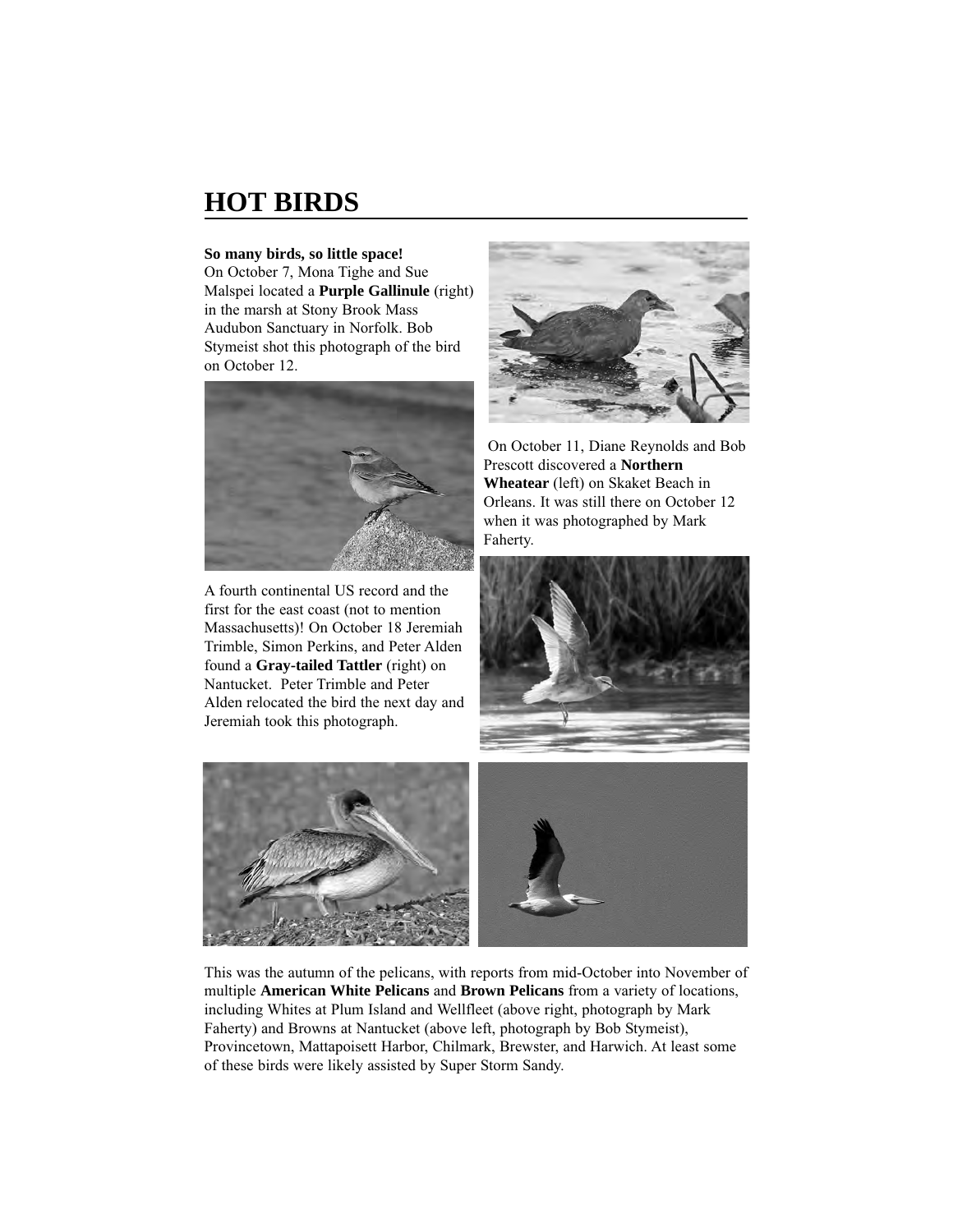### **CONTENTS**

| <b>BIRDING QUABBIN PARK (SOUTH QUABBIN)</b><br>Mark Lynch 325                                    |                       |     |  |  |  |  |
|--------------------------------------------------------------------------------------------------|-----------------------|-----|--|--|--|--|
| THE BROOKLINE BIRD CLUB: 1945-1988                                                               | John Nelson 341       |     |  |  |  |  |
| WONDERS AND SURPRISES OF BIRDING AT A YOUNG AGE Miles A. Brengle 350                             |                       |     |  |  |  |  |
| ATTRACTING BARN SWALLOWS AND CLIFF SWALLOWS TO A NEW<br>ENGLAND SITE: A TWO-YEAR PROGRESS REPORT | Mara Silver 353       |     |  |  |  |  |
| <b>FIELD NOTES</b><br>The Accidental Fledgling                                                   | Richard Graefe 360    |     |  |  |  |  |
| <b>ABOUT BOOKS</b><br>The Man with the Slightly Crazy Plan                                       | Mark Lynch 364        |     |  |  |  |  |
| <b>BIRD SIGHTINGS</b><br>July/August 2012                                                        |                       | 371 |  |  |  |  |
| <b>ABOUT THE COVER: Winter Wren</b>                                                              | William E. Davis, Jr. | 382 |  |  |  |  |
| ABOUT THE COVER ARTIST: Barry Van Dusen                                                          |                       | 383 |  |  |  |  |
| AT A GLANCE                                                                                      | Wayne R. Petersen 385 |     |  |  |  |  |
|                                                                                                  |                       |     |  |  |  |  |



FeMAle HOODeD MeRgANSeR By DAvID lARSON

For online indices, birding maps, and more, visit the *Bird Observer* website at <http://massbird.org/birdobserver/>.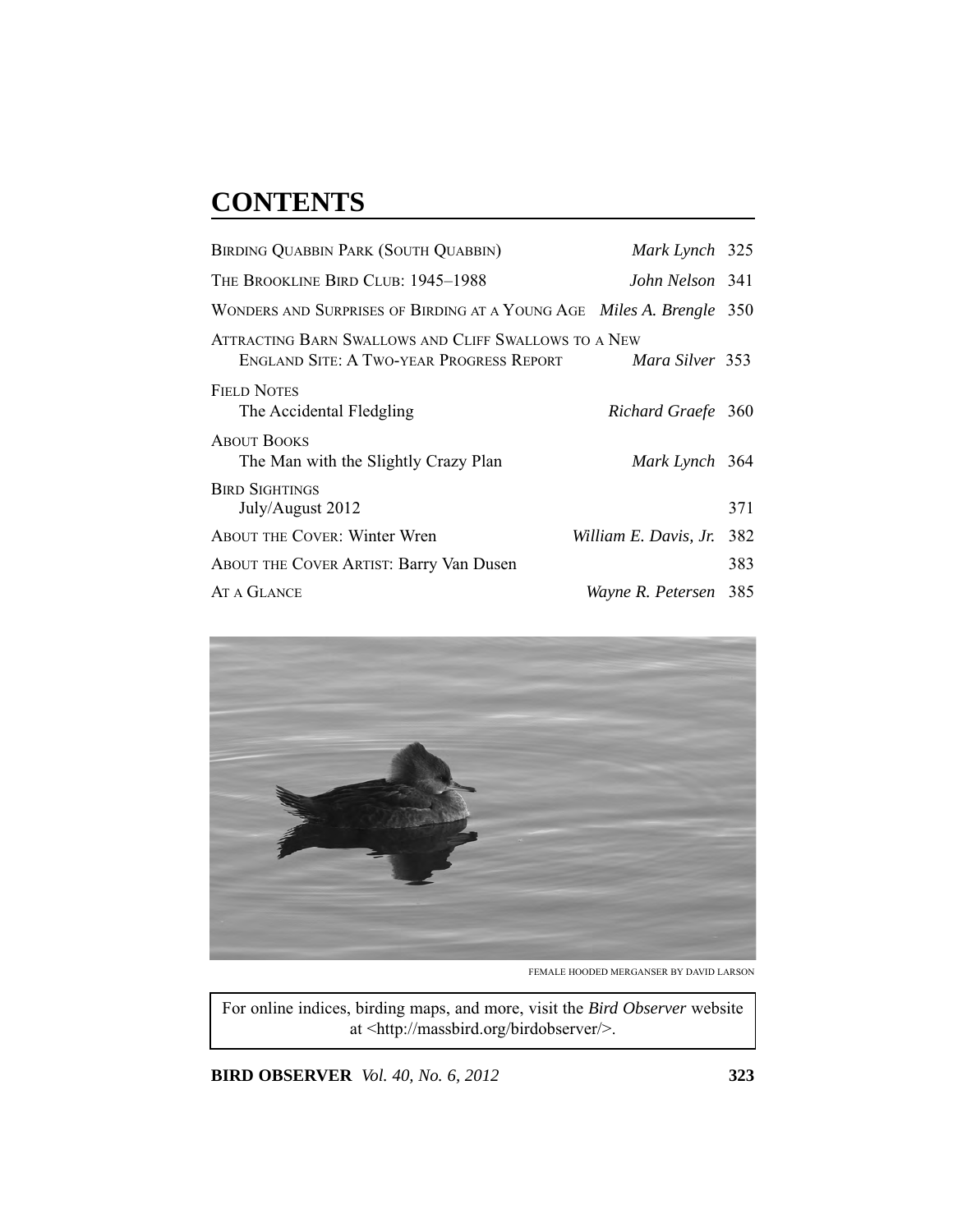

A bimonthly journal—to enhance understanding, observation, and enjoyment of birds **VOL. 40, NO. 6 DECEMBER 2012**

#### **Editorial Staff**

| <b>Editorial Staff</b>   |                       | <b>Corporate Officers</b> |                    |
|--------------------------|-----------------------|---------------------------|--------------------|
| Editor                   | Paul Fitzgerald       | President                 | H. Christian Floyd |
| Managing Editor          | Mary-Todd Glaser      | Treasurer                 | Sandon C. Shepard  |
| <b>Associate Editors</b> | Trudy Tynan           | Clerk                     | John A. Shetterly  |
|                          | Marsha Salett         | <b>Assistant Clerk</b>    | Fay Vale           |
| <b>Production Editor</b> | David M. Larson       |                           |                    |
| Bird Sightings Editor    | Marjorie W. Rines     | <b>Board of Directors</b> |                    |
| Compilers                | Mary Keleher          | Paul Fitzgerald           | Renée LaFontaine   |
|                          | Seth Kellogg          | Judy Marino               | Carolyn B. Marsh   |
|                          | Robert H. Stymeist    | Wayne R. Petersen         | Marsha Salett      |
|                          | Fay Vale              | Robert H. Stymeist        |                    |
| At a Glance              | Wayne R. Petersen     |                           |                    |
| <b>Book Reviews</b>      | Mark Lynch            | <b>Subscriptions</b>      | John B. Marsh      |
| Cover Art                | William E. Davis, Jr. | <b>Advertisements</b>     | Robert H. Stymeist |
| Where to Go Birding      | Jim Berry             | <b>Mailing</b>            | Renée LaFontaine   |
| Maps                     | Jill Phelps Kern      |                           |                    |
| Proofreader              | Christine King        |                           |                    |
| Associate Staff          | Dorothy R. Arvidson   |                           |                    |
| Elisabeth Clark          | Judy Marino           |                           |                    |
| Carolyn B. Marsh         | <b>Brooke Stevens</b> |                           |                    |

SUBSCRIPTIONS: \$21 for 6 issues, \$40 for two years (U.S. addresses). Inquire about foreign subscriptions. Single copies \$4.00, see <http://massbird.org/birdobserver/subscribe.htm>.

CHANGES OF ADDRESS and subscription inquiries should be sent to: Bird Observer Subscriptions, P.O. Box 236, Arlington, MA 02476-0003, or e-mail to John Marsh at  $\leq$ jmarsh $\omega$ jocama.com>.

ADveRTISINg: full page, \$100; half page, \$55; quarter page, \$35. Send camera-ready copy to Bird Observer Advertising, P.O. Box 236, Arlington, MA 02476-0003.

MATeRIAl FOR PUBlICATION: BIRD OBSeRveR welcomes submissions of original articles, photographs, art work, field notes, and field studies. Scientific articles will be peerreviewed. Please send submissions to the Editor by e-mail: Paul Fitzgerald  $\epsilon$  =  $\epsilon$  =  $\epsilon$  =  $\epsilon$  =  $\epsilon$  =  $\epsilon$  =  $\epsilon$  =  $\epsilon$  DO NOT embed graphics in word processing documents. Include author's or artist's name, address, and telephone number and information from which a brief biography can be prepared.

POSTMASTeR: Send address changes to BIRD OBSeRveR, P.O. Box 236, Arlington, MA 02476-0003. PeRIODICAlS ClASS POSTAge PAID AT BOSTON, MA.

BIRD OBSeRveR (USPS 369-850) is published bimonthly, COPyRIgHT © 2012 by Bird Observer of eastern Massachusetts, Inc., 115 Marlborough Road, Waltham, MA 02452, a nonprofit, tax-exempt corporation under section 501 (c)(3) of the Internal Revenue Code. Gifts to Bird Observer will be greatly appreciated and are tax deductible. ISSN: 0893-463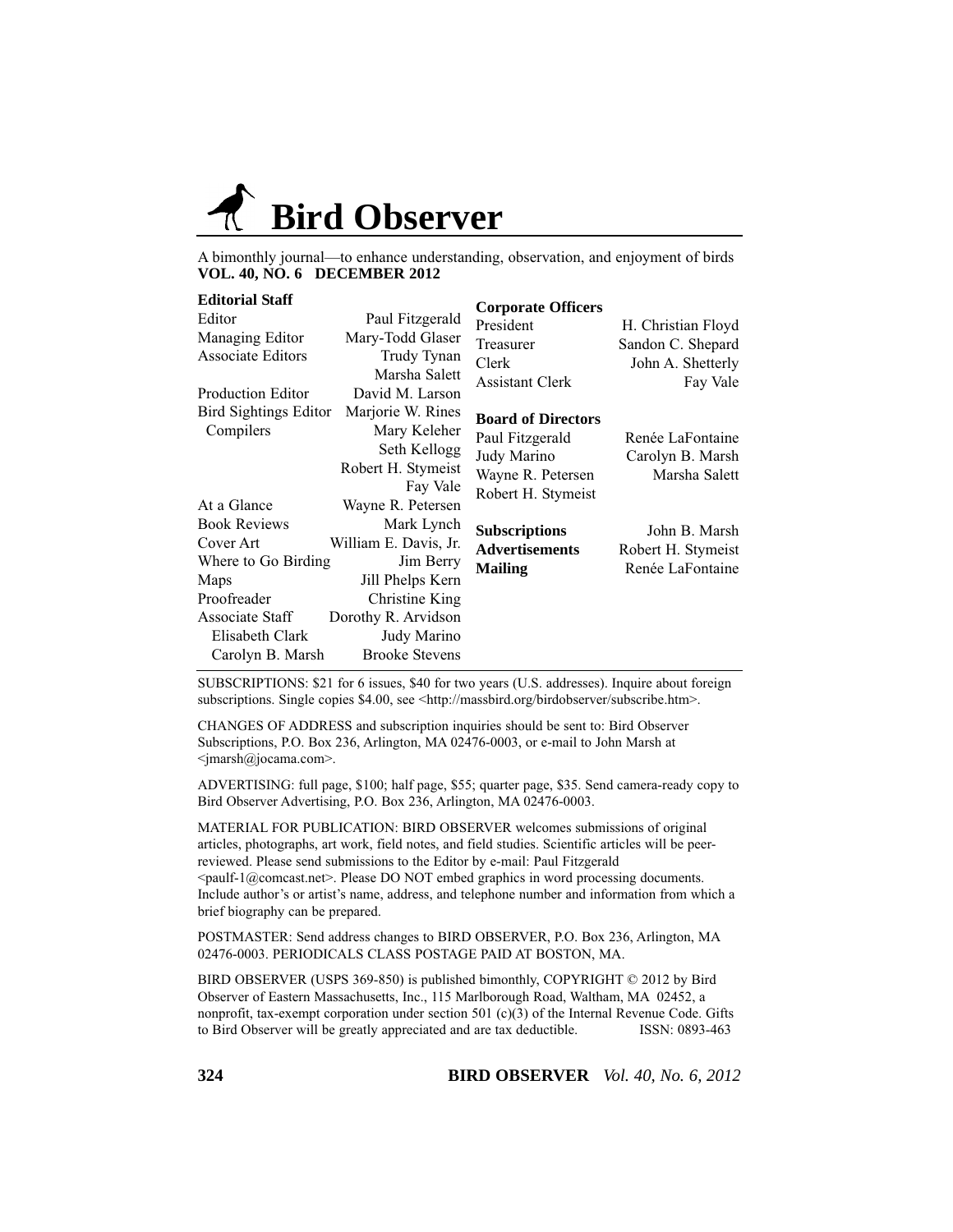### Birding Quabbin Park (South Quabbin)

*Mark Lynch*

*This article originally appeared in the* Bird Finding Guide to Western Massachusetts (2003) *but has been updated, revised, and greatly expanded.* 



The largest bodies of fresh water in Massachusetts

are the Quabbin and Wachuset Reservoirs. The history of the creation of these two reservoirs illustrate how the lives and livelihood of small-town people in interior Massachusetts villages have been dramatically changed by the decisions of a small group of urban people many miles to the east. Today, Quabbin, holding 412 billion gallons, is the largest body of freshwater in the state. The Massachusetts Department of Conservation and Recreation (DCR) now manages Quabbin as the prime water supply for Boston.

geologically, the entire Swift River valley was originally part of a mountain range that was slowly worn down by erosion, like almost all of New England. The hills and islands that you can see from Quabbin Park today are composed of igneous gneiss. The last glaciers (11,000 years ago) scoured out the softer minerals in the valleys but the harder gneiss domes remained.

The original human inhabitants of the area were the Nipmuc tribes. The Nipmuc word *qaben* means meeting of the waters. As european colonists moved west from the settled areas around Boston and Worcester, four towns sprang up in the valley: Dana, Enfield, Greenwich, and Prescott. There were many farms, gristmills, and small industries that made products like hats, scythes, whetstones, carriages, cloth, and cheese. There was a hotel near what is now the island called Mount L, and even a racetrack on what we now call the Dana flats.

The ever-growing population of Boston has always needed water to grow. Thus began a long history of Boston acquiring land and water farther and farther from the city to satisfy this need. Jamaica Pond was taken in 1795 followed by lake Cochituate in Natick in 1848. In the 1870's, the Sudbury River was diverted and dams built. Then, sections of Boylston, West Boylston, and Sterling were bought and flooded, and the Wachuset Reservoir was created in 1908.

In 1919, the State Board of Health and the newly created Metropolitan District Commission (MDC) commenced another water study. Their 1922 report recommended diverting the Ware River and flooding the Swift River valley to create a huge reservoir despite the fact that there were four towns in the area that would be under water. The report was debated in the legislature for four years, and in 1926 the Ware River Act was passed. This provided for the "construction of an aqueduct and the impoundment of the Ware River." The villages of West Rutland, North Rutland,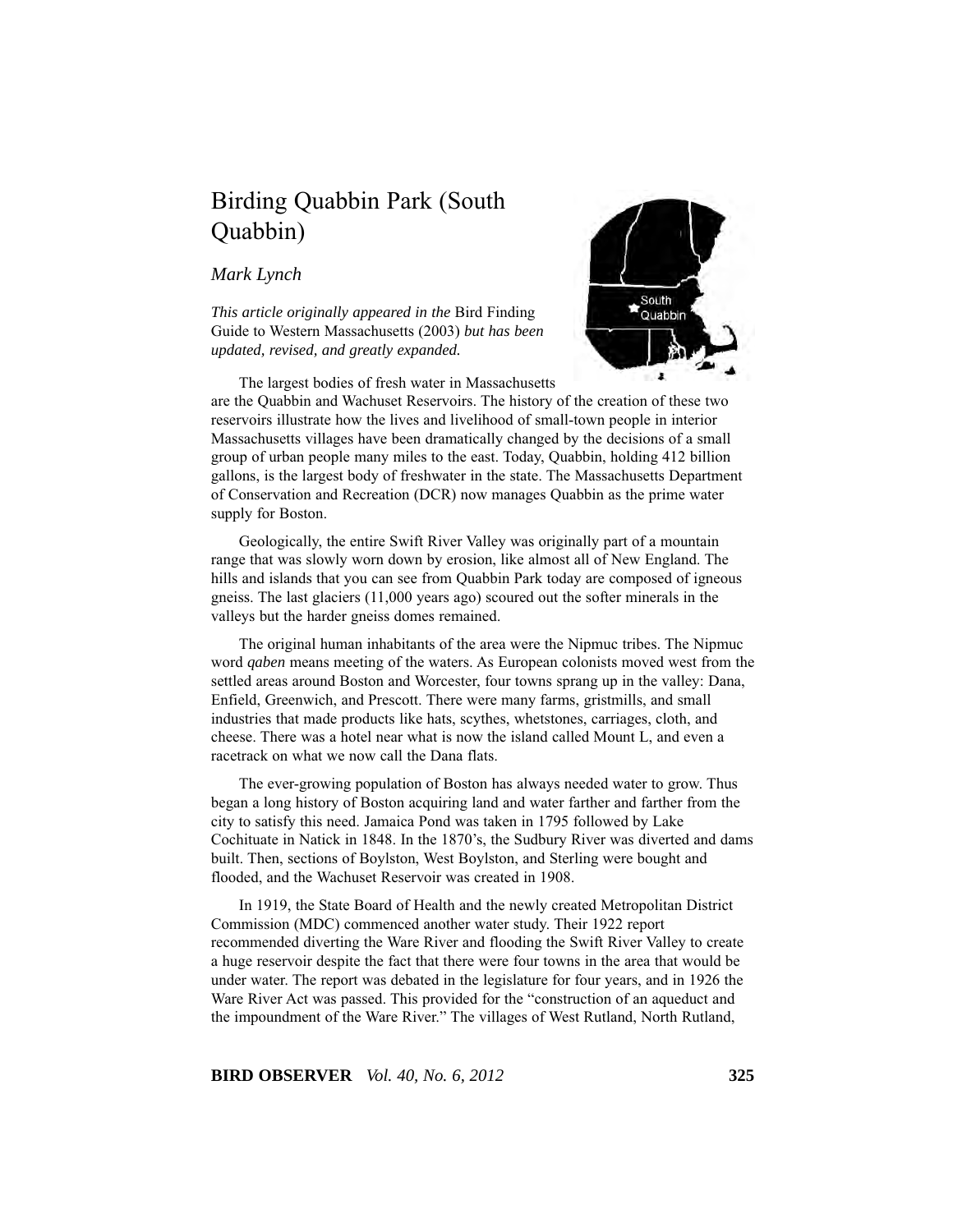

White valley (Barre), and Coldbrook Springs (Oakham) were also affected by the land acquired for this project. This large area became the Barre Falls Dam/Rutland State Park area, which from a birding perspective is now known as the Ware River Watershed IBA.

In 1927, the Swift River Act was passed, which provided for the construction of a reservoir in the Swift River valley.

Construction of what was to become Quabbin Reservoir began in 1928. Two earthen dams were built in Enfield. The main dam was named after project chief engineer Frank Winsor, the smaller dam after planning engineer X. Henry Goodnough. Twenty-eight people lost their lives during the construction of the reservoir and 3500 residents were displaced. The project cost \$60,000,000. This may seem a modest sum when you compare it to the cost of projects like The Big Dig, but at the time this was a very expensive investment. Construction was completed in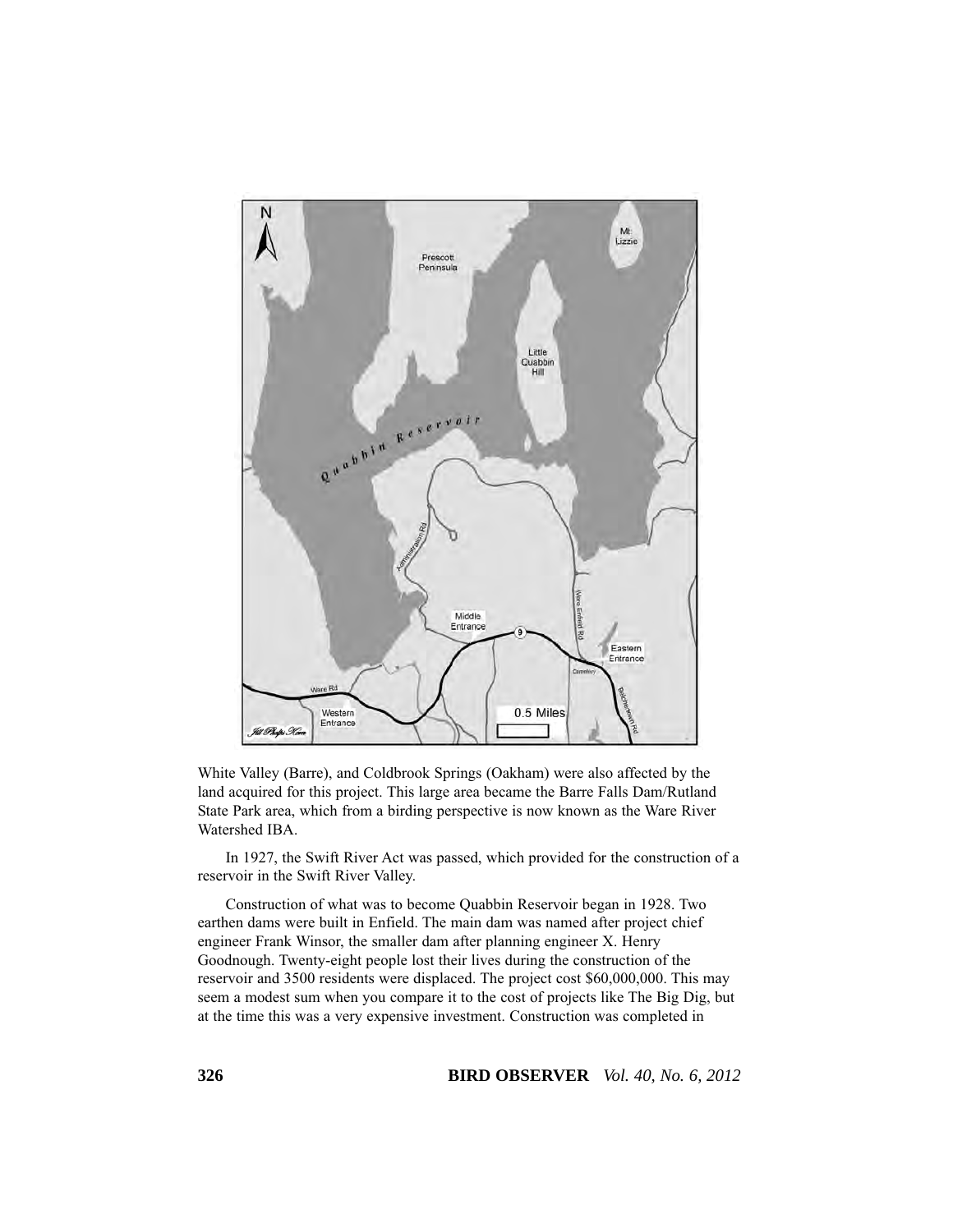1939; the reservoir then took seven years to fill. As the valley was flooded the former hills became islands. Boston may have gotten the water, but central Massachusetts gained an amazing large parcel of managed forest, swamps, and a huge freshwater lake to enjoy.

The reservoir as it exists today is 18 miles long with a water surface of 38.6 square miles and a shoreline of 118 miles. The maximum depth of water, just behind Winsor Dam, is 150 feet. An additional  $100+$  square miles of surrounding land also makes up the watershed. Traditionally, the Prescott Peninsula has been off limits to visitors, though it has now been opened to deer hunting (by permit only), university researchers (permit only), and occasional controlled visits by birders.

Quabbin Park is the most accessible area of this huge and complex state property. Most of the Quabbin Reservation can be birded only on foot through a number of gates. But much of Quabbin Park is accessible by car, although there are also numerous trails in the park. The Administration Building and visitors' Center at Quabbin Park is adjacent to a State Police Headquarters. (Note: it is important to report immediately any infringement of the Reservation rules here either by phone or in person.) The Department of Conservation and Recreation (DCR) offers programs for the public at the visitors' Center, and there is a display of photographs of the history of Quabbin, maps of the entire reservation, and mounted specimens of the birds and mammals of the area. If you have never hiked Quabbin before, this is *the* place to ask questions and get your bearings.

#### **Overview: Birds of Quabbin Park**

An interesting variety of warblers, vireos, and thrushes breed here. yellow-bellied Sapsuckers, Pileated Woodpeckers, Eastern Wood-Pewees, Red-eyed and Yellowthroated vireos, Pine Warblers, American Redstarts, Scarlet Tanagers, Eastern Towhees, and Rose-breasted grosbeaks are regular breeders. In the last two decades, a pair of nesting Bald eagles has been visible from some spots in the park. In this same time period, pairs of Common Ravens, Acadian Flycatchers, and Cerulean Warblers have also bred, but only the ravens are to be expected. Worm-eating Warblers may breed in some years and have been found in spring migration with some regularity.

Spring and fall migrations bring large numbers of passerines moving along the ridges where they can be seen to advantage. Migrant waterfowl include scoters, goldeneyes, and long-tailed Ducks as well as loons and grebes. These can be seen from the Administration Building overlook or the Winsor Dam and goodnough Dike. Quabbin Park is also a very good spot to enjoy hawk migration in spring and fall from either the base of the Lookout Tower or the Enfield Lookout. In late fall and winter, birds can be scarce, especially after the reservoir freezes (typically by mid-January), but Bald eagles are regularly spotted from the Administration Building and enfield Lookout, and occasionally winter finches are found. On occasion, rarities show up in the park. A Gyrfalcon was seen in Quabbin Park in January 1982, and a Varied Thrush spent some weeks near the tower starting in January 2004.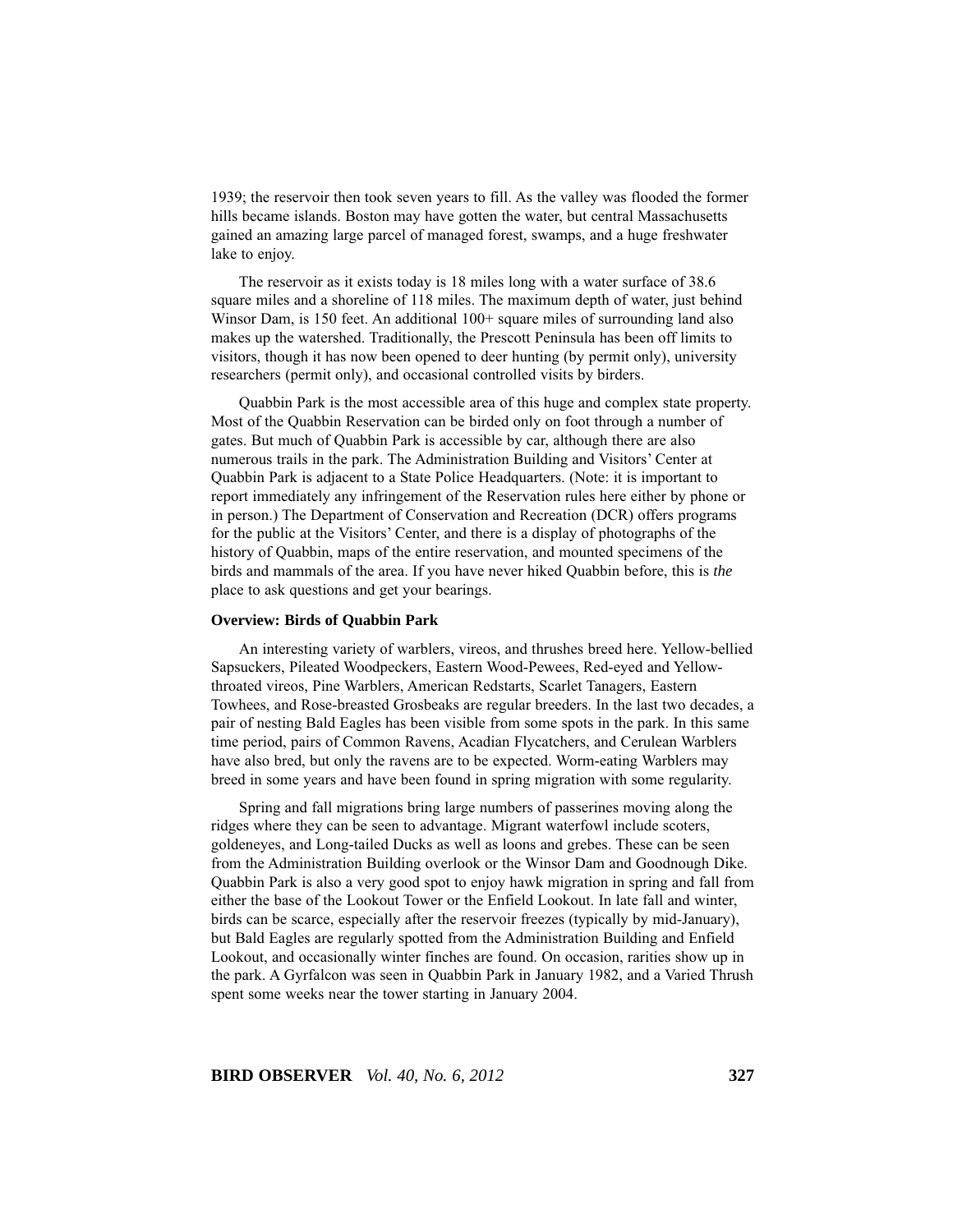

**BIRD OBSERVER** *Vol. 40, No. 6, 2012*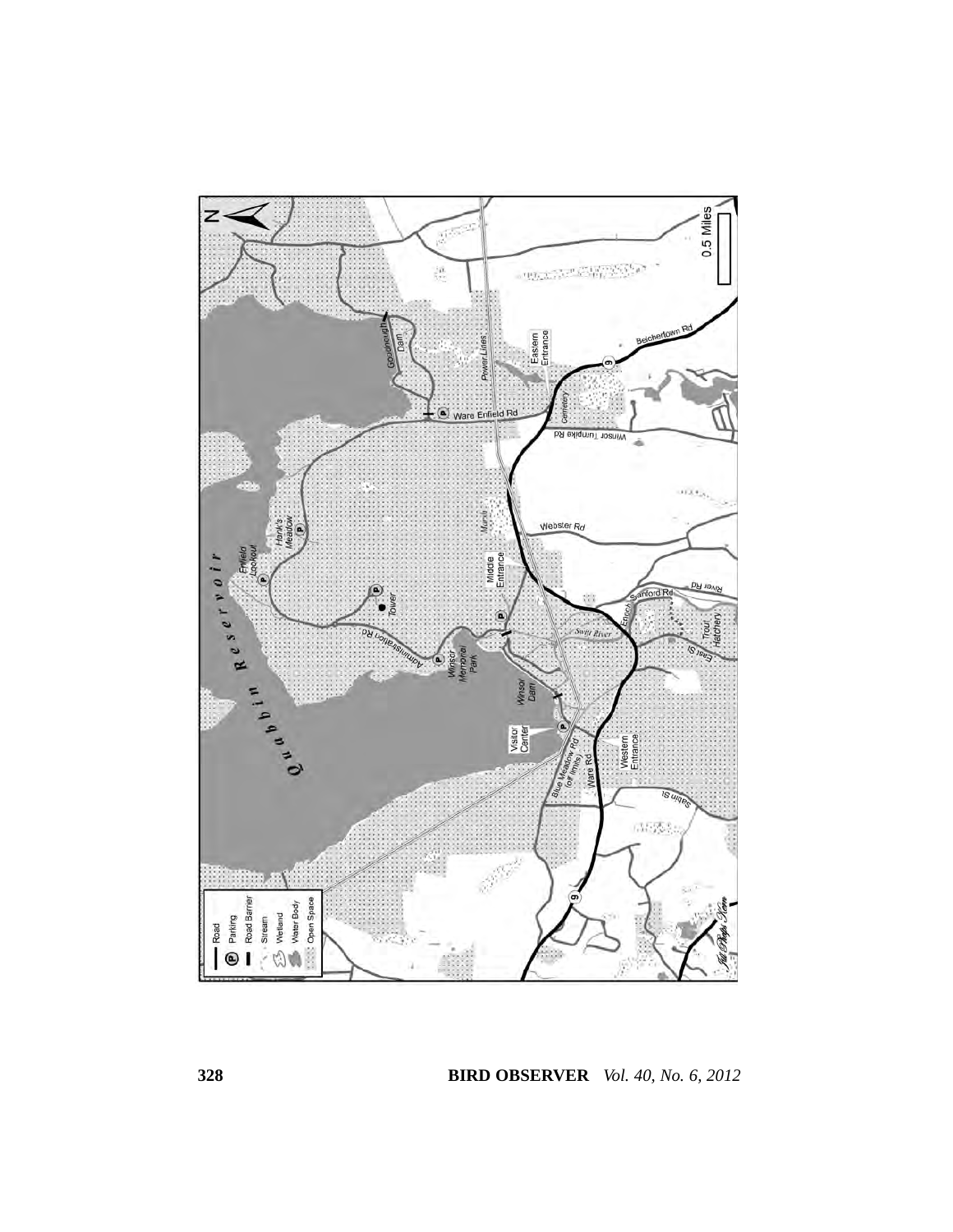#### **Directions**

There are three entrance roads to Quabbin Park, all of them along Route 9 in the towns of Ware and Belchertown. The **eastern entrance** is 4.2 miles west of the intersection of Route 9 and Route 32 south in the center of Ware. The **middle entrance** is 5.5 miles west of the Route 32 intersection, and the **western entrance** is 7.3 miles west of the Route 32 intersection and three miles east of the intersection of Route 9 and Route 202 in Belchertown. These gates are generally open from dawn until dusk but may be closed during periods of snow, an ice storm, or extreme weather like a hurricane. The western gate is always open to the State Police headquarters. By mid-morning at any time of year, expect numbers of non-birding visitors because this is a popular driving, bicycling, and walking spot, especially at the peak of foliage season. At that time, if you cannot arrive on a weekday or by dawn on a weekend, think about giving Quabbin Park a pass. In spring and fall migration, and even during summer months, you can easily spend a full morning birding Quabbin Park, longer if you hike the trails. Food and gas can be found either in Ware or at the intersection of Routes 9 and 202 in Belchertown.

#### **Birding the Marsh on Route 9**

Before you enter the park proper, a great stop early in the morning in spring, summer, and fall is the small marsh cut by Route 9. This marsh is found between the easternmost and middle entrances of Quabbin Park, 5.1 miles west of the Route 32 intersection in Ware.

Approaching from the east (Ware), you will notice on the right (the reservoir) side a dirt pull-off for two cars at the edge of the marsh. Park here. Because cars often speed along this section of road, be sure to pull completely and quickly off the road. Be sure not to slow down in your car when on the road, and do not walk in the road. Because the noise of passing cars can be frustrating when listening for certain species, a better bet is to hike the short distance (about 70 feet) down the narrow path that begins at the pull-off and ends near a beaver dam. This brings you to a vantage point to view the marsh from under the trees. It is quieter here, and there is cover from which to watch for wildlife.

From this corner vantage point, scan the marsh for Wood Ducks, Great Blue and Green herons, and Belted Kingfishers. Tree Swallows, Red-Winged Blackbirds, and Common grackles are obvious in the breeding season. virginia Rails also breed regularly but are more difficult to find. Hooded Mergansers and Pied-billed Grebes have also bred, the latter rarely. Spotted and Solitary sandpipers, Ring-necked Ducks, and even an occasional Great Egret have been found in migration. As of this writing, only one Wood Duck nesting box remains standing. Pileated Woodpeckers often make flyovers, and a variety of passerines like Blue-gray gnatcatcher and yellow-throated vireo breed in the area. Otters and beavers are often seen here. In winter, when the marsh is frozen and bleak looking, give this spot a pass.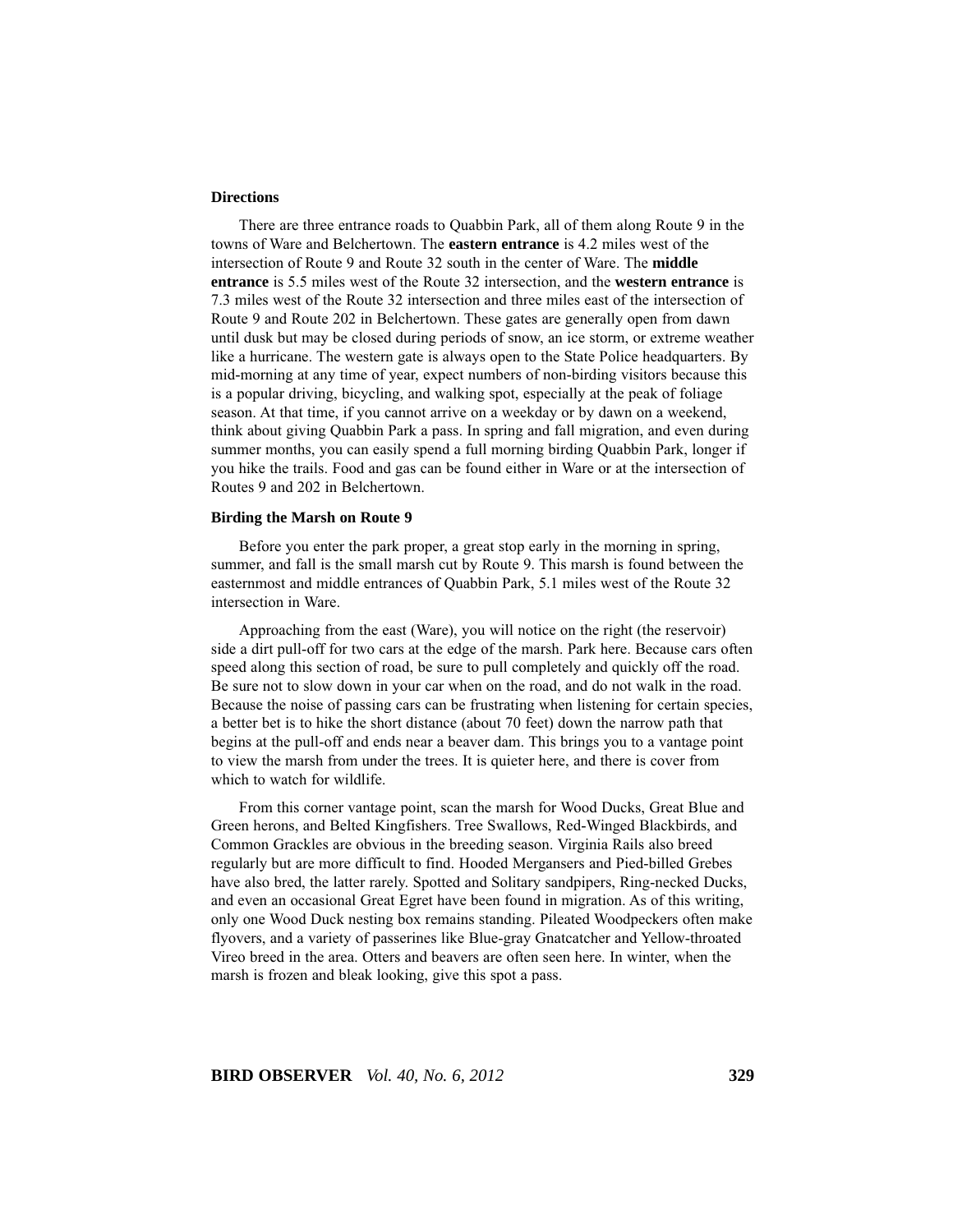#### **A Tour of Quabbin Park**

To sample the birding locations of Quabbin Park, we will start our car tour from the western gate.

#### **The Headquarters Building and Winsor Dam**

Shortly after entering Quabbin Park, you will see a sign stating the rules and the regulations of the Park. Please read this thoroughly. For instance, you cannot fish in Quabbin Park, and dogs and alcohol are not allowed. As you drive into an area of power lines, check the lines and the nearby lawn area. In migration, look for swallows and Eastern Bluebirds, flocks of Chipping Sparrows, and migrants that occasionally feed on the lawn. In recent years Wild Turkeys have often been seen near the entrance.

After a quarter mile you will come to the DCR regional headquarters, the Quabbin visitor Center, and the State Police Headquarters buildings. Park in the lot west of the buildings. This is a convenient place for bird trips to meet and carpool. All bird trips should carpool. Whenever you park anywhere in Quabbin, make sure your valuables are stowed away and out of sight. In spring migration I have seen small groups of migrant warblers in the shrubs and trees near the back of the lot. If you just want to make a quick pass and you are alone, you can pull your car around to the scenic view in front of the building and park briefly. Otherwise, walk the short distance from the lot to the overlook.



view of the Windsor Dam and South Quabbin from the visitor Center (all photographs by Sheila Carroll.)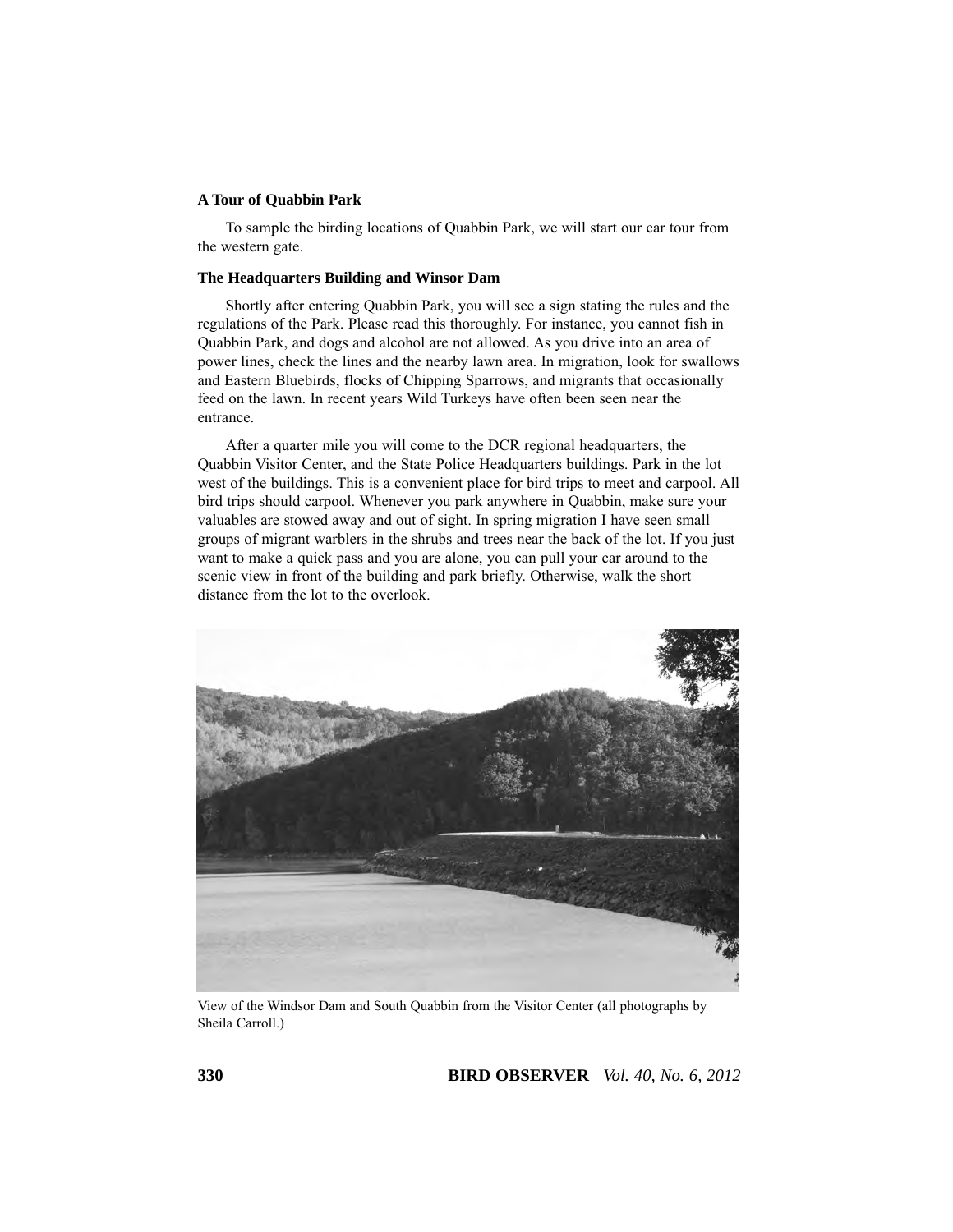Situated right at the front of the Administration Building, the overlook offers a grand view of this southwest corner of Quabbin. To the left is the long shoreline of western Quabbin, mostly accessible by gates along Rt. 202. With a scope, look for a sandy piece of shoreline. This is the Gate 8 boat launch area. The shoreline to the right is the tip of the Prescott Peninsula (also visible from the Enfield Lookout) and the northwestern shore of Quabbin Park.

Some of Quabbin's deepest water is found in this area and is the last to freeze in winter, so ducks may linger here into January. In season, scan for migrating ducks, grebes, loons, and eagles. Common Mergansers and Common loons are often seen in summer. Bald Eagles have bred in a large pine on the shore far out to the right and are best seen with a scope. If gulls seem surprisingly scarce, realize that the DCR has an active program to keep gulls off this section of the water. Despite this, an occasional Bonaparte's gull or Black Tern has been seen from here in late summer into fall. The small fruiting trees in this area have hosted Pine Grosbeaks and Cedar Waxwings in some winters, but not lately. Northern Mockingbirds, not a common species in the Quabbin proper, are usually seen around the buildings, and Chimney Swifts breed in the chimney. Heated bathrooms are located on either side of the overlook pull-off and also in the Visitor Center when it is open. Even if at first glance there seems to be little on the water, spend some time carefully scoping far out on the water. In the dead of winter, look for a deer carcass on the ice. The presence of a carcass will attract eagles and ravens. The DCR staff in the visitor Center will often know if a carcass is visible from somewhere in Quabbin Park. When the reservoir is frozen, watch for a white-tailed deer or an eastern coyote to cross the ice. I have also seen beavers, mink, and river otters from this spot.

If a hurricane comes barreling up the coast and tracks well inland, this is one of the best spots to see some hurricanedriven rarities like leach's Storm Petrel, terns, and shorebirds. A White-tailed Tropicbird flew in and set down on the water during Hurricane Irene on August 28, 2011, and a number of other seabirds were tallied during that storm from Quabbin Park. An alternative place to watch during a hurricane is out on Winsor Dam (see below).



Bonaparte's Gull at South Quabbin

Since September 11, 2001, the road over Winsor Dam has been blocked to car traffic and is now a quiet place to hike and bird. Walking the dam offers great views of this section of the reservoir and of the field and woodlots on the other side of the dam. You can either walk across the dam and back again, or spot another car near the barriers at the spillway at the opposite side of the dam and do a one-way walk across. Be sure to park in a designated area. Walking across the Winsor Dam early on a morning during migration can be rewarding; just plan on bringing your scope with you to scan the water. Sometimes migrants like Savannah Sparrows or a meadowlark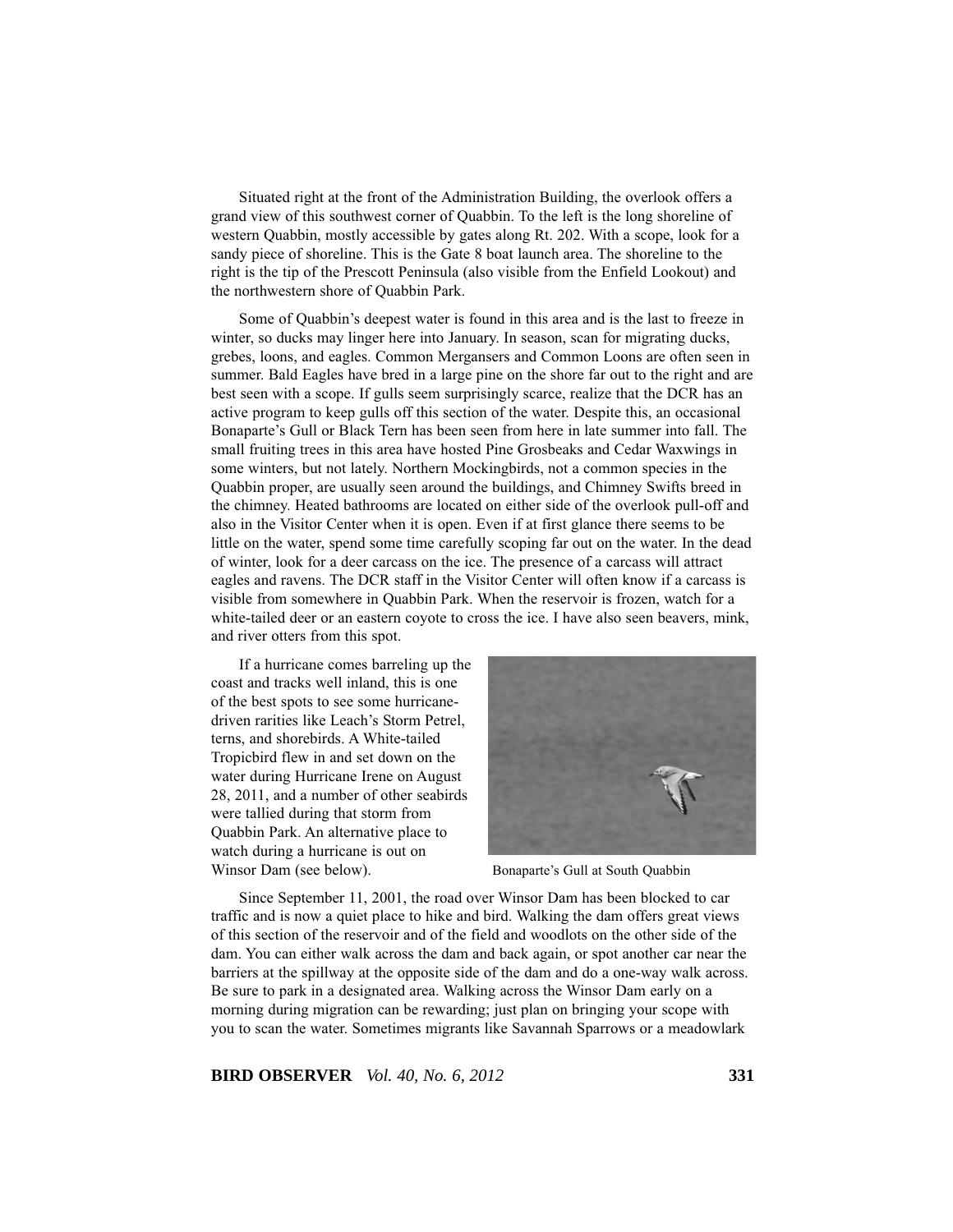

Wild Turkey at South Quabbin

will perch on the low wall. Check the low shrubs among the rocks on the waterside of the dam for occasional migrants like kinglets or Palm Warblers. American Pipits are regular in small numbers around these rocks in fall, and Snow Buntings sometimes find the area attractive in late fall into winter. A Northern Wheatear put in an appearance here on September 6, 1978. Wild Turkeys are often seen on the grassy fields on the landside of the dam. keep an eye

skyward for hawks and migrating geese, including Snow geese. At the northeastern end of the dam, at what used to be a small rotary, check the reservoir one last time for waterbirds and eagles. Walk down the paved road toward the spillway and, eventually, a set of barriers.

After the road crosses the dam, it swings to the right. In short order, you will see another road coming in sharply from the right that goes behind the dam. This power station spur road ends shortly at a parking area that used to be favored by fishermen as an access point for the Swift River, which exits the reservoir here. This area is no longer accessible by car, but if you are up for a bit of a walk, hike down to the lot and the forest. A walk into the pines will often turn up Red-Breasted Nuthatches and Golden-Crowned Kinglets in winter. On rare occasions I have found a Boreal Chickadee on this ridge. This area can be good for migrant land birds. The bushes near the former parking lot may have a Ruffed grouse in any season. Since this spur road is now accessible only on foot, most birders give this location a pass.

#### **Still on Foot After Crossing the Dam**

Be sure to bird the area where the Administration (Winsor Dam) Road meets the spur road and quickly leads to the bridge over the spillway. This area usually has migrant warbler activity in the spring and fall, in the trees and in the shrubbery. Watch and listen for species like Blue-Gray Gnatcatcher, Gray Catbird, Hermit Thrush, Pine Warbler, American Redstart, and Eastern Towhee. From this spot, walk to the bridge over the spillway. Common Ravens have nested here in the last few years. look for their nest along the rock face from the north side of the bridge. generally ravens are finished nesting by the middle or end of May. Also look for Northern Rough-winged Swallows from the south side of the bridge. You can also access this area near the spillway by driving down the middle entrance road to Quabbin, parking, and walking a short distance through the barriers to the spillway.

#### **The Middle Entrance of Quabbin Park to the Tower**

Pick up your car at the Administration Building lot and drive back to Route 9 and head east (left) to the **middle entrance** road. The short stretch of road between the entrance and the right turn at the spillway can be great to bird, especially in spring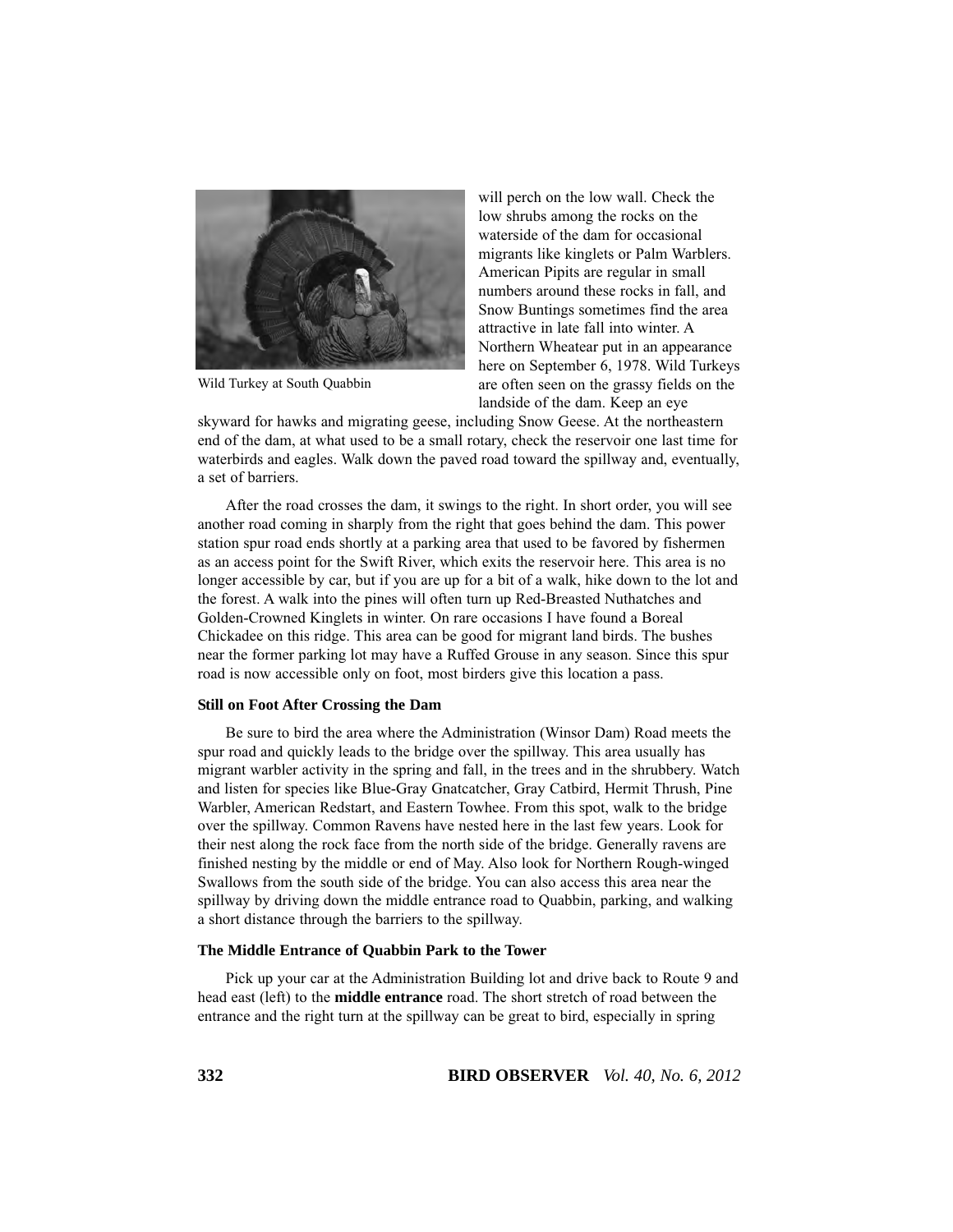migration when breeding species like Eastern Phoebe, Blue-Gray Gnatcatcher, Blue-Headed vireo, Chestnut-Sided Warbler, and Ovenbird are in full song. listen for the occasional louisiana Waterthrush near the small stream. The area of the power lines can be particularly productive for migrants.

Administration Road takes a sharp bend to the right (north) at the spillway bridge. The road originally continued straight over the spillway to Winsor Dam, allowing cars to drive over the dam to the Administration Building. Now, post-9/11, you will see a series of barriers across the road to the dam; walking traffic only is allowed. Take the right turn and soon you will pass a scenic little inlet of the reservoir on your left and a pulloff for two or three cars at the iron gate to the DCR boat area. Park here and scan the inlet for Great Blue Herons and an occasional grebe or loon. Be sure to scope the main body of the reservoir too. In winter an eagle can sometimes be seen perched on the small point of land across the inlet. It was from this spot on January 16, 1982, that I saw my life gyrfalcon perched across the spillway. It was being mobbed by two Red-tailed Hawks.

From here, Administration Road (Quabbin Hill Road on google Maps) passes an area of dead red pines on the right (being cut as I write this); these trees have been infested with red pine scale. As you scan the shorelines of Quabbin, you will see other patches of dead pines that have also been killed by this insect. The road rises as it swings to the left and passes an area of oaks and maples for the next mile. This stretch is superb in spring and fall for viewing breeding warblers and migrant species because the road runs along the side of a hill. This area is best done on foot in the early morning. The walking may be tough for some as the road climbs from here until it reaches the rotary. If you decide to stop, be sure to pull far off the road as there is always some traffic, and be extra alert for cars while walking along the road.

A good spot to leave the car is the parking area at the Frank E. Winsor Memorial (note the small monument marker with a likeness of Winsor), a bit farther along on the reservoir side of the road. Be sure to walk up and down the slope from here. In spring listen for Eastern Wood Pewees, Least Flycatchers, Wood and Hermit thrushes, Red-eyed and Yellow-throated vireos, Blue-gray Gnatcatchers, Scarlet Tanagers, Eastern Towhees, and Rose-breasted Grosbeaks.



Winsor Memorial

Warbler species commonly seen along this ridge in migration include Black-throated Green, Black-throated Blue, Blackburnian, Pine, Chestnut-sided, Black-and-white, Yellow-rumped, Ovenbird, and Common Yellowthroat. American Redstarts are common breeders, and their song is one of the most frequent vocalizations you will hear in spring and summer. In the last several springs, Cerulean Warblers have shown up along this stretch of road and have sometimes stayed to breed. Watch and listen for them anywhere along the "warbler ridge." These birds can be frustratingly tough to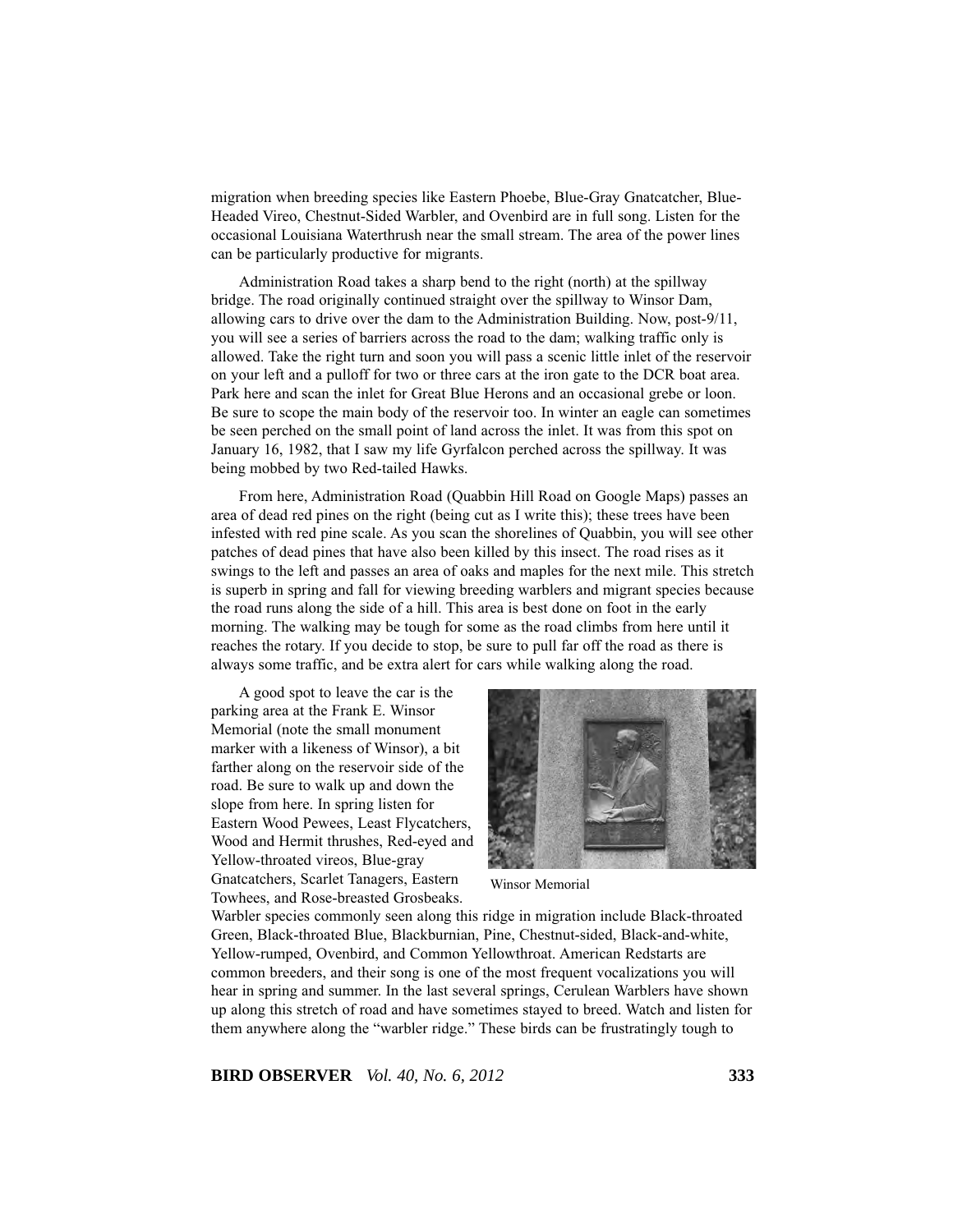see as they often remain downslope high in the canopy, but once you have picked out the song, patience is often rewarded with at least a quick view of this beautiful warbler. Never use tapes.

#### **From the Rotary to the Tower**

At the rotary you have several options, all of them interesting. If you take the first road to the right, it will lead up Quabbin Hill to a one-way road. This circles a large parking area adjacent to the gated short road that runs uphill to the lookout Tower. There are bathrooms in the small building near the parking lot that are open in the summer, and recently a portable toilet was added on the opposite side of the lot. The area around the base of the tower hill is good for breeding Eastern Bluebirds, Prairie Warblers, Eastern Towhees, Field Sparrows, and Indigo Buntings as well as migrants. As the brush has matured in the last few years, Prairie Warblers and Field Sparrows have become less common breeders.

A walk up the small hill to the tower, and perhaps to the top of the tower if it is open, offers dramatic views of the reservoir and the chance to do some first-class hawk watching. The windows at the top of the tower, however, cannot be opened, and the interior of the tower can get quite hot in summer. Be sure to watch for Black vultures anywhere near the tower area. This species is increasing its presence in central Massachusetts and has been confirmed breeding not too far to the south on the Warren-Palmer line. I have seen Black vultures circle the tower lot and also have seen them a number of times over the nearby town of Ware. Beginning in January 2004 a varied Thrush, sometimes in the company of a Red-bellied Woodpecker, spent some weeks feeding on crushed acorns and other tidbits on the plowed road that circles the tower parking lot.

Back at the rotary itself, look for a gated path under some pines and a parking area in front of the gate. During migration, check this path for migrant warblers and, especially, thrushes. About 40 yards past the gate, look for a small trail on the right that runs under some trees and up a small rise. This trail leads to a wonderful old orchard, which has nesting House Wrens, Tree Swallows, and Eastern Bluebirds as well as migrant warblers in season. Non-birders often walk in here looking for deer.

#### **From the Rotary to Goodnough Dike**

There are birds to be found along the Administration Road through to Goodnough Dike, so listen, watch, and stop where it looks good. There are several traditional stops. Note: mileage is now given starting from the Rotary.

#### **The Enfield Lookout**

Continue driving north and eventually east down Administration Road from the rotary. The road will run downslope for a while. At 0.4 miles on the left you will see a parking area with a dramatic overlook of Quabbin to the north. This is the famous Enfield Lookout, where many people come to view Bald Eagles. The Enfield Lookout is worth a stop at any time of the year, but it can get downright crowded during fall foliage season and even during the winter eagle-watching season. From this spot you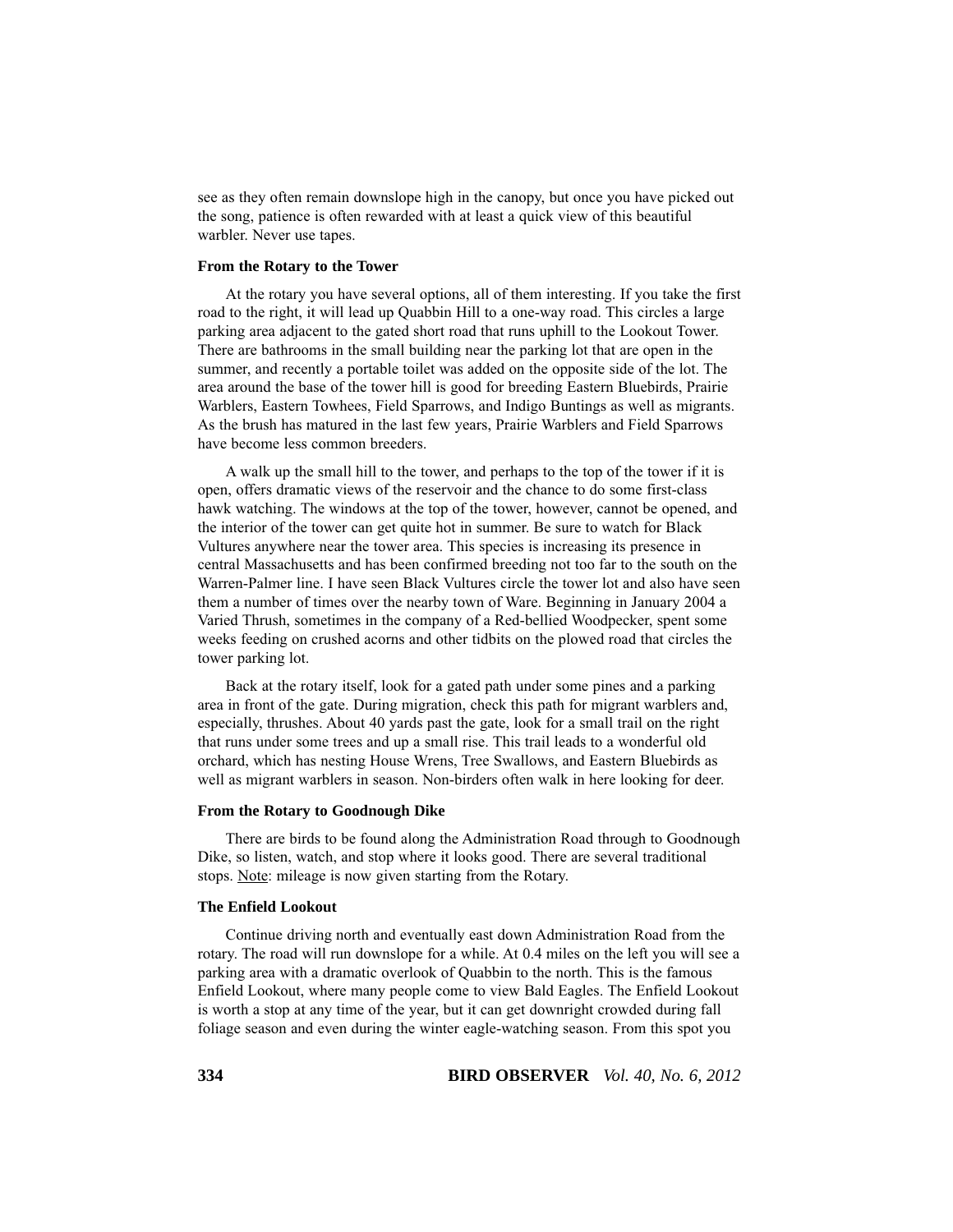

Bald Eagle from Enfield Lookout

are looking north over the southern terminus of the Prescott Peninsula. The prominent hill in front of you is Ram Hill or Mount Ram. To your right is Little Quabbin Hill, an island, although it looks like an extension of the mainland, and in the distance is Mount Lizzie.

Scan the taller pines on Ram and the whole end of the Prescott Peninsula for Bald Eagles. They have nested in the past in a large pine along the shore near the southwestern terminus of the peninsula. If there is an active nest, there will usually be a dedicated eagle watcher or two who will point out its location. If the reservoir is frozen, check the ice, especially to the east, for a deer carcass, which will attract numbers of eagles as well as crows, ravens, and coyotes.

This is also a good hawkwatching spot. Look north over the Prescott and along the far western ridges, not just for eagles, but also for Turkey vultures, Red-tailed Hawks, and other raptors. Be patient. Golden Eagles are rare but regular in Quabbin Reservation. Typically they stay far to the north from late fall into winter. your best bet, albeit a slim chance, for seeing a Golden Eagle from Quabbin Park is to carefully and diligently search the length of the Prescott from the enfield lookout during late fall migration.

Eagles and other raptors are not the only species to look for while at the Enfield Lookout. Scope the water carefully, especially in the cove of the peninsula, for loons, grebes, and ducks. Wild Turkeys can sometimes be seen walking along the Prescott shore. A great variety of migrant land birds will either fly over or put down briefly in the surrounding trees. I have had a number of interesting sightings from enfield Lookout. While leading a well-attended Brookline Bird Club trip on a very cold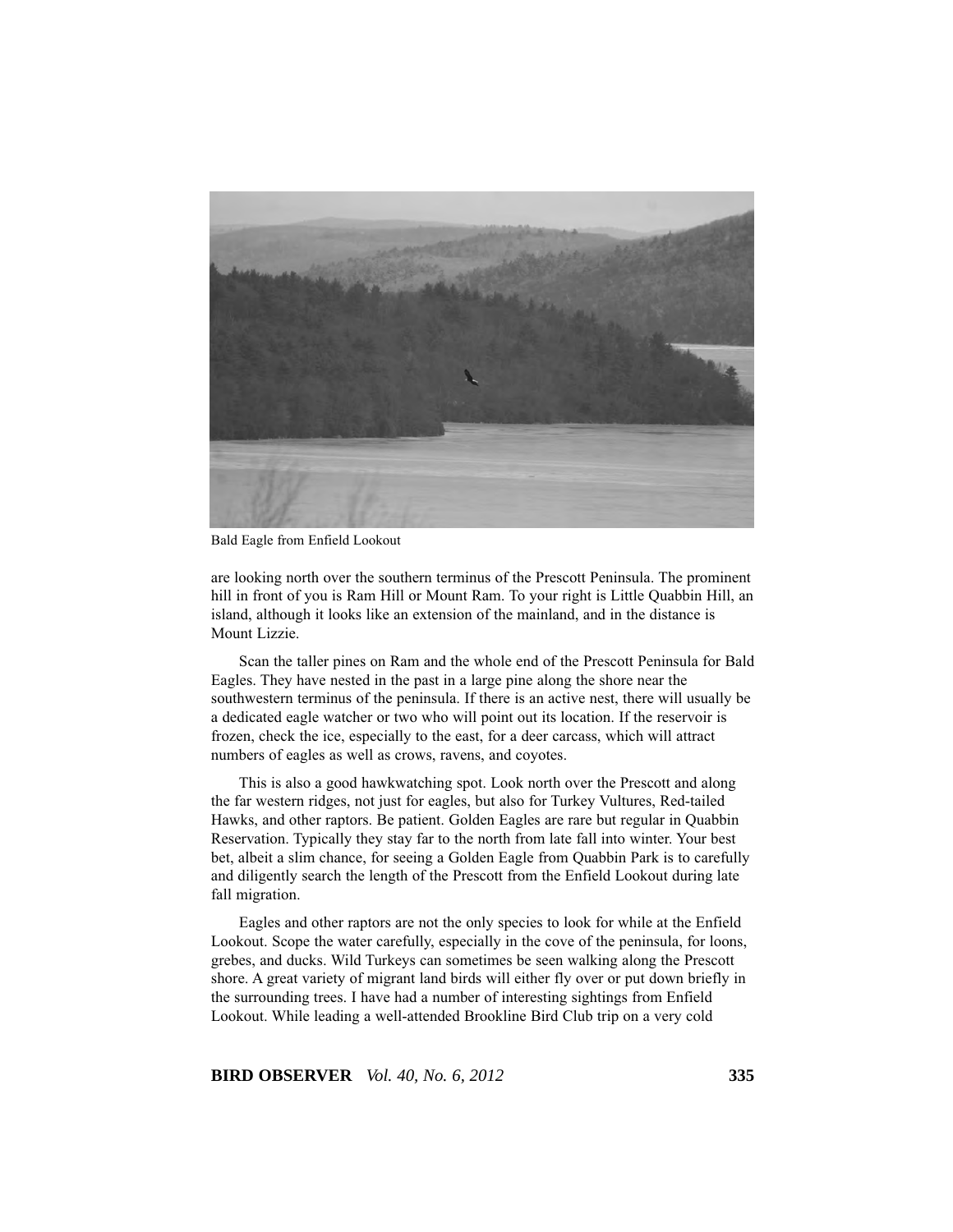January 9, 1983, we all had great views of three geese as they flew back and forth at eye level over the water and Prescott. The only problem was that none of us could identify these weirdly colored geese, which were clearly "not from around here." Fortunately, we came across them perched on the shore later in the trip and finally identified them as Egyptian Geese, obviously escapes. A more countable experience occurred on April 1, 2006, when Sheila Carroll and I had great views of an adult male Yellow-headed Blackbird as it flew by the Enfield Lookout at eye level heading west.

#### **Hank's Meadow, formerly the Blueberry Patch**

One mile from the rotary you will notice a large grassy picnic area on the left. This was traditionally known to older birders as the Blueberry Patch but in recent years has been christened Hank's Meadow. years ago, the Hank family had its house where the picnic area is now located. Go to the Visitor Center to see a picture of this house, which is now located in Dorset, vermont! In late spring, summer, and fall, the gate is open and you can drive down to the picnic area and park. In summer, there are portable toilets here. In winter, when the gate is closed, park along the road and hike down. From the picnic parking area you will see a broad gated trail that leads gently



Chestnut-sided Warbler

down about 150 yards to the water. You can see Prescott Peninsula on the left and Little Quabbin Hill on the right. This is a great spot to scan for loons, grebes, waterfowl, and eagles. In migration, warblers and other land birds are attracted to the thickets along the path; included are uncommon species like Yellow-bellied Flycatcher and Orangecrowned Warbler. Uncommon sparrow species like lincoln's and White-crowned have been seen on rare occasions feeding

on the path itself. Tree Swallows and bluebirds are also often found and sometimes nest in this area. In winter, be sure to check the tops of the trees and bushes for a Northern Shrike. Several butterfly species may be found in the small meadow. In migration season be sure to bird the thickets near the portable bathroom.

Opposite the Blueberry Patch entrance road on Administration Road, you will see a broad walking trail. This is a great spot in spring and fall for migrant thrushes, warblers, Black-Billed Cuckoos, and occasionally a Pileated Woodpecker. Watch for the patch of dangerous-looking Devil's Walking Stick on the right, just off the trail.

#### **Gate 52**

At 1.5 miles from the rotary, on your left you will see a small parking area in front of a numbered gate. Be sure not to block the gate. A short walk (less than a quarter-mile) leads gently downhill to an isolated cove across from little Quabbin Hill. This is another place to check in migration for loons, grebes, and waterfowl and try your luck for eagles. I have seen Pileated Woodpeckers, Ruffed Grouse, and Barred Owls here on several occasions. land birding can be good here in spring and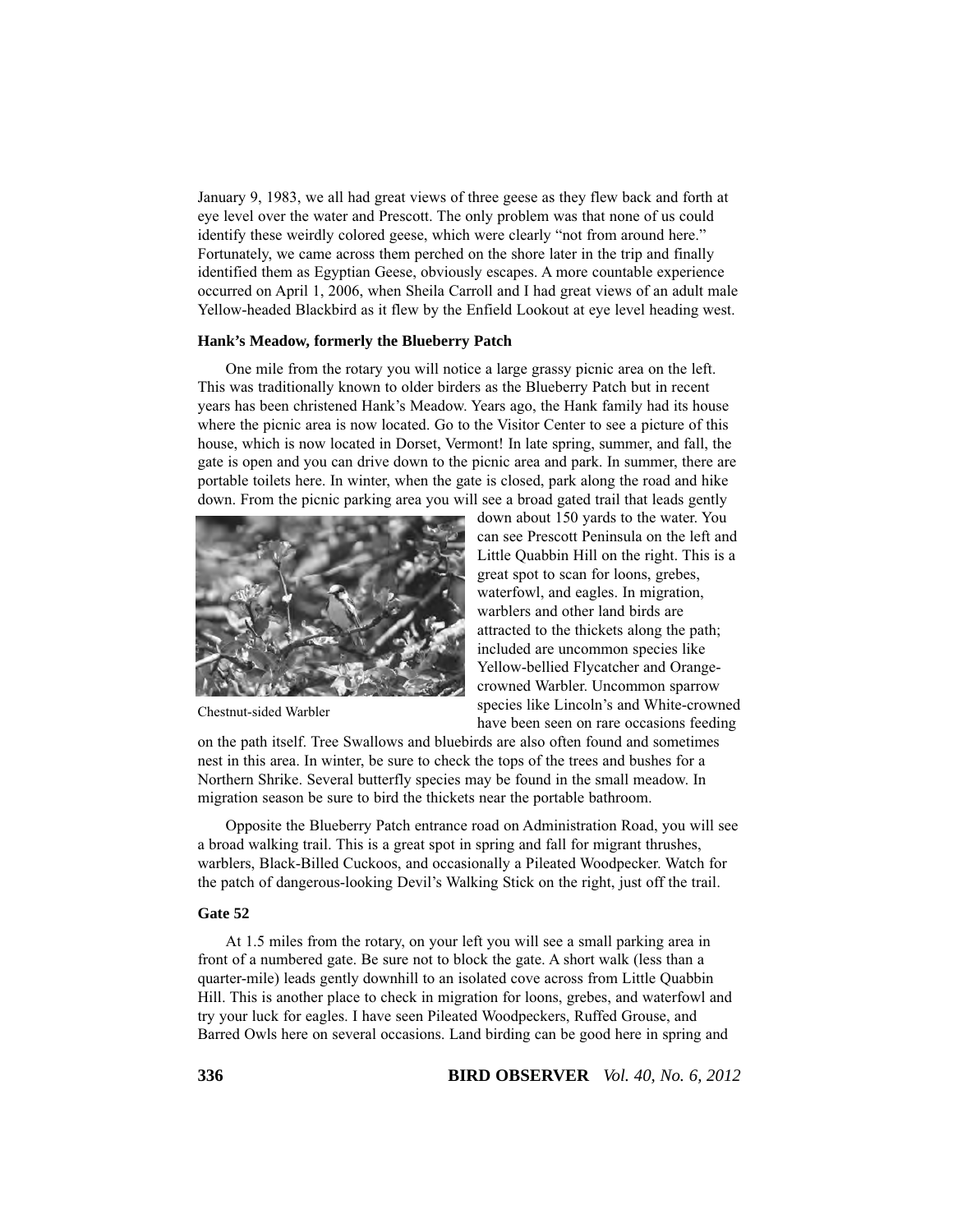fall, though in winter you may find only the typical permanent residents. It was from this vantage point that the BBC trip finally got good looks at the perched Egyptian Geese.

#### **An Interesting Unnumbered Gate**

At 1.7 miles, watch for an unnumbered gated path on the left that leads down into pines. This is a pleasant hike through conifers and mature mixed forest. Be sure to bring your scope. When the trail shortly intersects another trail, head left (north). After about a half a mile you will come to a pleasant overlook of little Quabbin Hill and the southeastern section of Quabbin. looking to the right along the shoreline, you will see the intake building of Shaft 12 in the distance. This is another great spot to search for migratory water birds of all kinds as well as eagles. Be sure to look for scoters and long-tailed Ducks in late fall. The trail also hosts several breeding species of warblers like Pine and yellow-rumped, as well as Blue-headed vireos and Hermit Thrushes. In migration, a Winter Wren is often found here and may linger until the first measurable snowfall.

#### **Goodnough Dike**

Two and a half miles from the rotary you will come to an intersection. If you head straight (i.e., bear right), in 0.9 miles you will exit Quabbin Park onto Route 9 at the eastern gate. Instead, park your car in the obvious lot and hike through the car barriers on the left. In less than half a mile you will come to a fork in the road. This is the goodnough Dike loop road, which runs for 1.8 miles. If you take the left fork, it will bring you to Goodnough Dike, about a 15-minute walk. If you take the right fork, you will descend through interesting and birdy mixed forest and eventually pass a large open area of short grass on a steep slope that is obviously the back of the dike. Note the small marsh of Beaver Brook. Sometimes in winter a Red-tailed Hawk or even a Bald Eagle will be perched in the trees along the upper reaches of the marsh. Watch for lingering blackbirds, waterfowl, Winter Wrens, Swamp Sparrows, or even snipe in late fall into early winter.

Continue along the road as it loops up to the dike. Bluebirds and other land birds are sometimes found in this area, so it is worth a check, particularly in migration. As you walk along, listen and watch for warblers, woodpeckers, vireos, and thrushes until you are finally on the road that crosses the dike. The dirt road with the barrier on the eastern end of the dike eventually joins the road in from Gates 47 and 49, which runs north along the southeastern shoreline of Quabbin. Hiking this dirt road can be great in migration and summer, but it is also long and extremely buggy and not to be attempted without a good trail map of the Reservation. Sheila Carroll and I covered this entire area extensively for the Massachusetts Breeding Bird Atlas II and found a bull Moose close to the dike on September 17, 2011. Continue your walk along the dike. From it, scope the water out past little Quabbin Hill and Mount lizzie for loons, grebes, waterfowl, Turkey Vultures, Red-Tailed Hawks, and Bald Eagles. Mount lizzie has breeding eagles, ravens, and Common Mergansers.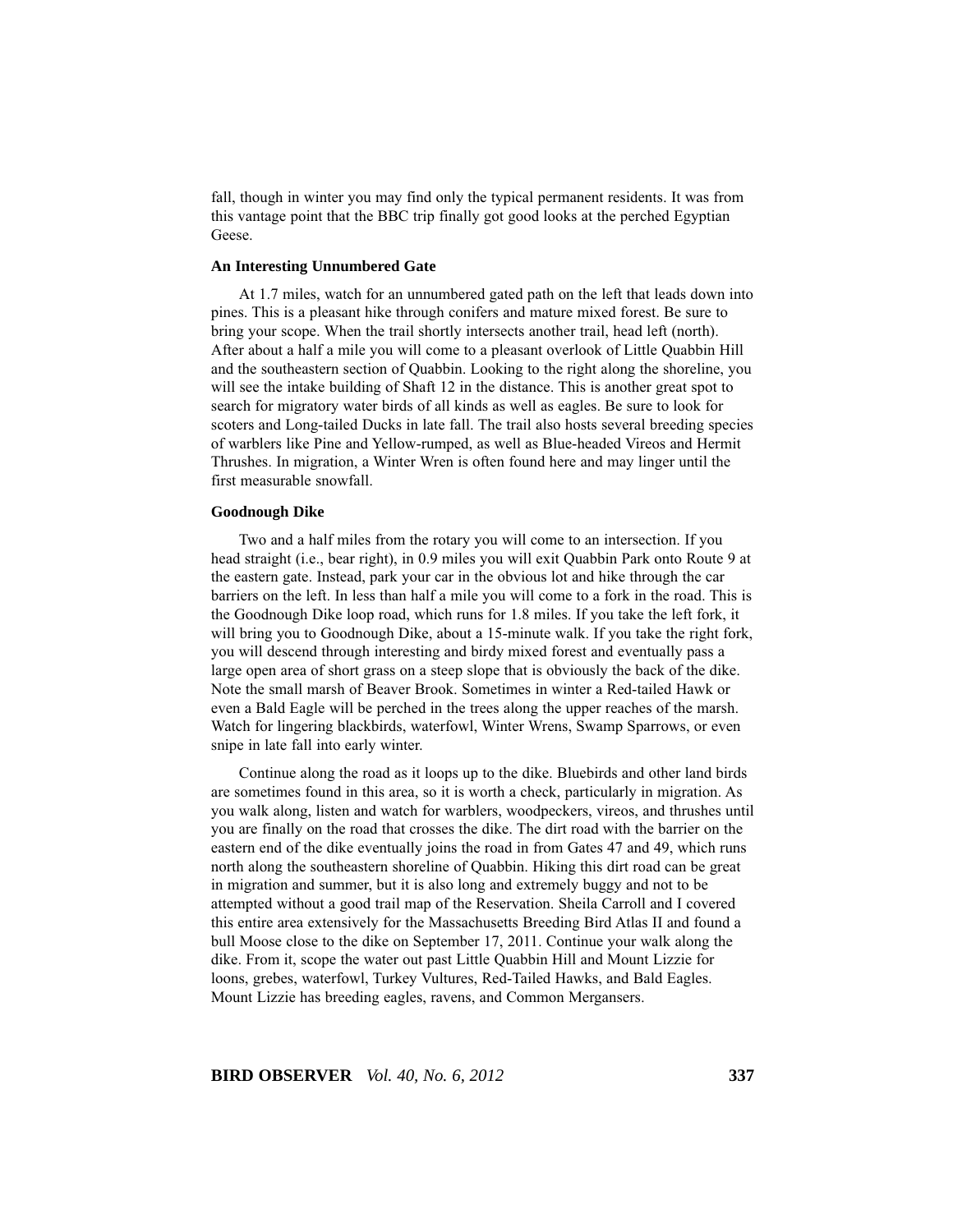Back at the Goodnough Dike parking area, get in your car and drive the last stretch of road back to Route 9, making sure to bird along the way. (This section of the road is labeled Old Ware-Enfield Road on Google Maps.) On April 25, 2011, Sheila and I watched a fisher tear apart a squirrel's nest here. At the power line crossing, pull off and bird the area for towhees, Pine Warblers, and Red-breasted Nuthatches. listen and watch for Red Crossbills, which have shown up in the pines here for the last few summers.

#### **The State Trout Hatchery, Herman Covey Wildlife Management Area, and Other Locations South of Route Nine**

An interesting stop while birding Quabbin Park is to visit the state-run McLaughlin Fish Hatchery. Take East Street south of Route 9 (between the western and middle entrances to Quabbin Park) for about half a mile. The trout hatchery is on the left (look for the gated chain-link fence) and is open 9 AM–3:45 PM. Drive through the gate and park in the designated area on the right. There are long descending cement troughs filled in season with rapidly growing trout. you can get some trout feed by putting a quarter in the small food pellet dispenser near the building. It may be a cheap thrill throwing a handful of feed pellets into a trout trough and watching the ensuing feeding frenzy, but it is also fun. Children love it, and serious trout fishermen are often spotted gazing wistfully at the scene.



killdeer at the fish hatchery

At the bottom of the rows of trout pools is an aerated pond that is fenced in. At first glance this may seem to be a strange place to bird, since it appears to be nothing more than a truckload of kept trout and a cement lot. But killdeer find the area attractive. They will sometimes begin arriving here at the end of February, depending on the winter, and on occasion linger until early December. I have often seen my first inland killdeer of the year here, and from

August until mid-October good numbers of them are found. My personal daily count high for this location is 46 birds. I am not sure why killdeer find this spot so attractive; perhaps it's the trout food around the edges of the pools.

With all the fattening trout swimming languorously in the pools, it's no surprise that Bald Eagles are regularly seen here, often perched among the boughs of the tall pines around the aeration pools. They can be partially hidden when perching, so carefully check the trees with a scope from the edge of the lot. In late fall and winter, if I have missed seeing Bald Eagles in Quabbin Park, I check at the trout hatchery. When in the area, always keep an eye out for circling hawks as well as Turkey Vultures. Great Blue Herons are also regular visitors, and there is a small rookery nearby. Ring-billed gulls in small numbers roost here, especially near the aeration pond. Spotted Sandpipers and least Sandpipers are sometimes found during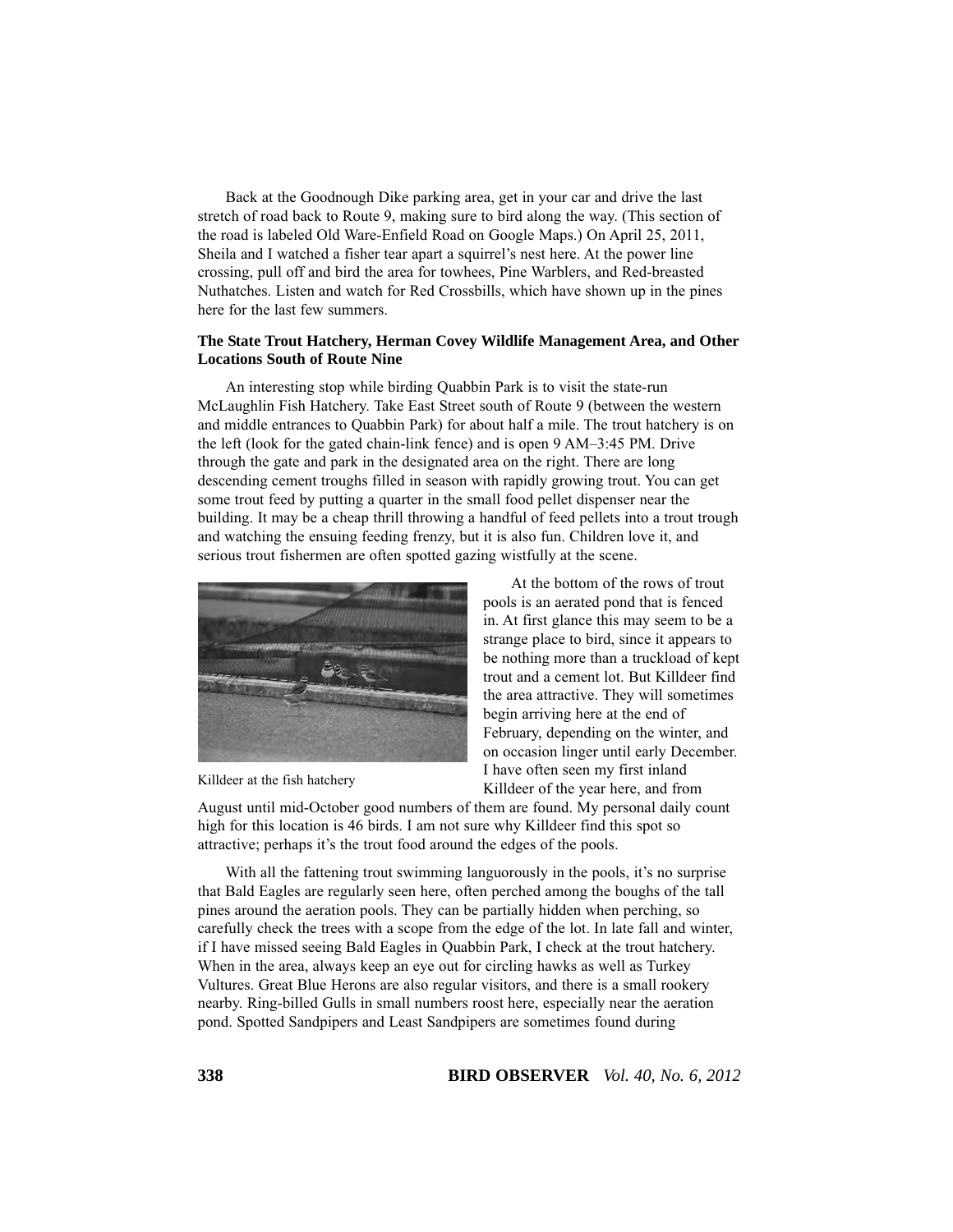migration, particularly among the rocks of the aeration pool. Eastern Bluebirds and Tree and Barn swallows breed nearby and are common visitors in season.

If Quabbin Park is too crowded and you are up for a hike and some woodland birds, drive south just a bit more on East Street and note the State Wildlife Management signs on the right side all the way until East Street forms a T with Cold

Spring Road (two miles). The Massachusetts Wildlife Connecticut valley District Office is found on the east side of East Street. Typically this is gated but open to foot traffic and leads to a popular fishing spot. The Herman Covey WMA is on the west side of East Street, and there are a few small parking areas with trailheads leading well into in the forest. In breeding season a wide variety of forest species are found here including Pileated Woodpecker, Hermit Thrush, Blue-headed vireo, and warbler species



Barred Owl at the WMA off East Street

including Pine, Black-throated green, Blackburnian, and Ovenbird. Wood Ducks and Swamp Sparrows breed in the marsh. In deer hunting season, give this location a pass for obvious reasons.

Just to the east of East Street, Enoch Sanford Road runs from Route 9 close along the western shore of the Swift River. In spring, summer, and fall this dead-end road hosts a number of trout fishermen, but in winter it is a good place to look for Common and Hooded mergansers and an occasional Bald Eagle.

The Quabbin Park Cemetery is almost opposite the junction of Route 9 and the eastern entrance (Old Ware-Enfield Road). Most of the graves and memorials of the four Quabbin towns were moved here. If you are interested in Quabbin history, this is an good place to stop. Although the graves are difficult to sort out in terms of who lived in what Quabbin town or in Ware, there are a number of memorials and even cannons at the end of the entrance road that are clearly labeled as to origin. This small cemetery has most of the common breeding species and can be quite good during the April and May migration.

#### **Learning More About Quabbin: Suggested Reading**

The Swift River valley has a long and rich history, and there have been a number of books written about the area. Here are just a few. J.R. greene has written several small-press books about the history of Quabbin, though many are now out of print. *An Atlas of the Quabbin Valley Past In Present* (1983, Athol, Massachusetts: Transcript Press) is an interesting collection of maps showing the locations of the Swift River valley towns and what parts of them are now under water. *Historic Quabbin Hikes* (1994, Athol, Massachusetts: Highland Press) is a nice guide to the many historical sites in the reservation.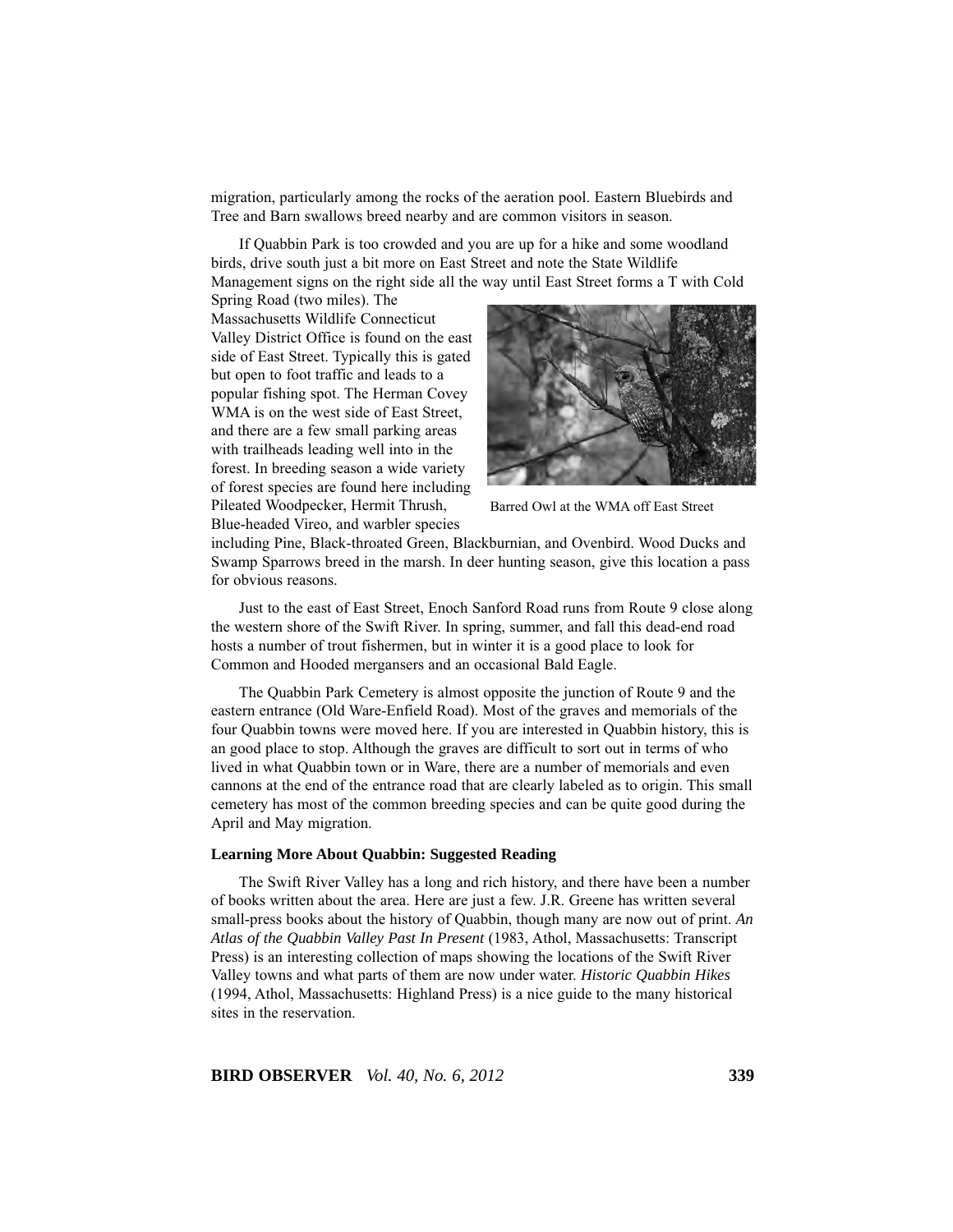The Massachusetts Audubon Society published a wonderful small book by Thomas Conuel of the history and natural history of Quabbin, complete with photographs, titled *Quabbin: The Accidental Wilderness* (1981, Brattleboro, vermont: The Stephen Greene Press). If you can find a copy, I strongly recommend this book.

A more current and complete guide to hiking all over Quabbin is Michael Tougias' *Quabbin: A History and Explorer's Guide* (2002, yarmouth Port, Massachusetts: On Cape Publications). This book should be read by anyone visiting the Quabbin area and wanting to do some hiking.

*The Bird Finding Guide to Western Massachusetts*, edited by Jan Ortiz, David A. Spector, Pete Westover, and Mary Alice Wilson (2003, Amherst, Massachusetts: University of Massachusetts Extension) is an invaluable guide to birding locations of western Worcester County to the Berkshires. This guide has an entire section on birding almost all locations in Quabbin. Now out of print, it can still be obtained by searching on Amazon.com and other websites that deal in out-of-print books. This guide is highly recommended to all birders who venture west of Worcester, although it needs a thorough revision since all the pieces were written before 9/11.

*Mark Lynch has taught birding classes at Broad Meadow Brook Mass Audubon Sanctuary for years and hosts "Inquiry" on WICN, a radio show covering the arts and sciences. He is Bird* Observer's *book review editor.* 



South Quabbin in the spring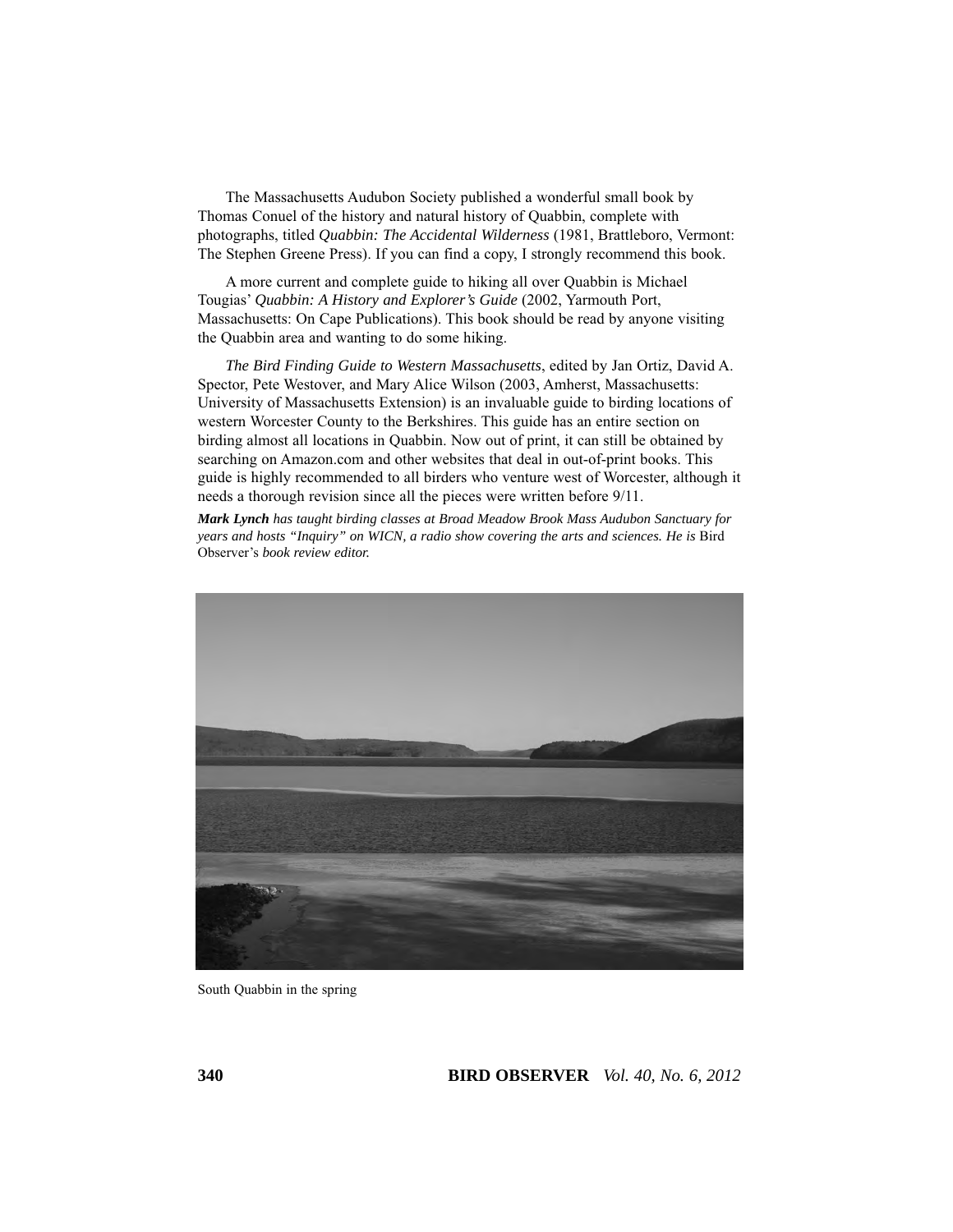### The Brookline Bird Club: 1945–1988

#### *John Nelson*

In 1945 Douglas Sands, just out of the Army, entertained Brookline Bird Club members with a slide show on the "Fauna and Flora of the galapagos Islands." Two years later, speakers used "moving pictures" to illustrate lectures on rare American birds and an Alaskan mountain climb. The traditional boat trip to Provincetown—with binoculars again allowed—resumed in 1946. Wartime was over.

The first two decades after World War II were a plateau period for the BBC. Membership dipped from 386 in 1943 to 325 in 1947, then slowly climbed to 465 in 1963 (including 30 from 9 states beyond Massachusetts)—still below the 558 in 1928. Club trips dropped to a low of 97 in 1961. In 1960, one bulletin listed several trips with "leader to be chosen from among those present" and declared that the club could no longer provide reliable train and bus directions "because of drastic curtailment of public transportation and frequent changes in timetables" (BBC 1960). In 1945 the BBC had relied on public transportation for almost all trips, but by 1960 auto trips were heading for Essex County, the South Shore, Westport, and Mount Greylock.

Though trips declined, the BBC species total per year gradually rose to a high of 275 in 1962. The club bought a spotting scope, which moved about from leader to leader. With the impetus of Roger Tory Peterson's classic field guide and the rigorous example set by Ludlow Griscom, members became more adept at field identification. Rarities found on club trips included a Chuck-will's-widow at Mount Auburn Cemetery in 1952, a Black-headed grosbeak in Beverly in 1958, a Tufted Duck in Newburyport in 1959, a Brown Booby in Newburyport in 1961, a Black-throated Gray Warbler at a Winchester feeder in 1962, and a Green-tailed Towhee in Magnolia in 1963.

More striking were the misses and write-in status of birds now far more common in Massachusetts. In 1988 larry Jodrey recalled: "We had to go a long ways to find a Cardinal or Mockingbird. . . .House Finches! Nobody ever heard of a House Finch" (Jodrey 1988). A BBC legend has it that Henry Wiggins "blew" a House Finch across the Rhode Island line to add it to his state list. Write-ins on BBC year lists included a Red-bellied Woodpecker in Rockport in 1953, nesting Carolina Wrens in Orleans in 1959, and a dozen-plus Harlequin Ducks in Magnolia in 1963. Missing from some lists were Mute Swan, Snow goose, gadwall, great egret, Snowy egret, Willet, Wilson's Storm-Petrel, all three jaegers, Eastern Screech Owl, Whip-poor-will, Winter Wren, and Orchard Oriole. The BBC seldom saw more than four owl species a year. Great Horned was missed as recently as 1969.

The 50<sup>th</sup> anniversary gala at the Museum of Science in 1963 featured a talk by club member John kieran—once described by *The Boston Globe* as "the most widelyknown birder in the nation" (Murphy 1974) and surely the only inductee in the Baseball Hall of Fame (as a sportswriter) with a bird sanctuary in Rockport named after him. larry Jodrey reflected on BBC history, "Few bird clubs in the nation can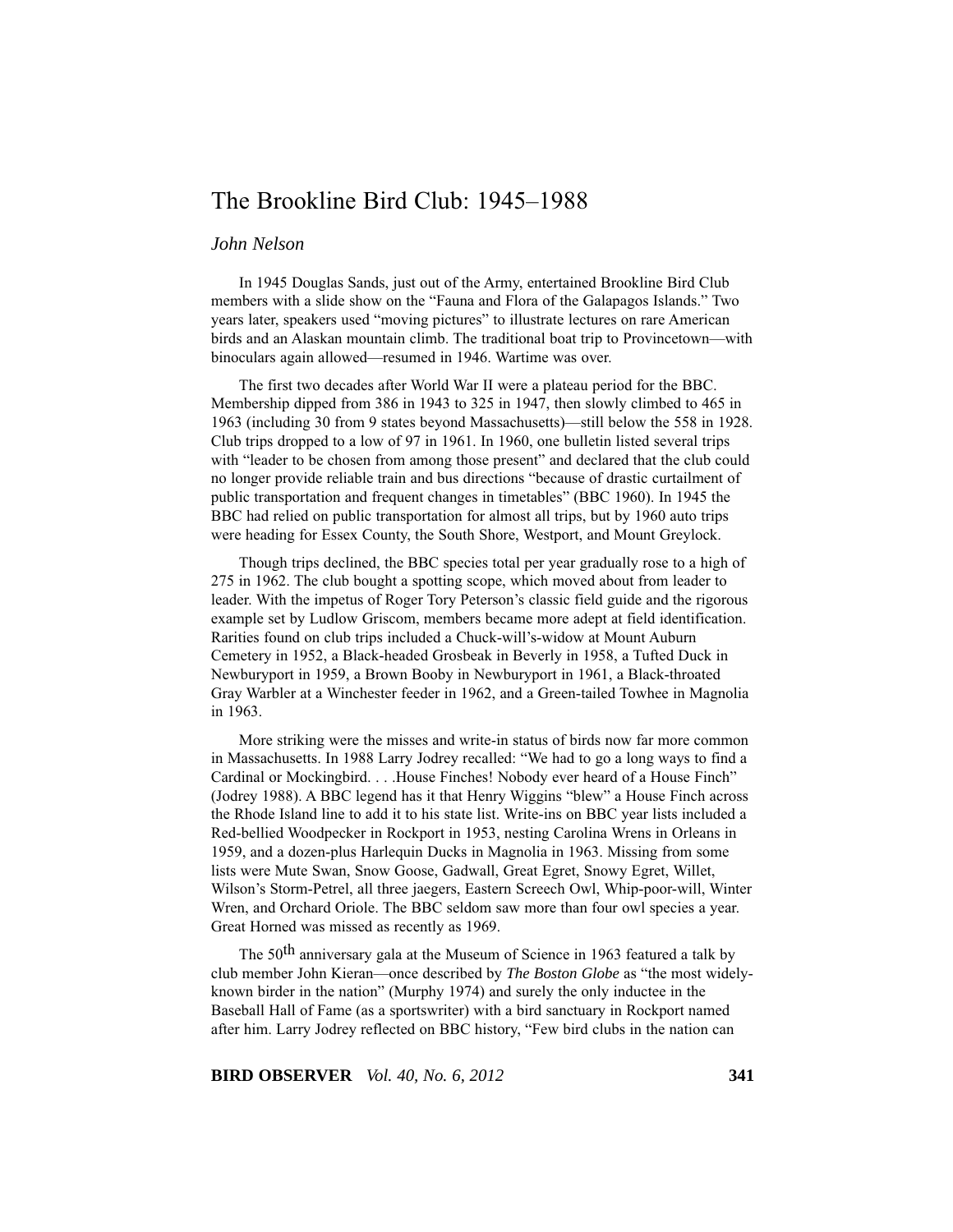boast of such a continuous and full program of field trips." Since its inception the BBC had sponsored 5243 trips and seen all 282 species on the Mass Audubon checklist, 57 write-ins, and more birds out of state. Jodrey encouraged members to keep working for the recognition of birds as an "important part of our national heritage" (Jodrey 1963) and the protection of birds for their own sake and for future human generations.

The years after 1963 witnessed a steady surge in BBC membership and activity. Club membership nearly tripled from 548 in 1966 to over 1600 in late 1977. The club expanded its range to include regular trips to Nantucket and the Boston Harbor islands, camping on Cape Cod and in the Berkshires, out-of state trips to the Isles of Shoals and the Maryland shores, and hawk watching on Mount Tom and Hawk Mountain. Walks at Mount Auburn Cemetery became a club institution. In a 1970 bulletin piece, Bob Stymeist, who led Mount Auburn walks almost daily that spring, described "Sweet Auburn" as "probably the best place in Eastern Massachusetts to observe the migration of land birds" (Stymeist 1970). *Boston Globe* articles on "bird chasers and meadow haunters" in 1975 and 1986 noted his "regular surveillance" (Bruno 1986) of the cemetery and called it "one of the most persistently birded areas in the country," with BBC walks sometimes drawing an "unwieldy 100 or more" participants (Murphy 1975).

Club highlights during this period included a presumed-escapee American Flamingo at Plum Island in 1964; Peregrine Falcons at the Parker River refuge after towers were erected in 1965; six Henslow's Sparrows at Plum Island and a "strange shorebird" that led to "unanimous indecision" (Barnett 1967) in 1967; a Saw-whet Owl found by a Gloucester librarian and two teenage girls on their first bird walk in 1970; a BBC life bird Common Raven at the Quabbin Reservoir and the first known nesting Barn Owls on Nantucket in 1971; a Painted Bunting in Barre on New year's Day in 1972; a two-day-wonder Sharp-tailed Sandpiper in Newburyport in 1973; a Sabine's gull on Nantucket in 1974; Western Meadowlarks three different years; and an "old friend" Eared Grebe at Bass Rocks in Gloucester for eight straight seasons. Birds missed by the BBC in one or more years included Harlequin Duck, little Blue Heron, Glossy Ibis, Cooper's and Sharp-shinned hawks, Bald Eagle, Pileated Woodpecker, Carolina Wren, and Blue-gray Gnatcatcher.

Meanwhile, more members were drawn to the lures of the list and the chase. In the early 1970s the BBC instituted an annual Century Run, or Big Day, typically traveling from great Meadows to Plum Island and "NOT recommended for beginners" (BBC 1974). The 1974 Run found 162 species. The next weekend, the team of Bob Stymeist, Terry leverich, and Tad lawrence set a state Big Day record of 173. In 1971 Jerry Soucy began listing individual checklist totals in his annual year in Review. Eight BBC members saw 300 or more species that year. Trip leader David Brown often topped the list, reaching a record high of 336 in 1983.

The club's outings were recorded in vivid detail by Mary lou Barnett, quoting field card comments that were often "witty, poetic, and occasionally philosophical," (Barnett 1966) though she had to admonish some leaders—like one who reported 125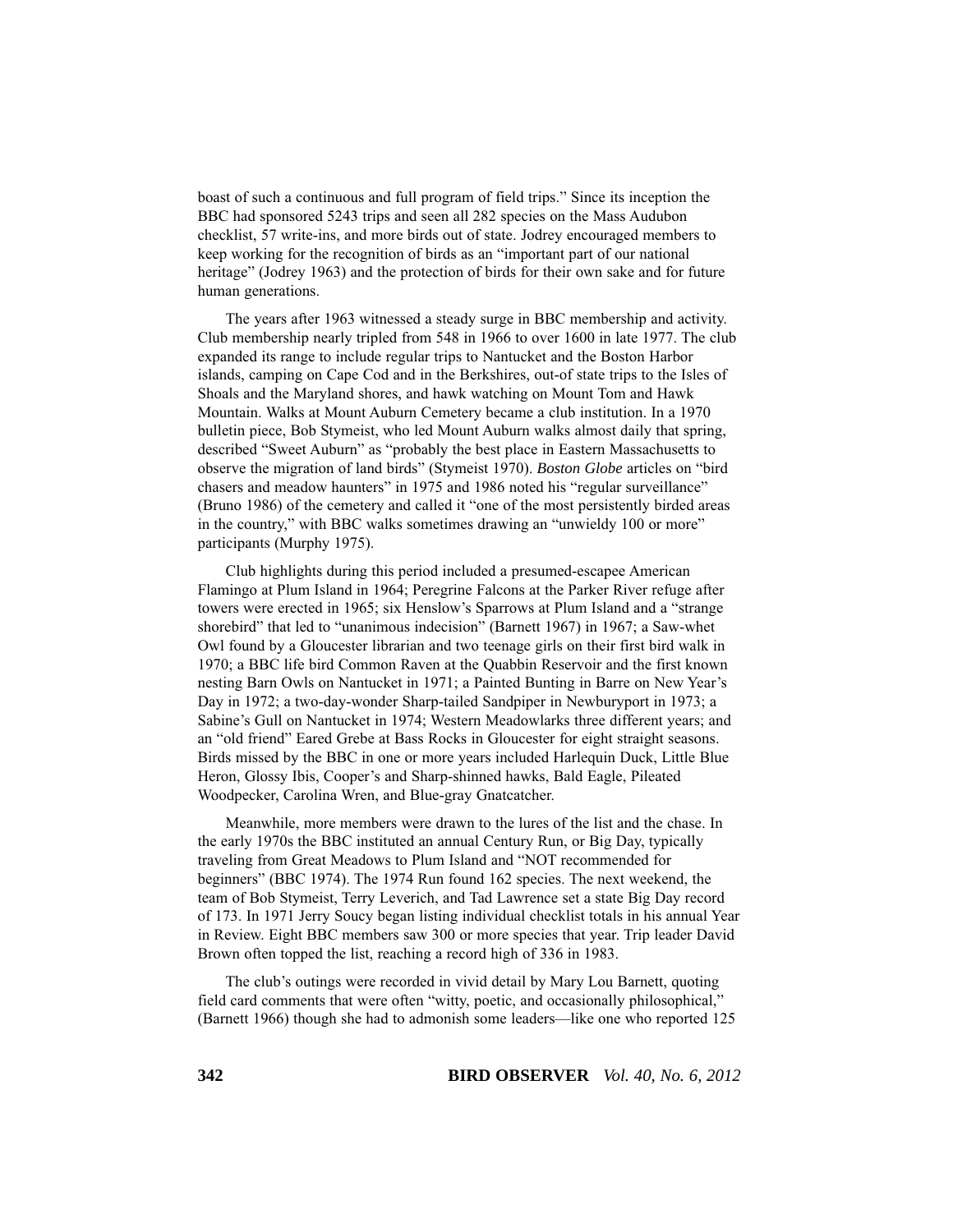loggerhead Shrikes—to proofread their cards. In 1975, stepping down from a "labor of love" as bulletin editor, Barnett said that nothing had enriched her life as much as birding and the BBC.

One recurring image in her reports is that of "indefatigable" and "doughty" birders up again the elements: gale-blown at Crane Beach, frostbitten at Mount Auburn, in snow up to the knee at Plum Island, and, in Marblehead, finding fog, heavy surf, and surfers—but no birds. In 1966, an eager "sheriff's posse" of more than 40 braved ice, soaking mist, and blinding sleet, "beat the bushes and crawled in the snow" to find "sweet victory" (Barnett 1966)—a Rock Wren in Rockport. In 1969, another sizable group, frozen but "lighthearted with exuberance," found 13 turkeys (a life bird for 13 participants) at the Quabbin Reservoir on the BBC's first Wild Turkey Hunt. Some days brought more exuberance than others. One frigid March morning in 1972, larry Jodrey expressed a feeling known to all leaders of winter Cape Ann trips—the hope that no one will show up. Another trip leader proposed that the BBC "ban winter birding."

Birds, beasts, birders, and non-birders all conspired to add comedy to Barnett's reports. In 1970, an overexcited member, trying to help his comrades see a Cattle Egret in Rowley, set up the group's only scope in a manure pile. In 1974, club president eliot Taylor whistled at dusk for a Whip-poor-will in Sherborn. A donkey responded. And in 1975, on a Greylock campout led by Steve Grinley, a member was asked to move his car so someone could jump off the mountain. The member obliged. Six hang gliders appeared and jumped. The last one flailed into a bush but took flight with the assistance of birders, who carried on to find the Mourning Warbler they were after.

1975 was the year of "the find of the century," (Soucy 1975) a Ross's Gull, first glimpsed in January at Newburyport Harbor by BBC directors Phil Parsons and Herman Weissberg, then, almost two months later, re-found and verified in Salisbury by Walter and george ellison. A first record for the lower 48, the Ross's made the front page of *The New York Times* and was seen by thousands of birders and curiosityseekers from across the country—more than 500 observers on one day in March.

Some wondered if the bird was a harbinger, or a BBC recruiting agent, because the Ross's was followed by a spectacular string of rarities: a Northern Wheatear on Nantucket; a Black-browed Albatross out of Rockport; an Ivory gull in Salisbury in December 1975 watched by a thousand birders the first weekend (and was fed bologna sandwiches but did not beg); Black-backed, Red-headed, and Red-bellied Woodpeckers on the same day in Gloucester in December 1976; a Steller's Eider in Scituate in March 1977; a Northeast-record McCown's longspur in Bridgewater that same year; a Boreal Owl in Salisbury on the last day of 1978; a Great Gray Owl in Rowley, 79 Sooty Terns after Hurricane David, and a lucy's Warbler in Ipswich in 1979; eurasian Cuckoo, Redwing, and Spotted Redshank (all state records) in 1981; Brown-chested Martin on Monomoy and Jackdaw on Nantucket (both state records) in 1982, as well as an unrecognizable dead bird that was carried home by a cat, taken to Manomet, and determined to be a Marbled Murrelet (a first East Coast record); a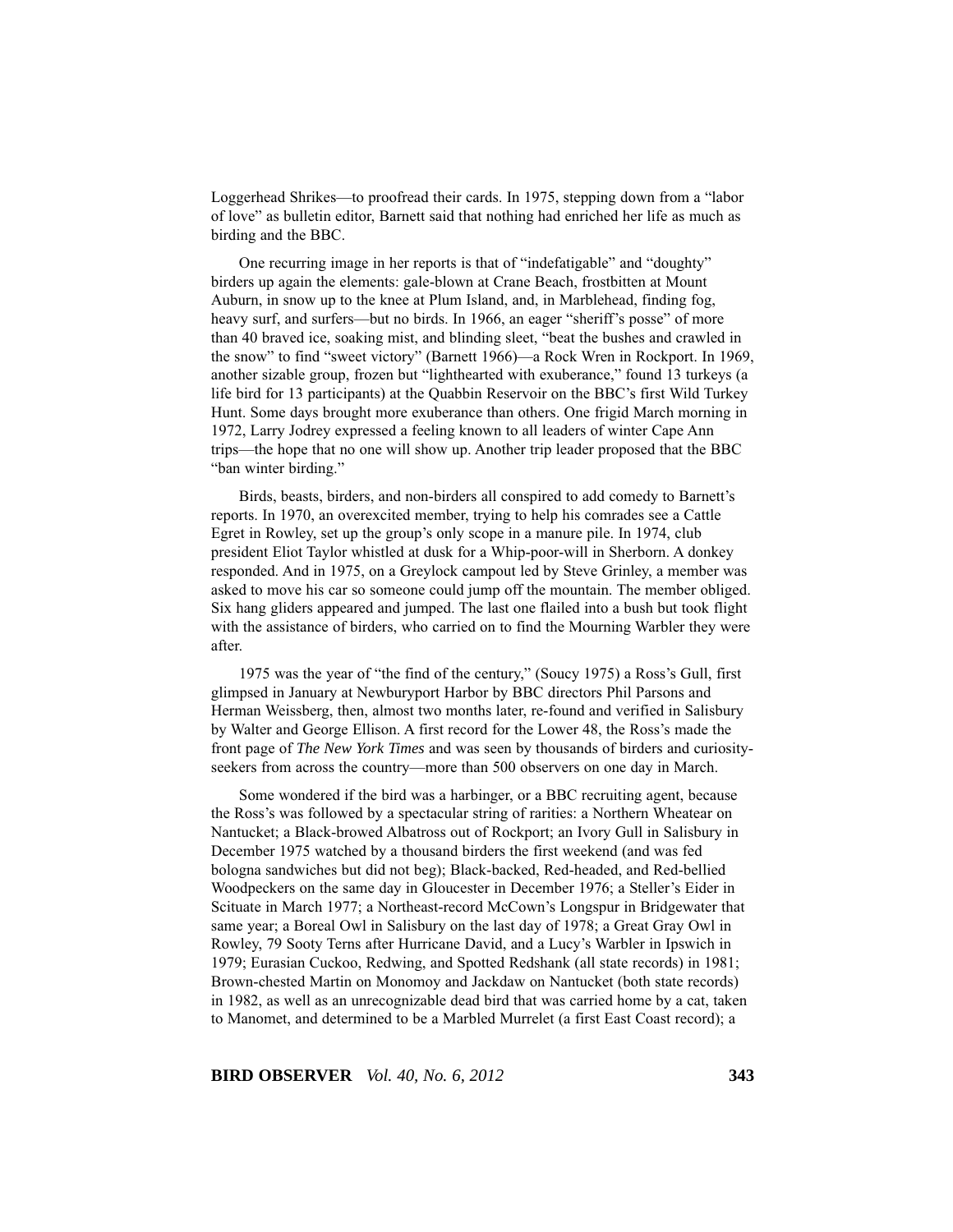Western Reef Heron on Nantucket in 1983 (voted the year's most expensive bird by members); Long-billed and Eurasian Curlews on Monomoy and another Ross's Gull in Newburyport in 1984; and many other state-record birds.

With rarities came intensified efforts to find certain birds and, when targets or rarities were found, to get the word out quickly. A big step had been taken in the 1960s with The Voice of Audubon—for years, the voice of Ruth Emery, known for her helpfulness and graciousness to all callers, whether expert or clueless, even the woman who indignantly insisted that the bird she'd just seen was a Passenger Pigeon. In 1982, the club supplemented the vOA with a Bird Alert Hot line. The Hot line helped many members see, among other birds, an Ivory Gull in Salisbury in 1983 (after 18 inches of snow) and, in Concord in 1986, a Fieldfare, the fourth record in the Lower 48. BBC directors, well aware of the need for well-documented sightings, struggled with the question of how and who to verify rare bird reports. Another innovation was the club's CB radio patrol.

One major development in finding birds and documenting sightings was the founding of *Bird Observer,* first published in January 1973. The journal provided detailed articles on birding destinations and ornithological studies, documented major finds like the Ross's Gull and Steller's Eider, and became the most comprehensive source of field data in New England. *Bird Observer* sponsored the annual Take a Second look Boston Harbor census led by BBC members Soheil Zendeh and Craig Jackson, organized workshops like Wayne Peterson's "Fundamentals of Birding" in 1985, and, with the BBC, co-sponsored regular pelagic trips to Pollock Rip and Hydrographer Canyon. *Bird Observer* and the BBC cross-fertilized; club leaders like Bob Stymeist, Steve grinley, and Herman d'entremont were also editors or writers for the journal. In 1978 Stymeist and leif Robinson compiled and edited *Bird Observer's* groundbreaking publication *Where to Find Birds in Eastern Massachusetts.*

As the BBC grew larger and more complex, leaders engaged in regular selfexamination. Overall, they believed, the club remained fundamentally sound. The BBC offered the "pleasures of group birding, the opening of doors on the world of nature with no strings attached." The club was growing because newcomers were "not intimidated but welcomed" (Albee 1970). But there were causes for concern, especially the dwindling role of young birders. From its founding the BBC had cultivated "junior" birders. In 1966 Mary lou Barnett praised the "tenacity and bravado of our more youthful leaders" (Barnett 1966). In 1988 larry Jodrey recalled when Dick veit, Chris leahy, Peter Alden, and Simon Perkins—all prominent figures in Massachusetts birding—were young club members, looking "quite innocent in those days, full of wonderment" (Jodrey 1988). The BBC continued to offer novice walks to teach identification skills and John Andrews' birdsong workshops at Mount Auburn, while individuals made it a point to recruit and mentor beginners. yet by the 1970s, active young members were scarce in the club. Rick Heil, who led his first BBC trip as a teenager in 1975, recalls that he rarely met club members near his age.

Another ongoing concern was the necessity of good public relations. Club leaders encouraged members to adhere to ethical standards of birding, avoid trespassing, and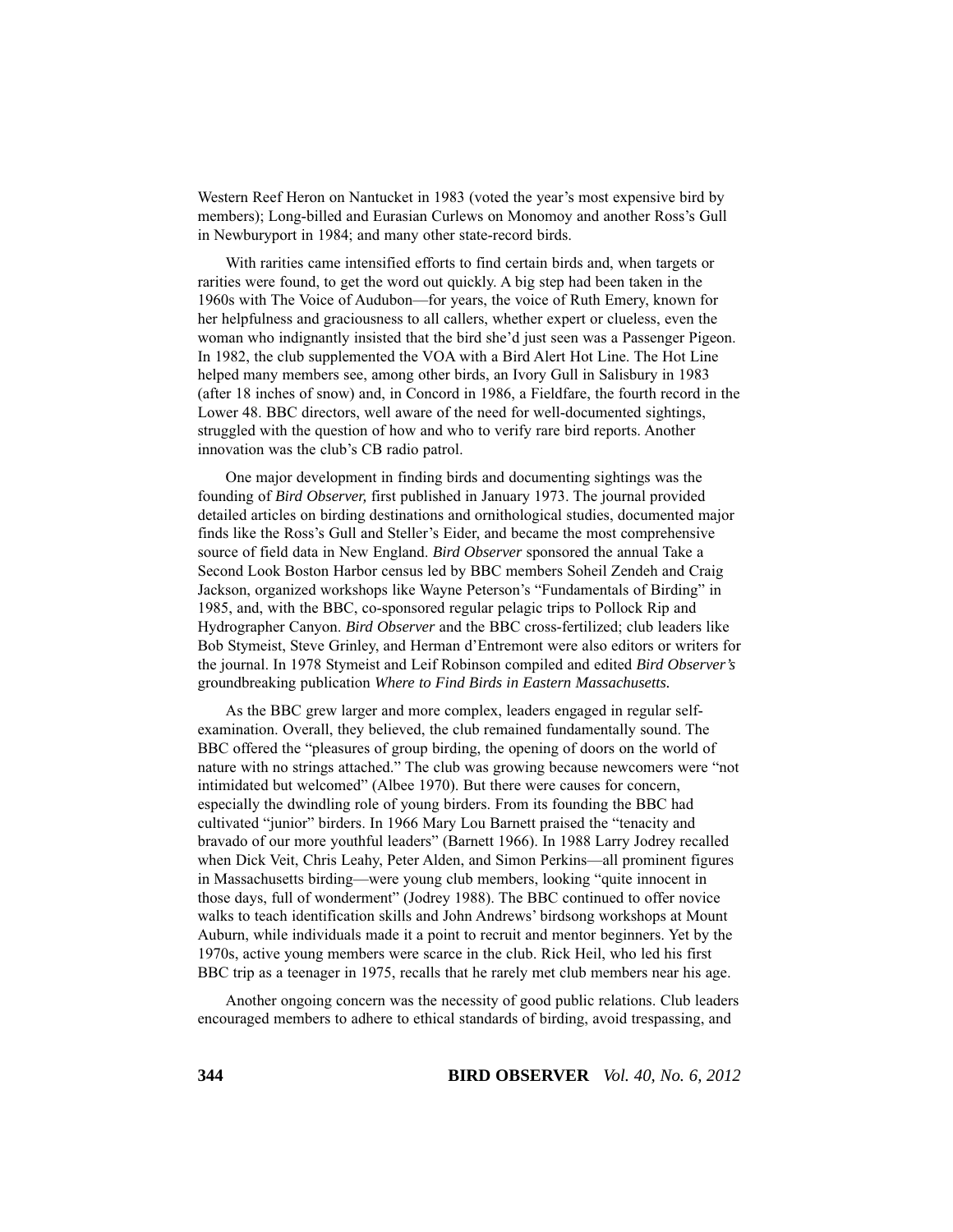maintain strong bonds with conservation groups (especially Mass Audubon), refuge managers, and residents in popular birding areas. When complaints about inconsiderate birders threatened access to prime spots like Mount Auburn and Plum Island, officers responded quickly, reminding members to observe birding etiquette and meeting with Parker River refuge managers to resolve problems. The BBC also worked frequently on joint projects with *Bird Observer* and other bird clubs like the Essex County Ornithological Club and the Forbush Bird Club's annual photo contest.

Bird conservation was also a recurrent issue. In the 1920s Raymond Talbot had announced "his ambition to make the club an active force in conservation," (BBC 1958) and over the years the BBC worked to make that ambition a reality. In the 1940s the efforts of Mass Audubon and the BBC helped establish the Parker River National Wildlife Refuge to provide feeding, resting, and nesting habitat for migratory birds. In 1963, after the publication of Rachel Carson's *Silent Spring*, the BBC joined the campaign to oppose indiscriminate use of pesticides. In 1968 the club formed a conservation committee, chaired by Joe kenneally, who urged members to lobby to influence pending legislation such as a state Endangered Species bill, the establishment of a Non-game Wildlife Fund, and attempts to rescind the Wetlands Protection Act.

Locally, the BBC contributed funds for Least Tern research and protection projects on Plum Island and Crane Beach, Purple Martin houses in Ipswich (with the Trustees of Reservations), Barn Owl nest boxes on Martha's vineyard and the Boston Harbor islands, Osprey platforms at Belle Isle Marsh and Plum Island, and the Manomet Operation Recovery and bird-banding station. The club also strived to preserve habitat at such places as Dwyer Farm in Marshfield, Common Pasture land in Newburyport, and shorelines targeted for dredging projects. Members participated in a five-year Cardinal-Titmouse survey, annual Christmas Bird Counts, and the nation's first statewide Breeding Bird Atlas, started by Mass Audubon in 1974. Paul Roberts headed up volunteers for the Eastern Mass Hawk Watch, with watches at Mount Wachusett, Mount Watatic, and Plum Island. Roberts also helped to organize the annual New england Hawk Watch Conference and, with David and Dennis Oliver, launched an American kestrel nest box program. Nationally, the BBC supported conservation initiatives in San Francisco, the Everglades, and Alaska.

Despite these efforts, there was a gradual shift in emphasis from the overriding concentration on bird protection in the club's first few decades. Since 1913, the first sentence of each blue book had announced that the BBC was "open to all who are interested in birds and their protection," but in 1965 the phrase "birds and their protection" was changed to "birds and nature." In 1977, the Argo Merchant oil tanker disaster triggered a debate over the club's conservation role. Some club leaders believed that conservation required political activism. Others argued that the BBC "should stick to birding" (Albee 1977) and not ally with specific political causes. Directors resolved that the BBC would take no action on political controversies but that members could choose to be politically active as individuals.

Looking back, the club also celebrated some of its stalwarts, granting merit awards or honorary life memberships to leaders who had enabled the BBC to thrive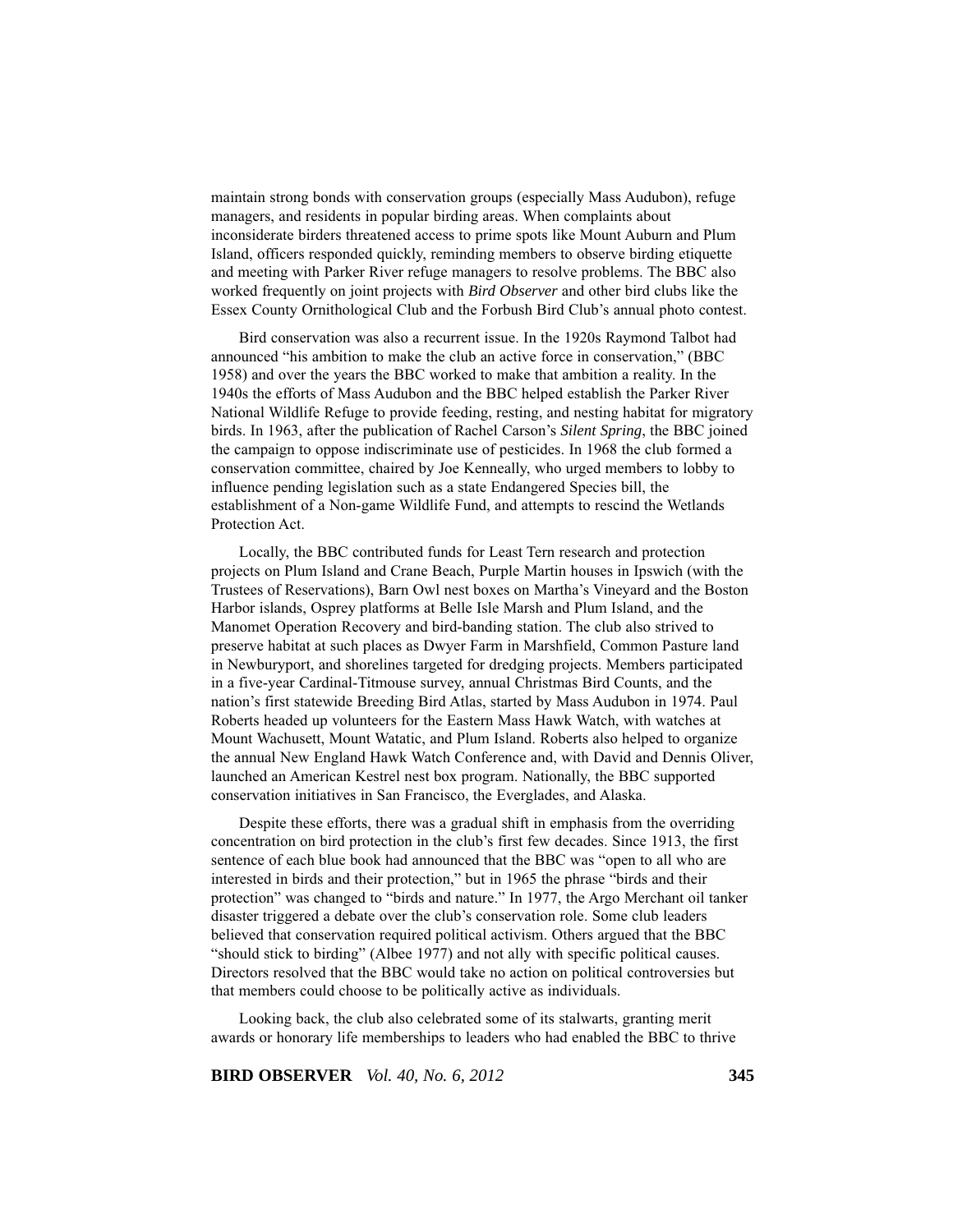and enhanced the culture of birding in Massachusetts and beyond. lillian Files, the leader of the American Bluebird Society, and elizabeth Cushman, founder of the Student Conservation Association, were granted special recognition. Ruth Emery received a tribute for her knowledge and dedication as a *Bird Observer* editor, Mass Audubon's record compiler, and liaison between Mass Audubon and the BBC. Longtime bulletin editor and statistician Barnett; longtime corresponding secretary Natalie king; virginia Albee, recording secretary for over two decades; and Dick and Dora Hale, who were club hosts, financial managers, and befrienders of new members, were all honored for keeping the BBC going strong. larry Jodrey was thanked as a former club president, club historian, and ongoing source of wisdom. In 1975 he organized a surprise party at the Big Enuf cottage in Nantucket in honor of Jerry Soucy, who was commended for setting a "standard of excellence" as bulletin editor, author of the annual Checklist Summary, coordinator of roughly 3000 field trips, poet, philosopher, and teacher of countless birders.

Meanwhile, new members were responding to pleas for trip leaders and then emerging as leaders of the club. Bob Stymeist led his first BBC trip to Nahant in 1966 and went on to become compiler for the greater Boston CBC and Breeding Bird Count, author of the Checklist Summary in 1984, club president in 1985, and statistician from 1987 to the present. Steve Grinley (first trip in 1965 to Mount Auburn and Fresh Pond) led innumerable trips for the next four decades, became president in 1979, and was instrumental in maintaining good relations with the Parker River refuge. Herman d'Entremont (first trip in 1966 to Newburyport) carried on the tradition of Martha's vineyard trips and became the club's program coordinator. Ida Giriunas (first trip in 1968 to Reading and Wakefield) organized the Hot Line, made Downeast Maine a regular club destination, became president in 1999, and continues to organize trips that make the BBC a leader in East Coast pelagic birding. Bill Drummond (first trip in 1972 to Newburyport) became bulletin editor and field trip coordinator in 1977, president in 1987, reached out to novice birders, and pioneered BBC trips across the country. When he stepped down as bulletin editor, his successor, Doug Resnick, praised his "monumental" contribution to the BBC, while Drummond acknowledged a debt to forerunners like Stella garrett and the Hales, who exemplified the club's "spirit of sharing." Paul Roberts (first trip in 1976 to Great Meadows) became the dean of Massachusetts hawk watching and then club president in 1983. David Oliver (first trip co-led with brother Dennis in 1979 to Plum Island) took over the demanding role of bulletin editor/field trip coordinator in 1986. Many others, like club presidents leslie vaughan, Warren Harrington, Herbert Murphy, Richard Holman, Lawrence Cyr, Tom Tomfohrde, Eliot Taylor, Joe Kenneally, Peter Alden, and Alden Clayton, played invaluable roles in guiding the BBC.

The BBC continued to find great birds in the late 1970s and 1980s. "The winter of the owl" (Soucy 1979) in 1979 brought at least eighteen great gray Owls into the state, along with ten Short-eared and four long-eared owls at Salisbury and Plum Island. golden-winged, Blue-winged, Brewster's, and lawrence's warblers were all seen on one day in West Newbury. In 1983 a White-faced Storm-petrel was found on a BBC/*Bird Observer* trip to Hydrographer Canyon, and "sea trips became the year's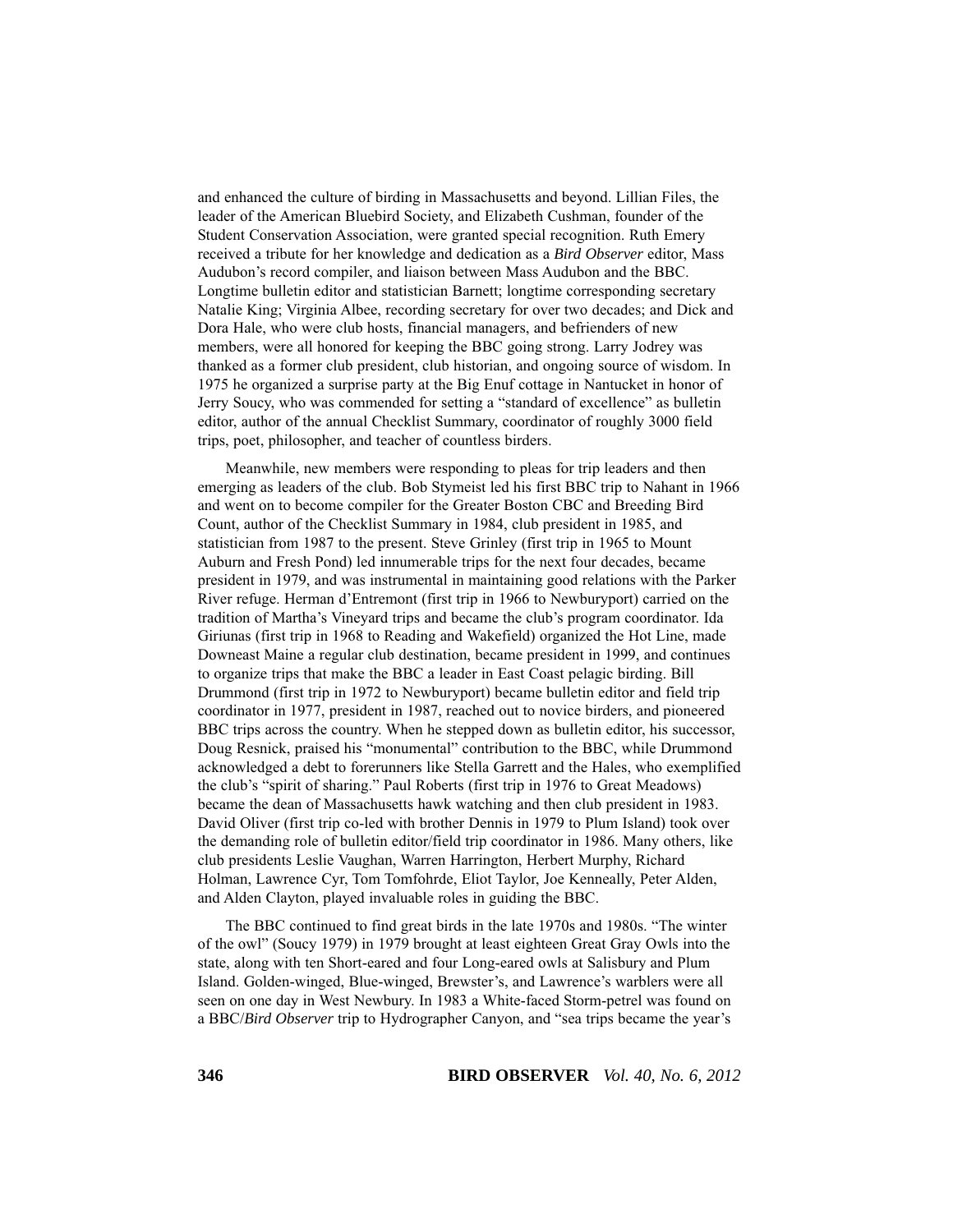sensation" (Barnett 1983), Bob Stymeist's 1986 Checklist Summary was titled "The Tropicbird and 360 Others." A Red-billed Tropicbird at gay Head and the Fieldfare in Concord were both state records. In 1987, what Stymeist called "The Thunder from Down Under" appeared —a rare Australian Cox's Sandpiper (eventually determined to be a hybrid) that drew thousands of birders to Duxbury. In 1988, Stymeist's Checklist Summary headline read "The 1988 election: Sprague Tops Swainson." In the 1980s club trips regularly found over 300 species in the state each year, and the BBC life list was inching toward 400.

For club members the most memorable birds were often rare, sometimes not: an Ivory gull that "floated by on an ice flow" with "Cleopatra-like" (Soucy 1975) dignity; the "terrible beauty" and drama of a Snowy Owl that captured a Ring-necked Pheasant one New Year's Day on the South Shore; a Gray Catbird imitating a gadwall on Plum Island; a Chuck-will's-widow floundering over Stellwagen Bank; a Cerulean Warbler landing on a boat headed for Hydrographer Canyon; a Burrowing Owl that lived under a plastic bag on Martha's vineyard; an escaped Chilean Flamingo found on Monomoy; a Gyrfalcon chasing two Red-tails across the Quabbin Reservoir; a rare Sutton's Warbler subspecies that generated "spirited discussion" at Mount Auburn; and a "crazy gull" cited by Stymeist as kamikaze Bird of the year for sitting on the head of a Humpback Whale and trying to extract a fish from its mouth.

The Checklist Summaries for these years also noted changes in bird distribution. By 1975 Harlequin Ducks had become regular in Rafe's Chasm in Magnolia. In 1979 Wilson's Phalaropes first nested in the state at Plum Island, but "thrushes were alarmingly down" (Soucy 1979). Bald Eagles returned to the Merrimack River in 1980 for the first time in years, and the next year was notable for "the diversity and number of Bald Eagle reports statewide," (Soucy 1980) but Roseate Terns and Golden-winged Warblers were declining. Missing from BBC lists in one or more years between 1975 and 1988 were Razorbill, Greater Shearwater, Redhead, Eastern Bluebird, and Connecticut and Worm-eating warblers. Several club members lamented missing Whip-poor-will in consecutive years.

When club members look back upon their early days in the BBC during the 1960s and 1970s, they talk about the gracious welcome they received from the club regulars, the fun they had on club trips, and the opportunities they were given to find new birds, new birding locations, new bird behavior, and new birding companions. They never fail to mention those who reached out to become their mentors and friends. Jane lothian recalls how Dick and Dora Hale would welcome "bedraggled birders" on Cape Ann into their Rockport home to eat their bag lunches out of the wind. When the Hales asked her to sign a guest book filled with comments from past BBC trips, Jane felt she'd become part of a club tradition—a tradition of hospitality that continued for years even after it became difficult for the Hales to join trips themselves. Steve Grinley fondly remembers the camaraderie of Greylock campouts, when BBC groups would gather around campfires, cook their own dinner, share wine and stories to a chorus of thrushes, and relive the excitement of finding Bicknell's Thrushes nesting on the summit at Bascom lodge. Some longtime members worry that, while it may now be easier to target birds and share information in the era of the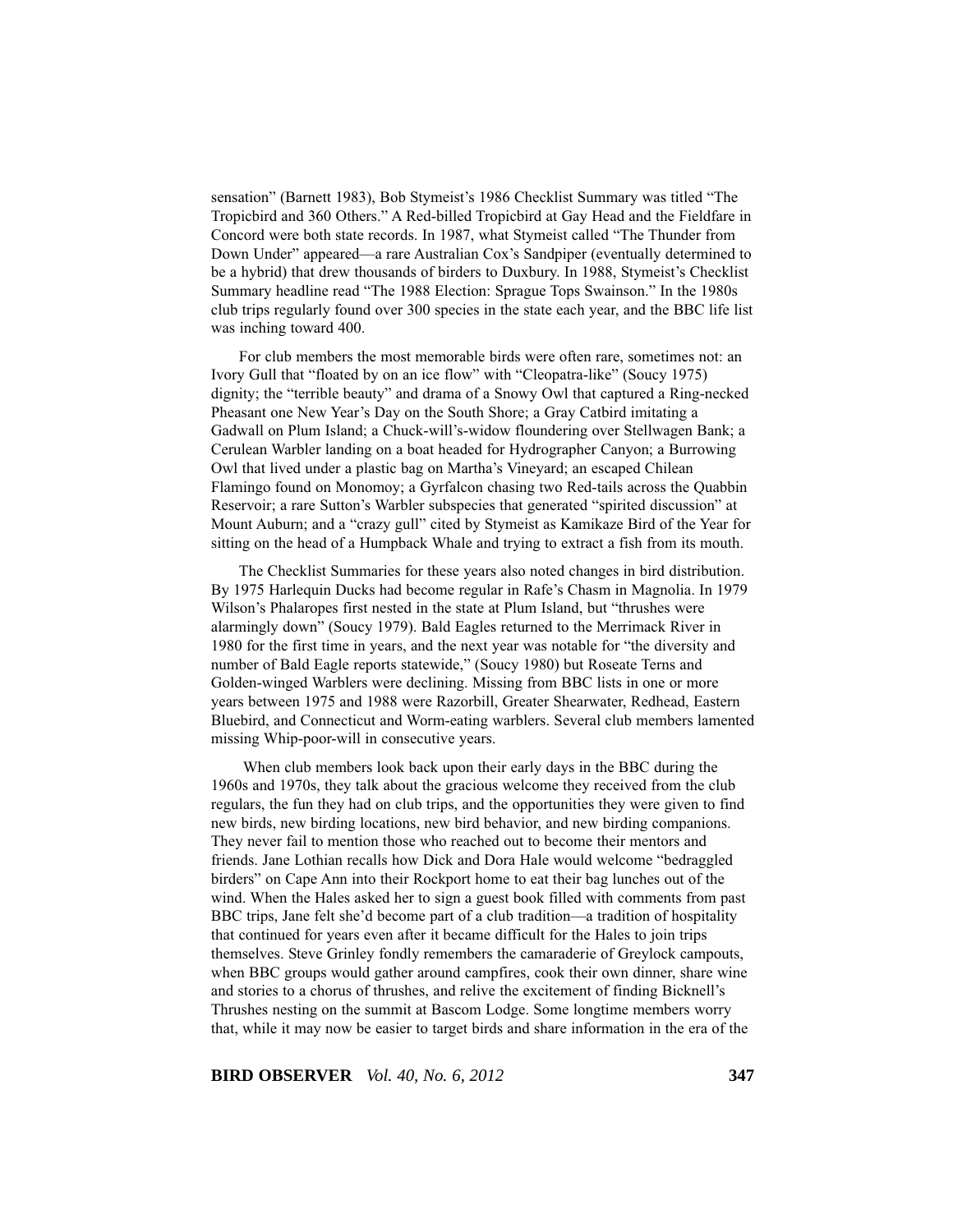Internet and digital birding, the club, and birders generally, may be losing some of the companionship, the personal communication, and the spirit of sharing that have always marked the BBC. yet these same members share a sense of pride in the club's contributions to ornithology and bird conservation, and they all express gratitude for the many ways in which the club has elevated their lives and introduced the delights of birding to thousands of others.

In 1988, club president Bill Drummond presided over a BBC  $75<sup>th</sup>$  anniversary celebration at Bentley College, attended by over 350 members and guests. victor Emanuel, a pioneer in guiding international birding tours, was the featured speaker. In his address to the club, larry Jodrey recalled his first encounter with the BBC at Andrew's Point in Rockport in the early 1950's. A "horde" in all sorts of winter plumage descended upon him and handed him a blue booklet. The dollar he paid to join the club was "the best investment I ever made." Jodrey reminded members of their debt to their forebears and their obligation to carry on the heritage of conservation and the encouragement of youth. "Generations go swiftly," he said. "Others will take our place. We only share our heritage; we share the earth, for a brief bit" (Jodrey 1988).

#### **References**

- Albee, virginia. 1970. Minutes of Brookline Bird Club Directors' Meeting, November 4, 1970.
- Albee, virginia. 1977. Minutes of Brookline Bird Club Directors' Meeting, March 29, 1977. Anon. 1958. *Bulletin*. Brookline Bird Club.
- Anon. 1960. *Bulletin*. Brookline Bird Club.
- Anon, 1974. *Bulletin* 3-2-1974 to 6-24-1974. Brookline Bird Club.
- Barnett, Mary l. 1966. "1966 Statistical Report," *Bulletin* 3-4-1967 to 6-24-1967. Brookline Bird Club.
- Barnett, Mary l. 1967. "1967 Statistical Report," *Bulletin* 3-2-1968 to 6-22-1968. Brookline Bird Club.
- Barnett, Mary l. 1983. "1983 Statistical Report," *Bulletin* 7-1-1984 to 10-28-1984. Brookline Bird Club.
- Bruno, Debra. 1986. "Why They're Flocking to a Cemetery," *The Boston Globe*, April 27, 1986: B25, 28.
- Jodrey, H. Lawrence. 1963. Speech delivered to Brookline Bird Club members on 50<sup>th</sup> anniversary, October 18, 1963.
- Jodrey, H. lawrence. 1988. Speech delivered to Brookline Bird Club members on 75th anniversary, November, 12, 1988.
- Murphy, Ray. 1974. "Plum Island Refuge Boosts Box Score of Birder kieran," *The Boston Globe*, June 19, 1974: 34.
- Murphy, Ray. 1975. "The great Rush to the North," *The Boston Globe*, May 7, 1975: 57.
- Soucy, gerald l. 1975. "1975 Checklist Summary," *Bulletin* 3-6-1976 to 6-28-1976. Brookline Bird Club.
- Soucy, gerald l. 1979. "1979 Checklist Summary," *Bulletin* 3-1-1980 to 6-30-1980. Brookline Bird Club.
- Soucy, gerald l. 1980. "1980 Checklist Summary," *Bulletin* 3-1-1981 to 6-129-1981. Brookline Bird Club.
- Stymeist, Robert. 1970. "Mount Auburn," *Bulletin* 11-1-1970 to 2-7-1971. Brookline Bird Club.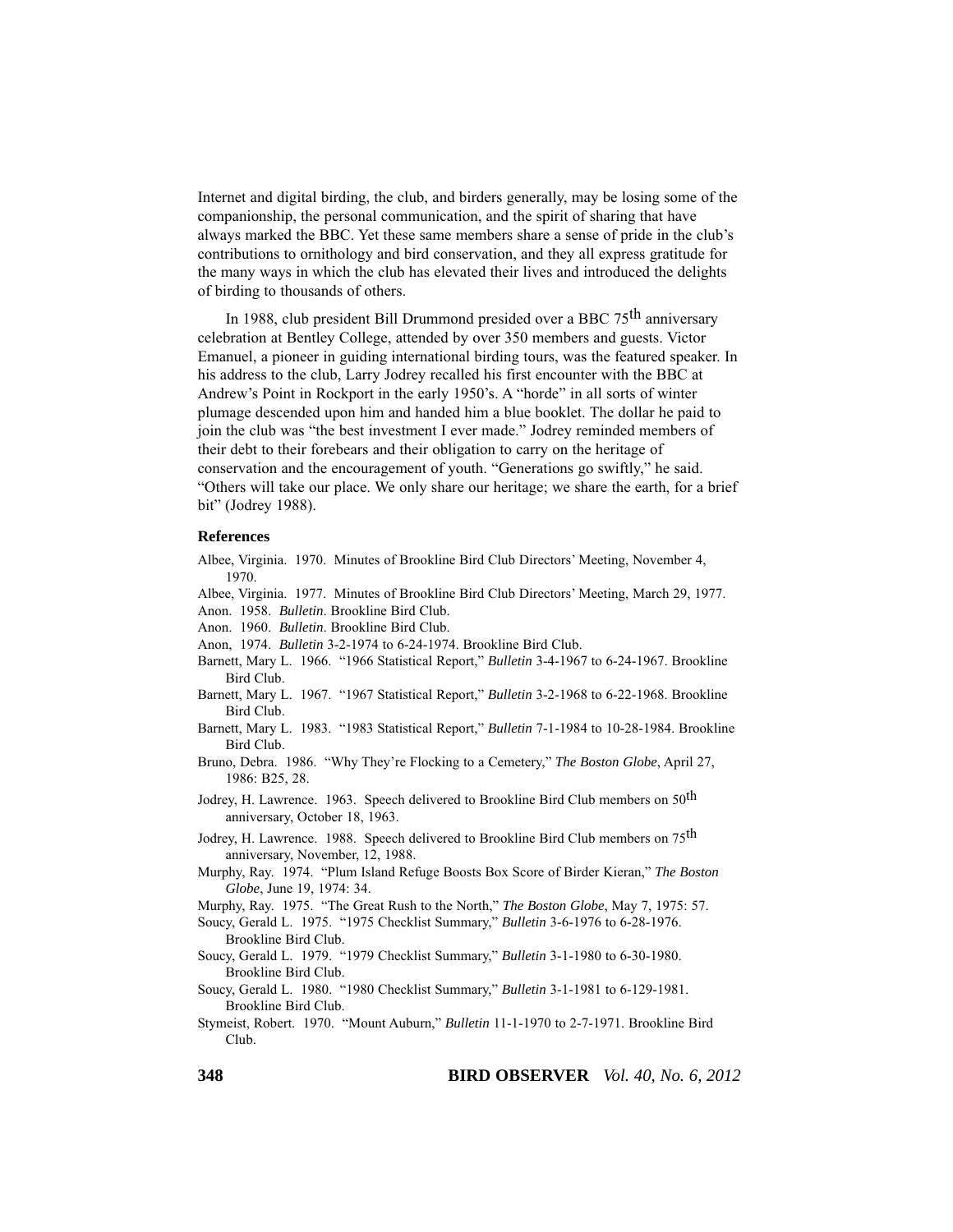*John Nelson, of Gloucester, contributes regularly to* Bird Observer *and has published fiction and non-fiction about birds in* Birding*,* Birdwatching*,* The gettysburg Review*,* The Harvard Review*, and the British journal* Essex Birding. His essay on birds and dance, "Brolga *the Dancing Crane Girl," was awarded the prestigious Carter Prize for the best non-fiction article published in Shenandoah during the 2011-2012 season. He is a director of the Brookline Bird Club as well as the Essex County Ornithological Club.* 



[**Ed. Note:** This article has been abridged from part two of a three-part history of the Brookline

Bird Club. The history is being written for its 100<sup>th</sup> anniversary in 2013. The complete history will be published on the BBC website.]



THe 1975 ROSS'S gUll IN A PHOTOgRAPH By PeTeR AlDeN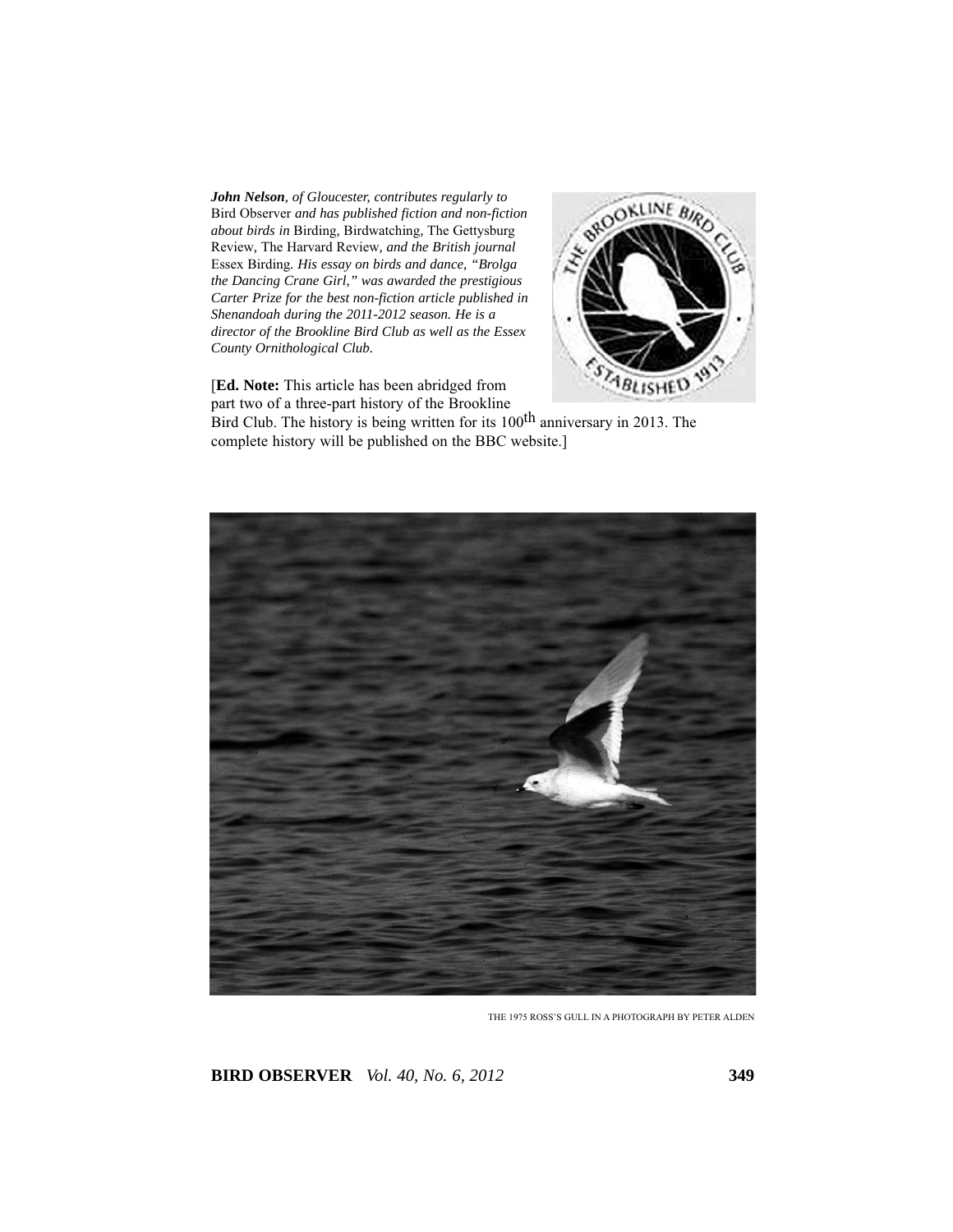### Wonders and Surprises of Birding at a Young Age

#### *Miles A. Brengle*

Ever since I was five years old, birds and their mysterious habits have intrigued me. I'm not quite sure what it is about them, but birds give me a constant sense of joy when I see them. Whether it's an excited Killdeer, calling nervously and dragging its wing on the ground to distract me from its nest, or even a Black-capped Chickadee flying to and from the feeder time and time again, fattening up for the long winter ahead, it delights me to see birds act out their lives. The fact that some birds such as warblers and sandpipers, some only five or so inches in length and weighing an ounce or two, migrate thousands of miles twice a year is nothing short of astonishing. From the perilous migrations to the extra step birds must take to be able to breed, it all is a sensational experience that I hope to continue to observe for many years ahead.

The birds that got me into birding were the intricately colored shorebirds that I would see on family vacations to Sanibel Island in southwest Florida. The variety was endless. you could see the mottled brown Marbled godwit probing its bill deep into the sand for small invertebrates or the blue and maroon Reddish egret dancing around the shallows, corralling baitfish into groups in a comical scene. If I can remember, the bird that really set the hook for me was the Roseate Spoonbill. With dazzling pink and red feathers combined with the inquisitive spatulate bill, it is a bird that combines beauty and evolution into one. That's when I first said, "Wow, that is one cool bird!" I knew I was hooked.

In the first few years, my birding wasn't very serious, mostly consisting of feeder watching, walks around the yard, and the occasional birthday trip to Joppa Flats Education Center in Newburyport, Massachusetts. Towards the beginning of sixth grade, my birding started to become serious after meeting Jim Berry, a well-known birder from Ipswich. A friend of my mother's is a good friend of Jim's and thought we should meet and go birding together. We first walked the trails of Appleton Farms, where he showed me how to identify a Common Yellowthroat and also what an Eastern Wood-Pewee sounded like.

We continued birding for the next couple weeks, moving on to Parker River National Wildlife Refuge to watch the migrating shorebirds. I remember walking on Sandy Point where he showed me how to distinguish the White-rumped Sandpipers from the Semipalmateds and Dunlins. We also watched a Saltmarsh Sparrow bathe in the open for a minute or two, a rare sight. The real star of the day was a Scissor-tailed Flycatcher that was flying around the driftwood on the beach. Jim has been very helpful, teaching me how to identify species that can be confusing, what their calls sound like, and most importantly, the nesting behaviors of different birds in Essex County. He has also made my life list skyrocket since we started birding together. Jim and I have had many highlights in our time together, a few of which I will describe in this article.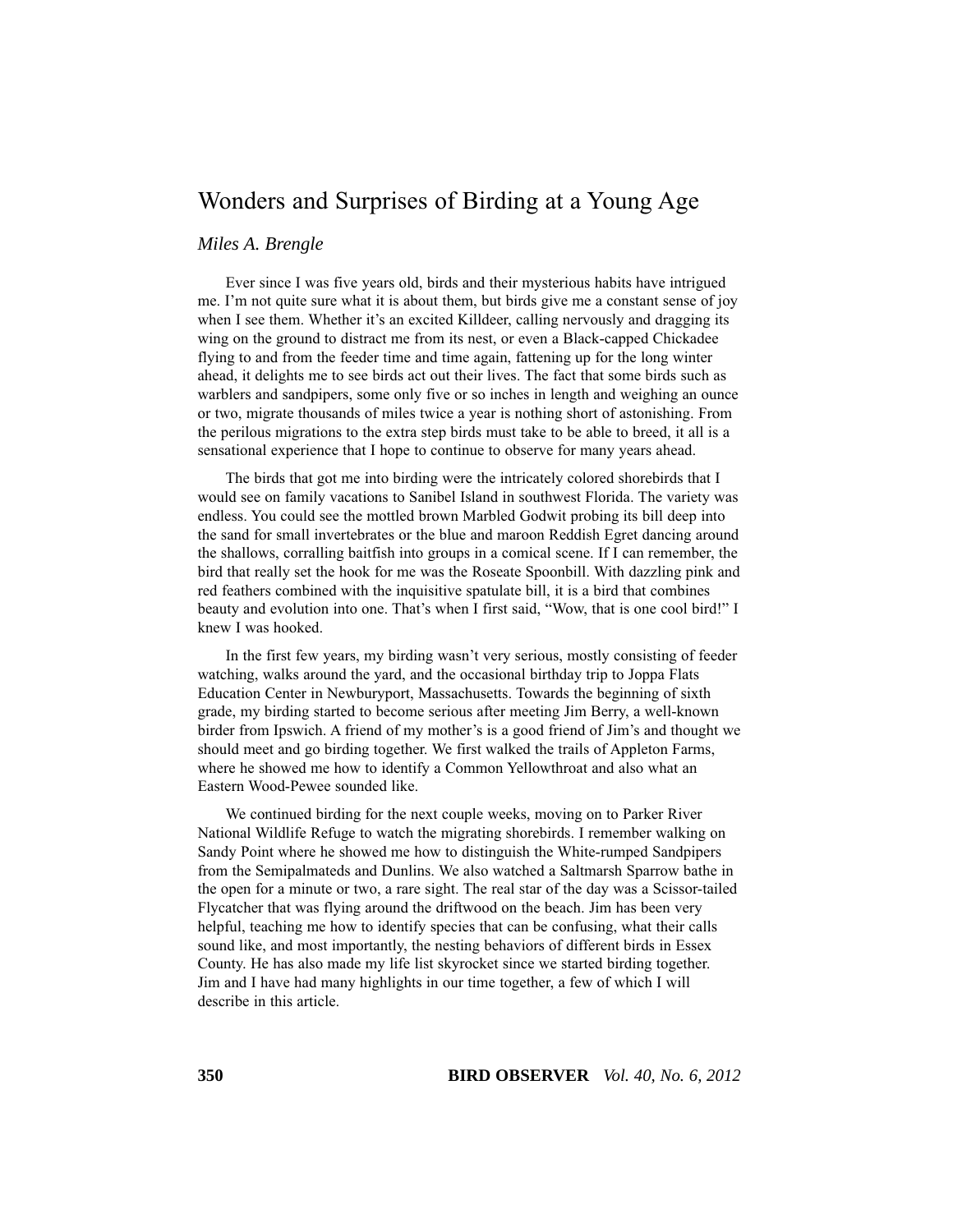This May, I made it a mission to find a few species of birds I had never seen before. I'm disappointed to say that I did not get out birding much that month. That made me determined to find some sort of hidden jewel around my house. I had taken three or four walks out in the field behind the house, which revealed a few Magnolia, Blue-winged, and Chestnut-sided warblers. These were good birds, but not great. As I was going to school one morning I heard a loud, sharp song that sounded distantly familiar. I didn't think much of it and hopped in the car to go to school. The next day was a Saturday, which gave me the whole day off. I heard the song once again and was utterly confused. What could that odd song be? Northern Waterthrush? No, this was too sharply pitched and much louder than a Northern Waterthrush. The bird continued to sing throughout the day, and I was determined to track it down.

I hauled myself through thick brambles and soaking mud in search of this curious song. I arrived at a clearing with a few saplings around the site. I felt like the bird song was blaring in my face, but I could not see the bird! Then like a flash it appeared out of the thicket and into one of the saplings. There, gleaning the leaves for insects, was a Tennessee Warbler at eye level. The bird stayed put for a minute or so, showing off its sharp beak and green-gray coloration, adding a bit of muted color to the scene while continuing to sing. He then flew off, never to be seen again. Too bad I had a case of poison ivy the next day, but it was worth it.

This next highlight will stick with me throughout my life because it was quite a motivating experience. Jim and I were birding a part of East Gloucester called Dikes Pasture Road this past June. The habitat consisted of tall grass fields, hemlock woods, and mixed deciduous forests. We both heard the alarm call of a Spotted Sandpiper ahead. Jim and I decided to check out the sandpiper, and as we walked down the trail, we came across a spillway from a reservoir into a small pond. In this spillway, we saw a Spotted Sandpiper nervously teetering and calling from next to a hole in the spillway floor. All of a sudden, the sandpiper dove into the hole and came back out again, repeating its nervous behavior. Jim believed the sandpiper had just entered a nest so he sent me down to investigate.

I slowly walked over to the nest hole, and inside sat huddled together four downy chicks. Since this hole was eighteen inches deep, we figured the chicks would have no chance of getting out and would die of starvation. We made the decision to free the chicks from the hole that the parent had so absent-mindedly picked as a nest site. These fuzzy puffballs were ready to go as I lifted them out one by one and they skipped up the spillway, already showing the diagnostic Spotted Sandpiper bobbing motion. We continued to watch from above as the chicks explored their new environment, even scaling near-vertical surfaces! The father (Jim had told me that male Spotted Sandpipers usually do all the incubation and caring for the young) brooded the chicks often, showing his concern for them. The spillway had a section with water and plants that we thought would create a suitable habitat until the chicks were able to fly, so we left happy.

The last highlight that I'll describe is from one of my most recent bird outings with Jim. I find that this story really defines how birding can flip from boring to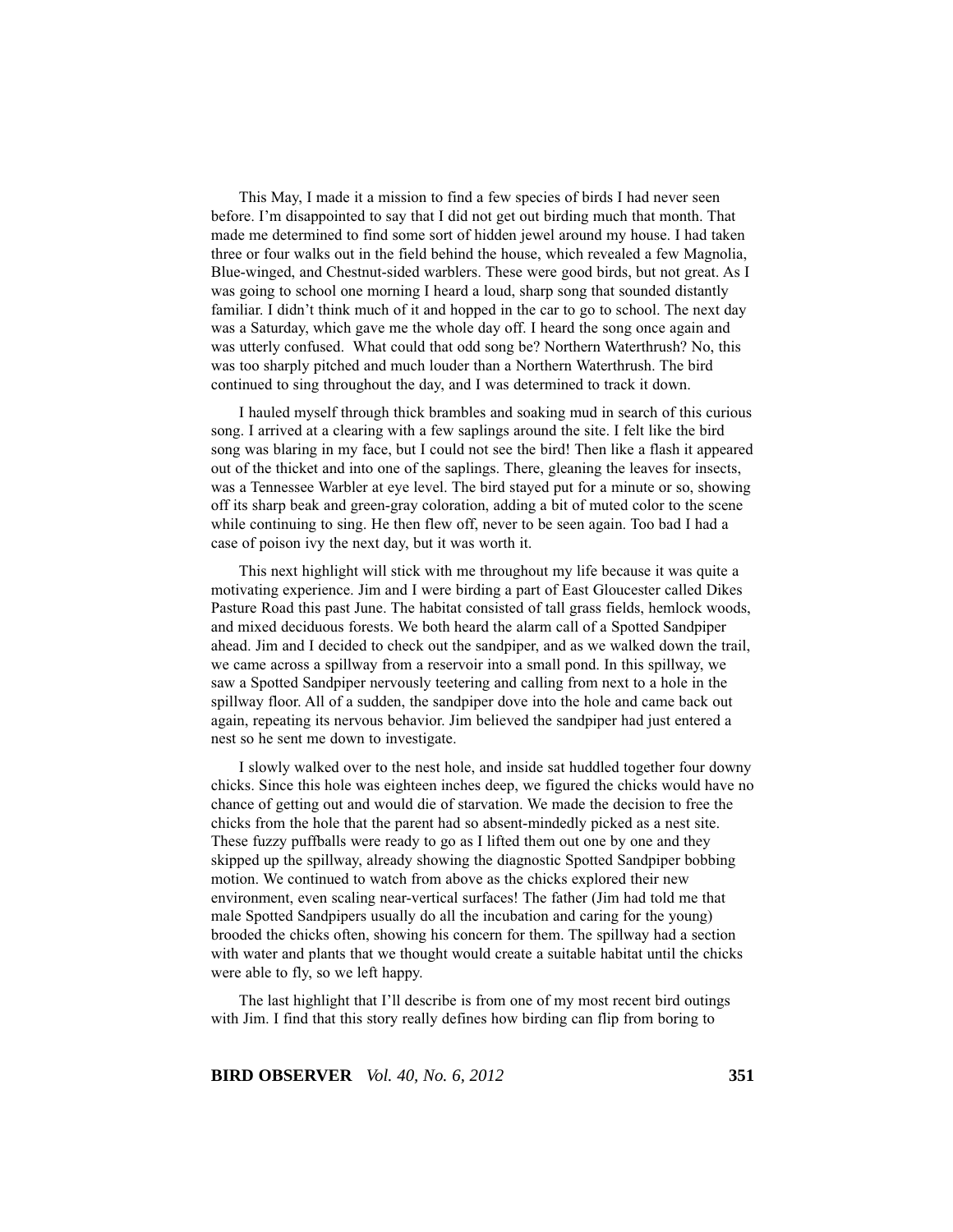exhilarating in a matter of seconds and the ways birds can surprise us with such great effect. In the second week of November, Jim and I headed over to good Harbor Beach in Gloucester in search of Snow Buntings, Horned Larks, and Lapland Longspurs. I never said this aloud, hoping not to jinx my idea, but I had a thought in the back of my mind that a rare bird would pop up in our travels that day. Little did I know that this feeling would be realized within the next half hour.

We walked around the parking lot on this dull, cloudy day, but no birds were in sight besides a few House Finches and a flock of Starlings. Missing your target birds is not the best way to start off a morning of birding! As we were watching a flock of House Finches fly into a small tree, Jim and I noticed a bluebird in with them. Jim said, "There's a bluebird in with those finches," not thinking much about it. I trained my binoculars on the bird, looking at its blue back and wings. This bird seemed abnormally different. The blue on the back just seemed too light for an Eastern Bluebird. "Jim, that looks like a Mountain Bluebird," I exclaimed. Just as I said those words the bird flew down to the ground, displaying its sky-blue coloration. We both cried out in surprise, "It's a Mountain Bluebird!!!" The two of us watched in disbelief as this bird, which should have been in the southwestern U.S., hunted and flew around the parking lot. There was an expletive or two in our remarks about the bluebird, but I will leave those out of this essay. As one might imagine, hordes of birders came within the next few days to see this gem of a bird. This experience has taught me to always be prepared to see anything when birding, because you never know what you're going to discover out in the field.

Experiences like these are what make birding so enjoyable for me. You never know what the next day will bring. Birding is full of surprises and things you never thought you would see. I find that observing birds for the first time at a young age is exciting because it is a new, original experience. Birds continue to amaze me with their baffling behaviors and complex ways of life. I hope to discover many more surprises and behaviors in my future birding career.  $\uparrow$ 



The author feeding a Gray Jay at Crawford Notch, NH., in a photo courtesy of his family

*Miles Brengle, 13, lives in Ipswich and attends Ipswich Middle School. He enjoys playing soccer and baseball for the town as well as hiking and traveling. He tries to get out birding as much as he can, fitting it in between schoolwork assignments. Miles hopes to join a bird club in the near future.*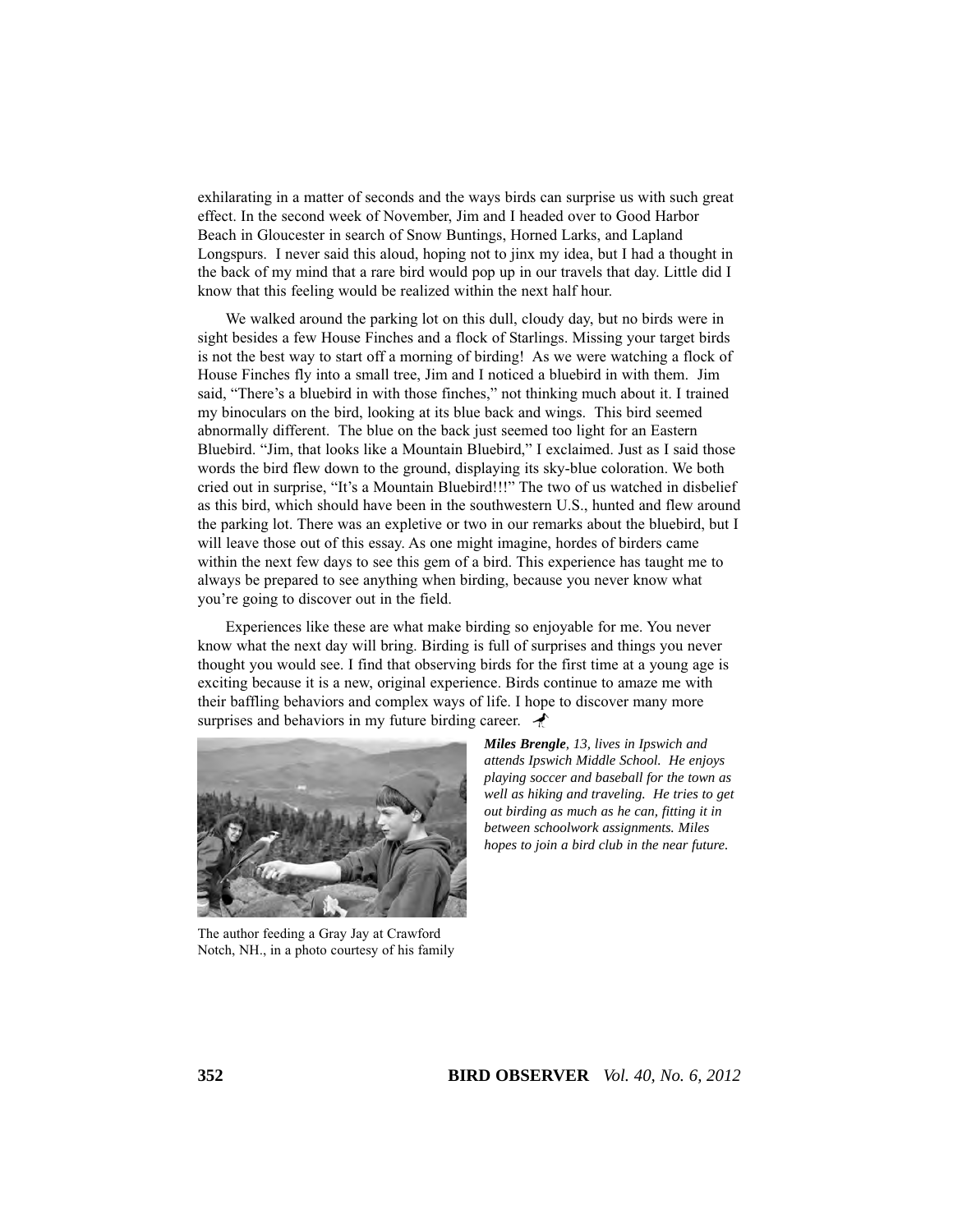### Attracting Barn Swallows and Cliff Swallows to a New England Site: A Two-year Progress Report

#### *Mara Silver*

#### **Introduction**

Since 1990, I have endeavored to use simple, systematic steps to attract and maintain Barn Swallows (*Hirundo rustica*) and Cliff Swallows (*Petrochelidon pyrrhonota*) at sites that were either historically known to harbor these species or apparently suitable but not populated by them. I have achieved some success at two sites. The first of these was the focus of yearly efforts from 1990 to 2010 (Silver 1993, 1995), and work has been ongoing at the second site since 2011.

#### **Natural History**

#### *Barn Swallows*

The Barn Swallow is the most widely distributed and abundant swallow in the world (Brown and Brown 1999). Originally nesting in caves, this species currently nests almost exclusively on human-made structures. The preferred habitat is agricultural lands, marshes, lakes, fields, and residential areas. In New England they are commonly found in agricultural settings, where buildings provide nesting opportunities, and there are open fields for foraging. Even though Barn Swallow numbers are high compared to other swallow species in North America, Barn Swallows have been showing declines across the greater portion of their range (New Hampshire Audubon 2010). In many parts of Massachusetts, the Barn Swallow population has declined as urban and suburban sprawl replaces farmland and, thus eliminates prime feeding and nesting areas (Mass Audubon 2010a). According to Breeding Bird Atlas 2 (BBA 2), it appears that a decline in the Barn Swallow population in Massachusetts has begun (Mass Audubon 2010a).

Barn Swallows arrive in New england from their wintering grounds in South America to breed in early- to mid-April. The nest is cup-shaped, constructed of mud and vegetation, and most commonly placed on the framework inside buildings that allow the birds access. They prefer to reuse old nests. Even when reusing nests, Barn Swallows will add new mud to the rim of old nests annually (Brown and Brown 1999). Barn Swallows are loosely colonial. Clutch size is two to six eggs; the incubation period is approximately 12–15 days, and young fledge approximately 15–24 days after hatching.

#### *Cliff Swallows*

The Cliff Swallow is a Neotropical migrant that has been gradually declining in New england since about 1880. The primary factors contributing to the decline are the same as those for Barn Swallows with the additional threat of introduced House Sparrows (*Passer domesticus*), which aggressively usurp nests. Cliff Swallow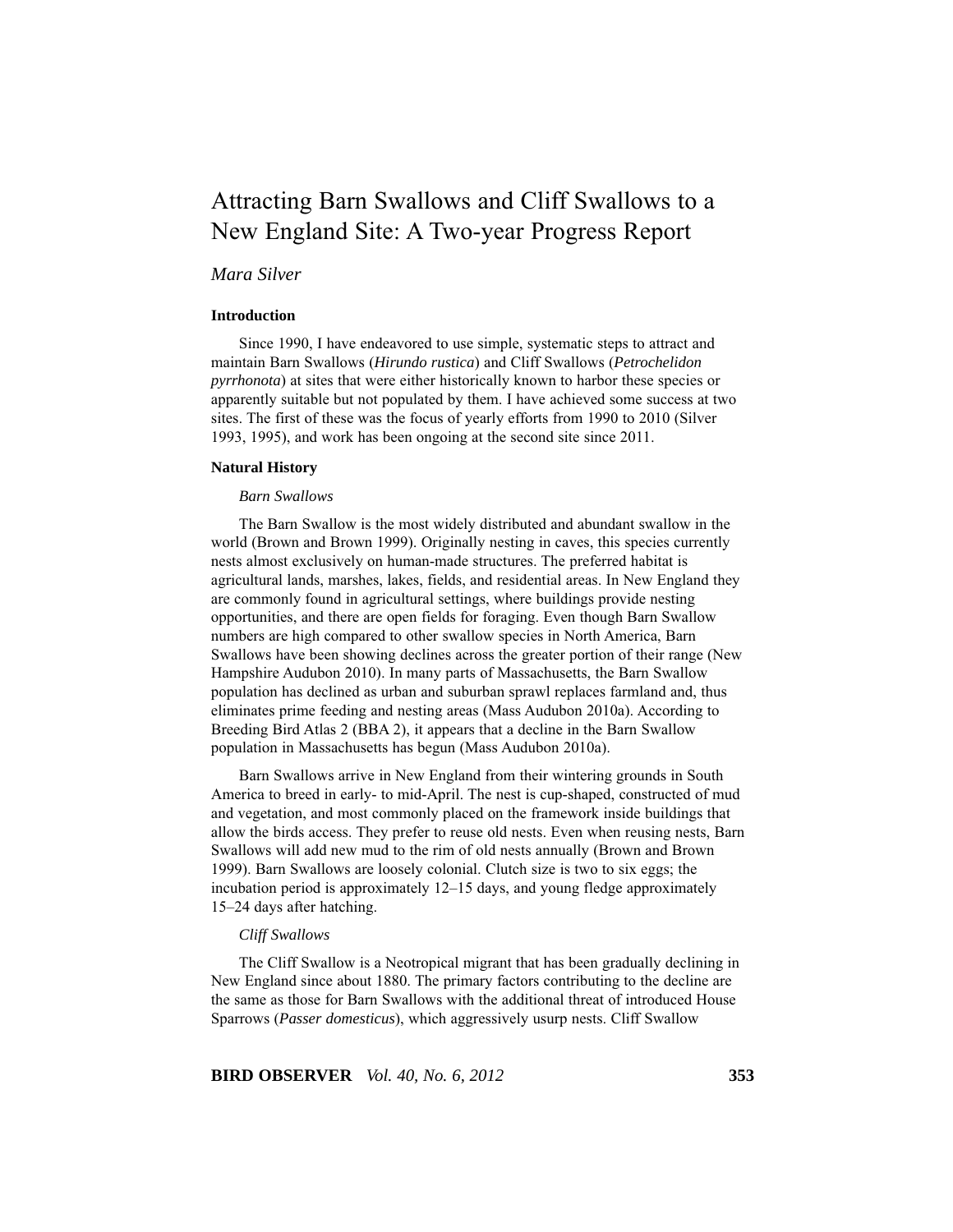populations, however, are stable in the western United States, where they nest on natural sites and cliffs and readily use bridges. In the East, they are almost exclusively confined to buildings—it is unclear why they do not use bridges as they do in the West. It is not known what the status of this species was in pre-settlement times in the East, but it is clear that this species benefited greatly from human settlement here. Cliff Swallow numbers probably reached their peak in the eastern U.S. around 1840–1860. In Massachusetts today, the Cliff Swallow occupies less than half the distribution it held in 1979 (Mass Audubon 2010b) with most colonies in the western part of the state. BBA2 found that the combined threat of habitat loss and competition from invasive birds has reduced the already modest population to less than a third of its BBA1 size (Mass Audubon 2010b). In 1992, a Massachusetts survey found approximately 399 pairs among 34 colonies in the state (Silver 1993). These trends are similar throughout the eastern U.S.

Cliff Swallows arrive in New england from their wintering grounds in South America in mid- to late-April until mid-May. Once established at a nesting site, they construct nests resembling mud "bottles" under the eaves of buildings. Old nests are readily re-used. Nests are composed of mud and constructed one pellet of mud at a time, which is carried in the beak from a nearby mud source. Cliff Swallows are probably the most colonial swallow in the world (Brown and Brown 1995), and nesting activity within a colony is highly synchronized. Compared to western colonies, which can reach up to thousands of birds, colonies in Massachusetts are small, ranging in size from two to 200 pairs, with few exceeding 100 pairs. Clutch size is one to six eggs, (usually three or four). The incubation period is approximately 14 days, and young fledge about 21–23 days after hatching.

#### **Work at Graves Farm, Williamsburg, MA, 1991–2010**

The barn at Graves Farm, built in two sections (one in 1875, and a smaller, rightangle addition in 1915), provided ample nesting opportunities for both Cliff and Barn Swallows. Cliff Swallows used the eaves, and Barn Swallows were plentiful in the haylofts, which were accessible year round due either to open (or broken) windows or to hay mow doors being carefully blocked ajar. By 1990, the Cliff Swallow population at the farm was dwindling, although the Barn Swallow population seemed to be doing better. At that time, I made successful overtures to the elderly farm owners, John and Dwight graves, to allow me to address the then-poor state of the Cliff Swallow population there. In 1991, the Massachusetts Audubon Society acquired this defunct dairy farm from the owners and thereafter cooperated with me in restoring the Cliff Swallow population. In 1996, the main (1875) barn and all outbuildings were taken down, leaving only the house and the 1915 barn. In c. 2002, the house and barn were sold to a private party.

#### *Barn Swallows*

Subsequent to the 1996 demolitions, approximately 10 to 15 pairs of Barn Swallows nested annually at Graves Farm in the 1915 barn's hayloft. Although, unfortunately, precise data are unavailable, there were more pairs nesting on the premises prior to the demolition. The removal of these buildings likely affected Barn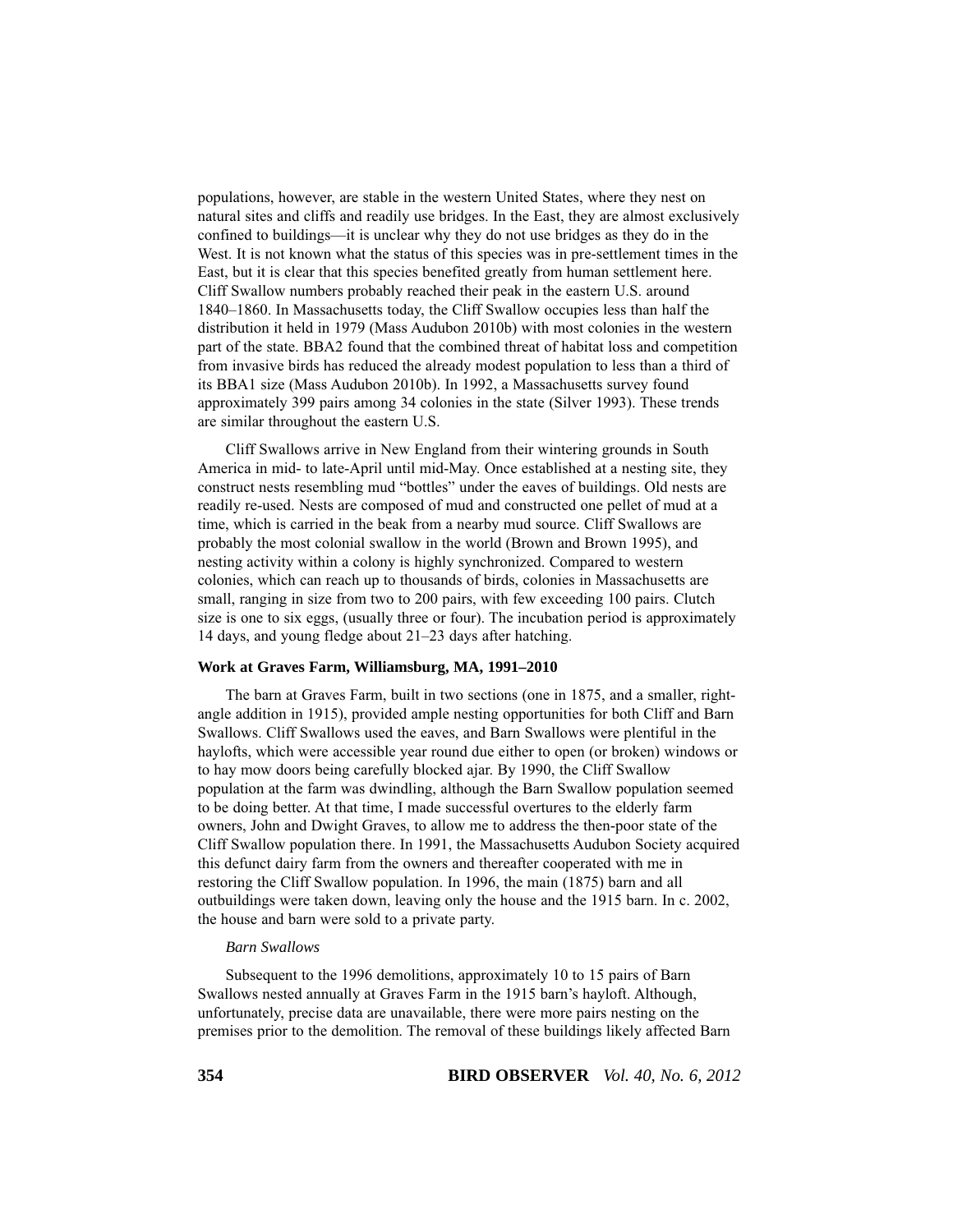Swallows more than Cliff Swallows, as Barn Swallows are much less colonial and their nesting sites are more scattered. Before the 2010 nesting season the owners replaced the hayloft windows, thereby excluding Barn Swallows. Barn Swallows were observed perching in front of the windows, singing, and trying to gain access. At that time the sole places left for them to nest at Graves Farm were two garage bays. It is unknown whether those sites are still available.

Barn Swallows appeared to benefit from the enhancement of the mud puddle at the farm (see below), and during nesting time they were often observed gathering mud there rather than flying to a nearby wetland.

#### *Cliff Swallows*

In 1990, I commenced management and monitoring of the colony of Cliff Swallows, which had dwindled to six pairs. Graves Farm had, at one time, hosted one of the largest Cliff Swallow colonies in the state as well as plentiful Barn Swallows. In Birds of the Connecticut valley in Massachusetts (1937), Bagg and eliot called the farm "swallow mecca."

The main obstacles to the colonies' success at the farm were 1) House Sparrows usurping nests; 2) nests falling from the eaves of the barn; and 3) the lack of a quality, reliable mud source. I enlisted help to 1) control House Sparrows; 2) install 150 ceramic nest ledges (supports I fashioned from stoneware clay and fired for durability that mimic beginning Cliff Swallow nests); and 3) mix about 30 five-gallon buckets of clay into the puddle and closely regulate the puddle water level. The Cliff Swallow population grew and stabilized, averaging 20–30 pairs a year for the next 20 years. Management and monitoring continued annually until 2010, with primary activities being ongoing control of House Sparrows and, just as important, maintenance of the mud source.

In 2010, the owners informed me of the designation of the mud puddle as a wetland. Because this precluded control of the puddle's water level to maximize mud availability, it was no longer practical to directly manage this resource for swallows at Graves Farm.

#### **Work at Patten Hill Farm, Shelburne, MA, 2011–2012**

In 2011, work moved to Patten Hill Farm in Shelburne, Massachusetts. I attempted to attract Barn Swallows in 2011 and, in 2012, both Barn and Cliff swallows. In 2012, I created a mud puddle to provide nesting material for both species (see Figure 1). The puddle, approximately four by five feet, was lined with vinyl lake liner and filled with mud and 8–10 gallons of soft clay. The clay was kept wet by filling the puddle daily with a hose and working



Figure 1. Mud puddle at Patten Hill (all photographs by the author)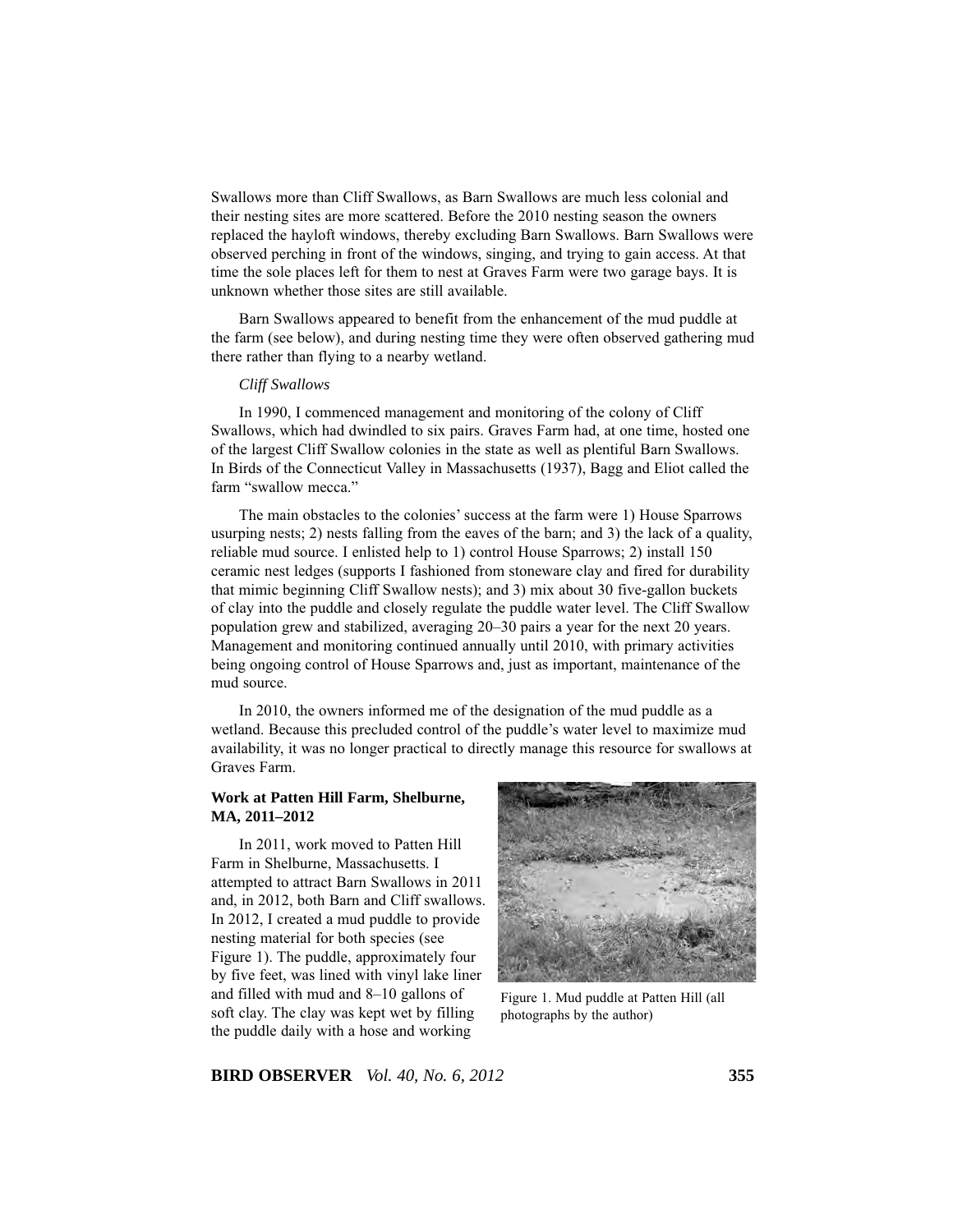the mud/clay mixture to soften and expose it. The puddle was maintained through the nesting season, even though swallows were no longer building nests. During the third week of May, a three-foot high chicken wire fence was installed to separate the puddle from the barnyard and so protect it from the local cat. grass was mowed in the entire barnyard, not just the area surrounding puddle. Barn and Cliff swallows more readily use the puddle if the area surrounding it is kept open and predators can be easily spotted.

#### *Barn Swallows*

By 2002, all openings (windows, doors, etc.) of the Patten Hill barn had been secured, thus excluding Barn Swallows from the main barn, including the hayloft, where they had formerly nested in the greatest numbers. For the following nine years Barn Swallows had access solely to a horse shed, and the numbers at the farm declined to just a few pairs.

In the spring of 2011, before the nesting season, the hayloft windows were reopened. Social attraction had been developed by Steven kress to lure Atlantic Puffins (*Fratercula arctica*) to previously used but vacant nesting sites. This process is useful in the case of social birds that nest in close proximity to one another. It works by tricking birds into thinking there are conspecifics using the site. We used this technique by broadcasting recordings of Barn Swallows' breeding calls from one of the open hayloft windows at the beginning of May. That year, Barn Swallows were observed at Patten Hill, but none nested. One male explored the hayloft and called from the hayloft window, but did not attract a female. The recording was turned off a few days after the lone male arrived, as it seemed to be agitating him.

In 2012, the Barn Swallow recording was again played from May 1 until May 15, when once again a male Barn Swallow entered the hayloft. This male did attract a female, and this pair nested in the hayloft. In 2012, a total of three pairs of Barn Swallows nested at Patten Hill, the pair in the hayloft, one in the horse shed, and one on the porch of the farmhouse adjacent to the barn. The pair in the hayloft and the pair in the horse shed reused old nests, and both successfully fledged four to five young. The pair on the porch built a new nest using mud from the puddle. This pair did not successfully fledge young. The female disappeared right after the chicks hatched, and the male abandoned the nest. Barn Swallows were seen collecting mud from the puddle in late May during the 2012 season.

#### *Cliff Swallows*

Prior to 2012, there were no records of Cliff Swallows nesting on the Patten Hill Farm barn, and they had not been observed there for the past 50 years. Patten Hill Farm has many features that make it appear ideal for nesting Cliff Swallows, with a large barn surrounded by open fields for foraging. In 2012, efforts to attract Cliff Swallows to the farm began. Thirty nest ledges were installed on the barn adjacent to the barnyard before the nesting season (Figure 2). Most were small ledges, and a few were circular, more complete "beginnings" of nests. Most were installed facing the building, under the eaves. Unlike the situation at Graves Farm, the eaves of the Patten Hill barn were covered, so the ledges were attached to a separate board and attached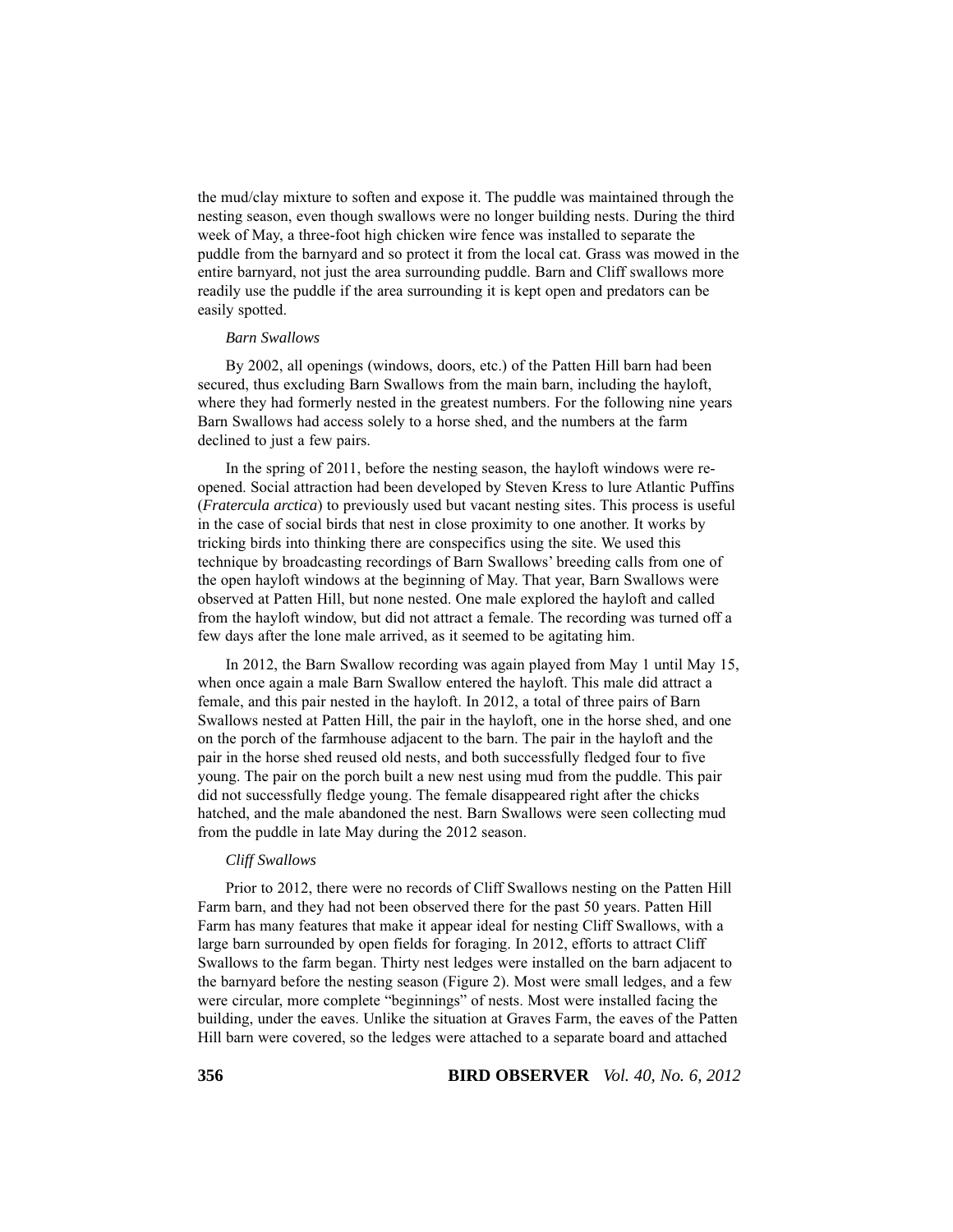to the barn's fascia board, facing inward, to match the configuration found at Graves Farm. Three of the circular ledges were also attached to the outside of the barn facing outward to experiment with a different setup. Finally, as had been done for Barn Swallows, Cliff Swallow breeding calls were broadcast into the barnyard through a barn window that was close to the mud puddle and the nesting ledges. Broadcasting started on May 24, and on May 28, a timer was installed that turned the recording on at 6:00 a.m. and off at 8:00 p.m. The recording ran until July 8, 2012.

One pair of Cliff Swallows built onto one of the outward-facing circular nest ledges between the evening of June 22 and the morning of June 24, using mud from the puddle. Although these circular ledges were intended to be the beginning of a nest "bottle," this pair built on top of this nest ledge and did not complete the bottle. This pair successfully reared three chicks, which fledged during the first five days of August (Figure 3). On August 6, the nest was empty.

#### **Discussion of Work at Patten Hill Farm, 2011–2012**

#### *Barn Swallows*



Figure 2. Cliff Swallow nesting ledges before installation.



Figure 3. First and only Cliff Swallow nest at Patten Hill Farm. Three young successfully fledged from this nest!

The first two seasons at Patten Hill Farm were very encouraging. In 2011, after I simply opened the hayloft windows and played the Barn Swallow vocalizations, one male Barn Swallow entered the hayloft and attempted to attract a female. It may be that Barn Swallows did not nest that year because of weather; there was long wet, cool stretch during the nesting season. Swallows, as insectivores, are particularly vulnerable in this type of weather.

The addition of the mud puddle in 2012 appears to have been important for drawing more Barn Swallows to the farm. With other requirements met (barn windows open and fields for foraging) the missing variable appeared to be a mud source that would attract swallows and provide nesting material. Barn Swallows were seen flying over and collecting at the puddle in 2012. Since the Barn Swallow is a somewhat colonial species, broadcasting the breeding song vocalizations appeared to have played a role in attracting them; in 2011 and 2012, Barn Swallows investigated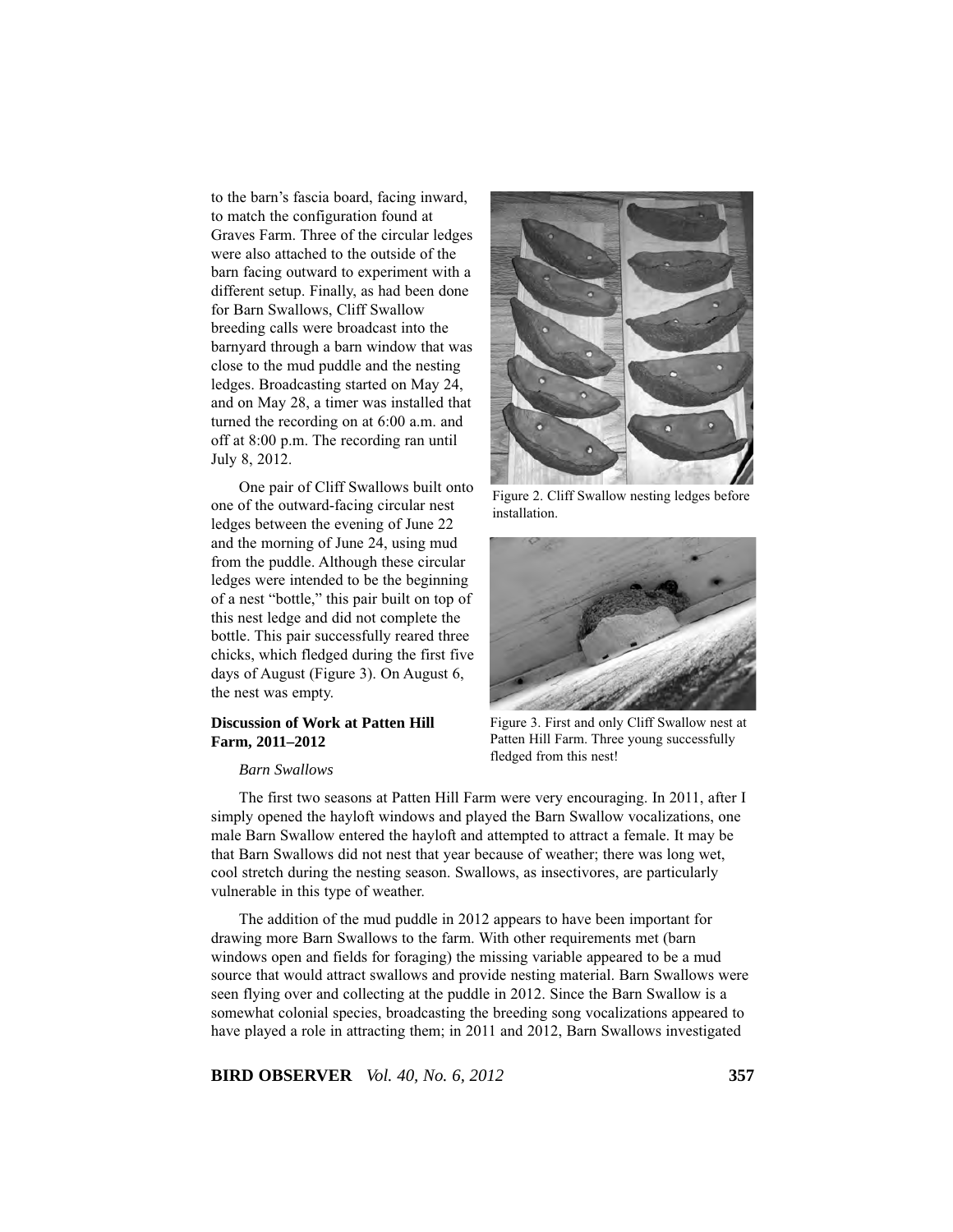the barn while the recording was playing. Because adults and juveniles prospect for potential nesting sites for the following year, it is important to keep the barn windows open until the swallows leave on migration and to maintain the puddle beyond the nesting season. Barn Swallows were seen prospecting on July 22 and July 28. On July 28, Tree Swallows (*Tachycineta bicolor*) and Bank Swallows (*Riparia riparia*) joined the Barn Swallows, and all were observed flocking on the peak of the barn at the end of July.

#### *Cliff Swallows*

In the case of Cliff Swallows, broadcasting breeding calls and creating the mud puddle and the nest ledges appeared to make the farm attractive enough for at least one pair to nest there. Progressively more Cliff Swallows were observed at the farm during the season, even though only one pair took up residence. On July 1, a third Cliff Swallow was seen flying in the barnyard, and three birds continued to be seen flying over the farm. On July 22, six Cliff Swallows were seen flying in the vicinity of the farm. The presence of other Cliff Swallows is especially attractive to this highly colonial species. Mud gathering is also an intensely social activity for Cliff Swallows. In light of these characteristics, it is interesting to note that the Cliff Swallow nest at the farm was built just above the audio player and the mud puddle, although this may have been due, at least in part, to the initial placement of the ledges. When such specific nesting requirements are met, it appears Cliff Swallows can be attracted to a new site.

It should be noted that there is a farm with a Cliff Swallow colony approximately five miles from Patten Hill. It may be that the Cliff Swallows that came to Patten Hill were from that farm, which has a high resident House Sparrow population. Patten Hill Farm is not an active Farm, and there are no House Sparrows in residence. A pair was seen in the barnyard in July of 2012 for a few minutes, but none were observed before or after that date. One reason swallows may be attracted to defunct farms is that House Sparrow populations tend to be lower there. On active farms, grain in the livestock feeds and manure attracts House Sparrows, and Cliff Swallows find it nearly impossible to compete with them.  $\uparrow$ 

#### **References**

- Bagg, A. C., and S. E. Eliot. 1937. *Birds of the Connecticut Valley in Massachusetts.* Northampton, MA: The Hampshire Bookshop, p. 385.
- Brown, C. R., and M. B. Brown. 1995. Cliff Swallow (*Hirundo pyrrhonota*). *The Birds of North America,* No. 149 (A. Poole and F. gill eds.). Philadelphia: The Academy of Natural Sciences and Washington, D.C.: The American Ornithologists' Union.
- Brown, C. R., and M. B. Brown. 1999. Barn Swallow (*Hirundo rustica*). *The Birds of North America*, No. 452 (A. Poole and F. gill eds.). Philadelphia: The Academy of Natural Sciences and Washington, D.C.: The American Ornithologists' Union.
- Mass Audubon. 2010a. *Distraction Displays: Mass Breeding Bird Atlas 2.* #131 Barn Swallow <http://massaudubonblogs.typepad.com/massbirdatlas/2010/04/interim-report-131-barnswallow.html>.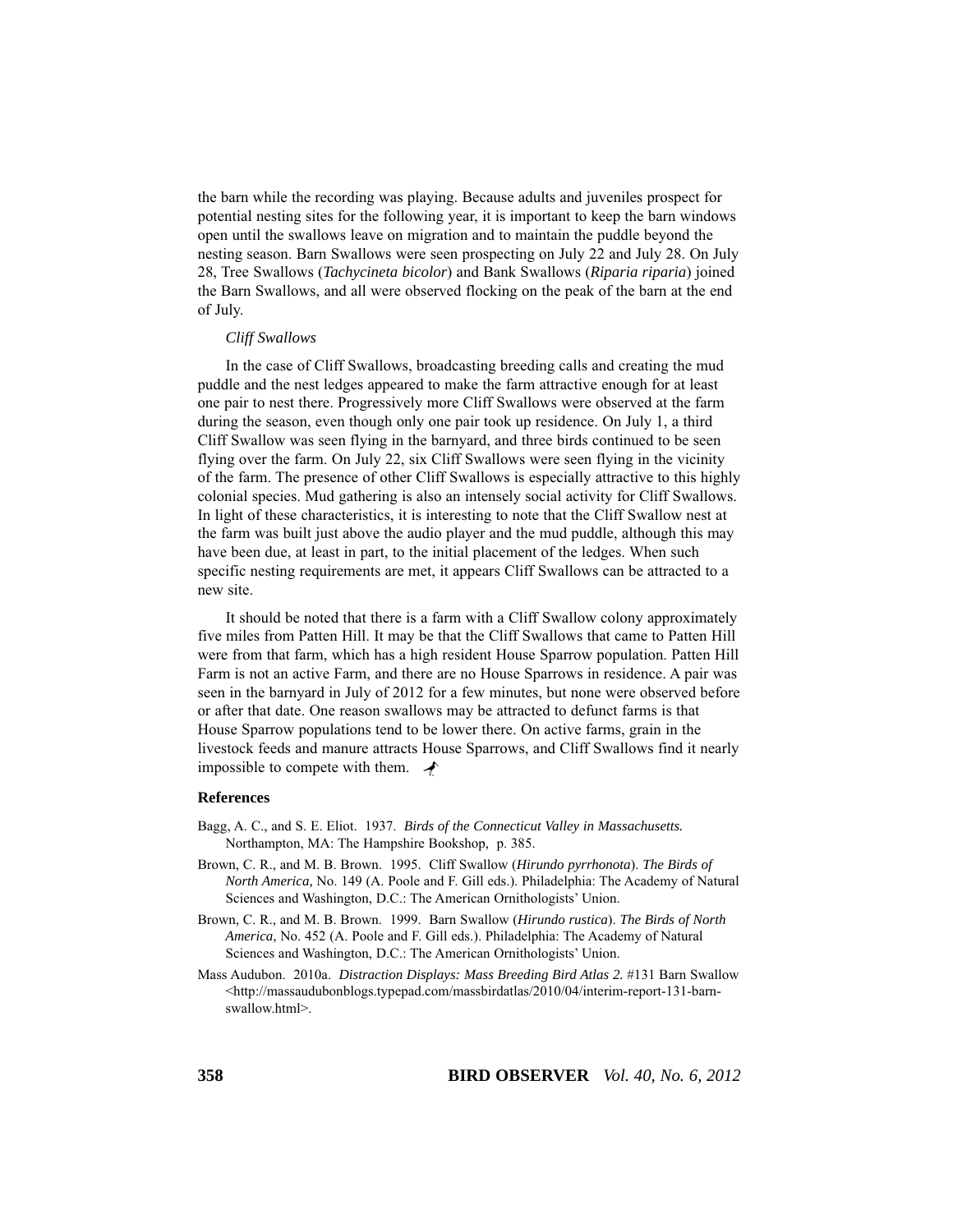- Mass Audubon. 2010b. *Distraction Displays: Mass Breeding Bird Atlas 2*. #130 Cliff Swallow <http://massaudubonblogs.typepad.com/massbirdatlas/2010/04/interim-report-130-cliffswallow.html>.
- New Hampshire Audubon. 2010. *New Hampshire Swallow Core Fact Sheet.* <http://www.nhbirdrecords.org/bird-conservation/library/NH\_Swallow\_Fact\_Sheet\_21- Jun-10.pdf>.
- Silver, M. 1993. Second-year Management of a Cliff Swallow Colony in Massachusetts. *Bird Observer* 21: 150–55.

Silver, M. 1995. Conservation of Cliff Swallows in Massachusetts. *Bird Observer* 23: 327–32.

*Mara Silver studied the colony of Cliff Swallows at Graves Farm in Williamsburg, Massachusetts, for 20 years. In 2011, she transferred her efforts to Patten Hill Farm and was thrilled when she successfully attracted a pair of Cliff Swallows and several pairs of Barn Swallows to that location. Mara holds a Masters Degree in Wildlife and Fisheries Conservation from UMass Amherst. For her masters thesis project she inventoried Bank Swallow habitat along the Connecticut River in light of bank stabilization projects. Mara works as a production editor at a scientific textbook company.*



BARReD OWl AT FReSH POND By SHeRRy leFFeRT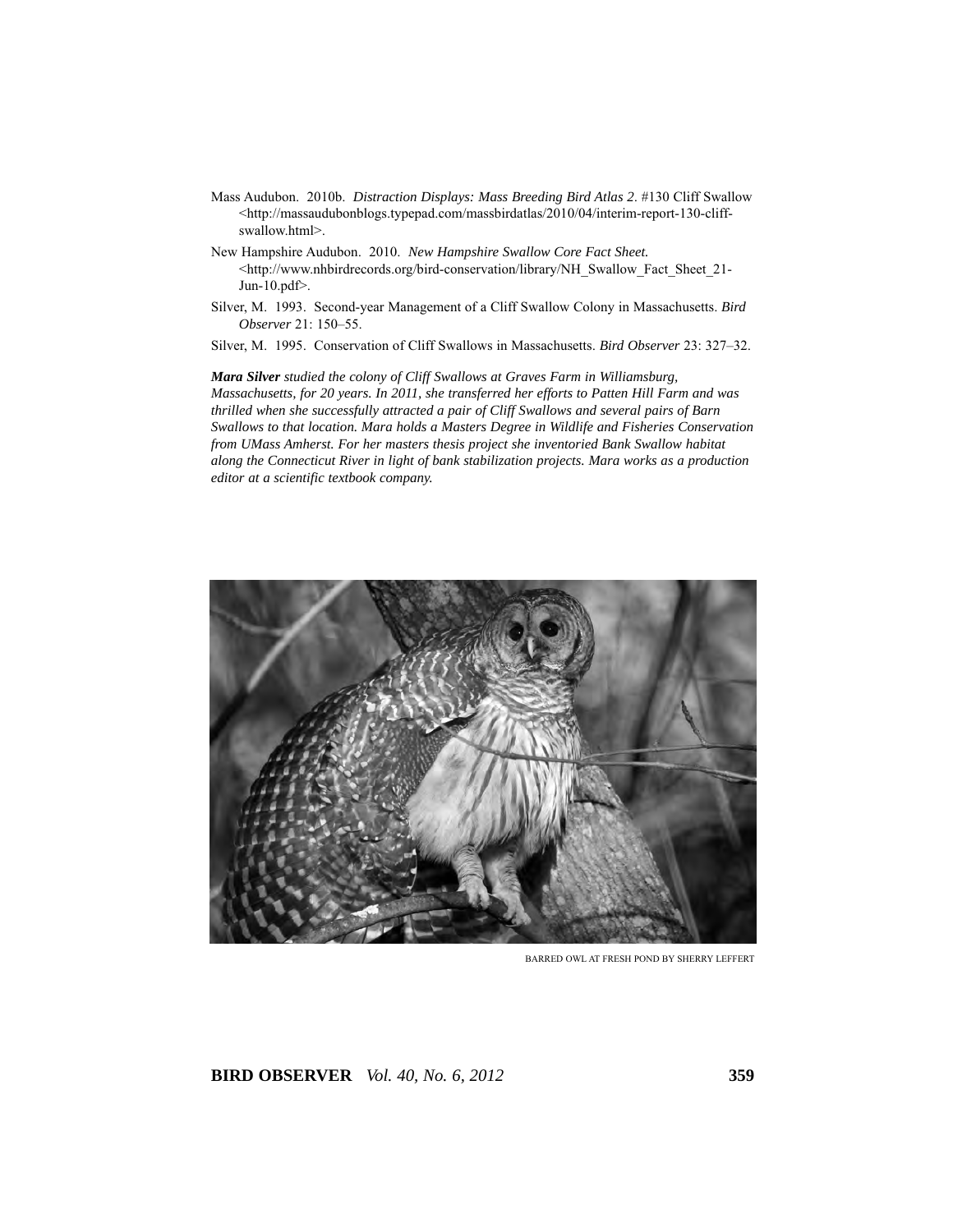### **FIELD NOTES**

### The Accidental Fledgling

#### *Richard Graefe*

Hosting nesting Tree Swallows for 35 years has taught me much about the behavior of this species. In a typical season, they arrive at the nest box around April 1 here in Rhode Island. Sometime within the next week or so, they begin nest building. When the nest is several days from completion, the adults begin mating to produce fertile eggs. At fledging age, the entire brood fledges within a short time when called from the nest by the parents with an "It's time to fledge" call heard at no other time. The fledglings and their parents then generally leave the area quickly, and any nestlings too weak to fly are left behind to starve.

But the 2012 nesting season was anything but typical. An unusually warm March brought the first Tree Swallow to one of my nest boxes on March 18, with a pair present by March 20, the second earliest arrival date I've ever seen. Then the weather turned colder and rainy, and the onset of nest building was delayed. I was surprised, therefore, to see the adult pair mating near the nest box on May 5, 10, and 11—before any nest building activity had begun. In fact, nest building did not begin until May 14. So, were these early matings a wasted effort, since the first egg was not laid until May 19? Not necessarily, since such behavior would enable the adult pair to engage in intraspecific brood parasitism at other Tree Swallow nests. I had documented brood parasitism among Tree Swallows in my 2002 Bird Observer article, "Tree Swallow Nesting Success at a Construction Site."

The biggest surprise of the season, however, was what I will call "the accidental fledgling." I had heard that many early nesting pairs had failed in Massachusetts due to cool, steady rains, and even my Rhode Island brood was reduced from six to five by an almost all-day rain on June 14. Perhaps nest failures elsewhere were the reason that every morning from June 25 through June 27 the resident pair had to fend off a swarm of up to seven other adult Tree Swallows attempting to take over the nest box.

Much to my surprise, at 9:00 a.m. on June 2, I observed one fledged young perched on top of the nest box, while its four nest-mates remained in the box. These four continued to take turns sitting in the entrance hole. All day, the parents fed the four nestlings in the box and the one fledged bird, which spent the day going back and forth between the roof of the nest box and the nearby utility wires. At 6:00 p.m. I took a supper break and returned at 6:30 p.m. to find that all the young had fledged and left.

The behavior I observed was unusual but understandable. I presumed that the accidental fledgling had been pulled or knocked from the entrance hole by one of the swarm of competing adult swallows. Had the bird been unable to fly, any attempt by the parents to feed the grounded fledgling would have had a low probability of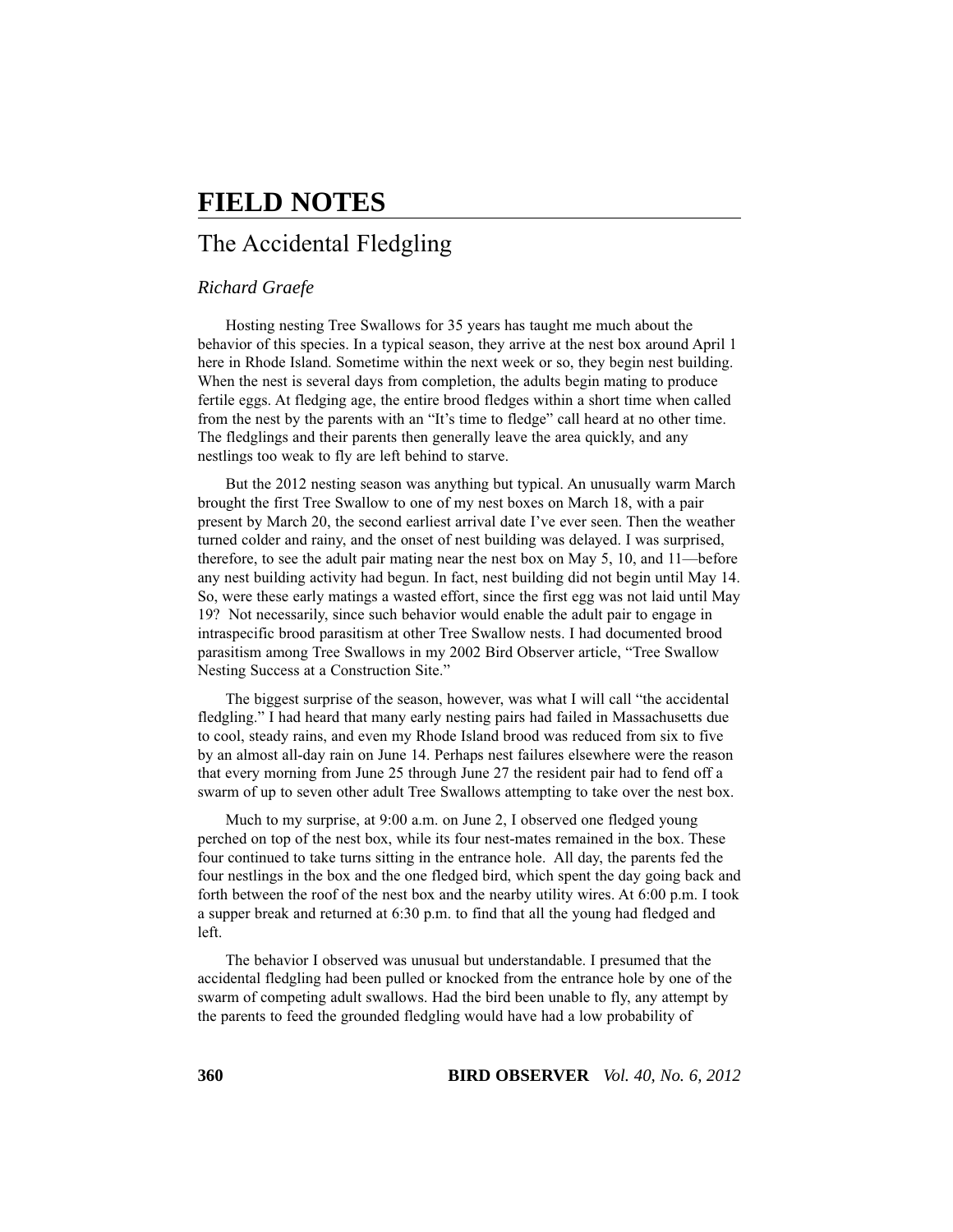success. But to feed a healthy flight-worthy fledgling that accidentally left the nest eight hours early was adaptive. The early fledging did not cause the remaining nestlings to immediately fledge. They still waited for the parental call. But the flexible, uncommon behavior of the parent birds toward the accidental fledgling had enabled them to successfully fledge five instead of four young.



lONg-eAReD OWl PORTRAIT By SANDy SeleSky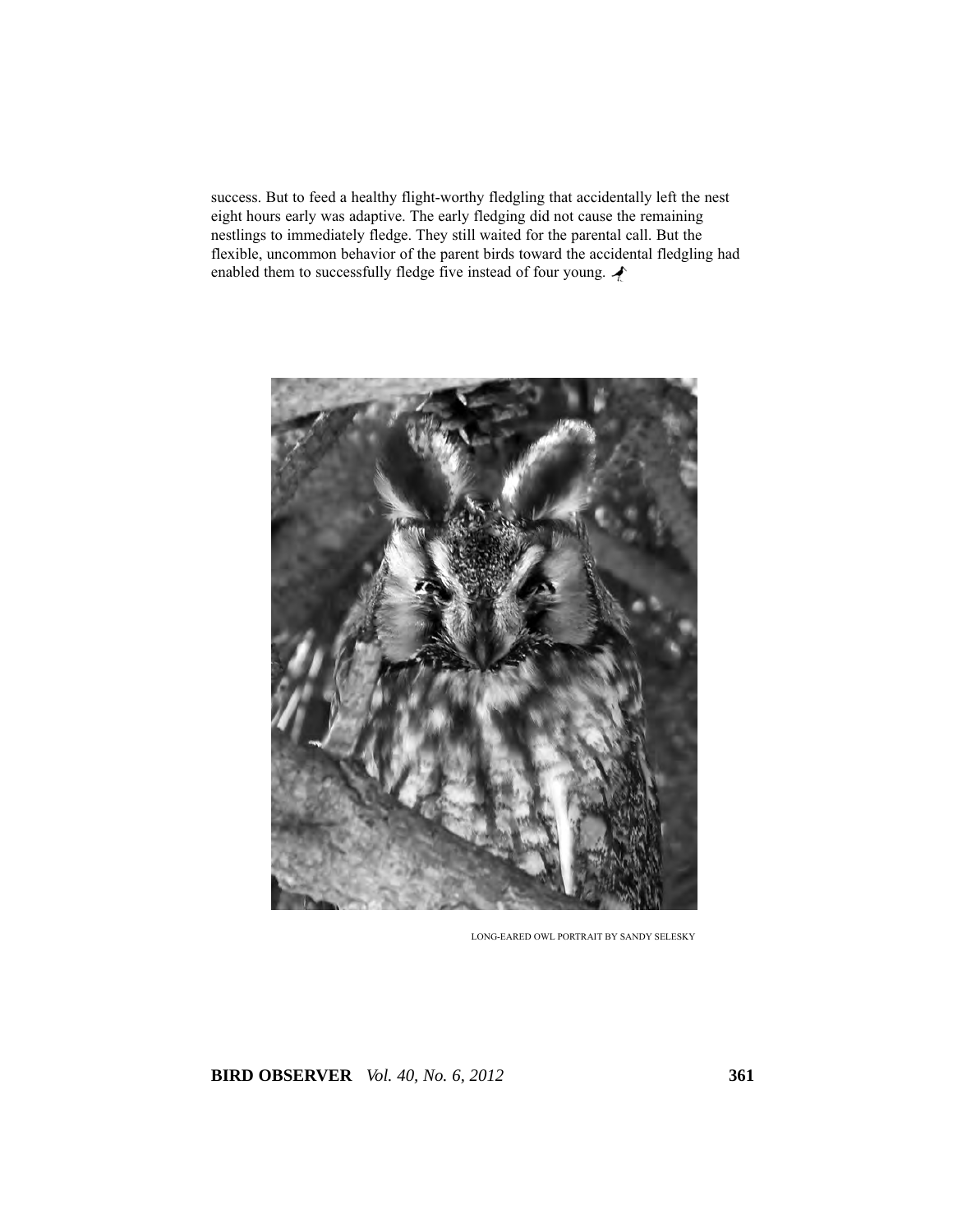### 2011 National Survey of Fishing, Hunting, and Wildlife Associated Recreation Final National Report Released

*United States Fish and Wildlife Service*

#### **More Details on Participation and Expenditures**

Wildlife-related outdoor recreation increased dramatically from 2006 to 2011. The national details are shown in the final report (Final Report) of the 2011 National Survey of Fishing, Hunting, and Wildlife-Associated Recreation released today by the U.S. Fish and Wildlife Service (Service).

The Final Report, which follows the August 2012 Preliminary Review and the September 2012 State Overview, provides more information on the types of activities and money spent for fishing, hunting, and wildlife watching.

#### **Highlights of the Final Report include:**

More than 90 million U.S. residents 16 years old and older participated in some form of wildlife-related recreation in 2011; that is up 3 percent from five years earlier. The increase was primarily among those who fished and hunted.

Wildlife recreationists spent \$144.7 billion in 2011 on their activities, which equated to 1 percent of the Gross Domestic Product. Of the total amount spent, \$49.5 billion was trip-related, \$70.4 billion was spent on equipment, and \$24.8 billion was spent on other items such as licenses and land leasing and ownership.

The number of sportspersons rose from 33.9 million in 2006 to 37.4 million in 2011. The data show that 33.1 million people fished, 13.7 million hunted, and 71.8 million participated in at least one type of wildlife-watching activity such as observing, feeding and photographing wildlife.

#### **Other key findings include:**

Fishing and Hunting

Of the 13.7 million hunters that took to the field in 2011, 11.6 million hunted big game, 4.5 million hunted small game, 2.6 million hunted migratory birds, and 2.2 million other animals. Of the 33.1 million anglers that fished, 27.5 million freshwater fished and 8.9 million saltwater fished.

While 94% of the U.S. population 16 years of age and older resided in metropolitan areas (50,000 and over populations), 89% of all anglers and 80% of all hunters were metropolitan residents. 73% (24.2 million) of all anglers were male and 27% (8.9 million) were female. 89% (12.2 million) of all hunters were males and 11% (1.5 million) were females.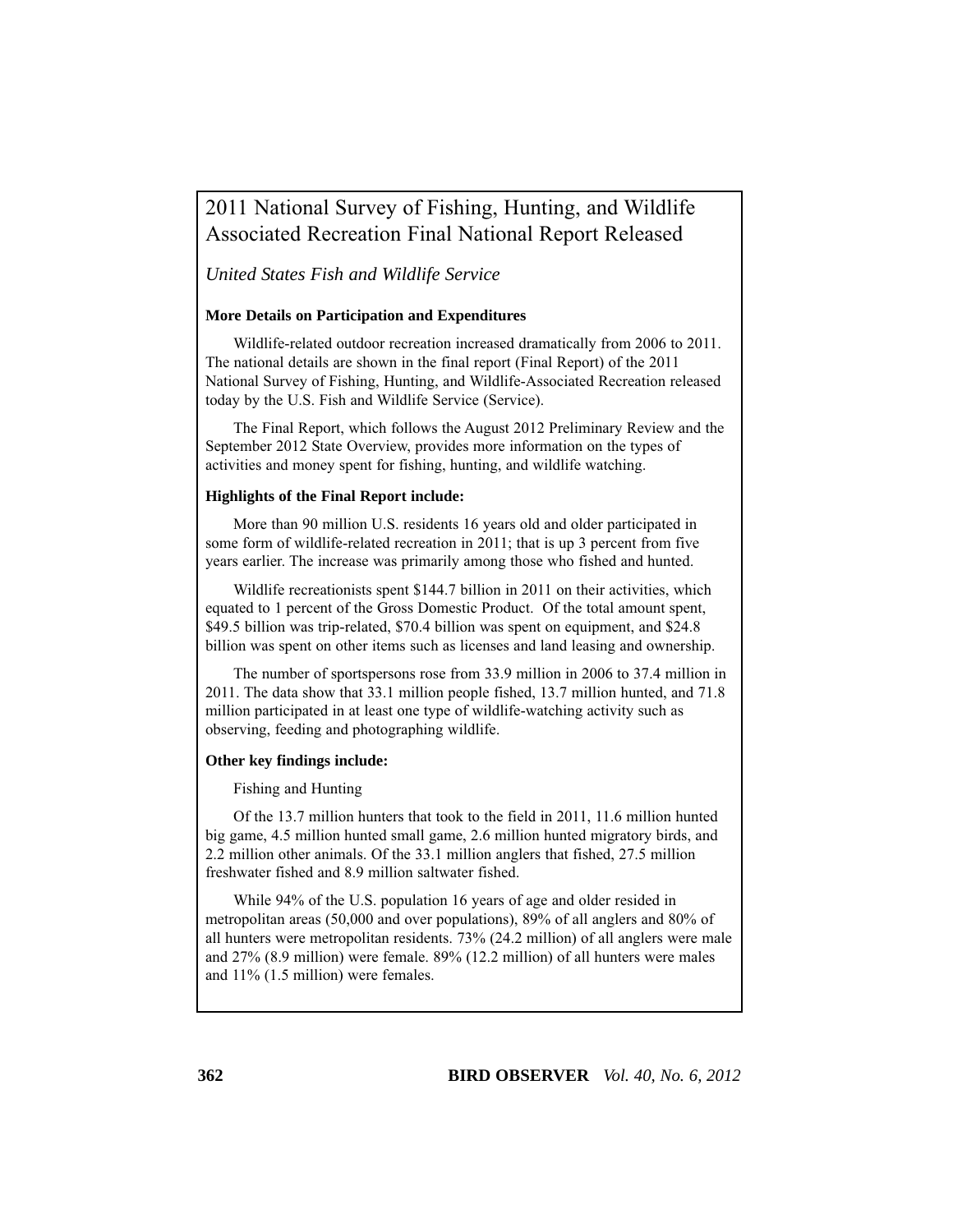#### Wildlife Watching Highlights

71.8 million U.S. residents observed, fed, and/or photographed birds and other wildlife in 2011. Almost 68.6 million people wildlife watched around their homes, and 22.5 million people took trips of at least one mile from home to primarily wildlife watch.

Of the 46.7 million people who observed wild birds, 88% did so around their homes and 38% on trips a mile or more from home. Other types of wildlife also were popular for trip takers: 13.7 million people enjoyed watching land mammals such as bear, squirrel, and buffalo. 4 million people watched marine mammals such as whales and dolphins; 6.4 million enjoyed watching fish; and 10.1 million enjoyed watching other wildlife such as butterflies.

People spent \$54.9 billion on their wildlife-watching trips, equipment, and other items in 2011. This amounted to \$981 on average per spender for the year.

At the request of state fish and wildlife agencies, the Fish and Wildlife Service has been sponsoring the national survey every five years since 1955. It is viewed as one of the nation's most important wildlife-related recreation databases and the definitive source of information concerning participation and purchases associated with hunting, fishing and other forms of wildlife-related recreation nationwide.

The U.S. Census Bureau selected over 48,600 households across the country to obtain samples of sportspersons and wildlife watchers for detailed interviews. Information was collected through computer-assisted telephone and in-person interviews. Starting in December 2012 through May 2013, the State reports will be prepared for release on a rolling basis. The survey is funded by Multi-State Conservation grants under the Wildlife and Sport Fish Restoration Programs which celebrates 75 years of conservation success in 2012.

The mission of the U.S. Fish and Wildlife Service is working with others to conserve, protect, and enhance fish, wildlife, plants, and their habitats for the continuing benefit of the American people. We are both a leader and trusted partner in fish and wildlife conservation, known for our scientific excellence, stewardship of lands and natural resources, dedicated professionals, and commitment to public service. For more information on our work and the people who make it happen, visit <http://www.fws.gov>.



gUllS AND TeRNS By WIllIAM e. DAvIS, JR.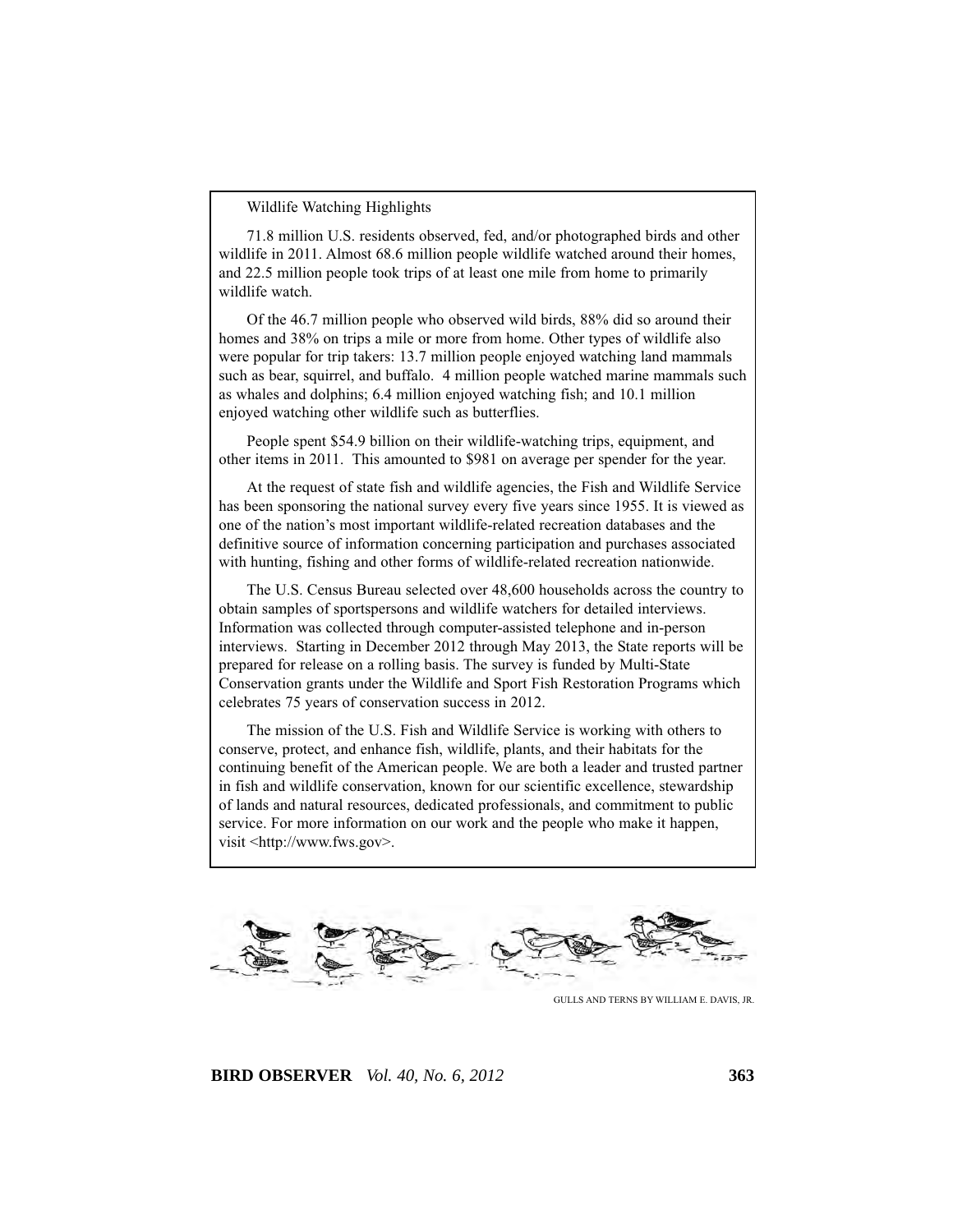### **ABOUT BOOKS**

### The Man with the Slightly Crazy Plan

#### *Mark Lynch*

Half An Hour A Day Across Massachusetts. John J. Galluzzo. 2012. CreateSpace Independent Publishing Platform.

"Everywhere is walking distance if you have the time." Steven Wright



There is a story, probably apocryphal, about the Ancient Greek philosopher Diogenes of Sinope (circa 404 BC to 323 BC), founder of the Cynics. When someone proposed that motion was unreal, Diogenes got up and walked away. Much later, a Latin phrase became popular that captured the elegance of Diogenes' response: "*solvitur ambulando***"** meaning "it is solved by walking*.*" Some have attempted to translate this phrase into more idiomatic English as "you'll find the answer as you go." In later literature, *solvitur ambulando* has been cited by authors as diverse as Saint Augustine, lewis Carroll, Dorothy l. Sayers, Henry David Thoreau, and Paul Theroux. I firmly believe John galluzzo should have *solvitur ambulando* tattooed somewhere on his body because it is certainly his credo.

John Galluzzo is a rare person. He is as knowledgeable talking about birds as he is about fungi, reptiles, local naval history, old farms, and lighthouses. He has written more than thirty-five books on a variety of subjects, many of them focusing on local South Shore history, and has for many years worked as a tour leader for Massachusetts Audubon. He is also the Executive Director of the United States Life-Saving Service Heritage Association. Every time I get a post from John on Facebook, he has just finished teaching a class or giving a lecture somewhere in New England. He is married with two children. To state the obvious, his work schedule is a nightmare—which is why his project for 2011 seemed absolutely insane.

In 2009, galluzzo decided to walk for a half an hour a day, every day, mostly in the South Shore. This was both for his health and to promote the green spaces of his area. Even when he was out of Massachusetts that year, he made sure to walk thirty minutes somewhere. He battled atrocious bad weather, hordes of insects, and a severe bout with pneumonia. But he trudged on. He published two accounts of his adventures. This seems like the kind of obsessive, time-devouring project that you do once in a lifetime. But not Ole Ramblin' John.

"In 2011, I vowed to take things 351 steps further. I would walk Massachusetts. Not east to west, not north to south, but the whole damned thing, thirty minutes in each town, and I would do so in wildlife sanctuaries, state parks, even cemeteries if they were my only option." (from the Introduction)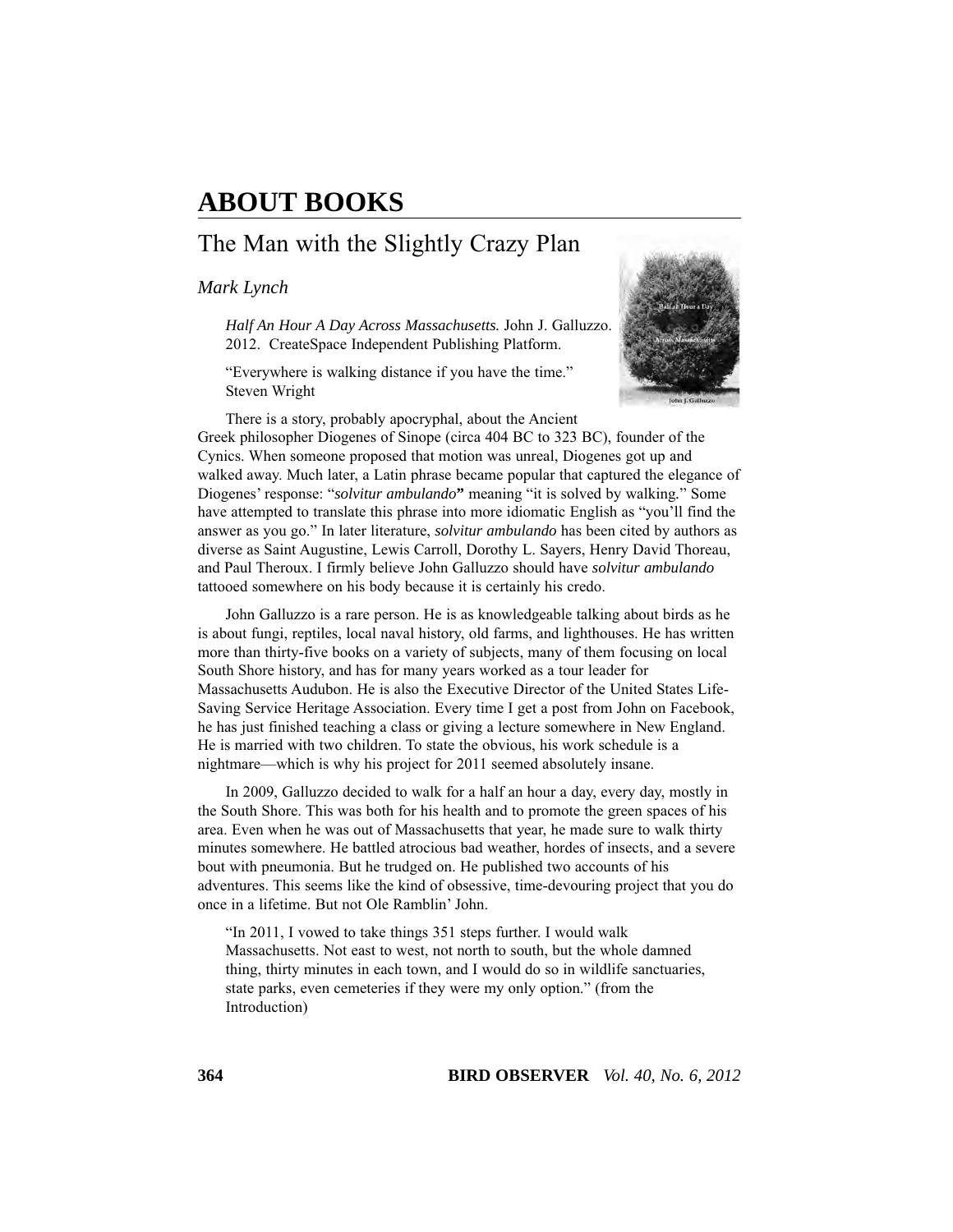So, on January 1, 2011, Galluzzo found himself standing in a freshly manured field in Dighton at the Bristol County Agricultural High School. To make matters even more insane, galluzzo did not take this year off from his work; he continued to teach, lead trips, and give lectures while he was attempting this Herculean task. It seems Galluzzo himself did not fully comprehend the scope of the project till he finally visualized the geography.

"Then I looked at the map" (from the Introduction). Heading every monthly chapter, a state map showing the borders of the all the towns in Massachusetts marks John's progress through the year. In the chapter "January" the map is blank and this helps the reader grasp the difficulty the task John had set for himself.

The reader may be surprised to learn that Galluzzo had no real advanced plan on how he was going to visit each of the 351 towns in only a year. But once he immersed himself in the project he started to figure out a skeleton of schedule bit by bit. If he had a lecture or a class somewhere in the state, he would travel early to the area and knock off a few adjacent towns. As the state map became more filled in, it was then obvious where he had to go. galluzzo used google Maps and other resources to help find the sanctuaries and parks in any one town, but this strategy did not always work out. Sometimes there simply was no green on the town map. Sometimes the parks indicated were just urban grassy spaces with swings and monkey bars and a soccer game in progress. There were towns that looked as if they still had open space, but when John arrived, he found that it had been developed recently. Sometimes the forest was there, but galluzzo could find no trailhead, no way into the woods. When all else failed, Galluzzo found a local cemetery and walked his thirty minutes there. You can read galluzzo's summary of his project in "Birding All 351 Towns in One year" in *Bird Observer*, June 2012.

Galluzzo's thorough knowledge of the South Shore helped him immensely as did his previous project there. As an atlaser for the Breeding Bird Atlas II project, he learned where the hiking areas were in several blocks across the state. He is also an active volunteer for the SeANeT project, in which volunteers walk areas of the coastline to search for dead seabirds. This effort is coordinated by Tufts University and seeks to identify and quantify threats to our coastal seabirds. See <http://www.tufts.edu/vet/seanet> for a complete description of this continuing worthwhile project. Several of galluzzo's towns were ticked off the list performing SEANET surveys.

As in 2009, weather was a constant challenge through all of the seasons, but Galluzzo doggedly persevered like some monomaniacal postman. One of the worst situations arose when he decided to hike the wonderful keep Homestead Museum property in Monson after the tornado had devastated the area. Trees were down everywhere he looked, but amazingly he found a clear trail through the sad mess. Insect hordes of Biblical proportions haunted John at every step into the forests, particularly in the central and western areas of the state. Besides the mosquitoes and deer flies, he also had to reckon with the scary scourge of black-legged ticks and lyme disease. His father was taken seriously ill and hospitalized as the project neared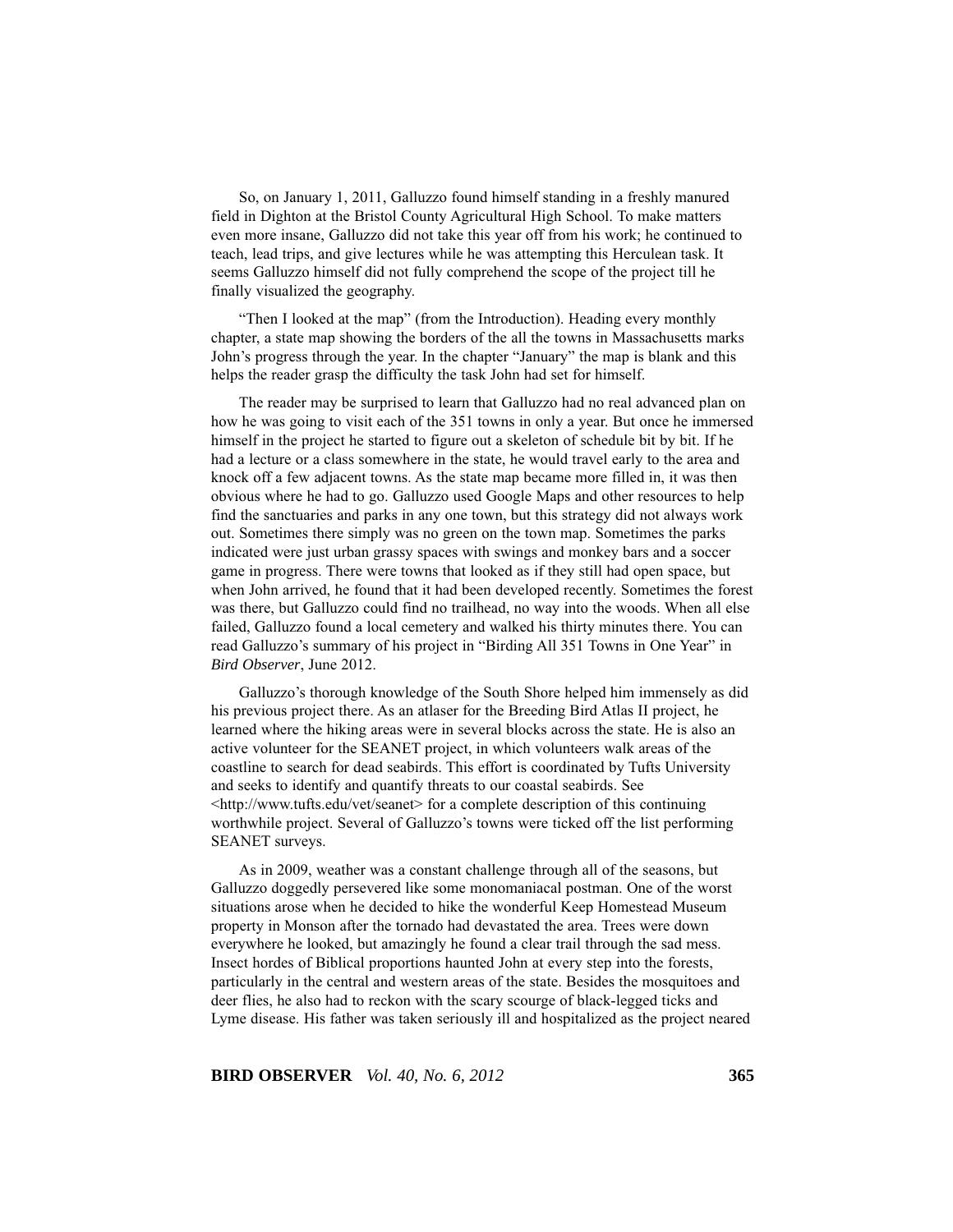its finish and John faced a terrible decision. Should he quit and go his father's side or continue on this quest which was almost finished and that he had dedicated so much time and effort to complete?

It is always interesting to find out what John galluzzo has to say about his hiking experiences in your town or your local patch or favorite birding areas. Because of all his previous experience, reading Galluzzo's opinion of a place is like checking some natural history Zagat Guide. I was delighted that he chose some of my favorite birding spots in Pittsfield, Hancock, Mount Washington, New Marlborough, and throughout Worcester County. Some of the spots he found are truly unique. He hiked the Caratunk Wildlife Sanctuary in Seekonk, which is actually a property of the Audubon Society of Rhode Island. He found the highest pond in the state in Hancock. Along the way, galluzzo finished yet another hiking project he had always wanted to complete: to hike all the Massachusetts Audubon properties in the state.

"There are some paths that are just old friends. you don't walk them. They walk you." (p. 77: John Galluzzo on Wompatuck State Park in Hingham, May 10)

For the reader, John Galluzzo is great company as we follow along on his peregrinations. Not only does he talk about the birds and other wildlife he finds in each spot, but he also mentions any interesting local historical anecdotes. The reader gets to know John as a walking companion with certain tastes in where he hikes. He has a special love of old farms and rock formations, and has a deep respect for the land and the people who treat it well. He is also a funny guy, and the book is sprinkled with references to *The Simpsons*, The Three Stooges, *Seinfeld*, *Monty Python*, and *Blazing Saddles*.

"Perhaps walking is best imagined as an 'indicator species,' to use an ecologist's term. An indicator species signifies the health of an ecosystem, and its endangerment or diminishment can be an early warning sign of systemic trouble. Walking is an indicator species for various kinds of freedom and pleasures: free time, free and alluring space, and unhindered bodies."―Rebecca Solnit, *Wanderlust: A History of Walking*

*Half an Hour a Day Across Massachusetts* is a personal celebration of the basic joy of walking and exploring this state. Too often, as birders we go to the same places time and again, or flock to some rarity someone else has found. We tick the bird, linger a few moments, and then it is on to the next tick. We don't take the time to look at what else can be found there, the flowers, the herps, the butterflies, the rock formations. Rarely do birders explore the full breadth and width of the state unless someone has been there before and reported back on what they have found. When I participated in the Breeding Bird Atlas II, I had to explore many nooks and crannies of towns I likely would never have birded before and I discovered dozens of great new birding spots along the way. That experience has changed the way I bird. This is what *Half an Hour a Day Across Massachusetts* does. It encourages the reader to get out a map, find some odd green space, and go see it and walk it for himself.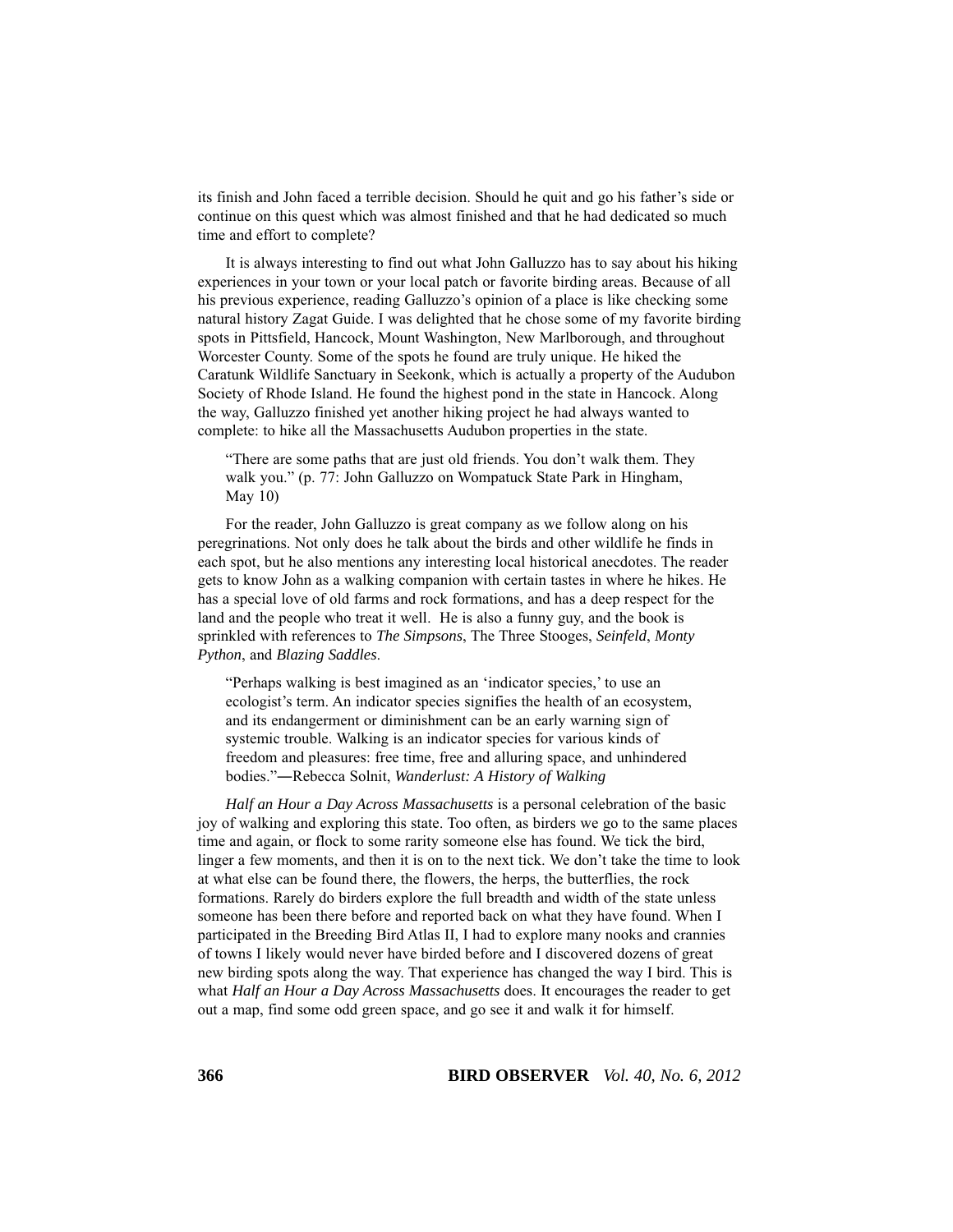This is an inexpensively published book and the cover tends to curl; there are a few spelling errors, and one does wish there was an alphabetized list of the towns visited with corresponding page numbers. But these are minor quibbles compared to the enjoyment you find exploring the state through John's eyes.

Early on the reader may wonder why a person would do such a complicated labor-intensive project. As the days, months, and towns pass by in his book, Galluzzo gradually reveals his reasons to the reader. His project is about promoting the enjoyment of what little open space there is left in the state and to encourage people to support the preservation of what is not yet saved. He mentions the few other people who are 351ers, dedicated to visiting all the towns of the state over the years.

"When I see them, I'll tell them the same thing I tell everybody else I meet. Get out and enjoy Massachusetts! Open space surrounds us—for now—and it's there for us to use. Bike it. Walk it. Hike it. kayak it. Surf it. Photograph it. Film it. Smell it. Touch it. Hear what it has to say. See it before it's gone." (p.232)

*Solvitur ambulando*!

#### **Literature Cited:**

Solnit, Rebecca. 2001. *Wanderlust: A History of Walking*. New York, New York: Penguin Books.



IPSWICH SPARROWS By DAvID lARSON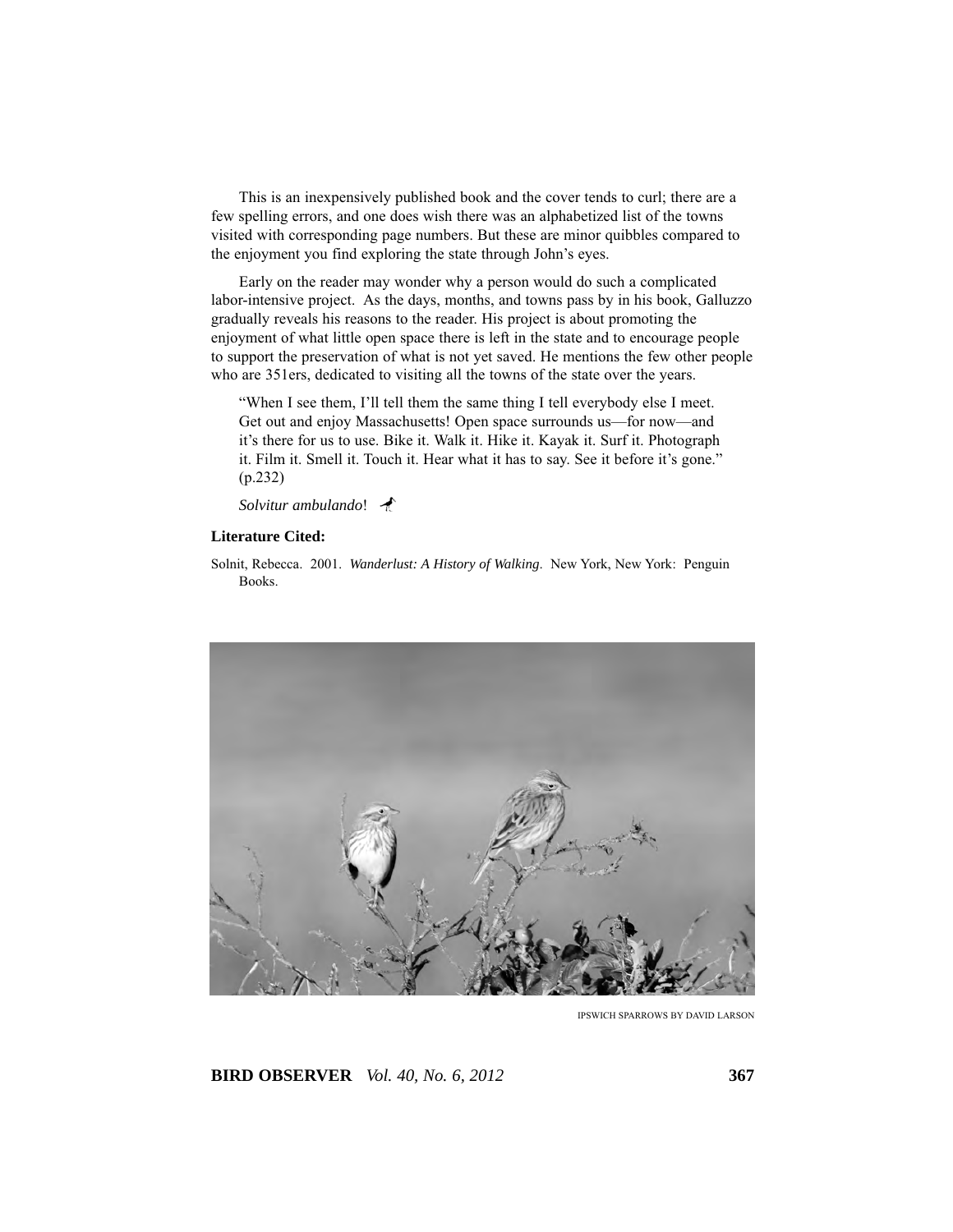

ReD CROSSBIll AT SAlISBURy BeACH STATe ReSeRvATION By DAvID lARSON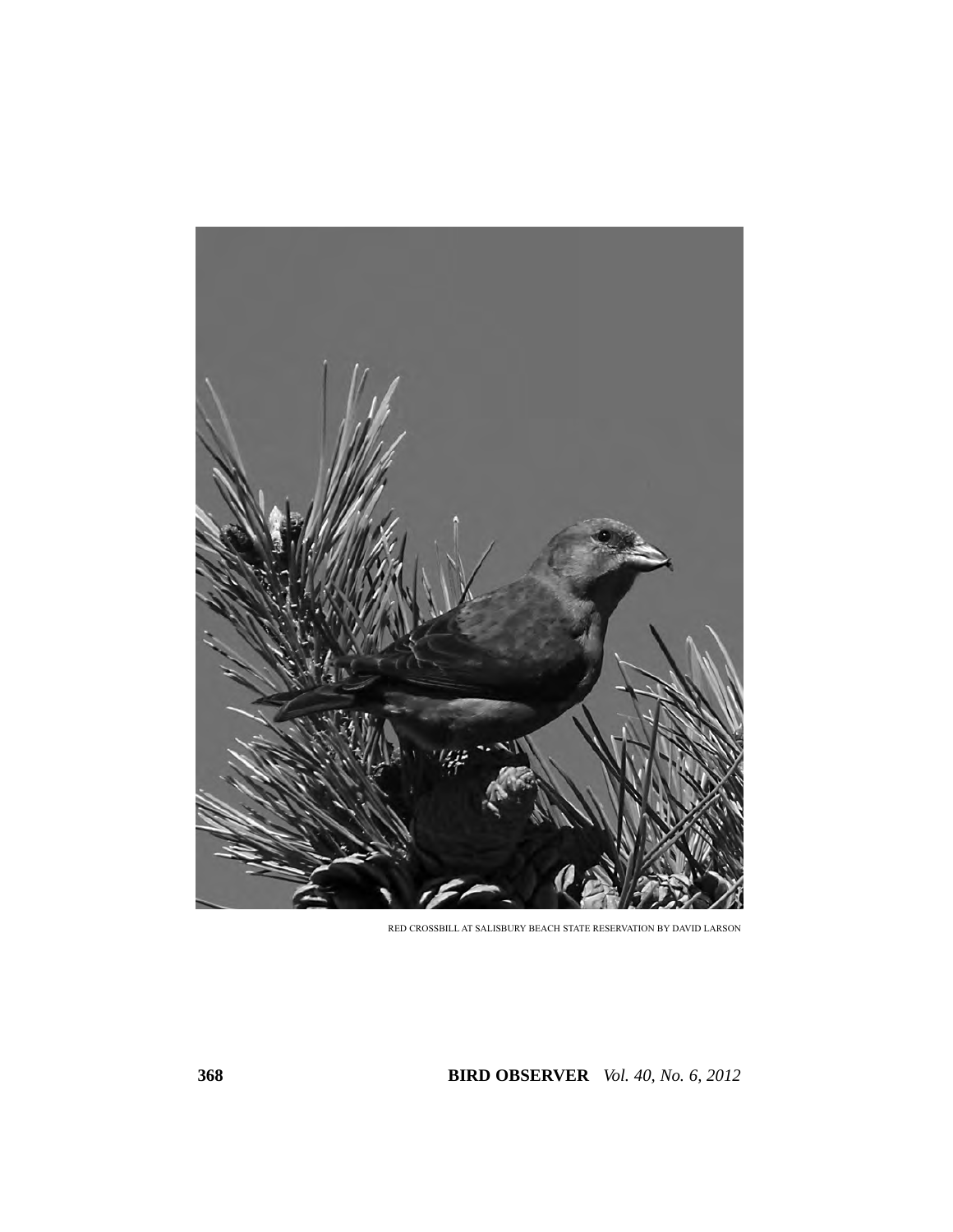

**BIRD OBSERVER** *Vol. 40, No. 6, 2012* **369**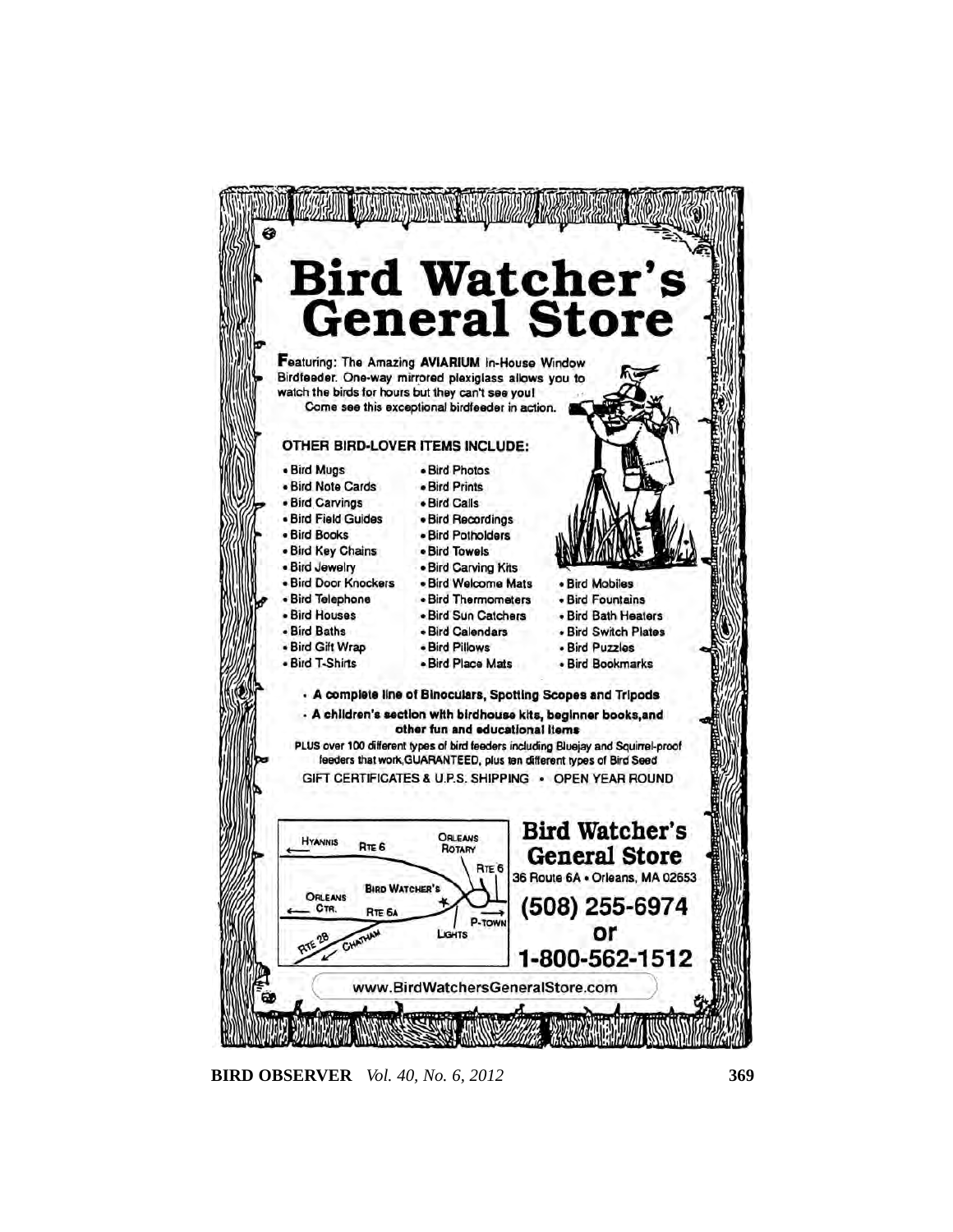

Do you believe the coffee in your cup is Bird Friendly<sup>®</sup>?

Well, if it is not Smithsonian Migratory Bird Center Bird Friendly<sup>®</sup> Certified, then it probably is not.

#### Which Bird Friendly® coffee is the best tasting?

Roasted in New England, each of our three single origin, shade grown and organic coffees is as fragrant and delicious as the next. Real birders know good coffee from the great taste of Birds&Beans", The Good Coffee.

Why is Birds&Beans" more than just great tasting coffee?

Birds&Beans", the good coffee is supported by the highly<br>acclaimed and dedicated 'Voices of the Birds' team. The team<br>includes Kenn Kaufman, Bridget Stutchbury, and Scott<br>Weidensaul, and they will be touring throughout New England and New York as part of the Birds&Beans" Talks.

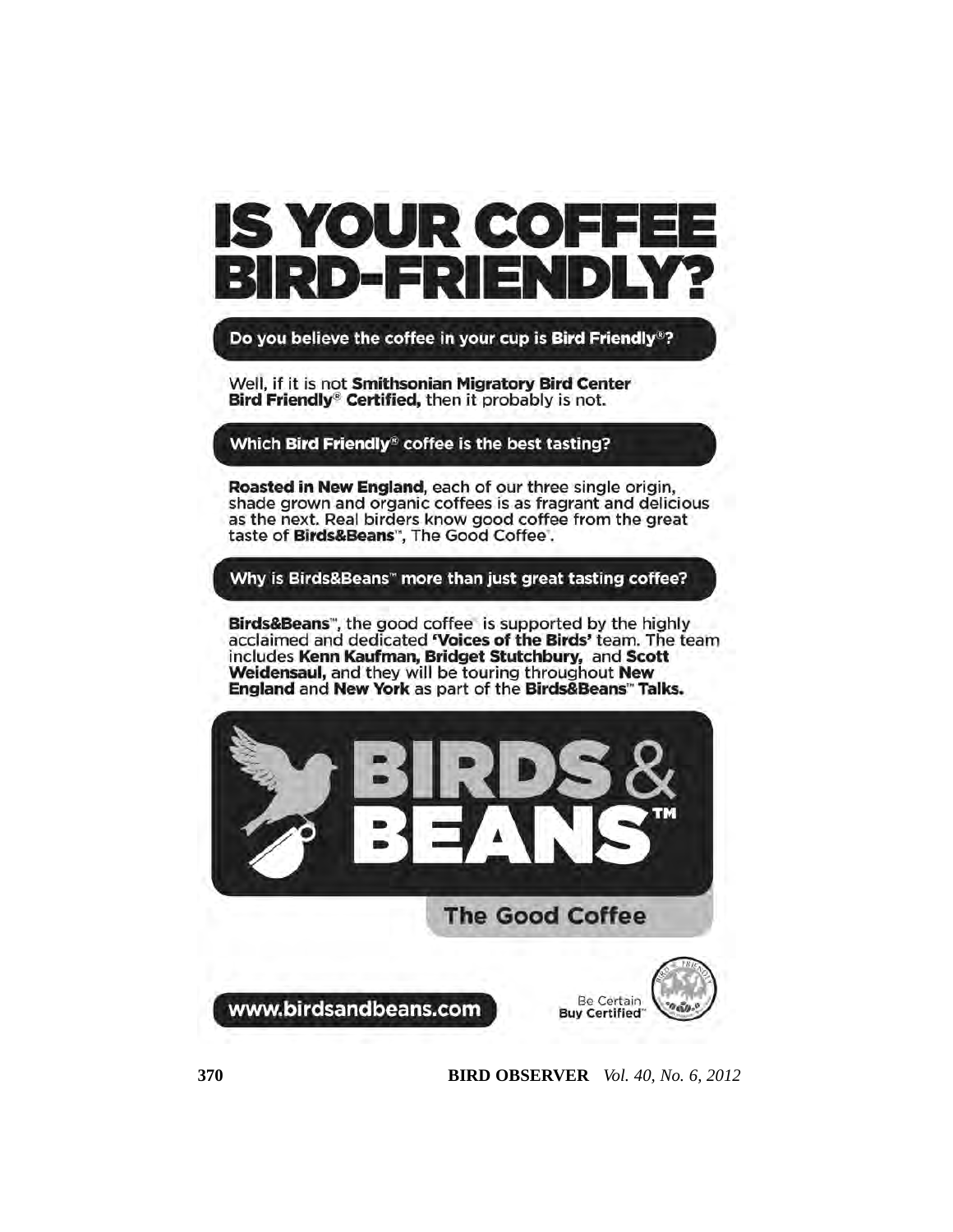### **BIRD SIGHTINGS**

### July/August 2012

#### *Seth Kellogg, Marjorie W. Rines and Robert H. Stymeist*

The first half of July was warmer than normal; the last half was cooler. The mercury rose to 91° in Boston on July 1 and was followed by eleven days of readings in the 80s. On July 13 the temperature hit 90° and continued in the 90s for three days.

A severe thunderstorm with torrential rain pelted many areas on July 18. The North Shore was hit especially hard as heavy rain flooded several neighborhoods. Some communities reported golf-sized hailstones. A funnel cloud was spotted in lynn, and a microburst in Arlington toppled over 100 trees. Berkshire County was under a tornado watch for two days. About 30,000 people were without power at the height of the storm.

August 2012 weather was more favorable than August 2011, when Hurricane Irene raised havoc with widespread flooding and extensive wind damage. Boston recorded only seven days of measurable rain, although severe thunderstorms on August 10 caused street flooding and tree damage in Hampden and Hampshire counties. *R. Stymeist*

#### **WATERFOWL THROUGH ALCIDS**

In 2008 a flock of nine **Black-bellied Whistling Ducks** was discovered on the grounds of the New england Biolabs in Ipswich; this was the first record of this species to be accepted by the Massachusetts Avian Records Committee (MARC). In 2011 a flock of five was discovered in Duxbury on April 29, and on May 3 the same flock (as determined by the MARC) was found at Great Meadows National Wildlife Refuge (GMNWR). A scant two previous records of this species hardly prepared us for three separate sightings in July and August of 2012. A single bird remained at gMNWR for nearly the entire period; two were seen on a single day in the Fenway section of Boston on July 22, and a single was seen on Plum Island on August 4.

The Brookline Bird Club (BBC) runs a series of pelagic trips every summer and fall that consistently seem to produce rarities. The highlight of a one-day trip to the Continental Shelf on July 21 was a **Black-capped Petrel**. The two-day trip to the offshore canyons on August 25–26 produced a breathtaking array. **Audubon's Shearwater**, **White-faced Storm-Petrel**, **Bandrumped Storm-Petrel**, and **Bridled Tern** were somewhat expected in these waters, but a **Redbilled Tropicbird** and a **Little (Barolo) Shearwater** were extraordinary. The first Massachusetts record for little Shearwater was on this same trip August 25, 2007.

A subadult **Brown Booby** was photographed from a research vessel south of Martha's vineyard; the bird stayed with the vessel for three days allowing the observer leisurely views.

Although there have been summer reports of yellow-crowned Night-Herons for many years, there has been no confirmation of breeding for a half a century. It was therefore exciting when Rick Heil was able to document a breeding pair in East Gloucester. Unlike Blackcrowned Night-Herons, which are colonial, yellow-crowns are solitary nesters, making the discovery of nesting birds difficult. An immature **White Ibis** was photographed flying over the Morris Island (Chatham) hawkwatch site on August 29.

A pair of Merlins nested successfully on Nantucket this year. Merlins nested for the first time in Massachusetts in Edgartown in 2008, followed by a pair in Florence in 2009.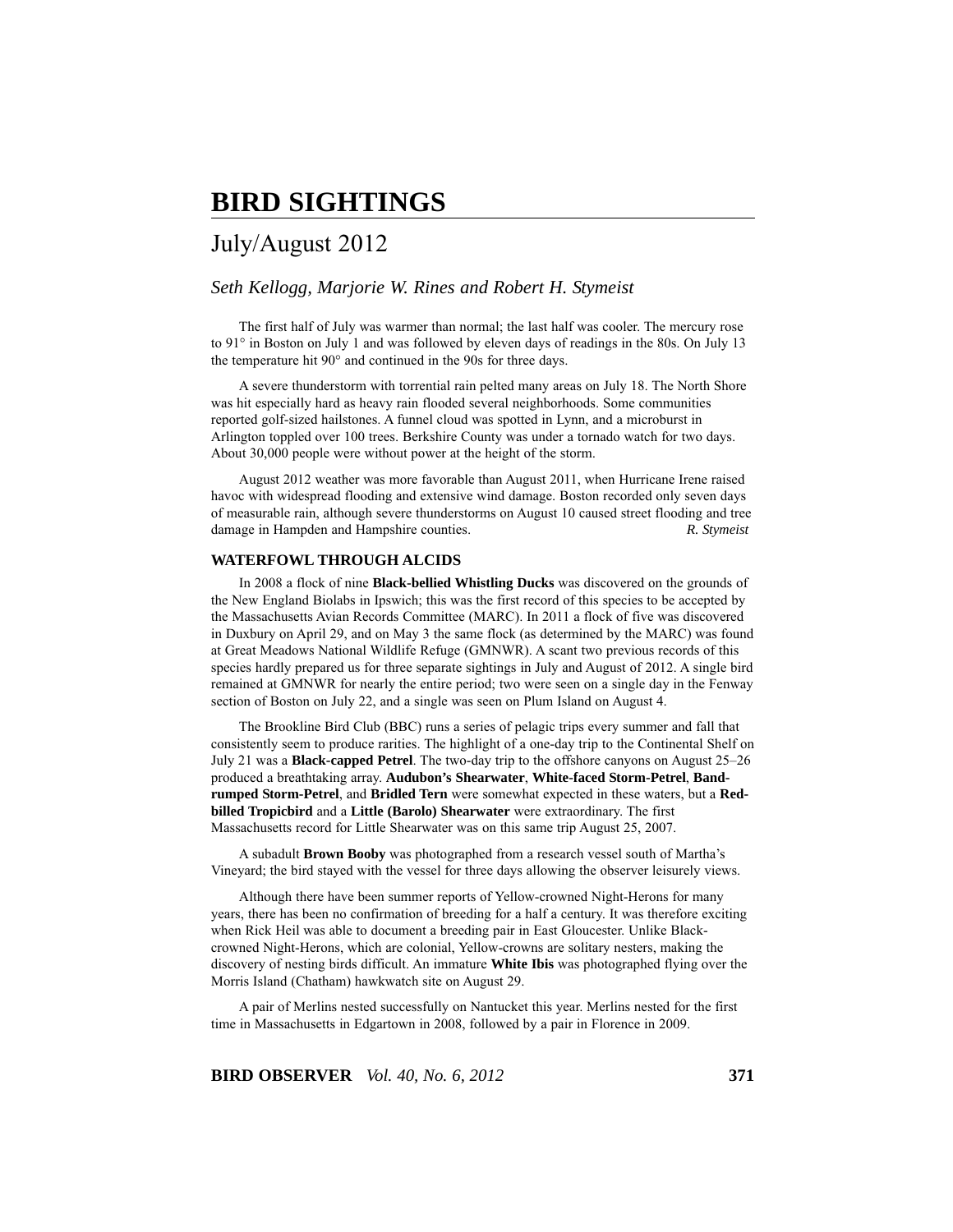In Eastham an **American Avocet** was seen for one day on July 29. On August 13 one was spotted at Pilgrim lake in Truro, where it lingered for five days. The **Bar-tailed Godwit** discovered on June 21 at South Beach in Chatham lingered throughout this reporting period. The shorebird of the season was undoubtedly the **Little Stint** discovered by Blair Nikula on South Beach on July 21. This is the first sighting of this species since 2005, also at South Beach, and prior to that there are only five records for Massachusetts. On August 25 a **Curlew Sandpiper** was discovered on Tern Island in Chatham and lingered until the end of the month.

On July 1 a **Sandwich Tern** was photographed on South Beach in Chatham; this species is an uncommon but annual visitor. **Long-tailed Jaegers** were unusually well reported, including one seen from Provincetown on August 7. An **Atlantic Puffin** at Andrews Point in Rockport was an uncommon summer sighting. Most of the previous August sightings have been from this location and by the same observer. *M. Rines*

|                     | <b>Black-bellied Whistling-Duck</b> |                         |                                  | 8/21                   | Chatham (S.B.) | 15                      | G. d'Entremont#             |
|---------------------|-------------------------------------|-------------------------|----------------------------------|------------------------|----------------|-------------------------|-----------------------------|
| 7/3-8/27            | <b>GMNWR</b>                        | 1ph                     | R. Doherty $+$ v.o.              | 8/29                   | P.I.           | 11                      | R. Heil                     |
| 7/22                | Boston (Fens)                       | 2 ph                    | A. Barker                        | <b>Black Scoter</b>    |                |                         |                             |
| 8/4                 | P.I.                                | 1 ph                    | <b>B.</b> Harris                 | $7$ /thr               | Rockport       | 17                      | M. Flor                     |
| <b>Brant</b>        |                                     |                         |                                  | 7/8                    | Westport       | 3 ph                    | K. Bartels                  |
| $7/14 - 31$         | <b>WBWS</b>                         | 2                       | E. Orcutt#                       | 8/18                   | Wellfleet      | 1 ad m                  | S. Perkins                  |
| 8/5                 | Newbypt                             | 1                       | S. Butler                        | Long-tailed Duck       |                |                         |                             |
| Wood Duck           |                                     |                         |                                  | thr                    | P.I.           | 1                       | v.o.                        |
| 7/4                 | Northampton                         | 49                      | L. Therrien                      | 7/28                   | Gloucester H.  | 1 <sub>m</sub>          | C. Haines                   |
| 7/8                 | Wakefield                           |                         | 30 ad, 37 juv $P_1 + F_2$ . Vale | Hooded Merganser       |                |                         |                             |
| 7/31                | Belchertown                         | 98                      | L. Therrien                      | 7/2                    | <b>GMNWR</b>   | $2 \text{ imm}$         | A. Bragg#                   |
| Gadwall             |                                     |                         |                                  | 7/8                    | Plainfield     | 4                       | J. Williams                 |
| 7/5                 | P.I.                                | 65                      | R. Heil                          | 7/27                   | Belchertown    | $\overline{4}$          | L. Therrien                 |
| 8/7                 | Ipswich                             | 32                      | J. Berry                         | 8/24                   | Rutland        | 7 imm                   | M. Lynch#                   |
| 8/29                | Westport                            | $\mathbf{1}$            | M. Iliff#                        | 8/25                   | Williamsburg   | 3                       | R. Packard                  |
| American Wigeon     |                                     |                         |                                  | Common Merganser       |                |                         |                             |
| 8/27                | <b>Marstons Mills</b>               | 1                       | M. Keleher                       | 7/18                   | Florence       | 15                      | T. Gagnon                   |
| American Black Duck |                                     |                         |                                  | 8/9                    | W Springfield  | 9                       | J. Zepko                    |
| 7/31                | Quabbin                             | 5                       | L. Therrien                      | 8/11                   | S. Quabbin     | 16                      | L. Therrien                 |
| 8/29                | P.I.                                | 95                      | R. Heil                          | 8/26                   | Huntington     | 18                      | R. Packard#                 |
| Blue-winged Teal    |                                     |                         |                                  | Red-breasted Merganser |                |                         |                             |
| thr                 | P.I.                                | 23 max 8/29             | v.o.                             | 7/thr                  | P'town         | 9                       | B. Nikula                   |
| $8/10 - 23$         | Sterling                            | 3 max                   | v.o.                             | 7/12                   | P.I.           | $\mathbf{1}$            | W. Tatro                    |
| 8/11                | <b>DWWS</b>                         | 1 <sub>m</sub>          | G. d'Entremont                   | 8/18                   | Chatham        | 1 f                     | G. d'Entremont#             |
| 8/19                | S. Monomoy                          | 3                       | B. Harris#                       | Ruddy Duck             |                |                         |                             |
| 8/23                | Waltham                             | 1                       | J. Forbes                        | 7/1                    | P.I.           | 2 m                     | M. Goetschkes#              |
| 8/29                | Eastham (F.E.)                      | 25                      | B. Nikula                        | $7/27 - 31$            | Melrose        | 1 m                     | D. + I. Jewell              |
| 8/30                | Longmeadow                          | 5                       | R. Packard                       | Northern Bobwhite      |                |                         |                             |
| 8/31                | Southwick                           | $\overline{4}$          | S. Kellogg                       | 7/8                    | Truro          | 1                       | R. Stymeist                 |
| 8/31                | Belchertown                         | 10                      | L. Therrien                      | 7/14                   | Chatham        | 1                       | R. Schain                   |
| Northern Shoveler   |                                     |                         |                                  | 7/21                   | Falmouth       | $\mathbf{1}$            | M. Keleher                  |
| 8/12                | Clinton                             | 1                       | M. Clegg                         | Ring-necked Pheasant   |                |                         |                             |
| 8/31                | P.I.                                | 6                       | $P + F$ . Vale                   | $\bar{7}/2$            | Southwick      | $\overline{\mathbf{c}}$ | S. Kellogg                  |
| Northern Pintail    |                                     |                         |                                  | 8/21                   | Groveland      | $\mathbf{1}$            | D. Chickering               |
| 7/9                 | P.I.                                | 1                       | R. Stymeist                      | 8/26                   | Cumb. Farms    | $\mathbf{1}$            | G. d'Entremont#             |
| 8/26                | Chatham                             | $\mathbf{1}$            | B. Lagasse                       | Ruffed Grouse          |                |                         |                             |
| Green-winged Teal   |                                     |                         |                                  | 7/12                   | Falmouth       | 1                       | T. Green                    |
| thr                 | P.I.                                | 171 max 8/29            | V.O.                             | 8/4                    | Quabog IBA     | 4                       | M. Lynch#                   |
| 7/22                | <b>GMNWR</b>                        | 3                       | C. Turnbull                      | 8/18                   | Oakham         | 1                       | M. Lynch#                   |
| 8/3                 | Sterling                            | $\overline{2}$          | T. Pirro                         | Red-throated Loon      |                |                         |                             |
| 8/14                | Truro                               | $\overline{\mathbf{3}}$ | F. Atwood                        | 7/1                    | Chatham (S.B.) | $\overline{c}$          | E. Orcutt#                  |
| 8/28                | Sudbury                             | 3                       | D. Swain                         | 7/2                    | Stellwagen     | $\mathbf{1}$            | J. Frontierro               |
| Ring-necked Duck    |                                     |                         |                                  | 7/21                   | Plymouth B.    | $\mathbf{1}$            | SSBC (GdE)                  |
| 8/27                | W. Newbury                          | 1 <sub>m</sub>          | K. Elwell                        | Common Loon            |                |                         |                             |
| Common Eider        |                                     |                         |                                  | 7/15                   | Wachusett Res. | 12                      | K. Bourinot                 |
| 7/15                | Gloucester                          | 60                      | J. Berry#                        | 7/19                   | Leominster     | $4$ ad, $2$ juv         | T. Pirro                    |
| 7/15                | S. Monomoy                          | 64                      | B. Harris#                       | 7/22                   | E. of Chatham  | 6                       | B. Nikula#                  |
| 8/21                | Chatham (S.B.)                      | 75                      | G. d'Entremont#                  | 7/31                   | Quabbin        | 29                      | L. Therrien                 |
| Surf Scoter         |                                     |                         |                                  | 8/21                   | Chatham (S.B.) | 6                       | G. d'Entremont#             |
| 8/29                | P.I.                                | 1                       | R. Heil                          | 8/24                   | N. Truro       | 6                       | B. Nikula                   |
| White-winged Scoter |                                     |                         |                                  | Pied-billed Grebe      |                |                         |                             |
| 7/7                 | Duxbury B.                          | $\overline{c}$          | R. Bowes                         | 7/14                   | <b>GMNWR</b>   |                         | $2$ ad, $2$ juv<br>S. Arena |
| 8/21                | P'town                              | $\overline{2}$          | B. Nikula                        | 8/27                   | Fairhaven      | 2                       | C. Longworth                |
|                     |                                     |                         |                                  |                        |                |                         |                             |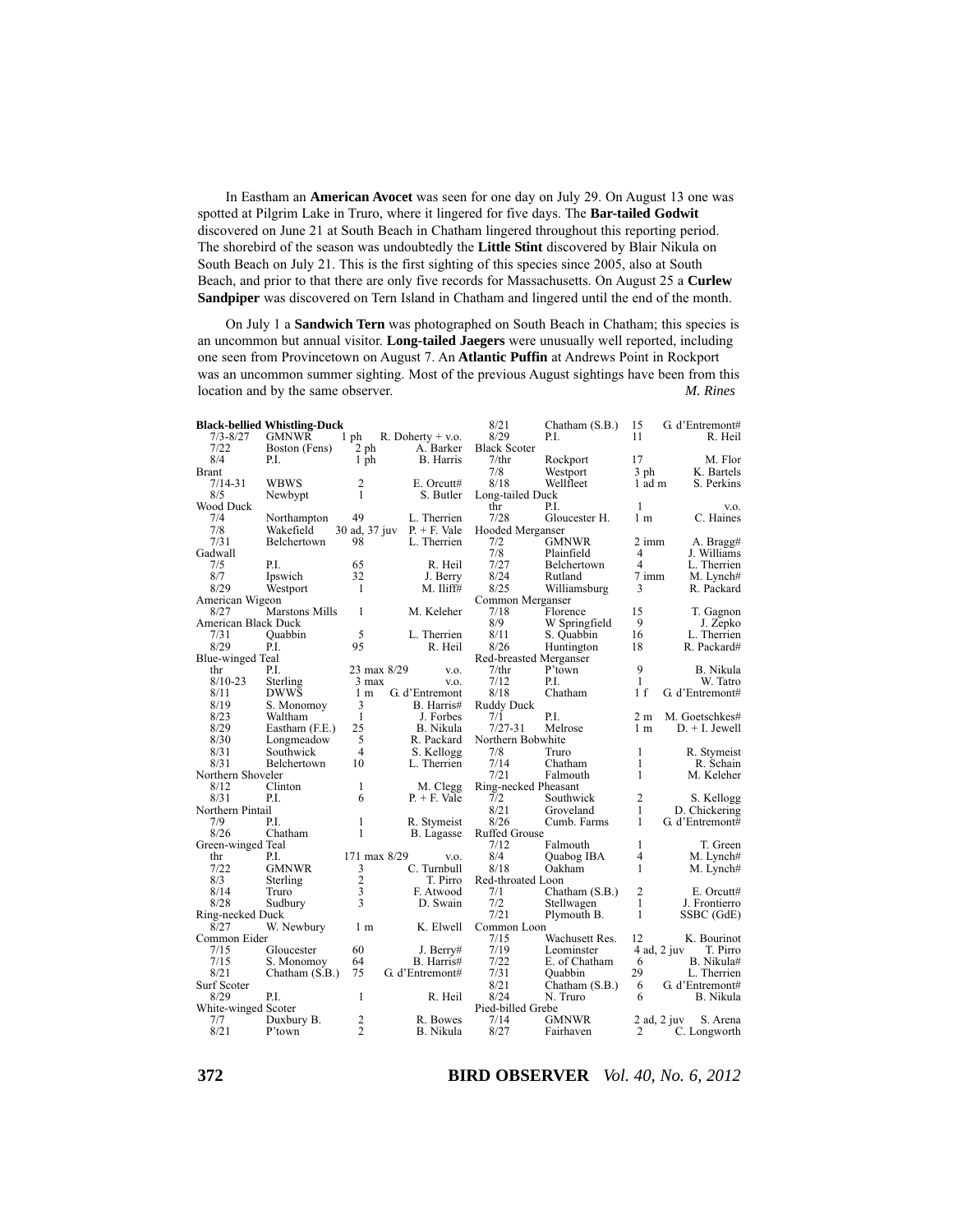| <b>Black-capped Petrel</b><br>7/21   | Continental Sh.                 | 1                | <b>BBC</b> Pelagic     | 7/28<br>8/12         | Longmeadow<br><b>GMNWR</b> | 19<br>40          | T. Gagnon<br>N. Paulson    |
|--------------------------------------|---------------------------------|------------------|------------------------|----------------------|----------------------------|-------------------|----------------------------|
| Cory's Shearwater                    |                                 |                  |                        | Great Egret          |                            |                   |                            |
| 7/14, 26                             | N. Truro                        | 55, 75           | B. Nikula              | thr                  | P.I.                       | $125 \text{ max}$ | V.O.                       |
| 7/21                                 | Continental Sh. 24              |                  | <b>BBC</b> Pelagic     | 7/20                 | Lenox                      | -11               | G. Hurley                  |
| 7/24                                 | P.I.                            | 8                | R. Heil                | 7/28                 | Longmeadow                 | 22                | T. Gagnon                  |
| 7/25                                 | Eastham (F.E.) 175              |                  | B. Nikula              | 7/28                 | Duxbury B.                 | 50                | R. Bowes                   |
| 7/29                                 | Stellwagen                      | 70               | P. Trull               | 8/3                  | Westport                   | 92                | M. Lynch#                  |
| 7/29                                 | Chatham                         | 52               | F. Atwood              | 8/12<br>8/17         | Saugus                     | 24<br>57          | S. Zendeh#                 |
| 8/1, 21<br>7/31                      | P'town<br>N. Truro              | 200, 40<br>- 100 | B. Nikula<br>B. Nikula |                      | Barnstable                 |                   | P. Kyle                    |
| Great Shearwater                     |                                 |                  |                        | Snowy Egret<br>thr   | P.I.                       | $250$ max         | V.O.                       |
| 7/8, 8/3                             | E. of Chatham 300, 600          |                  | B. Nikula#             | $8/2 - 29$           | <b>GMNWR</b>               | -1                | v.o.                       |
| 7/21                                 | Continental Sh. 77              |                  | <b>BBC</b> Pelagic     | 8/7                  | E. Boston (B.I.) 22        |                   | R. Stymeist                |
| 7/25                                 | Eastham (F.E.)                  | 900              | B. Nikula              | 8/21                 | Chatham $(S.B.)$ 116       |                   | B. Lagasse                 |
| 7/29                                 | off P'town                      | 700              | B. Nikula              | 8/21                 | W. Gloucester              | 48                | S. Hedman                  |
| 7/29                                 | Stellwagen                      | 470              | P. Trull               | Little Blue Heron    |                            |                   |                            |
| 8/19                                 | Rockport (A.P.)                 | 7                | R. Heil                | 7/5                  | Dartmouth                  | 1 imm             | A. Morgan                  |
| Sooty Shearwater                     |                                 |                  |                        | 7/12                 | <b>DWWS</b>                | -1                | M. Bornstein               |
| 7/8, 8/3                             | E. of Chatham 350, 325          |                  | B. Nikula#             | $7/14 - 8/18$        | Chatham                    | 2                 | v.o.                       |
| 7/24                                 | P.I.                            | 2                | R. Heil                | 7/26                 | Plymouth                   | 3                 | I. Davies                  |
| 7/25                                 | Eastham (F.E.)                  | 45               | B. Nikula              | 8/2                  | W. Gloucester              | 3                 | D. Chickering#             |
| 7/29                                 | Stellwagen                      | 95               | P. Trull               | 8/14                 | <b>GMNWR</b>               | $\mathbf{1}$      | M. Rines                   |
| 7/29                                 | off P'town                      | 125              | B. Nikula              | 8/15                 | P.I.                       | 2 imm             | F. Vale                    |
| Manx Shearwater                      |                                 |                  |                        | Tricolored Heron     |                            |                   |                            |
| 7/8, 8/3                             | E. of Chatham                   | 15.40            | B. Nikula#             | $7/2 - 4$            | Northampton                | -1                | L. Therrien                |
| 7/24                                 | Revere B.                       | - 11             | P. Peterson            | 8/14-17              | Salem                      |                   | 1 imm ph S. Weston         |
| 7/24                                 | P.I.                            | 102              | R. Heil                | Cattle Egret         |                            |                   |                            |
| 7/25                                 | Eastham $(F.E.)$ 460            |                  | B. Nikula              | $7/16 - 30$          | Ipswich                    | 2                 | J. Berry                   |
| 7/29                                 | Stellwagen                      | 135              | P. Trull               | Green Heron          |                            | 5                 |                            |
| <b>Audubon's Shearwater</b>          | 7/29, 8/19 off P'town           | 120, 25          | B. Nikula              | 7/2<br>7/10          | S. Quabbin<br>W. Newbury   | 20                | L. Therrien                |
| $8/14-16$                            | off Nantucket                   | $\blacksquare$   | T. Johnson             | 7/10                 | Fairhaven                  | 4                 | K. Elwell                  |
| $8/25 - 26$                          | Offshore canyons 3              |                  | <b>BBC</b> Pelagic     | 7/21                 | Wayland                    | 7                 | C. Longworth<br>B. Harris# |
| <b>Little Shearwater</b>             |                                 |                  |                        | 7/21                 | Medford                    | $pr + 4$ yg       | M. Rines#                  |
| $8/25 - 26$                          | Oceanographer C. 1              |                  | <b>BBC</b> Pelagic     | 7/30                 | Waltham                    | 4                 | J. Forbes#                 |
| Wilson's Storm-Petrel                |                                 |                  |                        | 8/4                  | <b>GMNWR</b>               | 5                 | S. Arena                   |
| 7/8, 8/3                             | E. of Chatham 500, 800          |                  | B. Nikula#             | 8/10                 | Belchertown                | 8                 | L. Therrien                |
| 7/15                                 | Stellwagen                      | 94               | J. Berry#              | 8/11                 | Palmer                     | 12                | M. Lynch#                  |
| 7/20                                 | E. Gloucester                   | 125              | R. Heil                | 8/18                 | Grafton                    | 10                | E. Kittredge               |
| 7/21                                 | Continental Sh. 602             |                  | <b>BBC</b> Pelagic     | 8/19                 | Belchertown                | 8                 | L. Therrien                |
| 7/28                                 | Duxbury B.                      | 27               | R. Bowes               |                      | Black-crowned Night-Heron  |                   |                            |
| 7/29                                 | Winthrop                        | 84               | M. Iliff               | 7/11                 | Wayland                    | 6                 | B. Black                   |
| 7/29                                 | P'town                          | 600              | B. Nikula              | 7/26                 | Deerfield                  | 3                 | L. Therrien                |
|                                      | <b>White-faced Storm-Petrel</b> |                  |                        | 8/7                  | Ipswich                    | 8                 | J. Berry                   |
| $8/25 - 26$                          | Offshore canyons 7              |                  | <b>BBC</b> Pelagic     | 8/19                 | P.I.                       | 14                | S. McGrath                 |
| Leach's Storm-Petrel                 |                                 |                  |                        | 8/20                 | Eastham                    | 42                | D. Clapp                   |
| 7/1, 29                              | Cape Cod Bay                    | 1, 2             | B. Nikula              |                      | Yellow-crowned Night-Heron |                   |                            |
| 7/21                                 | Continental Sh. 112             |                  | <b>BBC</b> Pelagic     | thr                  | P.I.                       | $1 - 4$           | V.O.                       |
| 8/25-26                              | Offshore canyons 36             |                  | <b>BBC</b> Pelagic     | $7$ /thr             | E. Gloucester pr n, 5 yg   |                   | R. Heil#                   |
|                                      | <b>Band-rumped Storm-Petrel</b> |                  |                        | 7/20                 | Edgartown<br><b>MNWS</b>   | 1                 | P. Sowizral                |
| $8/25 - 26$                          | Offshore canyons 9              |                  | <b>BBC</b> Pelagic     | 7/26<br>$8$ /thr     | WBWS                       | 1 imm<br>-1       | D. Noble                   |
| Red-billed Tropicbird<br>$8/25 - 26$ | Oceanographer C. 1 juv          |                  | <b>BBC</b> Pelagic     | $8/9 - 22$           | Duxbury                    | 2                 | V.O.<br>v.o.               |
| <b>Brown Booby</b>                   |                                 |                  |                        | $8/19-29$            | Cuttyhunk                  | 1 imm             | I. Davies#                 |
| 7/26-28                              | 50 m. sw M.V.                   | 1 ph             | M. Schrimpf            | 8/20                 | Eastham                    | 3                 | D. Clapp                   |
| Great Cormorant                      |                                 |                  |                        | <b>White Ibis</b>    |                            |                   |                            |
| 8/28                                 | Rockport (H.P.)                 | 3                | J. Berry#              | 8/29                 | Chatham                    |                   | 1 imm ph D. Manchester     |
| American Bittern                     |                                 |                  |                        | Glossy Ibis          |                            |                   |                            |
| thr                                  | P.I.                            | $1\,$            | v.o.                   | 7/12                 | Fairhaven                  | 8                 | C. Longworth               |
| thr                                  | <b>GMNWR</b>                    | $\mathbf{1}$     | V.O.                   | 8/3                  | Acoaxet                    | 14                | M. Lynch#                  |
| 7/8                                  | <b>Bolton Flats</b>             | 1 ad             | S. Arena               | 8/7                  | P.I.                       | 75                | D. Chickering              |
| 8/19                                 | S. Monomoy                      | 1                | B. Harris#             | 8/7                  | E. Boston (B.I.)           | 19                | R. Stymeist                |
| 8/19                                 | Truro                           | 1                | V. Zollo               | 8/14                 | Otis                       | 1                 | W. Rodgers                 |
| Least Bittern                        |                                 |                  |                        | <b>Black Vulture</b> |                            |                   |                            |
| thr                                  | P.I.                            | $1 - 4$          | V.O.                   | 7/4                  | Ware                       | 3                 | M. Lynch#                  |
| 7/1                                  | Southbridge                     | 1                | M. Lynch#              | 7/6                  | Barre                      | 6                 | M. Lynch#                  |
| 7/8                                  | <b>Bolton Flats</b>             | 1 m              | S. Arena               | 7/12                 | Mashpee                    | 1                 | M. Keleher                 |
| 8/4                                  | GMNWR                           | 2                | S. Spangenberg#        | 8/17                 | Northampton                | 1                 | T. Gagnon                  |
| $8/1 - 10$                           | Wellfleet                       | $1 - 2$          | v.o.                   | 8/25                 | Barnstable (S.N.)          | 1                 | E. Hoopes                  |
| Great Blue Heron                     |                                 |                  |                        | Turkey Vulture       |                            |                   |                            |
| 7/4                                  | Northampton                     | 47               | L. Therrien            | 7/17                 | N. Carver                  | 35                | <b>B.</b> Lessard          |
| 7/8                                  | Easthampton                     | 51               | J. Hoye#               | 7/21                 | Cumb. Farms                | 58                | S. Arena                   |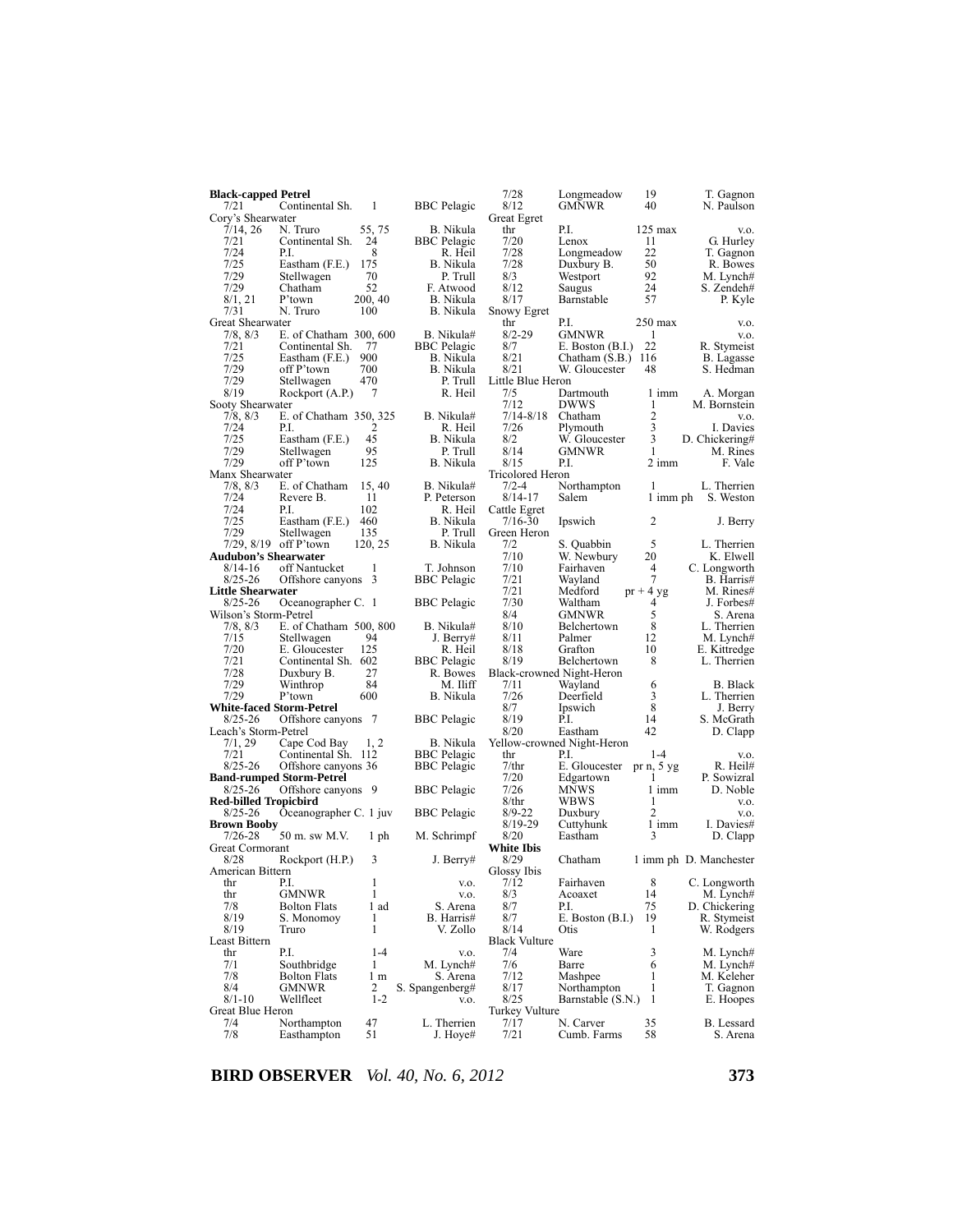| Turkey Vulture (continued) |                             |                                  |                          | 8/18                           | Oakham                       | 7              | M. Lynch#                   |
|----------------------------|-----------------------------|----------------------------------|--------------------------|--------------------------------|------------------------------|----------------|-----------------------------|
| 7/22                       | Barre                       | 68                               | M. Lynch#                | Sora                           |                              |                |                             |
| 8/28<br>Osprey             | <b>Braintree</b>            | 10                               | P. Peterson              | 7/7<br>7/17                    | P.I.<br>Ipswich              | 1<br>1         | S. Riley<br>P. Peterson     |
| 7/3                        | P.I.                        | 10                               | R. Heil                  | 7/20                           | Lenox                        | $\overline{2}$ | G. Hurley                   |
| 7/17                       | Nantucket                   | 26                               | V. Laux                  | 7/21                           | W. Bridgewater               |                | 1 ad, 2 imm S. Arena        |
| 8/3                        | Westport                    | 56                               | M. Lynch#                | 8/21                           | Wellfleet                    | 3              | S. Broker                   |
| 8/27<br><b>Bald Eagle</b>  | Fairhaven                   | 17                               | C. Longworth             | 8/27<br>Common Gallinule       | <b>GMNWR</b>                 | $\mathbf{1}$   | K. Dia#                     |
| 7/6                        | <b>Ouabog IBA</b>           | 1                                | M. Lynch#                | $7/4 - 8/12$                   | <b>GMNWR</b>                 | 1              | V.O.                        |
| 7/16                       | Saugus                      | 1                                | F. Vale                  | 7/8                            | <b>Bolton Flats</b>          | 7              | S. Arena                    |
| 7/19                       | Stoneham                    | 1 ad                             | J. Kovner                | 7/20                           | Lenox                        | 3              | G. Hurley                   |
| 7/21<br>7/26               | Lakeville                   | 1 ad                             | S. Arena                 | American Coot<br>7/14          |                              | $\overline{c}$ |                             |
| 7/29                       | N. Quabbin<br>Waltham       | 2 ad<br>1                        | B. Lafley<br>J. Forbes   | Sandhill Crane                 | <b>GMNWR</b>                 |                | S. Arena                    |
| 8/18                       | $P'$ town $(R.P.)$          | 1                                | B. Harris#               | 7/14                           | New Marlboro                 | 3              | S. Kellogg                  |
| 8/25                       | Quabbin (G39)               | 1                                | B. Lafley                | <b>Black-bellied Plover</b>    |                              |                |                             |
| 8/29                       | Wakefield                   | 1                                | F. Vale                  | 7/6, 8/17                      | Chatham (S.B.) 350, 1000     |                | B. Nikula                   |
| Northern Harrier           |                             |                                  |                          | 7/25                           | Duxbury B.                   | 67             | R. Bowes                    |
| 7/15<br>7/17               | S. Monomoy<br>Nantucket     | pr n<br>4                        | B. Harris#<br>V. Laux    | 8/22<br>8/26                   | P.I.<br>Saugus               | 390<br>100     | R. Heil<br>S. Zendeh#       |
| 8/4                        | Chatham (S.B.)              | 3                                | BBC (GdE)                | American Golden-Plover         |                              |                |                             |
| 8/29                       | P.I.                        | 7                                | R. Heil                  | 8/18                           | Chatham (MI)                 | 1              | B. Harris#                  |
| Sharp-shinned Hawk         |                             |                                  |                          | 8/18                           | P'town $(R.P.)$              | 1              | B. Harris#                  |
| 7/10                       | Sharon                      | 1                                | L. Waters                | $8/19 - 27$                    | P.I.                         | 1              | v.o.                        |
| 7/21<br>8/20               | Dunstable<br><b>GMNWR</b>   | 1<br>1                           | C. Sheridan              | 8/21<br>Semipalmated Plover    | Worcester                    | 1              | P. Morlock                  |
| 8/26                       | P.I.                        | 1                                | A. Bragg#<br>D. Narango  | 7/6, 8/25                      | Chatham (S.B.) 20, 1475      |                | B. Nikula                   |
| Cooper's Hawk              |                             |                                  |                          | 7/16, 8/9                      | Ipswich (C.B.) 70, 1200      |                | D. Williams                 |
| 7/5                        | Woburn (HP)                 | 4 yg fl                          | J. Harrison              | 8/7, 22                        | P.I.                         | 2000, 2900     | R. Heil                     |
| 7/29                       | S. Quabbin                  | 3 yg                             | M. Lynch#                | Piping Plover                  |                              |                |                             |
| 8/30                       | Longmeadow                  | 2                                | R. Packard               | 7/6                            | Chatham (S.B.)               | 30             | B. Nikula                   |
| Northern Goshawk<br>7/3    | Groveland                   | 2                                | J. Berry#                | 7/9<br>7/14                    | Plymouth B.<br>Revere B.     | 21<br>32       | P. Peterson<br>R. Stymeist# |
| 8/18                       | Oakham                      | 1 ad                             | M. Lynch#                | 7/15                           | Duxbury B.                   | 17             | R. Bowes                    |
| Red-shouldered Hawk        |                             |                                  |                          | 7/19                           | Ipswich $(C.B.)$             | 32             | D. Williams                 |
| 7/7                        | Marion                      | 3                                | M. Lynch#                | 7/21                           | P.I.                         | 30             | S. Grinley#                 |
| 7/21                       | W. Bridgewater              | 4                                | S. Arena                 | Killdeer                       |                              |                |                             |
| 8/19<br>8/24               | Mashpee<br>Wakefield        | $\overline{c}$<br>$\overline{c}$ | M. Keleher<br>P. Devaney | 7/7<br>7/22                    | P.I.<br>Newbury              | 26<br>36       | R. Heil<br>$P + F$ . Vale#  |
| Broad-winged Hawk          |                             |                                  |                          | 8/3                            | Acoaxet                      | 52             | G. Gove#                    |
| 7/2                        | W. Gloucester               | 1                                | J. Nelson                | 8/12                           | Belchertown                  | 34             | L. Therrien                 |
| 7/22                       | Barre                       | 7                                | M. Lynch#                | 8/20                           | Norfolk                      | 85             | E. LoPresti                 |
| 7/29                       | <b>GMNWR</b>                | 1                                | S. Perkins#              | American Oystercatcher         |                              |                |                             |
| 8/20<br>American Kestrel   | Waltham                     | 1                                | J. Forbes                | 7/7<br>8/4                     | Marion<br>Chatham (S.B.)     | 6<br>20        | M. Lynch#<br>BBC (GdE)      |
| 7/1                        | Westboro                    | pr, $1$ juv                      | G. Kessler               | 8/14                           | Winthrop                     | 13             | P. Peterson                 |
| 7/2                        | Southwick                   | 3                                | S. Kellogg               | 8/18                           | Chatham                      | 65             | I. Davies                   |
| 7/4                        | Bedford                     | 4                                | A. Bragg#                | 8/30                           | Squantum                     | $\overline{4}$ | P. Peterson                 |
| 7/24<br>8/12               | Melrose                     | 3<br>$\overline{4}$              | $D. + I.$ Jewell         | <b>American Avocet</b><br>7/29 | Eastham                      |                |                             |
| 8/18                       | Saugus<br>Worcester         | 13                               | S. Zendeh#<br>P. Morlock | $8/13 - 19$                    | Truro                        | 1<br>1 ph      | E. Achtenberg<br>E. Hoopes# |
| 8/27                       | <b>GMNWR</b>                | $\overline{c}$                   | K. Dia#                  | Spotted Sandpiper              |                              |                |                             |
| Merlin                     |                             |                                  |                          | 7/15                           | Wachusett Res.               | 11             | K. Bourinot                 |
| 7/20                       | Williamstown                | 1                                | D. Smith                 | 7/25                           | Longmeadow                   | 10             | B. Bieda                    |
| 7/21<br>7/30               | W. Bridgewater<br>Nantucket | 1<br>pr $w/1$ yg                 | S. Arena<br>S. Langer    | 7/31<br>8/3                    | Ouabbin<br>Wellfleet         | 6<br>6         | L. Therrien<br>C. Harris    |
| 8/20                       | Melrose                     | 1                                | $D. + I.$ Jewell         | 8/19                           | Cuttyhunk                    | 7              | I. Davies#                  |
| 8/21                       | Squantum                    | 1                                | P. Peterson              | 8/29                           | P.I.                         | 6              | S. Santino#                 |
| 8/25                       | P.I.                        | 2                                | G. d'Entremont#          | Solitary Sandpiper             |                              |                |                             |
| 8/31                       | Ipswich (C.B.)              | 1                                | J. Berry                 | 7/11                           | Wayland                      | 5              | B. Harris                   |
| Peregrine Falcon<br>7/26   | E. Boston (B.I.)            | 2                                | P. Peterson              | 7/14<br>7/27                   | <b>GMNWR</b><br>Longmeadow   | 5<br>6         | S. Arena<br>P. Desjardins   |
| 8/29                       | P.I.                        | 4 imm                            | R. Heil                  | 8/2                            | Sterling                     | 10             | B. Kamp                     |
| Clapper Rail               |                             |                                  |                          | 8/5                            | Lexington                    | 4              | J. Forbes                   |
| 7/4                        | Fairhaven                   | 1                                | C. Longworth             | 8/10                           | Sterling                     | $\overline{4}$ | P. Morlock#                 |
| 7/23                       | WBWS                        | $\overline{c}$                   | T. Green                 | Greater Yellowlegs             |                              |                |                             |
| 8/19<br>Virginia Rail      | Westport                    | 1                                | M. Lynch#                | 7/6, 21<br>7/7                 | Chatham (S.B.)<br>Duxbury B. | 20, 170<br>17  | B. Nikula<br>R. Bowes       |
| 7/8                        | <b>Bolton Flats</b>         | 9                                | S. Arena                 | 7/12                           | P.I.                         | 60             | T. Wetmore                  |
| 7/14                       | <b>GMNWR</b>                | 13                               | S. Arena                 | 7/15                           | <b>GMNWR</b>                 | 3              | J. Forbes                   |
| 7/20                       | Lenox                       | 4                                | G. Hurley                | 7/21                           | Newbypt H.                   | 50             | S. Grinley#                 |
| 7/21                       | W. Bridgewater              | 7                                | S. Arena                 | 8/30                           | Squantum                     | 42             | P. Peterson                 |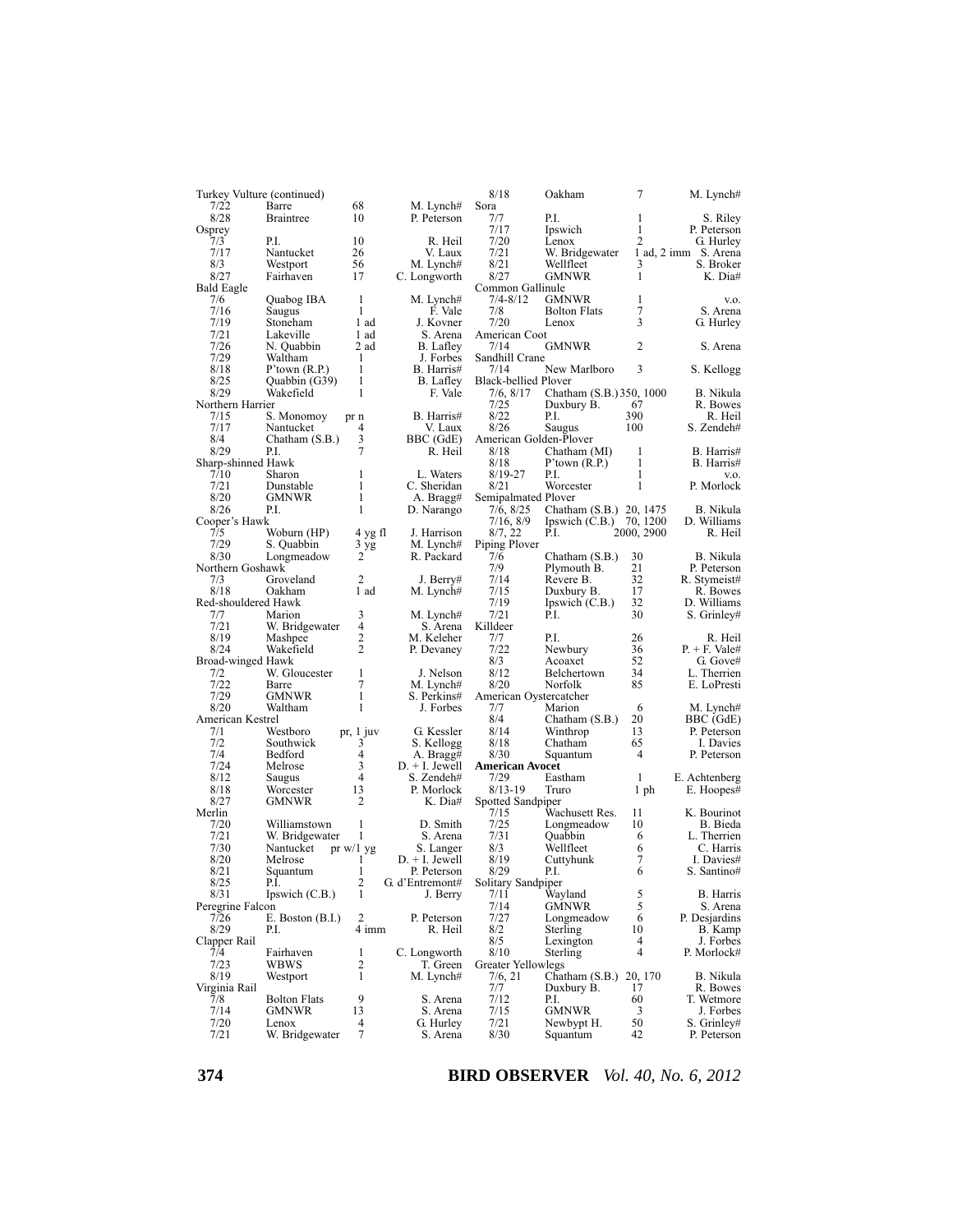| Willet                         |                                        |                                  |                               | White-rumped Sandpiper                 |                                                   |                         |                            |
|--------------------------------|----------------------------------------|----------------------------------|-------------------------------|----------------------------------------|---------------------------------------------------|-------------------------|----------------------------|
| thr                            | P.I.                                   | 45                               | V.O.                          | thr                                    | P.I.                                              | $150 \text{ max}$       | V.O.                       |
| 7/6, 21<br>7/15                | Chatham (S.B.) 80, 200<br>Duxbury B.   | 67                               | B. Nikula<br>R. Bowes         | 7/2, 25<br>7/6, 8/4                    | Duxbury B.<br>Chatham (S.B.)                      | 1, 5<br>1, 4            | R. Bowes<br>B. Nikula, GdE |
| Western Willet                 |                                        |                                  |                               | 8/7                                    | Revere B.                                         | 2                       | P. Peterson                |
| 7/6, 21                        | Chatham (S.B.)                         | 7, 18                            | B. Nikula                     | 8/19                                   | Cuttyhunk                                         | 2                       | I. Davies#                 |
| <b>Lesser Yellowlegs</b>       |                                        |                                  |                               | 8/30                                   | Ipswich $(C.B.)$                                  | 7                       | D. Williams                |
| 7/3                            | P.I.<br>Newbypt H.                     | 33                               | R. Heil<br>R. Heil            | Baird's Sandpiper<br>$8/21 - 31$       | P.I.                                              | 1                       |                            |
| 7/5, 8/28<br>7/17              | Northampton                            | 160, 145<br>1                    | L. Therrien                   | 8/24                                   | Harwich                                           | 1                       | v.o.<br>J. Hoye#           |
| 7/29                           | Lexington                              | 1                                | J. Forbes                     | 8/26                                   | Longmeadow                                        | 1                       | B. Bieda                   |
| <b>Upland Sandpiper</b>        |                                        |                                  |                               | 8/28                                   | Hatfield                                          | 1                       | B. Lafley                  |
| 7/14                           | Otis AFB                               | 2                                | P. Trimble#                   | Pectoral Sandpiper                     |                                                   |                         |                            |
| 7/19<br>Whimbrel               | Carlisle                               | 1 ph                             | T. Brownrigg#                 | thr<br>7/30                            | P.I.<br>Plymouth B.                               | $1-6$<br>$\overline{c}$ | v.o.<br>I. Davies          |
| 7/25                           | Eastham (F.E.)                         | 60                               | B. Nikula                     | 8/31                                   | Lexington                                         | $\overline{c}$          | J. Forbes                  |
| 7/28                           | Duxbury B.                             | 2                                | R. Bowes                      | Dunlin                                 |                                                   |                         |                            |
| 7/31, 8/29                     | P.I.                                   | 21.9                             | R. Heil                       | thr                                    | P.I.                                              | $1-2$                   | R. Heil                    |
| 8/15                           | WBWS                                   | 23                               | B. Lagasse                    | 7/6                                    | Chatham (S.B.)                                    | 8                       | B. Nikula                  |
| 8/16<br>8/19                   | Westport<br>Cuttyhunk                  | $\overline{4}$<br>$\overline{2}$ | D. Bernstein<br>I. Davies#    | $7/6 - 28$                             | White-rumped Sandpiper X Dunlin<br>Chatham (S.B.) | 1 ph                    | B. Nikula                  |
| 8/21                           | Chatham (S.B.)                         | 21                               | G. d'Entremont#               | 8/26                                   | P.I.                                              | 1 ph                    | S. Arena                   |
| 8/27                           | Fairhaven                              | 3                                | C. Longworth                  | <b>Curlew Sandpiper</b>                |                                                   |                         |                            |
| 8/28                           | Rockport (H.P.)                        | 3                                | J. Berry#                     | $8/24 - 31$                            | Chatham                                           | 1 ph                    | $E.$ Orcutt + v.o          |
| Hudsonian Godwit               |                                        |                                  |                               | Stilt Sandpiper                        |                                                   |                         |                            |
| 7/6, 8/17                      | Chatham (S.B.) 12, 28                  |                                  | B. Nikula                     | $7/7 - 8/30$                           | P.I.                                              | 24 max                  | v.o.                       |
| $7/17 - 25$<br>$8/8 - 13$      | Newbypt H.<br>Squantum                 | 1<br>1                           | V.O.<br>P. Peterson           | 7/16<br>8/9                            | E. Boston (B.I.)<br>Squantum                      | 2<br>1                  | P. Peterson<br>P. Peterson |
| 8/11                           | P.I.                                   | 1                                | S. Sullivan#                  | 8/19                                   | Cuttyhunk                                         | 1 ad                    | I. Davies#                 |
| <b>Bar-tailed Godwit</b>       |                                        |                                  |                               | Buff-breasted Sandpiper                |                                                   |                         |                            |
| thr                            | Chatham (S.B.)                         | 1                                | B. Nikula#                    | 8/29                                   | Chatham (S.B.)                                    | 1                       | G. Kessler                 |
| Marbled Godwit                 |                                        |                                  |                               | 8/30                                   | Ipswich $(C.B.)$                                  | 3                       | D. Williams                |
| 7/6<br>8/19                    | Chatham (S.B.)<br>S. Monomov           | 1<br>$\overline{4}$              | B. Nikula<br><b>B.</b> Harris | 8/30<br>Short-billed Dowitcher         | P.I.                                              | $\overline{c}$          | <b>B.</b> Peters           |
| 8/27                           | Gloucester                             | 1 juv                            | K. Elwell                     | thr                                    | P.I.                                              | 447 max                 | V.O.                       |
| Ruddy Turnstone                |                                        |                                  |                               | 7/6, 21                                | Chatham (S.B.)1400, 2800                          |                         | B. Nikula                  |
| thr                            | P.I.                                   | 6 max                            | v.o.                          | 7/21                                   | Plymouth B.                                       | 110                     | SSBC (GdE)                 |
| 7/25                           | Duxbury B.                             | 67                               | R. Bowes                      | 7/25                                   | Duxbury B.                                        | 118                     | R. Bowes                   |
| 8/16                           | Westport                               | 25<br>11                         | D. Bernstein                  | 8/7                                    | Winthrop                                          | 34                      | P. Peterson                |
| 8/19<br>8/21                   | Cuttyhunk<br>Chatham (S.B.) 110        |                                  | I. Davies#<br>G. d'Entremont# | Long-billed Dowitcher<br>$7/19 - 8/31$ | P.I.                                              | 4                       | v.o.                       |
| 8/25                           | Longmeadow                             | 1                                | T. Gagnon                     | 8/19                                   | S. Monomoy                                        | 4                       | B. Harris#                 |
| Red Knot                       |                                        |                                  |                               | Wilson's Snipe                         |                                                   |                         |                            |
| 7/15                           | Duxbury B.                             | 8                                | R. Bowes                      | 8/27                                   | <b>GMNWR</b>                                      | $\overline{2}$          | K. Dia#                    |
| 7/21                           | Chatham $(S.B.)$ 450                   |                                  | B. Nikula                     | 8/29                                   | P.I.                                              | $\overline{c}$          | R. Heil                    |
| 8/7<br>8/30                    | P.I.<br>Ipswich $(C.B.)$               | 4 ad<br>2                        | R. Heil<br>D. Williams        | American Woodcock<br>8/26              | P.I.                                              | 5                       | S. McGrath#                |
| Sanderling                     |                                        |                                  |                               | Wilson's Phalarope                     |                                                   |                         |                            |
| 7/19, 8/9                      | Ipswich (C.B.) 325, 800                |                                  | D. Williams                   | $7/1 - 21$                             | Chatham (S.B.)                                    | 1                       | v.o.                       |
| 7/21                           | Chatham $(S.B.)$ 350                   |                                  | B. Nikula                     | Red-necked Phalarope                   |                                                   |                         |                            |
| 7/21                           | Plymouth B.                            | 500                              | SSBC (GdE)                    | 8/18                                   | $P'$ town $(R.P.)$                                | 12                      | B. Harris#                 |
| 7/25<br>7/27                   | Duxbury B.<br>Longmeadow               | 755<br>$\overline{1}$            | R. Bowes<br>S. Kellogg        | 8/19<br>8/19                           | E. of Chatham<br>Rockport (A.P.)                  | 6<br>17                 | B. Nikula#<br>R. Heil      |
| 8/4                            | Nahant                                 | 710                              | L. Pivacek                    | 8/25                                   | Stellwagen                                        | 20                      | J. Frontiero               |
| 8/16                           | Westport                               | 300                              | D. Bernstein                  | 8/25                                   | Wachusett Res.                                    | 7                       | K. Bourinot                |
| Semipalmated Sandpiper         |                                        |                                  |                               | Red Phalarope                          |                                                   |                         |                            |
| thr                            | P.I.                                   | 6400                             | V.O.                          | $8/25 - 26$                            | Offshore canyons                                  | - 2                     | <b>BBC</b> Pelagic         |
| 7/6, 21<br>7/25                | Chatham (S.B.) 800, 5000<br>Duxbury B. | 5673                             | B. Nikula<br>R. Bowes         | Phalarope species<br>8/23              | Stellwagen                                        | 15                      | J. Frontierro              |
| 8/4                            | Nahant                                 | 2150                             | L. Pivacek                    | Sabine's Gull                          |                                                   |                         |                            |
| 8/13                           | Northampton                            | 9                                | L. Therrien                   | 7/8                                    | E. of Chatham                                     | 1 1 S                   | B. Nikula#                 |
| Western Sandpiper              |                                        |                                  |                               | 8/9                                    | Stellwagen                                        | 1                       | B. Nikula                  |
|                                | $7/21$ , $8/17$ Chatham (S.B.)         | 2, 3                             | B. Nikula                     | 8/26                                   | P'town                                            | 1                       | D. Clapp                   |
| $8/4 - 24$                     | P.I.                                   | $1 - 2$                          | V.O.                          | Bonaparte's Gull                       | Ipswich $(C.B.)$                                  |                         | D. Williams                |
| <b>Little Stint</b><br>7/21-22 | Chatham (S.B.)                         | $1$ ph                           | B. Nikula#                    | 7/19, 8/9<br>7/23                      | Dennis                                            | 22, 175<br>4            | B. Nikula                  |
| Least Sandpiper                |                                        |                                  |                               | 7/27, 8/20 Nahant                      |                                                   | 350, 500                | L. Pivacek                 |
| 7/6, 21                        | Chatham (S.B.) 350, 600                |                                  | B. Nikula                     | 7/31                                   | Quabbin                                           | 4                       | L. Therrien                |
| 7/7                            | P.I.                                   | 235                              | R. Heil                       | 8/28                                   | Newbypt H.                                        | 425                     | R. Heil                    |
| 7/11                           | S. Dart. (A.Pd)                        | 100                              | P. Champlin#<br>J. Forbes     | <b>Black-headed Gull</b>               |                                                   | 1 ad                    |                            |
| 8/12<br>8/19                   | Lexington<br>Longmeadow                | 27<br>62                         | S. Surner                     | 7/5<br><b>Little Gull</b>              | P.I.                                              |                         | R. Heil                    |
|                                |                                        |                                  |                               | 7/22-27                                | Ipswich $(C.B.)$                                  | 1                       | v.o.                       |
|                                |                                        |                                  |                               |                                        |                                                   |                         |                            |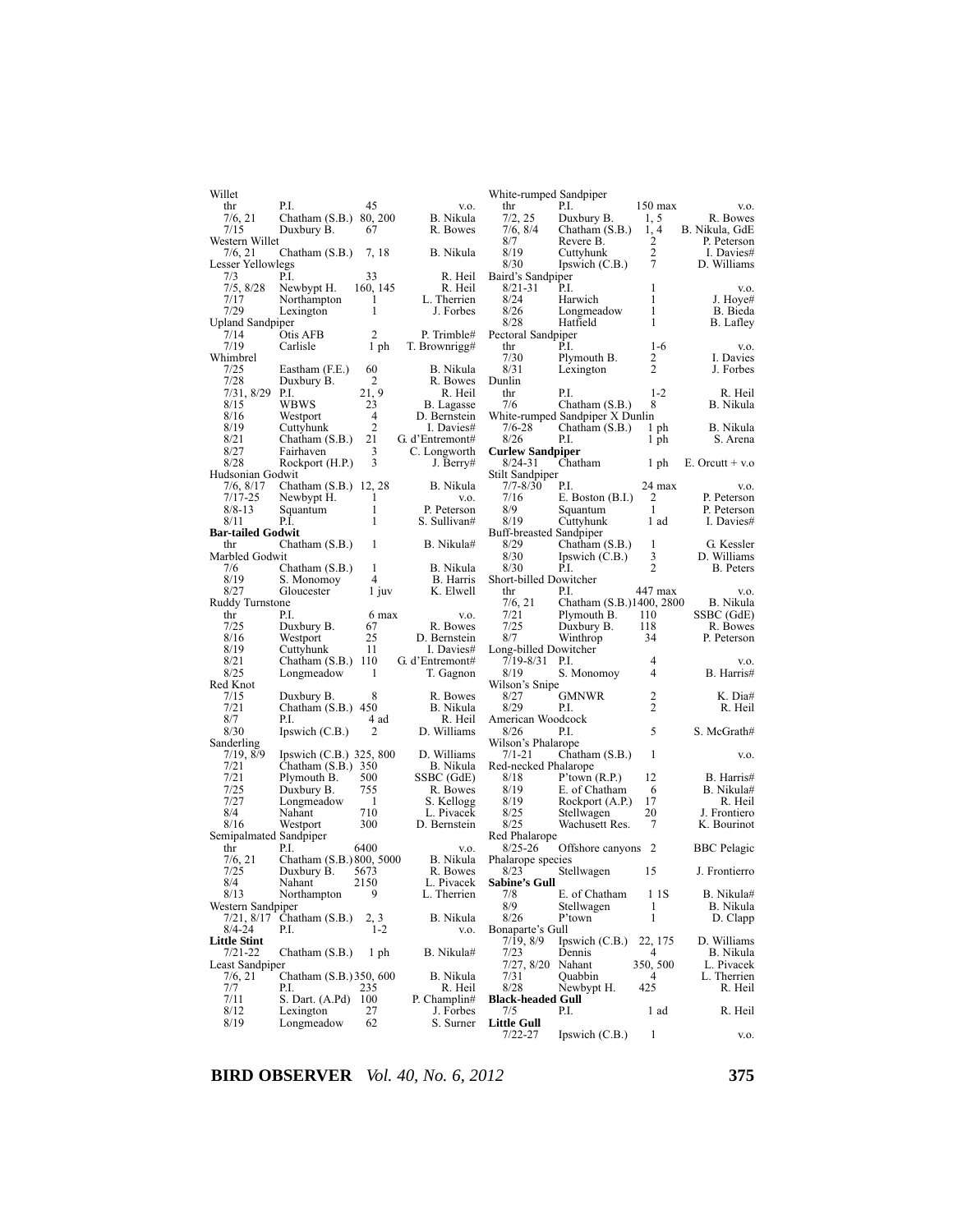| Laughing Gull            |                    |                   |                    | Arctic Tern               |                    |                |                       |
|--------------------------|--------------------|-------------------|--------------------|---------------------------|--------------------|----------------|-----------------------|
| 7/21                     | Plymouth B.        | 700               | SSBC (GdE)         | 7/6, 21                   | Chatham (S.B.)     | 2, 2           | B. Nikula             |
| 7/29                     | off P'town         | 400               | B. Nikula          | 7/14                      | S. Monomoy         | 2 1 S          | B. Harris#            |
| 8/16                     | Squantum           | 80                | P. Peterson        | 8/18                      | $P'$ town $(R.P.)$ | 1              | I. Davies             |
| 8/24                     | Winthrop           | 12                | $P_+ + F_+$ Vale   | Forster's Tern            |                    |                |                       |
| Lesser Black-backed Gull |                    |                   |                    | 7/5                       | P.I.               | 3              | J. Sender             |
| $7/8 - 8/17$             | Chatham (S.B.)     | $\overline{2}$    | B. Nikula          | 7/21                      | Acoaxet            | 5              | G. Gove#              |
| 7/14                     | P'town             | $\mathbf{1}$      | B. Nikula          | Royal Tern                |                    |                |                       |
| 8/19                     | S. Monomoy         | 1 1 S             | B. Harris#         | 7/8, 8/4                  | P.I.               | $1$ ph         | S. Sullivan           |
| 8/27                     | P.I.               | 1 ph              | S. Sullivan        | 8/14                      | Nantucket          | 1              | W. Hutcheson          |
| <b>Bridled Tern</b>      |                    |                   |                    | <b>Sandwich Tern</b>      |                    |                |                       |
| $8/25 - 26$              | Offshore canyons 1 |                   | <b>BBC</b> Pelagic | 7/1                       | Chatham (S.B.)     | 1ph            | E. Orcutt#            |
| Least Tern               |                    |                   |                    | <b>Black Skimmer</b>      |                    |                |                       |
| thr                      | P.I.               | $100 \text{ max}$ | V.O.               | 7/7                       | Duxbury B.         | 3              | R. Bowes              |
| 7/9                      | Plymouth B.        | 90                | P. Peterson        | 7/7                       | Plymouth B.        | 3              | S. Fenwick            |
| 7/12                     | Waltham            | 2                 | J. Forbes          | 7/15                      | S. Monomoy         | $\overline{4}$ | B. Harris#            |
| 7/17                     | Nantucket          | 800               | V. Laux            | 7/15                      | Chappaquiddick     | 15             | P. Gilmore#           |
| 8/9                      | Ipswich $(C.B.)$   | 49                | D. Williams        | $7/21 - 24$               | P.I.               | 1              | V.O.                  |
| <b>Caspian Tern</b>      |                    |                   |                    | 8/29                      | Revere B.          | $\mathbf{1}$   | T. Factor             |
| 7/22                     | Ipswich $(C.B.)$   | $\boldsymbol{2}$  | A. Manganiello#    | Pomarine Jaeger           |                    |                |                       |
| 8/25                     | Newbypt H.         | $\overline{c}$    | S. Grinley#        | 7/11                      | E. of Chatham      | 2              | B. Nikula#            |
| <b>Black Tern</b>        |                    |                   |                    | 7/21                      | Continental Sh.    | 2              | <b>BBC</b> Pelagic    |
| 7/17                     | Nantucket          | 12                | V. Laux            | 7/25                      | Eastham (F.E.)     | $\overline{c}$ | B. Nikula             |
| 8/8                      | Chatham            | 87                | F. Atwood          | $8/25 - 26$               | Offshore canyons   | $\overline{4}$ | <b>BBC</b> Pelagic    |
| 8/19                     | Westport           | 102               | I. Davies#         | Parasitic Jaeger          |                    |                |                       |
| 8/19                     | Cuttyhunk          | 177               | I. Davies#         | 7/2                       | Stellwagen         | 2              | J. Frontierro         |
| 8/25                     | S. Quabbin         | 1                 | L. Therrien        | 7/6, 8/1                  | P'town             | 3, 7           | B. Nikula             |
| 8/28                     | Rockport (H.P.)    | 9                 | J. Berry#          | $7/16$ , $8/27$           | Chatham (S.B.)     | 2, 12          | B. Harris#            |
| Roseate Tern             |                    |                   |                    | 8/19                      | E. of Chatham      | 3              | B. Nikula#            |
| 7/7                      | Marion             | 35                | M. Lynch#          | <b>Long-tailed Jaeger</b> |                    |                |                       |
| 7/17                     | Nantucket          | 150               | V. Laux            | 7/21                      | Continental Sh.    | 3              | <b>BBC</b> Pelagic    |
| 7/24                     | P.I.               | $11$ ad           | R. Heil            | 8/3, 19                   | E. of Chatham      | 1.2            | B. Nikula#            |
| 8/18                     | Wellfleet          | 125               | S. Perkins         | 8/7                       | P'town             | $\mathbf{1}$   | B. Nikula             |
| 8/19                     | Cuttyhunk          | 9                 | I. Davies#         | $8/25 - 26$               | Offshore canyons   | -1             | <b>BBC</b> Pelagic    |
| 8/19                     | Rockport (A.P.) 31 |                   | R. Heil            | Razorbill                 |                    |                |                       |
| Common Tern              |                    |                   |                    | 7/7                       | Stellwagen         | 1              | SSBC (Emmons)         |
| thr                      | P.L.               | 240 max           | V.O.               | <b>Black Guillemot</b>    |                    |                |                       |
| 8/3                      | Acoaxet            | 225               | M. Lynch#          | 8/17                      | P.I.               | $\mathbf{1}$   | $A_{1} + G_{2}$ Gurka |
| 8/3                      | E. of Chatham      | 600               | B. Nikula#         | <b>Atlantic Puffin</b>    |                    |                |                       |
| 8/9                      | Ipswich $(C.B.)$   | 475               | D. Williams        | 8/19                      | Rockport (A.P.)    | $1$ juv        | R. Heil               |
| 8/18                     | Wellfleet          | 250               | S. Perkins         | Large alcid species       |                    |                |                       |
| 8/19                     | Cuttyhunk          | 218               | I. Davies#         | 7/6                       | P'town             | 1              | B. Nikula             |
|                          |                    |                   |                    |                           |                    |                |                       |

#### **DOVES THROUGH FINCHES**

A **White-winged Dove** was seen and photographed as it flew over gooseberry Neck in Westport on August 23. This species is still relatively rare in Massachusetts, although it now occurs almost annually. Common Nighthawks were on the move beginning in mid-August, but veteran nighthawk watcher Tom gagnon characterized 2012 as yet another poor year. Tom has been monitoring nighthawk migration from the same Northampton site for 35 years. This year he saw 383 on his best night, which he says would have been an average night 20 years ago. **Chuck-will's-widows** were still calling into August in Truro and Orleans, and as many as eight Whip-poor-wills were heard on Plum Island on August 25. An adult male **Rufous Hummingbird** was photographed at a feeder in Randolph, and another **Rufous** was photographed in Orleans. One other *Selasphorus* hummer was coming to a feeder in Chatham, but photos could not determine its identification other than Allen's or Rufous. These reports appear to be the first summer records of *Selasphorus* hummingbirds.

Radar images picked up significant bird migration on the last days of July. Tree Swallows were up over 20,000 on Plum Island, and on July 29 there were reports of Eastern Phoebe, Chipping Sparrow, and Rose-breasted grosbeak. Since none of these species nest on Plum Island, they were presumed migrants or part of a post-breeding dispersal. One of the earliest returning migrants was the Olive-sided Flycatcher. There were six reports of Olive-sided in August, with one as early as August 17. Twenty-nine species of warblers were seen during the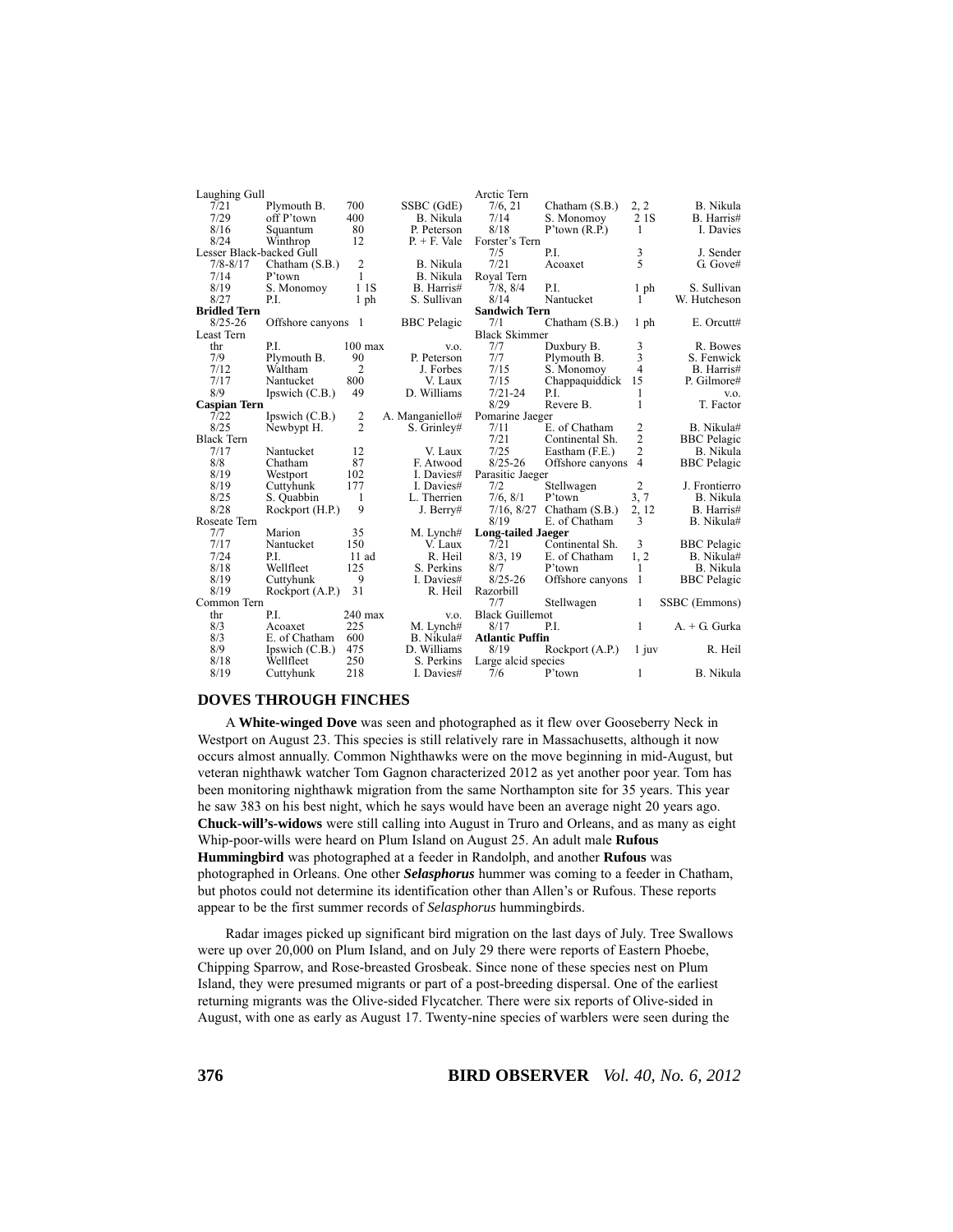period including a Prothonotary photographed in Chatham. Migrant Philadelphia vireos were reported from two areas late in August.

Perhaps the biggest news this period was the invasion of Red-breasted Nuthatches. Mark lynch tallied over 150 in the Ware River Watershed on August 24, and large numbers were noted elsewhere. This species, as well as other winter finches, are often described as "irruptive" species, which refers to movements out of their normal areas, most often due to a failure of their food source. A scattering of Red Crossbills was also on the move from late July through the end of August, with most reports coming from the Quabbin area. Reports from the north indicate poor spruce and birch seed crops, which may mean more crossbills, siskins, and redpolls heading our way this fall.

There was good news in Purple Martin breeding this year with good results in the Mashpee, Rehoboth, and Plum Island colonies. Golf courses have become friendly to Purple Martins; the Crestwood Country Club in Rehoboth had 32 breeding pairs and fledged 129 chicks, and the Willowbend and New Seabury Country Clubs on Cape Cod fledged 67 young.

*R. Stymeist*

| <b>White-winged Dove</b>   |                           |                         |                  |                        | <b>Rufous/Allen's Hummingbird</b> |                         |                    |
|----------------------------|---------------------------|-------------------------|------------------|------------------------|-----------------------------------|-------------------------|--------------------|
| 8/23                       | Westport                  | 1                       | M. Iliff         | 8/31                   | Chatham                           | 1 m ph                  | A. Fulcher         |
| Yellow-billed Cuckoo       |                           |                         |                  | Belted Kingfisher      |                                   |                         |                    |
| 7/4                        | Southwick                 | 1                       | J. Hutchison     | 7/8                    | Easthampton                       | 5                       | J. Hove#           |
| 7/20                       | Windsor                   | 1                       | G. Hurley        | 7/18                   | Ipswich                           | $\overline{4}$          | J. Nelson          |
| 8/7                        | P.L                       | 1                       | T. Wetmore       |                        | <b>Red-headed Woodpecker</b>      |                         |                    |
| 8/12                       | Belchertown               | 1                       | L. Therrien      | $7/15 - 8/21$          | Ipswich                           | 1 ad                    | L. Holton $+$ v.o. |
| <b>Black-billed Cuckoo</b> |                           |                         |                  |                        | Yellow-bellied Sapsucker          |                         |                    |
| 7/1                        | Southbridge               | $\overline{c}$          | M. Lynch#        | 7/14                   | Quabbin (G10)                     | 8                       | SSBC (GdE)         |
| 7/19                       | Cummington                | $\overline{c}$          | T. Gagnon        | 7/21                   | Mt. Washington                    | 9                       | M. Lynch#          |
| 8/11                       | Belchertown               | $\mathbf{1}$            | L. Therrien      | 7/22                   | Barre                             | 8                       | M. Lynch#          |
| 8/20                       | Pittsfield                | 1                       | G. Hurley        | Hairy Woodpecker       |                                   |                         |                    |
| Eastern Screech-Owl        |                           |                         |                  | 7/1                    | Southbridge                       | 5                       | M. Lynch#          |
| 7/5                        | Winchester                | $\overline{c}$          | R. LaFontaine    | 7/14                   | Quabbin (G10)                     | $\overline{3}$          | SSBC (GdE)         |
| 8/1                        | Stoughton                 | 3                       | G. d'Entremont   | Northern Flicker       |                                   |                         |                    |
| 8/29                       | Dedham                    | 6                       | <b>B.</b> Cassie | 7/8                    | Easthampton                       | 11                      | J. Hove#           |
| <b>Barred Owl</b>          |                           |                         |                  | 7/25                   | Mt.A.                             | $\overline{7}$          | R. Stymeist        |
| 7/2                        | W. Gloucester             | 2                       | $J. + M.$ Nelson | 8/30                   | Winchester                        | 8                       | $P + F$ . Vale     |
| 7/29                       | Quabbin (G46)             | $\overline{2}$          | N. Paulson       | Pileated Woodpecker    |                                   |                         |                    |
| 8/24                       | Goshen                    | $\overline{c}$          | R. Packard       | 7/10                   | <b>DFWS</b>                       | $\overline{4}$          | P. Sowizral        |
| Northern Saw-whet Owl      |                           |                         |                  | 7/17                   | Ipswich                           | $\sqrt{2}$              | P. Peterson        |
| 8/17                       | Chatham                   | 1                       | <b>B.</b> Harris | 8/24                   | Ware R. IBA                       | $\overline{\mathbf{3}}$ | M. Lynch#          |
| Common Nighthawk           |                           |                         |                  | 8/25                   | Quabbin (G39)                     | $\overline{2}$          | <b>B.</b> Lafley   |
| $8/16 - 31$                | Northampton               | 1889 total              | T. Gagnon        | Olive-sided Flycatcher |                                   |                         |                    |
| 8/19                       | W. Boylston               | 300                     | J. Holm          | 8/17                   | Belchertown                       | 1                       | L. Therrien        |
| 8/20                       | Sutton                    | 367                     | M. Joubert       | 8/19                   | Lexington                         | 1                       | J. Forbes          |
| 8/21, 31                   | Leicester                 | 337, 101                | M. Lynch#        | 8/23                   | Southwick                         | $\mathbf{1}$            | S. Kellogg         |
| 8/23                       | Westwood                  | 124                     | S. Arena         | 8/24                   | Ware R. IBA                       | $\mathbf{1}$            | M. Lynch#          |
| 8/28                       | Belchertown               | 165                     | S. Surner        | 8/25                   | Waltham                           | $\mathbf{1}$            | J. Forbes          |
| Chuck-will's-widow         |                           |                         |                  | 8/25                   | Quabbin (G39)                     | 1                       | B. Lafley          |
| thr                        | Truro                     | $1 - 2$                 | v.o.             | Eastern Wood-Pewee     |                                   |                         |                    |
| $7/1 - 8/18$               | Orleans                   | 1                       | V.O.             | 7/10                   | Ipswich                           | 6                       | J. Berry           |
| Eastern Whip-poor-will     |                           |                         |                  | 7/15                   | Wachusett Res.                    | 13                      | K. Bourinot        |
| 7/2                        | Ouabbin                   | $\overline{\mathbf{c}}$ | L. Therrien      | 8/5                    | S. Quabbin                        | 12                      | M. Lynch#          |
| 7/7                        | Truro                     | 6                       | S. Motyl         | 8/18                   | Oakham                            | 10                      | M. Lynch#          |
| 8/25                       | P.I.                      | 8                       | S. McGrath       | 8/20                   | <b>GMNWR</b>                      | 7                       | A. Bragg#          |
| Chimney Swift              |                           |                         |                  | Alder Flycatcher       |                                   |                         |                    |
| 7/15                       | Clinton                   | 88                      | K. Bourinot      | 7/8                    | Plainfield                        | $\overline{c}$          | J. Williams        |
| 8/20                       | Sutton                    | 75                      | M. Joubert       | 7/8                    | Easthampton                       | $\overline{\mathbf{3}}$ | J. Hoye#           |
| 8/29                       | W. Newbury                | 100                     | S. McGrath#      | 7/21                   | Wayland                           | $\mathbf{1}$            | <b>B.</b> Harris   |
| 8/31                       | Waltham                   | 40                      | J. Forbes#       | 7/31                   | Belchertown                       | 1                       | L. Therrien        |
|                            | Ruby-throated Hummingbird |                         |                  | Willow Flycatcher      |                                   |                         |                    |
| 8/19                       | Cuttyhunk                 | 20                      | I. Davies#       | 7/1                    | Southbridge                       | 6                       | M. Lynch#          |
| 8/19                       | Lexington                 | 11                      | C. Cook          | 7/24                   | P.I.                              | 9                       | R. Heil            |
| 8/23                       | Westport                  | 10                      | M. Iliff         | 7/28                   | Fairhaven                         | 6                       | J. Sweeney#        |
| 8/24                       | Sharon                    | 13                      | L. Waters        | Least Flycatcher       |                                   |                         |                    |
| <b>Rufous Hummingbird</b>  |                           |                         |                  | 7/4                    | S. Quabbin                        | 6                       | M. Lynch#          |
| $7/25 - 29$                | Randolph                  | 1 m ph                  | L. Buchanan      | 7/6                    | New Braintree                     | 6                       | M. Lynch#          |
| $8/14 - 15$                | Orleans                   | $1 \text{ m}$ ph        | C. Itzler        | 7/29                   | Quabbin (G46)                     | $\overline{2}$          | N. Paulson         |
|                            |                           |                         |                  |                        |                                   |                         |                    |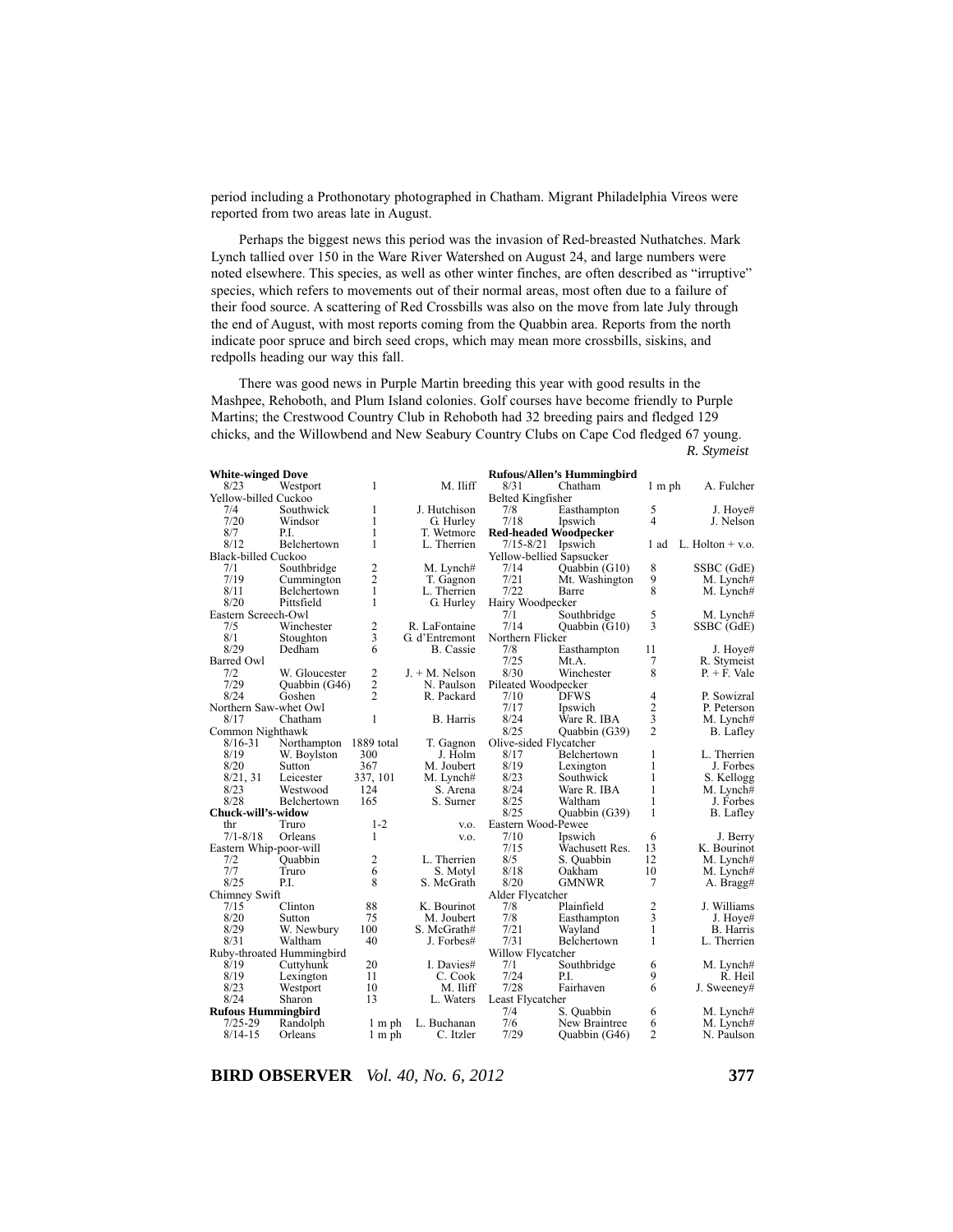|                          | Least Flycatcher (continued) |                     |                                   | 8/11                        | <b>DWWS</b>                    | 12                               | G. d'Entremont                      |
|--------------------------|------------------------------|---------------------|-----------------------------------|-----------------------------|--------------------------------|----------------------------------|-------------------------------------|
| 8/21                     | Lexington                    | 2                   | M. Rines#                         | 8/20                        | Mashpee                        | 3                                | M. Keleher                          |
| 8/29                     | Cuttyhunk                    | 3                   | I. Davies                         | Tree Swallow                |                                |                                  |                                     |
| Eastern Phoebe           |                              |                     |                                   | 7/27                        | Gloucester                     | 1250                             | J. Nelson                           |
| 7/15<br>8/4              | Falmouth                     | 9<br>9              | V. Zollo                          | 8/12                        | Fairhaven                      |                                  | 1500 SSBC (J. Sweeney)              |
| 8/11                     | Groveland<br>P.I.            | 15                  | $P_{t}$ + F. Vale<br>S. Sullivan# | 8/12<br>8/15                | Barnstable (S.N.) 2000<br>P.I. | 30000                            | B. Nikula<br>J. Berry#              |
| 8/24                     | Ware R. IBA                  | 33                  | M. Lynch#                         | 8/19                        | S. Monomoy                     | 5000                             | B. Harris#                          |
| Great Crested Flycatcher |                              |                     |                                   | 8/23                        | Westport                       | 2400                             | M. Iliff                            |
| 7/9                      | GMNWR                        | 6                   | K. Dia#                           | 8/26                        | S. Quabbin                     | 680                              | L. Therrien                         |
| 7/20                     | P.I.                         | 5                   | D. Chickering                     |                             | Northern Rough-winged Swallow  |                                  |                                     |
| 8/25                     | Medford                      | 3                   | M. Rines#                         | 7/1                         | Southbridge                    | 6                                | M. Lynch#                           |
| 8/29                     | Amherst                      | $\mathbf{1}$        | L. Therrien                       | 7/25                        | Ipswich                        | $nest/2$ yg                      | J. Berry                            |
| 8/29                     | Mt.A.                        | $\mathbf{1}$        | R. Stymeist#                      | 8/9                         | W Springfield                  | 50                               | J. Zepko                            |
| Eastern Kingbird         |                              |                     |                                   | 8/20                        | Agawam                         | 10                               | S. Kellogg                          |
| 7/8<br>7/15              | Brimfield<br>Wachusett Res.  | 17<br>21            | M. Lynch#                         | <b>Bank Swallow</b><br>7/11 |                                | 15                               |                                     |
| 7/21                     | Falmouth                     | 11                  | K. Bourinot<br>M. Keleher         | 7/16                        | Plymouth B.<br>Ipswich (C.B.)  |                                  | R. Stymeist<br>45 BBC (D. Williams) |
| 7/28                     | P.I.                         | 18                  | G. d'Entremont                    | 7/21                        | Chatham (S.B.)                 | 25                               | B. Nikula                           |
| 7/29                     | S. Quabbin                   | 15                  | M. Lynch#                         | 8/18                        | Hadley                         | 65                               | L. Therrien                         |
| 7/31                     | P.I.                         | 38                  | R. Heil                           | 8/26                        | S. Quabbin                     | 28                               | L. Therrien                         |
| 8/31                     | Belchertown                  | 2                   | L. Therrien                       | 8/29                        | P.I.                           | 60                               | R. Heil                             |
| White-eyed Vireo         |                              |                     |                                   | Cliff Swallow               |                                |                                  |                                     |
| 8/3                      | Acoaxet                      | $\overline{2}$      | G. Gove#                          | 7/7                         | Williamstown                   | 4                                | R. Stymeist#                        |
| 8/17                     | Mattapoisett                 | 1                   | M. Lynch#                         | 7/28                        | Chatham (S.B.)                 | 1                                | B. Nikula                           |
| 8/29                     | Cuttyhunk                    | 4                   | I. Davies                         | 8/4                         | P.I.                           | 3                                | B. Harris                           |
| Yellow-throated Vireo    |                              |                     |                                   | 8/10                        | Newbury                        | $\overline{c}$<br>$\overline{4}$ | $P_{t}$ + F. Vale                   |
| 7/1<br>7/7               | Southbridge<br>Lenox         | 5<br>$\overline{c}$ | M. Lynch#<br>R. Stymeist#         | 8/20<br>8/21                | Sterling<br>Deerfield          | $\mathbf{1}$                     | B. Kamp#<br>Z. Jakub                |
| 7/8                      | Brimfield                    | 5                   | M. Lynch#                         | <b>Barn Swallow</b>         |                                |                                  |                                     |
| 7/14                     | Quabbin (G10)                | $\overline{c}$      | SSBC (GdE)                        | 7/8                         | Wakefield                      | 24                               | $P. + F.$ Vale                      |
| Blue-headed Vireo        |                              |                     |                                   | 8/4                         | P.I.                           | 30                               | P. Cooney                           |
| 7/14                     | Mt. Watatic                  | $\overline{2}$      | D. Swain                          | 8/11                        | Wakefield                      | 32                               | $P + F$ . Vale                      |
| 7/15                     | Wachusett Res.               | $\mathbf{1}$        | K. Bourinot                       | 8/18                        | Chatham                        | 75                               | SSBC (GdE)                          |
| 7/21                     | Mt. Washington               | $\overline{c}$      | M. Lynch#                         | 8/28                        | Belchertown                    | 8                                | S. Surner                           |
| 7/22                     | Barre                        | 6                   | M. Lynch#                         | Red-breasted Nuthatch       |                                |                                  |                                     |
| 8/26                     | Ashburnham                   | 4                   | M. Lynch#                         | 8/13                        | MSSF                           | 7                                | G. d'Entremont                      |
| Warbling Vireo<br>7/1    | Southbridge                  | 13                  | M. Lynch#                         | 8/24<br>8/24                | Ware R. IBA<br>Sharon          | 157<br>16                        | M. Lynch#<br>L. Waters              |
| 7/9                      | <b>GMNWR</b>                 | 13                  | K. Dia#                           | 8/25                        | S. Quabbin                     | 43                               | M. Lynch#                           |
| 8/30                     | Longmeadow                   | 8                   | R. Packard                        | 8/25                        | Waltham                        | 25                               | J. Forbes                           |
| 8/30                     | Medford                      | 4                   | $P + F$ . Vale                    | 8/26                        | Quabbin (G39)                  | 41                               | B. Lafley                           |
| Philadelphia Vireo       |                              |                     |                                   | 8/29                        | P.I.                           | 32                               | R. Heil                             |
| 8/26                     | Southwick                    | 1                   | S. Kellogg                        | Brown Creeper               |                                |                                  |                                     |
| 8/29                     | P.I.                         | 1                   | R. Heil                           | 7/15                        | Wachusett Res.                 | $\overline{c}$                   | K. Bourinot                         |
| Red-eyed Vireo           |                              |                     |                                   | 7/22                        | Barre                          | 5                                | M. Lynch#                           |
| 7/14                     | Peru                         | 68                  | M. Lynch#                         | 8/24                        | Sharon                         | $\overline{2}$                   | L. Waters                           |
| 7/14<br>8/24             | Quabbin (G10)<br>Ware R. IBA | 43<br>51            | SSBC (GdE)<br>M. Lynch#           | 8/24<br>Carolina Wren       | Ware R. IBA                    | 4                                | M. Lynch#                           |
| 8/25                     | Medford                      | 7                   | M. Rines#                         | 7/7                         | Marion                         | 13                               | M. Lynch#                           |
| Fish Crow                |                              |                     |                                   | 8/4                         | <b>MNWS</b>                    | 6                                | R. Stymeist                         |
| 7/4                      | Newbypt.                     | $\overline{c}$      | R. Stymeist#                      | 8/17                        | Mattapoisett                   | 20                               | M. Lynch#                           |
| 7/8                      | Wellfleet                    | 6                   | R. Stymeist                       | 8/29                        | Cuttyhunk                      | 26                               | I. Davies                           |
| 8/14                     | Carlisle                     | 44                  | T. Brownrigg                      | House Wren                  |                                |                                  |                                     |
| 8/17                     | Mattapoisett                 | $\overline{c}$      | M. Lynch#                         | 7/15                        | Douglas                        | 18                               | M. Lynch#                           |
| 8/30                     | Longmeadow                   | $\overline{c}$      | R. Packard                        | 8/4                         | Quabog IBA                     | 61                               | M. Lynch#                           |
| Common Raven             |                              |                     |                                   | 8/21                        | Lexington                      | 12                               | M. Rines#                           |
| 7/21<br>7/24             | Mt. Washington<br>Melrose    | 3<br>$\overline{c}$ | M. Lynch#<br>$D. + I.$ Jewell     | Winter Wren<br>7/11         | Hamilton                       | 4 m                              | J. Berry                            |
| 8/16                     | Concord                      | $\overline{c}$      | S. Perkins                        | 7/14                        | Peru                           | 3                                | M. Lynch#                           |
| 8/19                     | Salem                        | $\sqrt{2}$          | J. Paluzzi                        | 8/26                        | Quabbin (G39)                  | 2                                | B. Lafley                           |
| 8/24                     | Ware R. IBA                  | 3                   | M. Lynch#                         | <b>Sedge Wren</b>           |                                |                                  |                                     |
| 8/24                     | Milton                       | $\overline{c}$      | E. Lipton                         | 7/6                         | <b>Ouabog IBA</b>              | 1                                | M. Lynch#                           |
| 8/25                     | Quabbin (G39)                | $\overline{c}$      | B. Lafley                         | Marsh Wren                  |                                |                                  |                                     |
| Horned Lark              |                              |                     |                                   | thr                         | P.I.                           | 57 max                           | V.O.                                |
| 7/11                     | Plymouth B.                  | 7                   | R. Stymeist                       | thr                         | <b>GMNWR</b>                   | 27 max                           | V.O.                                |
| 7/15                     | S. Monomoy                   | 6                   | B. Harris#                        | 7/27                        | W. Harwich                     | 17                               | F. Atwood                           |
| 8/21<br>Purple Martin    | Chatham (S.B.)               | 12                  | G. d'Entremont#                   | Blue-gray Gnatcatcher       |                                | 5                                |                                     |
| $7/\text{thr}$           | Rehoboth                     |                     | 32 pr, 129 yg R. Marr             | 7/27<br>8/4                 | GMNWR<br>Groveland             | 4                                | R. Stymeist<br>$P_1 + F_2$ . Vale   |
| 7/7                      | Rochester                    | 25                  | M. Lynch#                         | 8/7                         | Borderland SP                  | $\sqrt{2}$                       | G. d'Entremont                      |
| 7/7                      | Mashpee                      | 55 ad, 67yg         | Keleher                           | 8/19                        | Cuttyhunk                      | $\overline{\mathbf{c}}$          | I. Davies#                          |
| 7/17                     | P.I.                         | 25                  | $P_{t}$ + F. Vale                 | 8/30                        | Lexington                      | 1                                | C. Cook                             |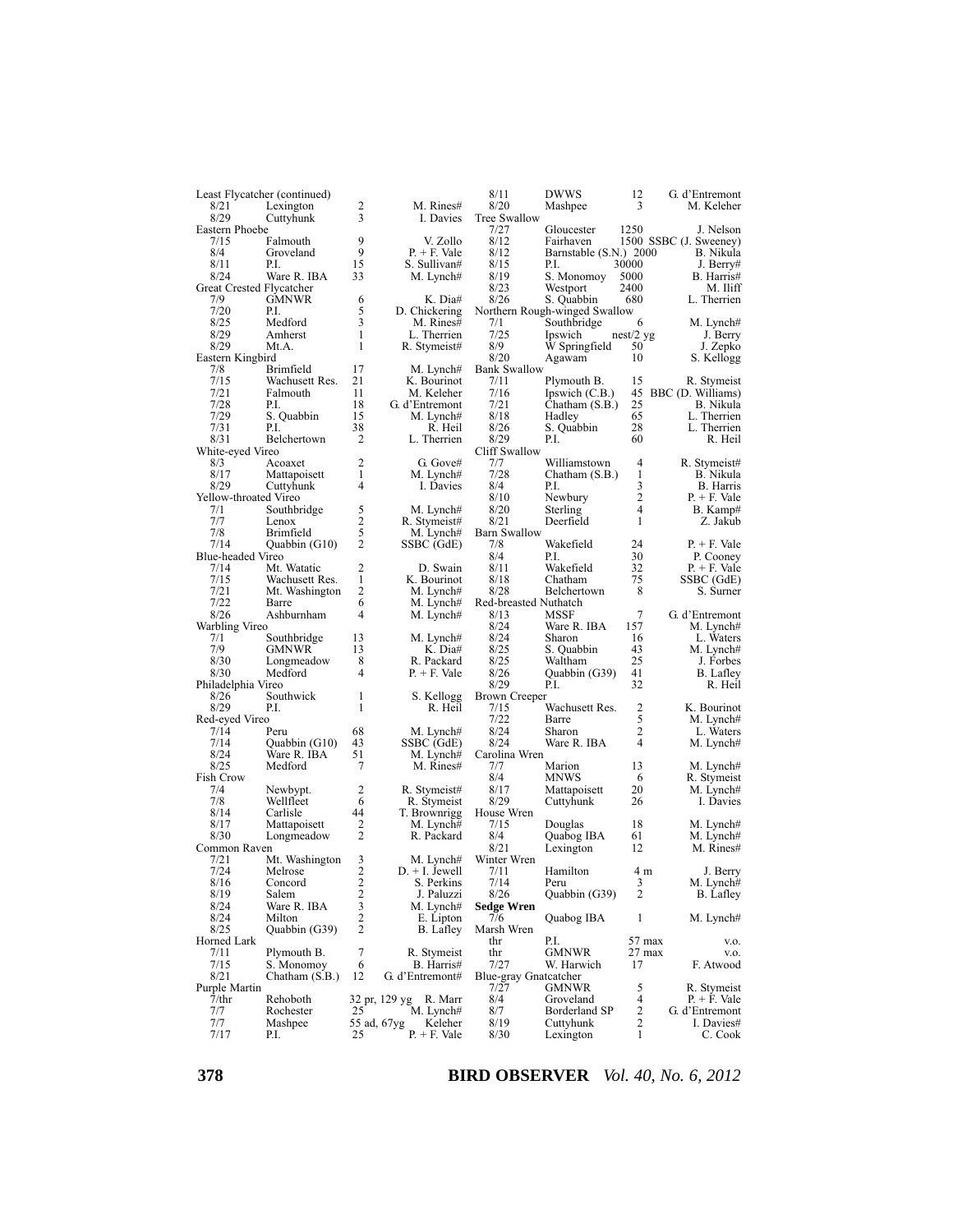| Golden-crowned Kinglet       |                           |                         |                            | 8/29                           | Amherst                                             | 1                   | L. Therrien                |
|------------------------------|---------------------------|-------------------------|----------------------------|--------------------------------|-----------------------------------------------------|---------------------|----------------------------|
| 7/9                          | Greylock                  | 2                       | R. Laubach                 | Nashville Warbler              |                                                     |                     |                            |
| 7/29                         | Quabbin                   | $\overline{c}$          | L. Therrien                | 8/27                           | Greenfield                                          | 1                   | Z. Jakub                   |
| 8/13<br>Eastern Bluebird     | Falmouth                  | 3                       | G. Hirth                   | 8/29<br>8/29                   | Montague<br>Amherst                                 | 1<br>1              | J. Strules#<br>L. Therrien |
| 7/5                          | <b>DFWS</b>               | 18                      | P. Sowizral                | 8/30                           | Lexington                                           | 1                   | M. Rines                   |
| 8/26                         | Winchendon                | 10                      | M. Lynch#                  | Mourning Warbler               |                                                     |                     |                            |
| Veery                        |                           |                         |                            | 7/14                           | Peru                                                | 2 m                 | M. Lynch#                  |
| 7/1                          | Southbridge               | 36                      | M. Lynch#                  | 8/12                           | Pittsfield SF                                       | 3 imm               | M. Lynch#                  |
| 7/3                          | Groveland                 | 7                       | J. Berry#                  | 8/30                           | Ipswich                                             | 1 imm m             | J. Berry                   |
| 7/7                          | Lenox                     | $\overline{7}$<br>10    | R. Stymeist#               | Common Yellowthroat            |                                                     | 42                  |                            |
| 7/10<br>7/14                 | Ipswich<br>Quabbin (G10)  | 18                      | J. Berry<br>SSBC (GdE)     | 7/1<br>7/14                    | Southbridge<br>Quabbin (G10)                        | 23                  | M. Lynch#<br>SSBC (GdE)    |
| 8/26                         | Quabbin (G39)             | 4                       | B. Lafley                  | 7/31                           | P.I.                                                | 35                  | R. Heil                    |
| Swainson's Thrush            |                           |                         |                            | 8/26                           | Lexington                                           | 20                  | M. Rines                   |
| 7/9                          | Greylock                  | 3                       | R. Laubach                 | 8/29                           | Cuttyhunk                                           | 33                  | I. Davies                  |
| Hermit Thrush                |                           |                         |                            | Hooded Warbler                 |                                                     |                     |                            |
| 7/4                          | S. Quabbin                | 7                       | M. Lynch#                  | 7/1                            | Quabbin                                             | 1                   | L. Therrien                |
| 7/8                          | Truro                     | $\overline{c}$          | R. Stymeist                | 7/15                           | Heath                                               | 1                   | D. Potter                  |
| 7/10<br>7/11                 | Ipswich<br>MSSF           | 2 m<br>11               | J. Berry<br>G. d'Entremont | American Redstart<br>7/4       | S. Quabbin                                          | 12                  | M. Lynch#                  |
| 8/26                         | Quabbin (G39)             | 2                       | B. Lafley                  | 7/31                           | P.I.                                                | 11                  | R. Heil                    |
| Wood Thrush                  |                           |                         |                            | 8/17                           | Waltham                                             | 5                   | J. Forbes                  |
| 7/6                          | New Braintree             | 17                      | M. Lynch#                  | 8/19                           | Westport                                            | 39                  | I. Davies#                 |
| 7/8                          | Easthampton               | $\overline{4}$          | J. Hoye#                   | 8/25                           | Medford                                             | 7                   | M. Rines#                  |
| 7/10                         | Ipswich                   | 4 m                     | J. Berry                   | 8/29                           | Cuttyhunk                                           | 14                  | I. Davies                  |
| 7/15                         | Wachusett Res.            | 9                       | K. Bourinot                | Cape May Warbler               |                                                     |                     |                            |
| 8/25                         | Medford                   | $\mathbf{1}$            | M. Rines#                  | 8/29<br>8/29                   | Westport                                            | 3<br>3              | M. Iliff#                  |
| Gray Catbird<br>7/6          | New Braintree             | 103                     | M. Lynch#                  | 8/29                           | P.I.<br>Cuttyhunk                                   | $\mathbf{1}$        | R. Heil<br>I. Davies       |
| 7/8                          | Wakefield                 | 27                      | $P + F$ . Vale             | Northern Parula                |                                                     |                     |                            |
| 8/29                         | P.I.                      | 82                      | R. Heil                    | 7/7                            | Lenox                                               | 1                   | R. Stymeist#               |
| Brown Thrasher               |                           |                         |                            | 7/21                           | P.I.                                                | 1                   | J. Hoye#                   |
| 7/31                         | P.I.                      | 25                      | R. Heil                    | 8/26                           | Westfield                                           | 3                   | J. Hutchison               |
| 8/24                         | Milton                    | $\overline{c}$          | E. Lipton                  | 8/29                           | Amherst                                             | 5                   | L. Therrien                |
| 8/29                         | Cuttyhunk                 | $\overline{c}$          | I. Davies                  | Magnolia Warbler               |                                                     |                     |                            |
| Cedar Waxwing<br>8/12        | Pittsfield SF             | 52                      | M. Lynch#                  | 8/18<br>8/24                   | Oakham<br>Lexington                                 | 2 imm<br>1          | M. Lynch#<br>M. Rines      |
| 8/29                         | Cuttyhunk                 | 72                      | I. Davies                  | 8/24                           | Milton                                              | 1                   | E. Lipton                  |
| 8/29                         | P.I.                      | 39                      | R. Heil                    | 8/29                           | P.I.                                                | 3                   | R. Heil                    |
| Ovenbird                     |                           |                         |                            | Bay-breasted Warbler           |                                                     |                     |                            |
| 7/6                          | New Braintree             | 12                      | M. Lynch#                  | 8/29                           | Westport                                            | 1                   | M. Iliff#                  |
| 7/7                          | Lenox                     | 5                       | R. Stymeist#               | 8/30                           | Belmont                                             | $\mathbf{1}$        | J. Forbes                  |
| 7/10                         | Ipswich                   | 9 m                     | J. Berry                   | Blackburnian Warbler           |                                                     |                     |                            |
| 7/11<br>7/14                 | Hamilton<br>Quabbin (G10) | 6 m<br>8                | J. Berry<br>SSBC (GdE)     | 7/14<br>7/14                   | Hinsdale<br>Quabbin (G10)                           | $\overline{c}$<br>3 | M. Lynch#<br>SSBC (GdE)    |
| 8/7                          | Borderland SP             | 4                       | G. d'Entremont             | 8/26                           | Quabbin (G39)                                       | $\overline{c}$      | B. Lafley                  |
| Worm-eating Warbler          |                           |                         |                            | Yellow Warbler                 |                                                     |                     |                            |
| 7/21                         | Mt. Washington            | pr                      | M. Lynch#                  | 7/1                            | Southbridge                                         | 31                  | M. Lynch#                  |
| Louisiana Waterthrush        |                           |                         |                            | 7/31                           | P.I.                                                | 72                  | R. Heil                    |
| 7/31                         | Belchertown               | 1                       | L. Therrien                | 8/25                           | Medford                                             | $\overline{c}$      | M. Rines#                  |
| 8/27<br>Northern Waterthrush | Amherst                   | 1                       | L. Therrien                | 8/30<br>Chestnut-sided Warbler | Lexington                                           | 1                   | M. Rines                   |
| 8/4                          | <b>MNWS</b>               | 2                       | R. Stymeist                | 7/4                            | S. Quabbin                                          | 14                  | M. Lynch#                  |
| 8/5                          | Arlington                 | $\overline{c}$          | K. Hartel                  | 7/14                           | Quabbin (G10)                                       | 8                   | SSBC (GdE)                 |
| 8/5                          | Foxboro                   | $\overline{c}$          | J. Fecteau                 | 8/20                           | Waltham                                             | 3                   | J. Forbes                  |
| 8/23                         | Westport                  | $\overline{\mathbf{4}}$ | M. Iliff                   | 8/29                           | Cuttyhunk                                           | $\overline{c}$      | I. Davies                  |
| 8/29                         | Cuttyhunk                 | 5                       | I. Davies                  | <b>Blackpoll Warbler</b>       |                                                     |                     |                            |
| Blue-winged Warbler          |                           |                         |                            | 7/9                            | Greylock                                            | 3                   | R. Laubach                 |
| 7/1                          | Southbridge               | $\sqrt{2}$<br>2         | M. Lynch#                  | 8/29                           | - P.I.                                              |                     | R. Heil                    |
| 8/2<br>8/19                  | Westboro<br>Lexington     | 2                       | T. Spahr#<br>J. Forbes     | 7/14                           | <b>Black-throated Blue Warbler</b><br>Quabbin (G10) | 16                  | SSBC (GdE)                 |
| Brewster's Warbler           |                           |                         |                            | 7/22                           | Barre                                               | 14                  | M. Lynch#                  |
| 8/2                          | Westboro                  | 1 ph                    | T. Spahr                   | 8/27                           | Lincoln                                             | 1                   | M. Rines                   |
| Black-and-white Warbler      |                           |                         |                            | 8/31                           | Lexington                                           | $\overline{c}$      | C. Cook                    |
| 7/6                          | Bedford                   | $\overline{c}$          | A. Bragg#                  | Pine Warbler                   |                                                     |                     |                            |
| 7/31                         | P.I.                      | 4                       | R. Heil                    | 7/7                            | Marion                                              | 153                 | M. Lynch#                  |
| 8/24<br>8/25                 | Ware R. IBA<br>Medford    | 16<br>2                 | M. Lynch#<br>M. Rines#     | 7/7<br>7/10                    | Southwick<br>Ipswich                                | 7<br>8 m            | S. Kellogg<br>J. Berry     |
| <b>Prothonotary Warbler</b>  |                           |                         |                            | 7/21                           | Falmouth                                            | 13                  | M. Keleher                 |
| 8/4                          | Chatham                   | 1 ph                    | F. Atwood                  | 8/20                           | Wellfleet                                           | 20                  | D. Clapp                   |
| Tennessee Warbler            |                           |                         |                            | Yellow-rumped Warbler          |                                                     |                     |                            |
| 8/27                         | Greenfield                | 1                       | Z. Jakub                   | 7/14                           | Quabbin (G10)                                       | 6                   | SSBC (GdE)                 |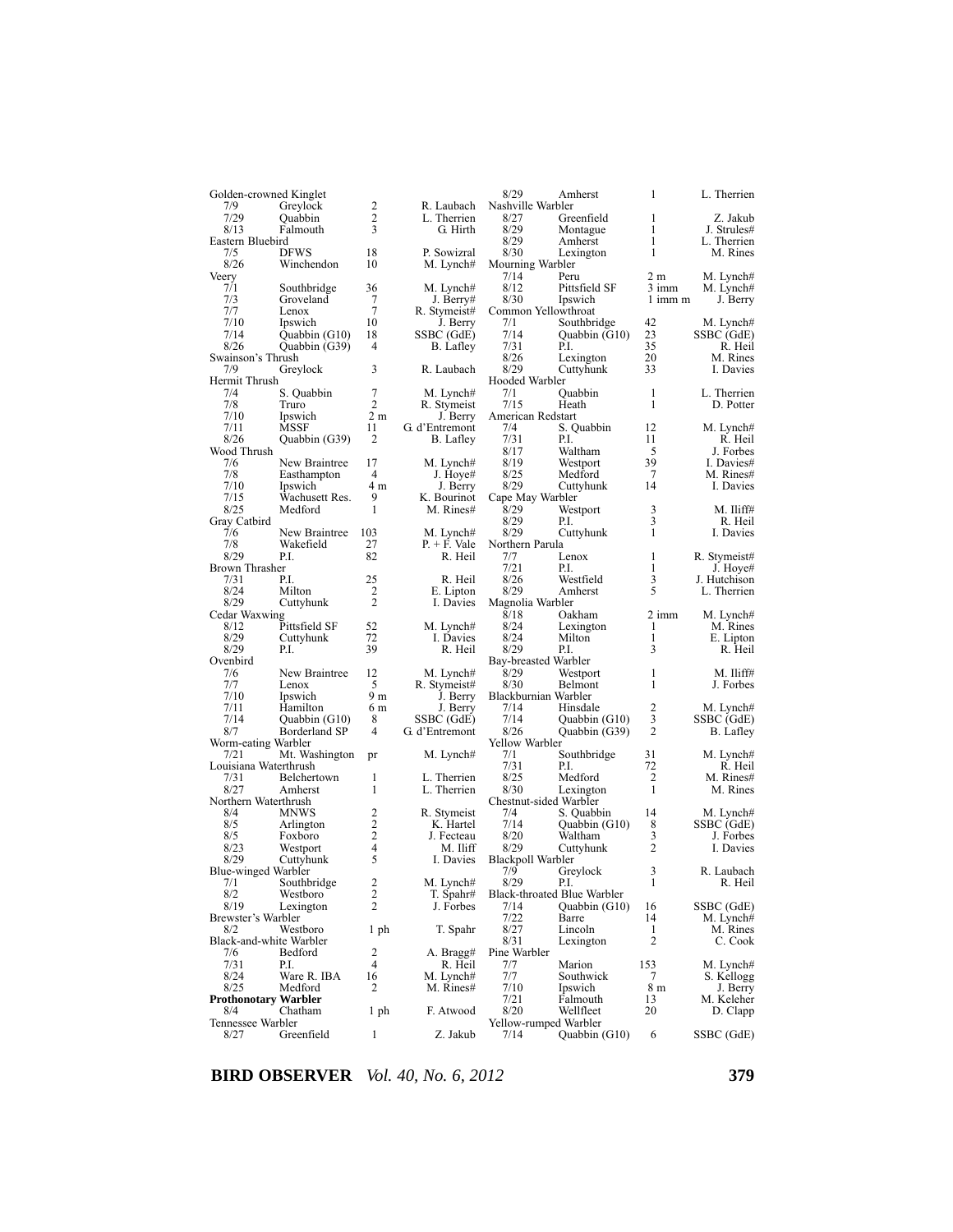|                        | Yellow-rumped Warbler (continued)   |                         |                       | 8/1                     | Hingham                            | 1                   | M. Iliff             |
|------------------------|-------------------------------------|-------------------------|-----------------------|-------------------------|------------------------------------|---------------------|----------------------|
| 7/15                   | Wachusett Res.                      | 2                       | K. Bourinot           | Dark-eyed Junco         |                                    |                     |                      |
| 7/21                   | Mt. Washington                      | 13                      | M. Lynch#             | 7/14                    | Peru                               | 5                   | M. Lynch#            |
| 8/21                   | Lexington                           | $1$ juv                 | M. Rines#             | 7/21                    | Mt. Washington                     | 5                   | M. Lynch#            |
| 8/29                   | P.I.                                | 1                       | R. Heil               | Scarlet Tanager         |                                    |                     |                      |
| Prairie Warbler        |                                     |                         |                       | 7/6                     | New Braintree                      | 12                  | M. Lynch#            |
| 7/2                    | Southwick                           | 7                       | S. Kellogg            | 7/7                     | Lenox                              | 5                   | R. Stymeist#         |
| 7/6                    | Bedford                             | $\overline{c}$<br>3     | A. Bragg#             | 7/10                    | Ipswich                            | 6 m                 | J. Berry             |
| 8/19                   | Cuttyhunk                           | 6                       | I. Davies#            | 7/14                    | Quabbin (G10)                      | $\overline{4}$<br>9 | SSBC (GdE)           |
| 8/24                   | Milton                              | 4                       | E. Lipton             | 7/15                    | Wachusett Res.                     |                     | K. Bourinot          |
| 8/29                   | Montague                            |                         | R. Packard#           | Rose-breasted Grosbeak  |                                    | 15                  |                      |
|                        | Black-throated Green Warbler        |                         |                       | 7/6<br>7/8              | New Braintree                      | $\overline{4}$      | M. Lynch#            |
| 7/14<br>7/14           | Quabbin (G10)<br>Peru               | 13<br>10                | SSBC (GdE)            | 7/31                    | Belmont<br>P.I.                    | 7                   | J. Forbes<br>R. Heil |
| 7/14                   | Mt. Watatic                         | 6                       | M. Lynch#<br>D. Swain | 8/19                    | Lexington                          | 18                  | C. Cook              |
| 8/24                   | Milton                              | 5                       | E. Lipton             | <b>Indigo Bunting</b>   |                                    |                     |                      |
| 8/31                   | Lexington                           | $\overline{4}$          | C. Cook               | 8/23                    | Woburn (HP)                        | 8                   | M. Rines             |
| Canada Warbler         |                                     |                         |                       | 8/26                    | Cumb. Farms                        | 7                   | G. d'Entremont       |
| 7/1                    | Southbridge                         | 1                       | M. Lynch#             | 8/26                    | Lexington                          | 12                  | M. Rines             |
| 7/14                   | Peru                                | 1                       | M. Lynch#             | Dickcissel              |                                    |                     |                      |
| 7/29                   | Ouabbin                             | 1                       | L. Therrien           | $8/11 - 31$             | Reports of indiv. from 9 locations |                     |                      |
| $8/14 - 30$            | Reports of indiv. from 12 locations |                         |                       | 8/13                    | <b>GMNWR</b>                       | 2                   | D. Sibley            |
| Wilson's Warbler       |                                     |                         |                       | 8/19                    | Westport                           |                     | I. Davies#           |
| 8/14                   | Savoy                               | 1                       | T. Gagnon             | 8/25                    | Newbypt H.                         | $\frac{2}{2}$       | B. Harris#           |
| 8/19-29                | Reports of indiv. from 5 locations  |                         |                       | 8/29                    | P.I.                               | $\overline{c}$      | R. Heil              |
| 8/29                   | Cuttyhunk                           | 2                       | I. Davies             | <b>Bobolink</b>         |                                    |                     |                      |
| Yellow-breasted Chat   |                                     |                         |                       | 7/31                    | P.I.                               | 97                  | R. Heil              |
| 8/24                   | P.I.                                | 1 <sub>b</sub>          | B. Flemer#            | 8/25                    | Northampton                        | 1748                | T. Gagnon            |
| Eastern Towhee         |                                     |                         |                       | 8/26                    | Cumb. Farms                        | 50                  | GdE                  |
| 7/7                    | Marion                              | 36                      | M. Lynch#             | 8/30                    | Woburn (HP)                        | 45                  | $P + F$ . Vale       |
| 7/14                   | Quabbin (G10)                       | 27                      | SSBC (GdE)            | Eastern Meadowlark      |                                    |                     |                      |
| 7/21                   | Falmouth                            | 29                      | M. Keleher            | 7/3                     | W. Gloucester                      | $\overline{c}$      | J. Nelson            |
| 7/31                   | P.I.                                | 67                      | R. Heil               | 7/29                    | Leicester                          | 3                   | M. Lynch#            |
| 8/29                   | Cuttyhunk                           | 78                      | I. Davies             | 8/22                    | Worcester                          | $\overline{4}$      | M. Lynch#            |
| Field Sparrow          |                                     |                         |                       | Orchard Oriole          |                                    |                     |                      |
| 7/2                    | Southwick                           | 10                      | S. Kellogg            | 7/8                     | Amherst                            | 3                   | L. Therrien          |
| 7/21                   | Falmouth                            | 27                      | M. Keleher            | 7/19                    | Rowley                             | 3                   | G. Gove#             |
| 7/31                   | P.L                                 | 8                       | R. Heil               | 7/21                    | Falmouth                           | 18                  | M. Keleher           |
| Vesper Sparrow         |                                     |                         |                       | 8/13                    | Wayland                            | 1                   | B. Harris            |
| 7/4                    | Southwick                           | 1                       | J. Hutchison          | 8/18                    | WBWS                               | $1$ juv             | SSBC (GdE)           |
| 7/30                   | P'town                              | $\mathbf{1}$            | P. Champlin           | 8/19                    | Westport                           | 1                   | I. Davies#           |
| Lark Sparrow           |                                     |                         |                       | <b>Baltimore Oriole</b> |                                    |                     |                      |
| 8/23                   | Westport                            | 1                       | M. Iliff              | $7/31, 8/29$ P.I.       |                                    | 25, 11              | R. Heil              |
| 8/29                   | Tuckernuck                          | $\overline{c}$          | R. Veit               | 8/24                    | Sharon                             | 8                   | L. Waters            |
| Grasshopper Sparrow    |                                     |                         |                       | Purple Finch            |                                    |                     |                      |
| 7/2                    | Southwick                           | $\overline{\mathbf{c}}$ | S. Kellogg            | 7/6                     | New Braintree                      | $\overline{4}$      | M. Lynch#            |
| 7/2                    | Palmer                              | $\mathbf{1}$            | L. Therrien           | 7/31                    | P.I.                               | 21                  | R. Heil              |
| 7/6                    | Amherst                             | $\overline{c}$          | D. Griffiths          | 8/29                    | Amherst                            | 3                   | L. Therrien          |
| 7/21                   | Falmouth                            | 12                      | M. Keleher            | 8/30                    | Boston (A.A.)                      | $\mathbf{1}$        | M. Iliff             |
| Saltmarsh Sparrow      |                                     |                         |                       | 8/31                    | Lexington                          | 1 imm               | C. Cook              |
| 7/6, 8/17              | Chatham $(S.B.) 25, 20$             |                         | B. Nikula             | Red Crossbill           |                                    |                     |                      |
| 7/20                   | Revere                              | 18                      | P. Peterson           | 7/22, 29                | Quabbin                            | 9.26                | L. Therrien          |
| 7/28                   | Fairhaven                           | 5                       | J. Sweeney#           | 8/5                     | Shutesbury                         | 2                   | M. Lynch#            |
| 7/31                   | P.I.                                | 24                      | R. Heil               | 8/5                     | Belchertown                        | 3                   | L. Therrien          |
| 8/28                   | Newbury                             | 7                       | R. Heil               | 8/5, 25                 | S. Quabbin                         | 3, 1                | L. Therrien          |
| Seaside Sparrow        |                                     |                         |                       | 8/15                    | W. Quabbin                         | 2                   | E. Dalton            |
| thr                    | P.I.                                | 5 max                   | V.O.                  | 8/19                    | Gill                               | $\mathbf{1}$        | J. Smith             |
| Swamp Sparrow          |                                     |                         |                       | 8/24                    | Sharon                             | 6                   | V. Zollo             |
| 7/6                    | Quabog IBA                          | 29                      | M. Lynch#             | 8/29                    | New Salem                          | 6                   | B. Lafley            |
| 7/8                    | Wakefield                           | 14                      | $P_{t}$ + F. Vale     | Pine Siskin             |                                    |                     |                      |
| 8/12                   | <b>GMNWR</b>                        | 12                      | N. Paulson            | 8/28                    | Groveland                          | 1                   | D. Chickering#       |
| White-throated Sparrow |                                     |                         |                       |                         |                                    |                     |                      |
| 7/14                   | Peru                                | 8                       | M. Lynch#             |                         |                                    |                     |                      |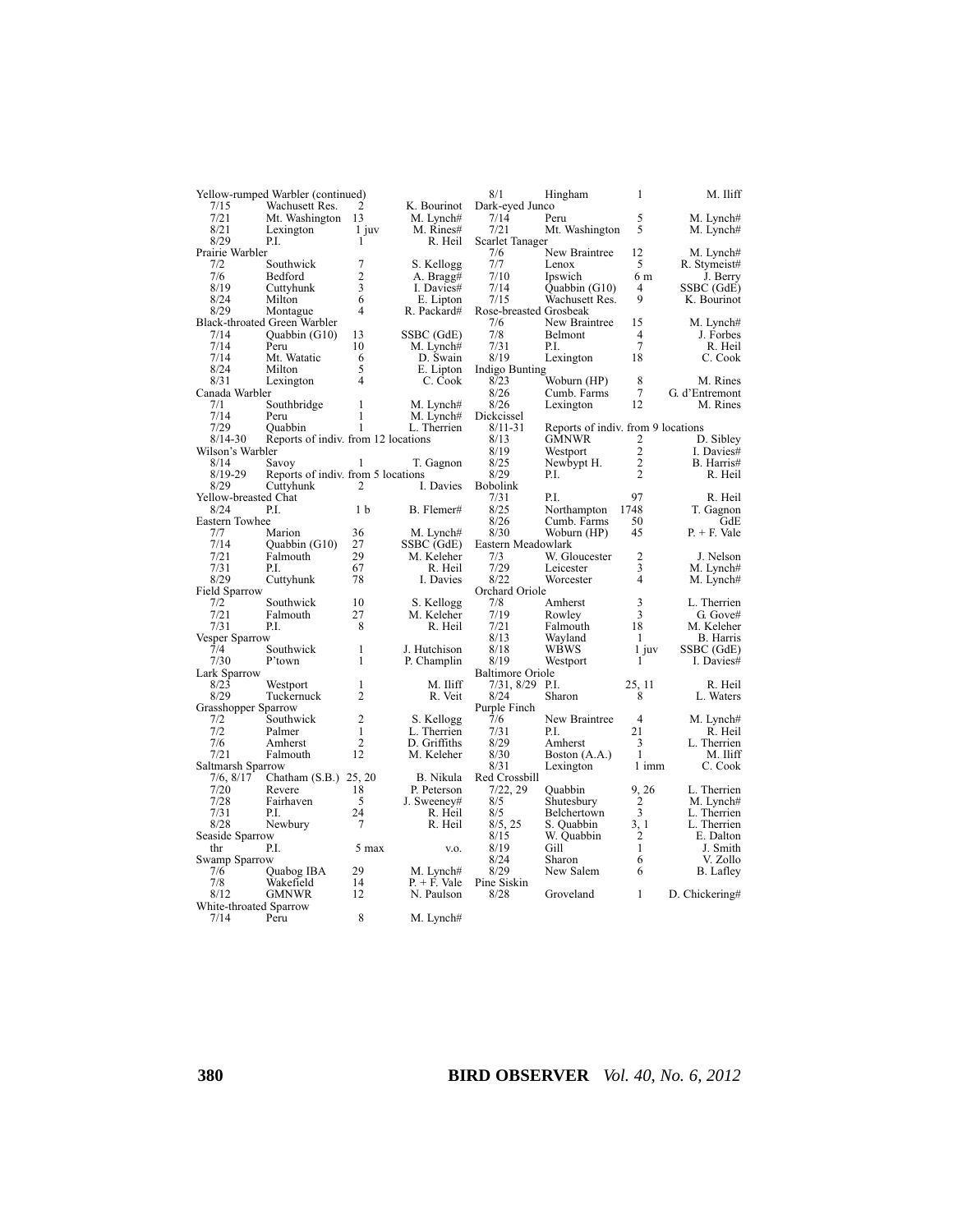#### **ABBREVIATIONS FOR BIRD SIGHTINGS**

Taxonomic order is based on AOU checklist, Seventh edition, up to the 52nd Supplement, as published in *Auk* 128 (3): 600-13 (2011) (see <http://checklist.aou.org/>).

| Locations    |                                    | Newbypt        | Newburyport                                       |
|--------------|------------------------------------|----------------|---------------------------------------------------|
| Location-#   | MAS Breeding Bird Atlas Block      | ONWR           | Oxbow National Wildlife Refuge                    |
| A.A.         | Arnold Arboretum, Boston           | PG             | Public Garden, Boston                             |
| ABC          | Allen Bird Club                    | P.I.           | Plum Island                                       |
| A.P.         | Andrews Point, Rockport            | Pd             | Pond                                              |
| A.Pd         | Allens Pond, S. Dartmouth          | POP            | Point of Pines, Revere                            |
| <b>B.</b>    | Beach                              | <b>PR</b>      | Pinnacle Rock, Malden                             |
| Barre F.D.   | Barre Falls Dam                    | P'town         | Provincetown                                      |
| B.I.         | Belle Isle, E. Boston              | Pont.          | Pontoosuc Lake, Lanesboro                         |
| B.R.         | Bass Rocks, Gloucester             | R.P.           | Race Point, Provincetown                          |
| <b>BBC</b>   | <b>Brookline Bird Club</b>         | Res.           |                                                   |
|              |                                    |                | Reservoir                                         |
| <b>BMB</b>   | Broad Meadow Brook, Worcester      | S.B.           | South Beach, Chatham                              |
| <b>BNC</b>   | Boston Nature Center, Mattapan     | S.N.           | Sandy Neck, Barnstable                            |
| C.B.         | Crane Beach, Ipswich               | <b>SRV</b>     | Sudbury River Valley                              |
| CGB          | Coast Guard Beach, Eastham         | <b>SSBC</b>    | South Shore Bird Club                             |
| C.P.         | Crooked Pond, Boxford              | <b>TASL</b>    | Take A Second Look, Boston Harbor Census          |
| Cambr.       | Cambridge                          | WBWS           | Wellfleet Bay WS                                  |
| <b>CCBC</b>  | Cape Cod Bird Club                 | WE             | World's End, Hingham                              |
| Corp. B.     | Corporation Beach, Dennis          | <b>WMWS</b>    | Wachusett Meadow WS                               |
| Cumb. Farms  | Cumberland Farms, Middleboro       |                | Wompatuck SP Hingham, Cohasset, Scituate, Norwell |
| <b>DFWS</b>  | Drumlin Farm Wildlife Sanctuary    | Worc.          | Worcester                                         |
| <b>DWMA</b>  | Delaney WMA, Stow, Bolton, Harvard |                |                                                   |
| <b>DWWS</b>  | Daniel Webster WS                  |                | <b>Other Abbreviations</b>                        |
| E.P.         | Eastern Point, Gloucester          | ad             | adult                                             |
| F.E.         | First Encounter Beach, Eastham     | b              | banded                                            |
| F.H.         | Fort Hill, Eastham                 | br             | breeding                                          |
| F.P.         | Fresh Pond, Cambridge              | dk             | dark (morph)                                      |
| F.Pk         | Franklin Park, Boston              | f              | female                                            |
| G40          | Gate 40, Quabbin Res.              | fide           | on the authority of                               |
| <b>GMNWR</b> | <b>Great Meadows NWR</b>           | f1             | fledgling                                         |
| Н.           | Harbor                             | ımm            | immature                                          |
| H.P.         | Halibut Point, Rockport            | 1uv            | juvenile                                          |
| HP           | Horn Pond, Woburn                  | <sup>1</sup> t | light (morph)                                     |
| <b>HRWMA</b> | High Ridge WMA, Gardner            | m              | male                                              |
| Ι.           |                                    |                | maximum                                           |
| <b>IRWS</b>  | Island<br>Ipswich River WS         | max            |                                                   |
|              |                                    | migr           | migrating                                         |
| L.           | Ledge                              | n              | nesting                                           |
| <b>MAS</b>   | Mass Audubon                       | ph             | photographed                                      |
| MP           | Millennium Park, W. Roxbury        | pl             | plumage                                           |
| M.V.         | Martha's Vineyard                  | pr<br>S        | pair                                              |
| <b>MBWMA</b> | Martin Burns WMA, Newbury          |                | summer $(1S = 1st$ summer)                        |
| <b>MNWS</b>  | Marblehead Neck WS                 | V.O.           | various observers                                 |
| <b>MSSF</b>  | Myles Standish State Forest,       | W              | winter $(2W = second$ winter)                     |
|              | Plymouth                           | yg             | young                                             |
| Mt.A.        | Mount Auburn Cemetery, Cambr.      | #              | additional observers                              |
| NAC          | Nine Acre Corner, Concord          |                |                                                   |

#### **HOW TO CONTRIBUTE BIRD SIGHTINGS TO** *BIRD OBSERVER*

Sightings for any given month must be reported in writing by the eighth of the following month, and may be submitted by postal mail or email. Send written reports to Bird Sightings, Robert H. Stymeist, 36 lewis Avenue, Arlington, MA 02474-3206. Include name and phone number of observer, common name of species, date of sighting, location, number of birds, other observer(s), and information on age, sex, and morph (where relevant). For instructions on email submission, visit: <http://massbird.org/birdobserver/sightings/>.

Species on the Review list of the Massachusetts Avian Records Committee, as well as species unusual as to place, time, or known nesting status in Massachusetts, should be reported promptly to the Massachusetts Avian Records Committee, c/o Matt Garvey, 137 Beaconsfield Rd. #5, Brookline, MA 02445, or by email to <mattpgarvey@gmail.com>.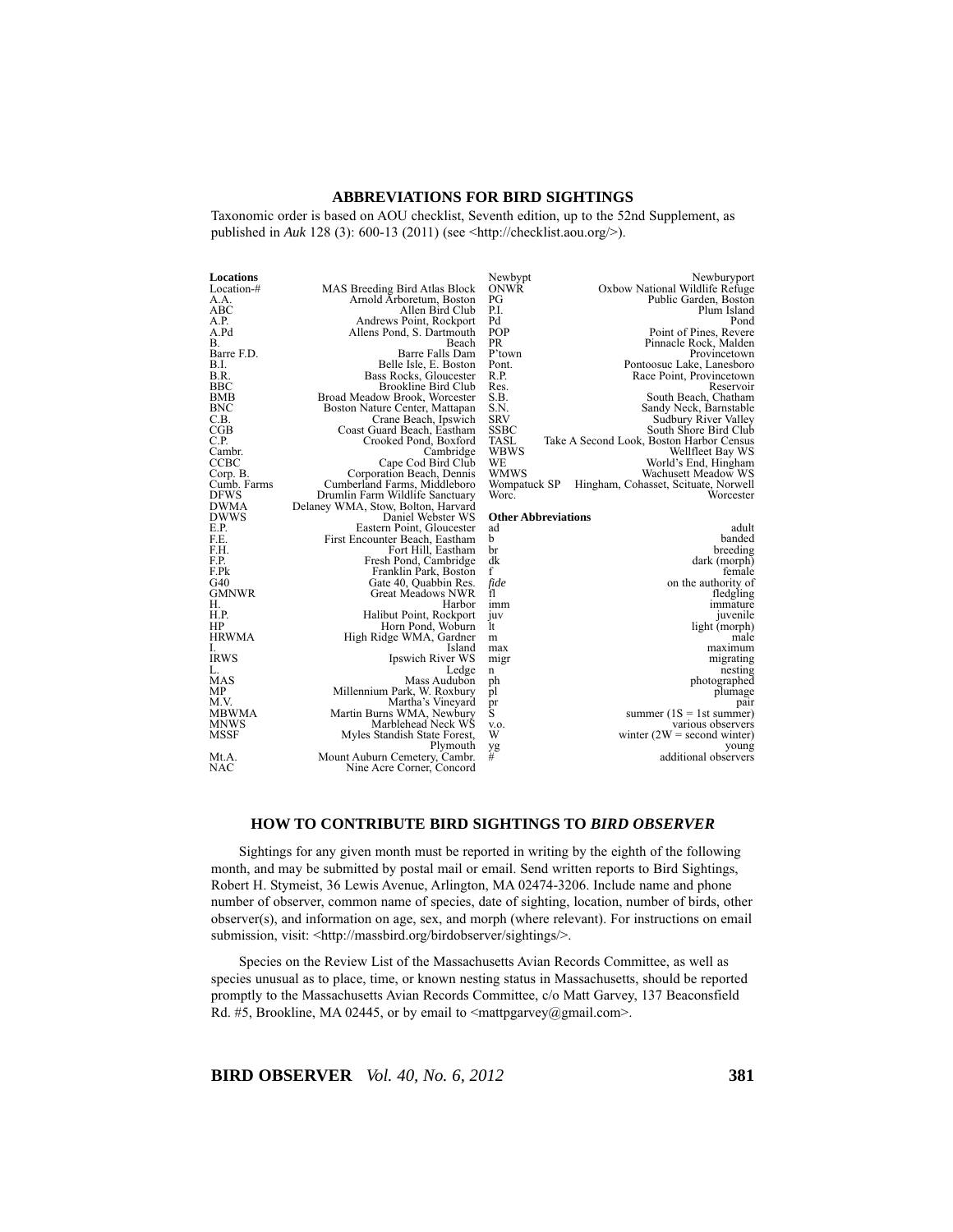### **ABOUT THE COVER**

### Winter Wren

The Winter Wren (*Troglodytes hiemalis*) is a magnificent songster with a voice that was described by Arthur Cleveland Bent using a string of superlatives, "Wonderful . . . charming . . . marvelous . . . startling . . . entrancing . . . copious . . .." The Winter Wren is a small dark wren with a short cocked tail. It is dark brown with black barring on its wings, tail, and underparts. It can be distinguished from the House Wren by the latter's longer tail.

The taxonomy of the Winter Wren group is highly complex with major changes occurring as recently as 2010. Until then, as many as 43 subspecies were recognized across America, eurasia, and North Africa, all representing subspecies of *Troglodytes troglodytes*. Many believe that this "species" encompassed multiple biological species (reproductively isolated from other gene pools). In 2010, the American Ornithologists' Union's Check-list Committee decided to split the North American populations from the Eurasian populations. Additionally, they split the North American populations into two species: the Pacific Wren (*Troglodytes pacificus*) of the West Coast, and the Winter Wren (*Troglodytes hiemalis*) of most of the rest of North America. The splits were based primarily on the basis of DNA and song differences. Because the line of demarcation between the two new species is not well known, the range descriptions that follow are rather vague, however the breeding biology sections apply to both species. Since the wren family, Troglodytidae, evolved in the New World, the question arises of whether the Eurasian forms reached Eurasia from eastern or western North America. A similarity of calls suggests that they emigrated across the Bering Straits during one of the interglacial periods, but there are competing hypotheses.

Pacific Wrens breed from the Aleutian Islands (including the Pribilof Islands) south along the coast to central California and inland to Idaho and Utah. They winter on their breeding grounds and south to southern California and Arizona. The Winter Wren breeds in suitable habitat from Northeastern British Columbia across Canada to Newfoundland and south through the great lakes and the Appalachians south to Georgia. Winter Wrens winter from Massachusetts to northern Florida and the Gulf Coast to Texas. The migration patterns of the two new wren species are poorly known.

In Massachusetts the Winter Wren is considered an uncommon and local breeder. It is most common in the western part of the state, where its preferred nesting habitat, deep coniferous forest, is most widespread. It does not breed on the Cape or the Islands and is generally an uncommon migrant and a very uncommon winter resident. Winter Wrens arrive in Massachusetts from mid-April to mid-May and depart from October through December. A few hardy souls overwinter.

Winter Wrens are generally monogamous, but some studies report that as many as 44% may be bigamous. The highest densities of breeding birds occur in old-growth coniferous forests, but the breeding habitat is remarkably varied, from sea level to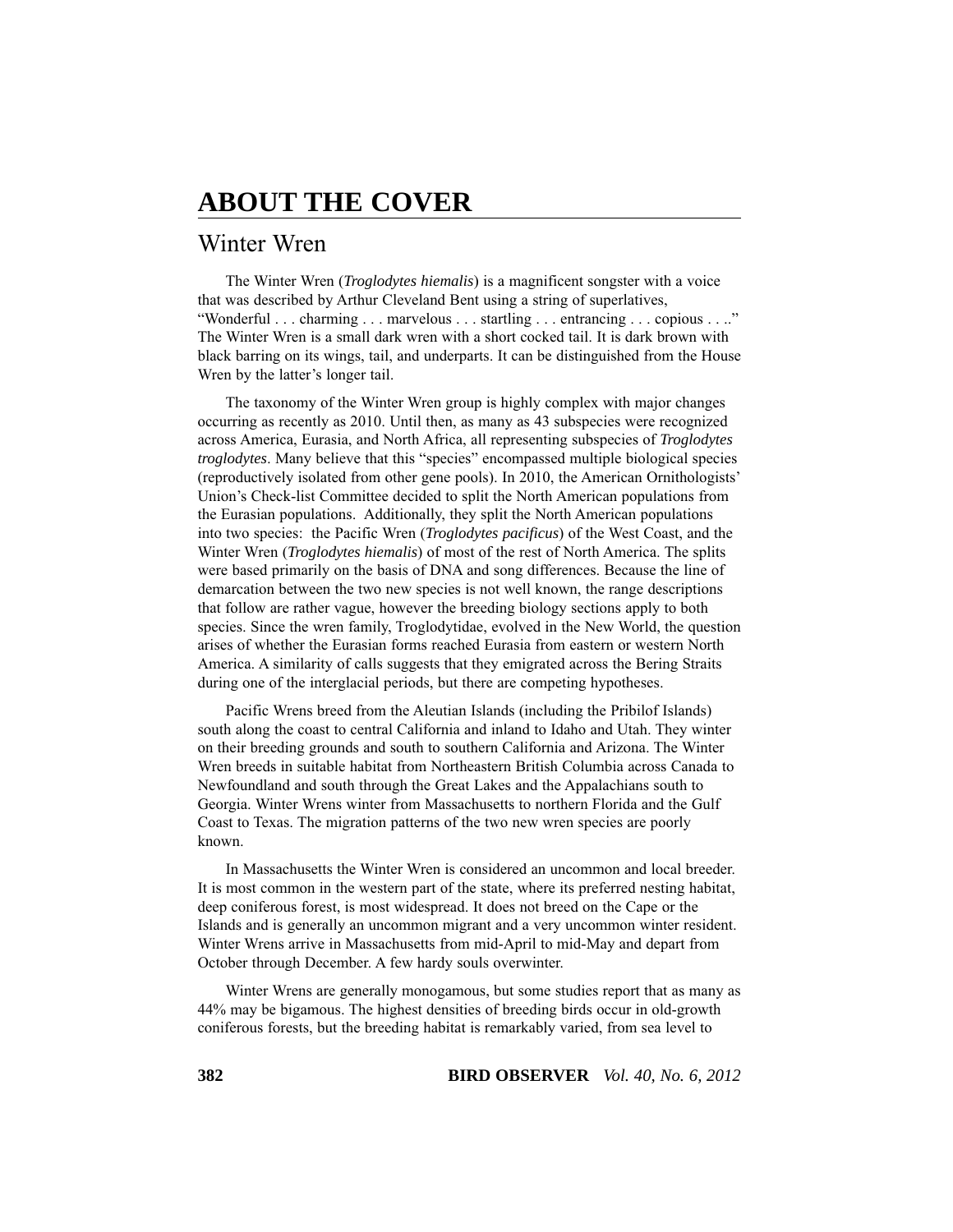11,000 feet, and includes treeless islands as well as deciduous and riparian forest. Male Winter Wrens belt forth a remarkably loud, vehement, beautiful song; a tumble of phrases that serve as territorial advertisement and mate attraction. The male points his cocked tail toward his head and swings his head back and forth as he sings. In territorial conflict the male's song is harsh, and he flicks his wings. He sometimes leaps on the back of a rival or chases him, wings quivering, head down, and tail fanned. Males may defend their territory year-round.

The male selects the nest site and may build multiple domed nests. The female chooses among the nests and ultimately lines the selected one with hair, grass, or feathers. Nesting substrate is highly variable, and includes old woodpecker holes, mossy creek banks, roots of upturned trees, and decaying logs. The nest of moss, bark, twigs, and rootlets is molded into the substrate. Nests may be reused in subsequent years. Only the female develops a brood patch, and only she incubates during the 14–16 days until the hatching of the usual clutch of five to seven white eggs. The young are altricial (helpless) with closed eyes and little down. Only the female broods for the 16 days until fledging. She also feeds the young birds more frequently than the male does. After fledging, both parents feed the young within the male's territory, and the family group roosts together at night until the young are independent. The time to independence is not known.

Winter Wrens feed mostly on the ground or in the shrub layer. They specifically forage on bark, foliage, ground litter, and logs. They glean, probe, hover, and snatch invertebrates from these substrates. They occasionally even hawk insects. Their diet consists largely of invertebrates, such as beetles, caterpillars, ticks, flies, bees, and spiders. They occasionally take small tadpoles, tiny fish, and amphipods, and in the fall they will eat juniper berries..

Nest predation is a problem for Winter Wrens since most of their nests are near the ground. Their preference for nesting in old growth or mature forests is also a problem because these habitats are declining due to the voracious maw of the timber industry. Harsh winters can cause severe crashes in Winter Wren populations. Although available data suggest stable overall populations, habitat alteration may cause population declines in the future, at which point their glorious song will likely be heard less frequently.  $\rightarrow$ 

*William E. Davis, Jr.*

#### About the Cover Artist: Barry van Dusen

Once again, *Bird Observer* offers a painting by the artist who has created many of our covers, Barry van Dusen. Barry is well known in the birding world, especially in Massachusetts, where he lives in the central Massachusetts town of Princeton. In July 2011 Barry was *Artist-in-Residence* at the Coastal Maine Botanical Gardens in Boothbay, Maine, and in autumn 2012 he had a one-man show at the Petersham Art Center in Petersham, Massachusetts. From May 6 to June 17, 2013, Barry's work will be on exhibit at Tower Hill Botanic gardens in Boylston, Massachusetts, and he will be the Artist-in-Residence at Tower Hill for the 2013 season.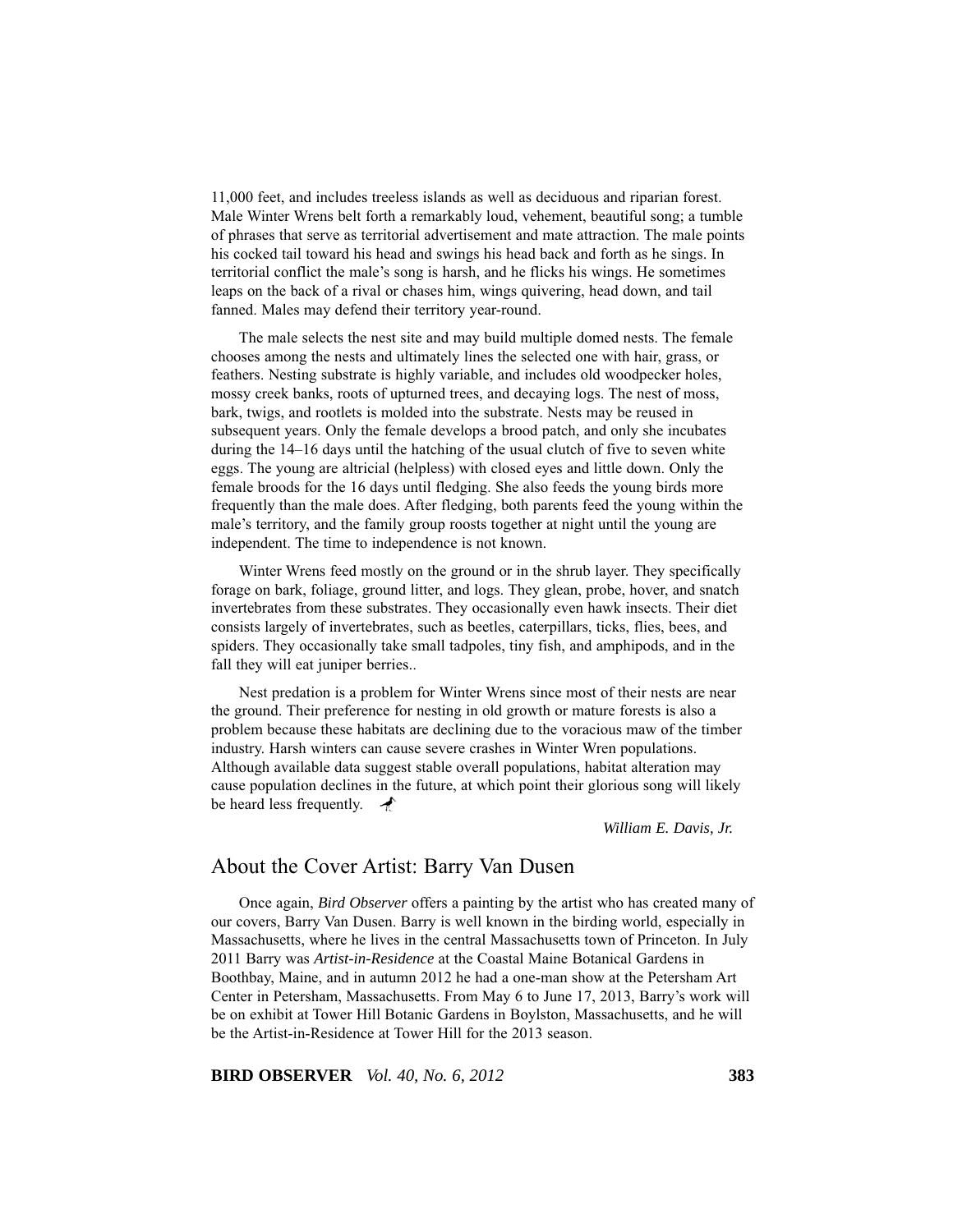Barry has illustrated several nature books and pocket guides, and his articles and paintings have been featured in *Birding, Bird Watcher's Digest,* and *Yankee Magazine* as well as *Bird Observer*. Barry is currently at work on illustrations for the second volume of *Birds of Brazil* by John Gwynne, Robert Ridgely, Guy Tudor, and Martha Argel, published by Comstock Publishing, a division of the Cornell University Press. For this work he is illustrating the shorebirds and their allies along with the gulls and terns.

Barry's interest in nature subjects began in 1982 with an association with the Massachusetts Audubon Society. He has been influenced by the work of European wildlife artists and has adopted their methodology of direct field sketching. His skill as a field artist has enabled Barry to participate in projects abroad sponsored by the Netherlands-based Artists for Nature Foundation. With this organization he has traveled to India, Peru, England, Ireland, Spain, Israel, and Holland to raise funds for conservation of threatened habitats.

Barry continues to enjoy teaching workshops at various locations in Massachusetts. In 2013 he will conduct workshops at Fruitlands Museums, Concord Art Association, and Tower Hill Botanic Gardens. More information on these is posted on Barry's website at <http://www.barryvandusen.com>.



MAle HOODeD MeRgANSeR By DAvID lARSON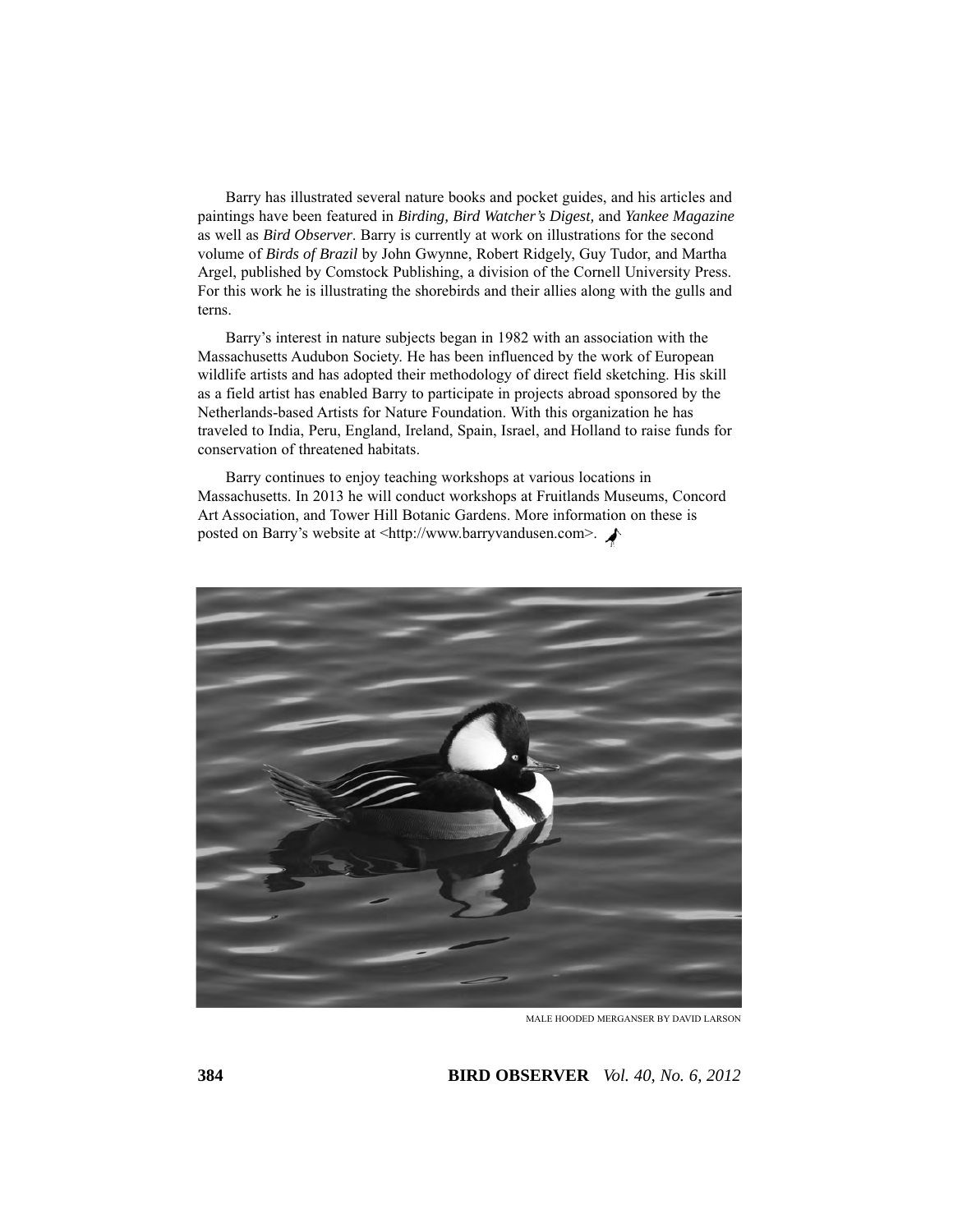### **AT A GLANCE**

### August 2012



Many readers will find this month's mystery species either obvious or disconcertingly puzzling. A superficial glance may suggest that the bird is a Swallowtailed kite or possibly an immature frigatebird. Any species of frigatebird, however, can be readily dismissed because frigatebirds have black wing-linings. Unlike the bird in the photograph, a Swallow-tailed kite would not have a dark neck and chest. Additionally, a close look at the mystery bird reveals that what superficially resembles a long, forked tail is in fact a pair of long trailing legs. Once we recognize the legs, we are helped considerably in identifying the mystery bird; only cranes, herons, and their allies possess legs as long as these. Regrettably, however, there's one thing not obvious in the photograph—the bird's head! Never fear, the head is there.

Once we have established the mystery bird as a long-legged wader, the only species exhibiting a combination of white under-parts and white wing-linings is Tricolored Heron (*Egretta tricolor*). The apparent absence of a head is due to the angle of the image and the fact that like all herons, the bird's neck is drawn back in flight and not extended out straight like that of an ibis or a crane. What appears to be a white stripe down the chest is actually the white, longitudinally marked foreneck of the Tricolored Heron.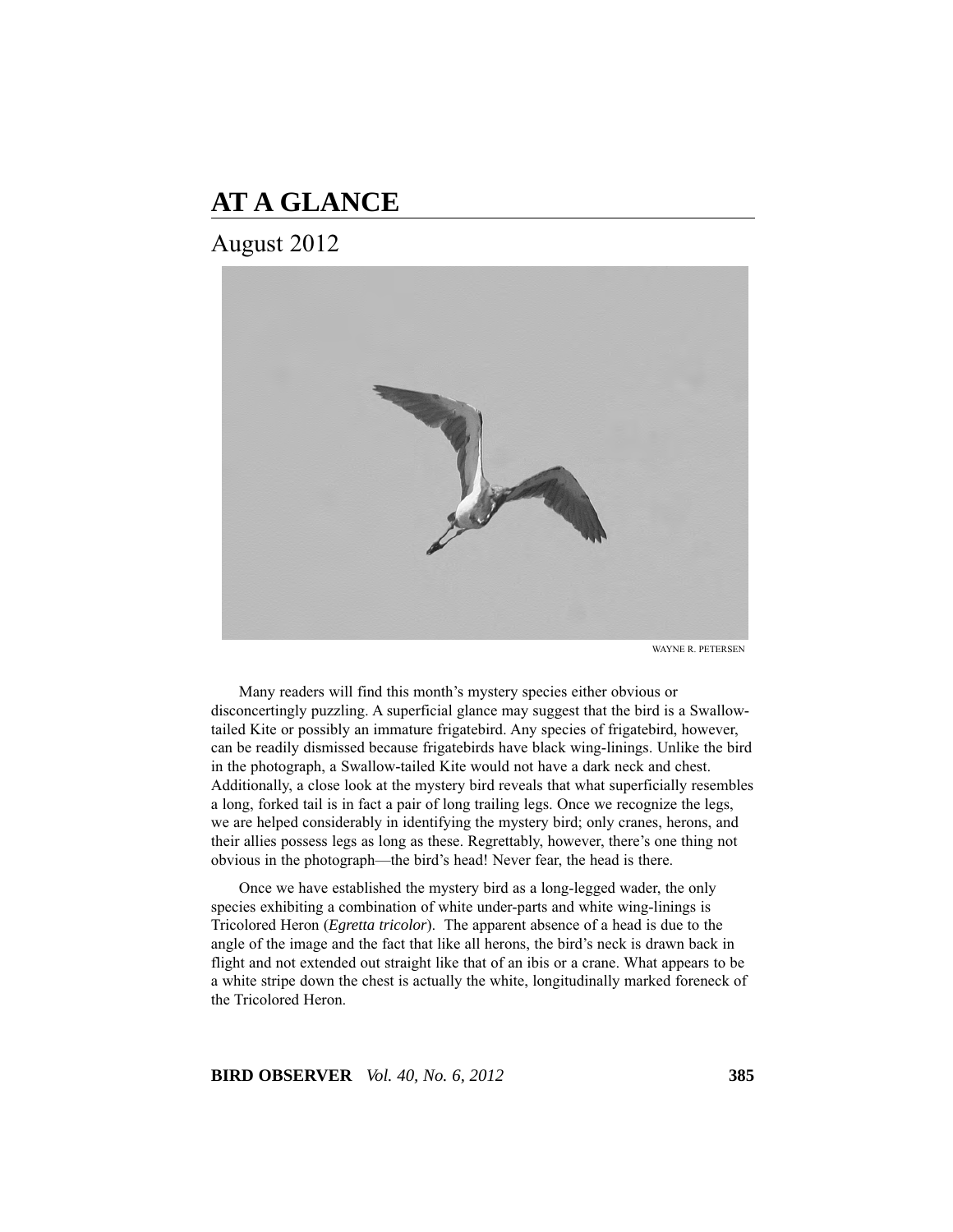Although straightforward in many ways, this photograph is indicative of how photos can occasionally be deceiving if they are not carefully examined or thoughtfully analyzed. No doubt many readers will recall the hugely controversial video images that surrounded an alleged Ivory-billed Woodpecker sighting in Louisiana in 2004.

The Tricolored Heron is a rare coastal nesting species in Massachusetts and a very uncommon to rare non-breeding visitor along the coast in spring through early fall. The author photographed this Tricolored Heron in August 2007 at South Beach in Chatham.  $\uparrow$ 

*Wayne R. Petersen*

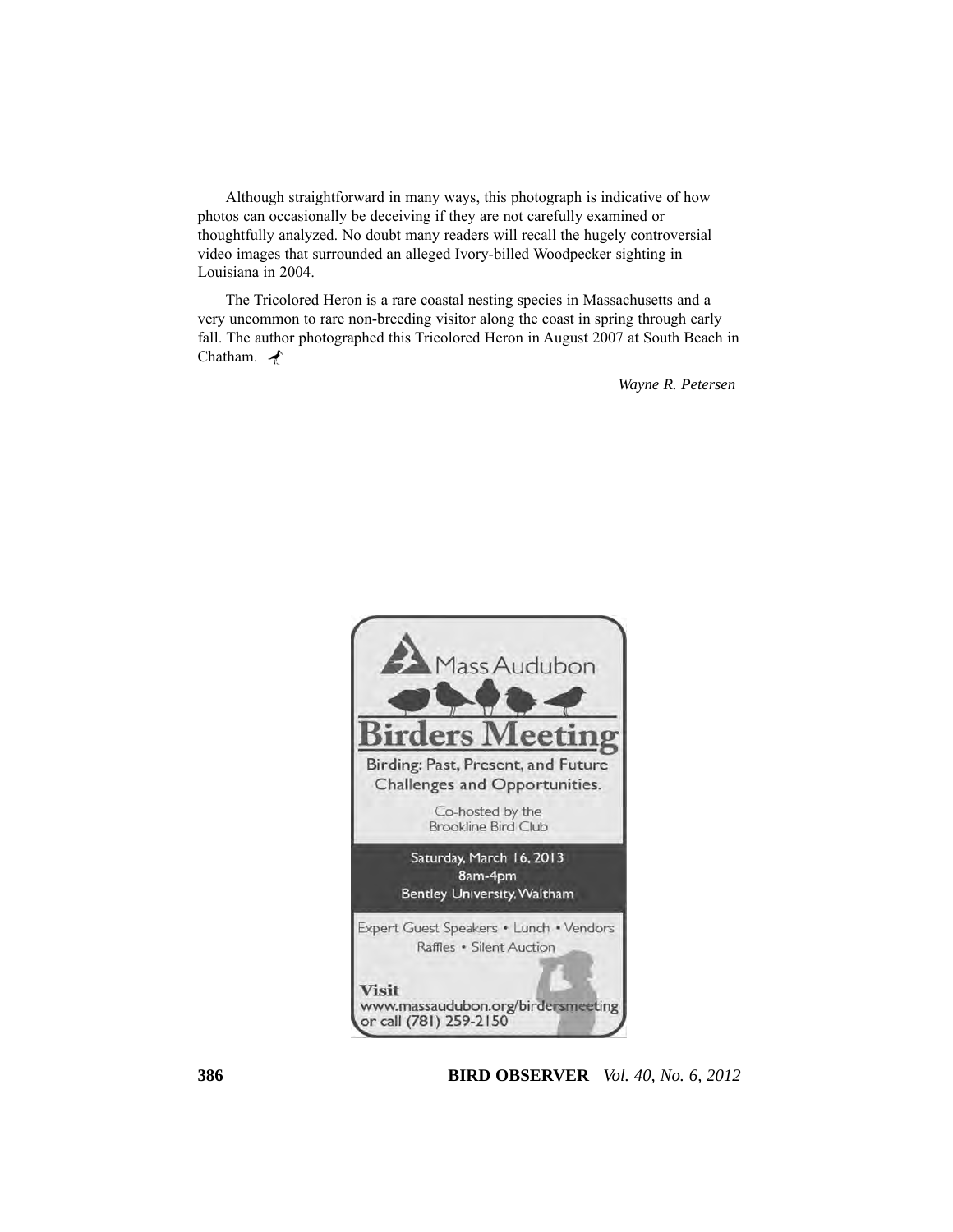### **AT A GLANCE**



WAyNe R. PeTeRSeN

Can you identify the bird in this photograph? Identification will be discussed in the next issue's AT A GLANCE.

## **BIRDERS!** Duck Stamps are not just for hunters. By purchasing an annual Migratory Bird Hunting and Conservation ("Duck") Stamp, you contribute to land acquisition and conservation. Duck Stamps are available for \$15 from U.S. Post Offices, staffed National Wildlife Refuges (where it serves as an annual pass), select sporting goods stores, and at Mass Audubon's Joppa Flats Education Center in Newburyport. *Display your Duck Stamp and show that birders support conservation too.*